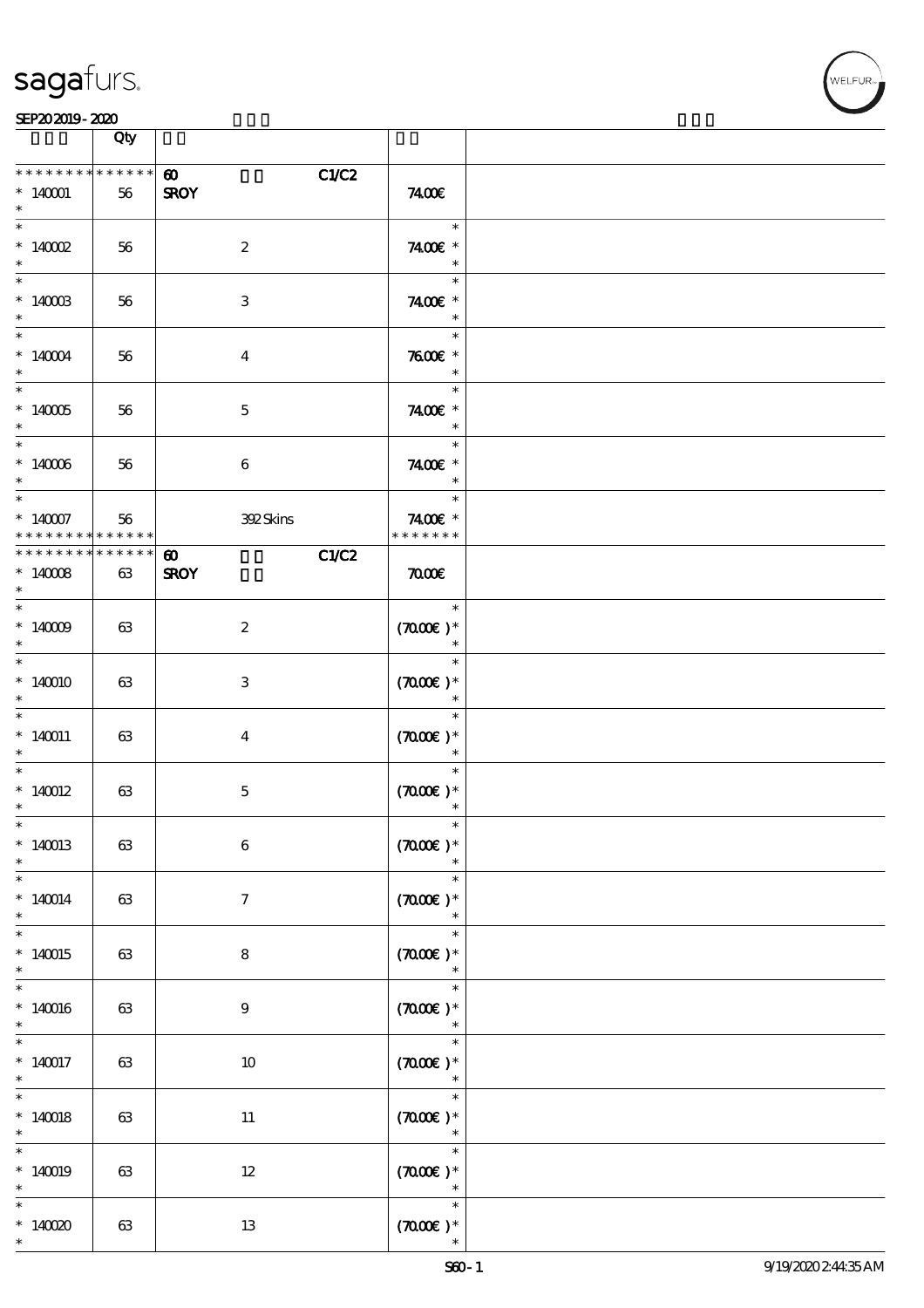

|                                                                   | Qty                   |                                                      |       |                                                  |  |
|-------------------------------------------------------------------|-----------------------|------------------------------------------------------|-------|--------------------------------------------------|--|
| $\ast$<br>$* 140021$<br>$\ast$                                    | 63                    | $\boldsymbol{\omega}$<br><b>SROY</b>                 | C1/C2 | $\ast$<br>$(7000\varepsilon)*$<br>$\ast$         |  |
| $\ast$<br>$*140022$<br>$\ast$                                     | 63                    | 15                                                   |       | $\ast$<br>$(7000\varepsilon)*$<br>$\ast$         |  |
| $*$<br>$*140023$<br>$\ast$                                        | 63                    | 16                                                   |       | $\ast$<br>$(7000\varepsilon)*$<br>$\ast$         |  |
| $\overline{\ast}$<br>$* 140024$<br>$\ast$                         | 63                    | $17$                                                 |       | $\ast$<br>$(7000\varepsilon)*$<br>$\ast$         |  |
| $\overline{\ast}$<br>$*140025$<br>$\ast$                          | 63                    | $18\,$                                               |       | $\ast$<br>$(7000)$ *<br>$\ast$                   |  |
| $\ast$<br>$*140086$<br>* * * * * * * *                            | 51<br>$* * * * * * *$ | 1185Skins                                            |       | $\ast$<br>$(7000\varepsilon)*$<br>* * * * * * *  |  |
| * * * * * * * *<br>$* 140027$<br>$\ast$                           | $* * * * * * *$<br>63 | $\boldsymbol{\omega}$<br><b>SAGA</b>                 | C1/C2 | (6800)                                           |  |
| $\ast$<br>$*140028$<br>$\ast$                                     | 63                    | $\boldsymbol{2}$                                     |       | $\ast$<br>$(6800)$ *<br>$\ast$                   |  |
| $\overline{\ast}$<br>$*140029$<br>$\ast$                          | 63                    | $\,3\,$                                              |       | $\ast$<br>$(6800)$ *<br>$\ast$                   |  |
| $\overline{\ast}$<br>$*14000$<br>$\ast$                           | 63                    | $\boldsymbol{4}$                                     |       | $\ast$<br>$(6800)$ *                             |  |
| $\overline{\phantom{0}}$<br>$*140031$<br>$\ast$                   | 63                    | $\mathbf 5$                                          |       | $\ast$<br>$(6800)$ *<br>$\ast$                   |  |
| $\ast$<br>$*140032$<br>$\ast$                                     | 63                    | $\,6\,$                                              |       | $\ast$<br>$(6800)$ *<br>$\ast$                   |  |
| $\ast$<br>$*140033$<br>$\ast$                                     | 63                    | $\boldsymbol{7}$                                     |       | $\ast$<br>$(6800)$ *<br>$\ast$                   |  |
| $\ast$<br>$\hspace{0.1cm}^*$ 140034<br>$\ast$                     | 63                    | 8                                                    |       | $\ast$<br>$(6800)$ *<br>$\ast$                   |  |
| $\ast$<br>$*140035$<br>$\ast$                                     | 63                    | $\boldsymbol{9}$                                     |       | $\ast$<br>$(6800)$ *<br>$\ast$                   |  |
| $\ast$<br>$*140036$<br>* * * * * * * * <mark>* * * * * * *</mark> | 63                    | 630Skins                                             |       | $\ast$<br>$(6800)$ *<br>* * * * * * *            |  |
| * * * * * * *<br>$*140037$<br>$*$                                 | * * * * * *<br>55     | $\boldsymbol{\omega}$<br>$\mathbf{x}$<br><b>SROY</b> | C1/C2 | 7400E                                            |  |
| $\overline{\ast}$<br>$*140088$<br>$\ast$                          | 49                    | $\boldsymbol{2}$                                     |       | $\ast$<br>$7200$ $*$<br>$\overline{\phantom{a}}$ |  |
| $\ast$<br>$*140099$<br>$\ast$                                     | 49                    | $\,3\,$                                              |       | $\ast$<br>$7200$ £ *<br>$\ast$                   |  |
| $\ast$<br>$*140040$<br>$\ast$                                     | 49                    | $\boldsymbol{4}$                                     |       | $\ast$<br>$7200$ $*$<br>$\ast$                   |  |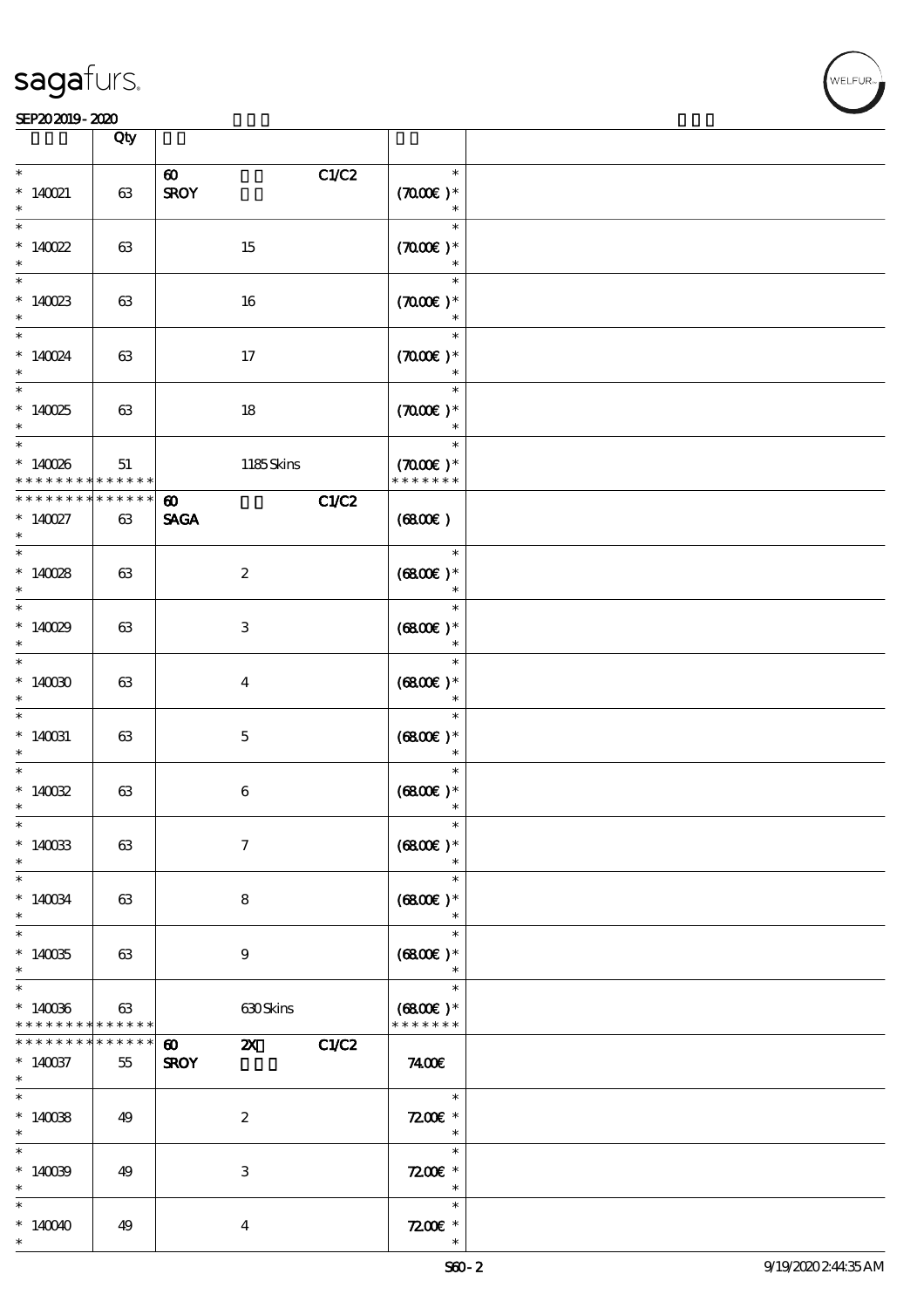

|                                                                | Qty |                                      |                           |       |                                                                   |  |
|----------------------------------------------------------------|-----|--------------------------------------|---------------------------|-------|-------------------------------------------------------------------|--|
| $\ast$<br>$*140041$<br>$\ast$                                  | 49  | $\boldsymbol{\omega}$<br><b>SROY</b> | $\boldsymbol{\mathsf{Z}}$ | C1/C2 | $\ast$<br>$7200$ $\epsilon$ *<br>$\ast$                           |  |
| $\overline{\ast}$<br>$*140042$<br>$\ast$                       | 49  |                                      | 6                         |       | $\ast$<br>$7200E$ *                                               |  |
| $*140043$<br>$\ast$                                            | 49  |                                      | $\boldsymbol{\tau}$       |       | $\overline{\phantom{a}}$<br>$7200E$ *                             |  |
| $\overline{\ast}$<br>$*140044$<br>$\ast$                       | 49  |                                      | 8                         |       | $\ast$<br>$7200E$ *<br>$\overline{\phantom{a}}$                   |  |
| $\overline{\ast}$<br>$*140045$<br>$*$                          | 49  |                                      | $\boldsymbol{9}$          |       | 1995 F<br>$\ast$<br>$7200E$ *<br>$\overline{\phantom{a}}$         |  |
| $*$<br>$*140046$<br>$*$                                        | 49  |                                      | 10                        |       | $\mathcal{L}$<br>$\ast$<br>$7200$ £ *<br>$\overline{\phantom{a}}$ |  |
| $\ast$<br>$* 140047$<br>$\ast$                                 | 49  |                                      | 11                        |       | $\ast$<br>$7200$ £ *<br>$\overline{\mathbf{r}}$                   |  |
| $\overline{\phantom{0}}$<br>$*140048$<br>$\ast$                | 49  |                                      | $12 \,$                   |       | $\ast$<br>$7200E$ *<br>$\overline{\phantom{a}}$ *                 |  |
| $*140049$<br>* * * * * * * * * * * * * *                       | 25  |                                      | 619Skins                  |       | $7200$ £ *<br>* * * * * * *                                       |  |
| * * * * * * * * * * * * * *<br>$*140050$<br>$*$                | 62  | $\boldsymbol{\omega}$<br><b>SROY</b> | <b>2X</b> C1/C2           |       | (7200)                                                            |  |
| $*140051$<br>$*$                                               | 56  |                                      | $\boldsymbol{2}$          |       | $\overline{\phantom{a}}$<br>$7200E$ *<br>$\overline{\phantom{a}}$ |  |
| $*$<br>$*140052$<br>$*$                                        | 56  |                                      | $\,3\,$                   |       | $\ast$<br>$\pi$ and $*$<br>$\ast$                                 |  |
| $*$ $*$<br>$*140053$<br>$\ast$                                 | 56  |                                      | $\boldsymbol{4}$          |       | $\ast$<br>$(7200)$ *                                              |  |
| $\ast$<br>$*140054$<br>$\ast$                                  | 56  |                                      | $\mathbf 5$               |       | $\ast$<br>$(7200)$ *<br>$\ast$                                    |  |
| $\ast$<br>$*140055$<br>$\ast$                                  | 56  |                                      | 6                         |       | $\ast$<br>$(7200)$ *                                              |  |
| $\ast$<br>$*140066$<br>$\ast$                                  | 56  |                                      | $\boldsymbol{\tau}$       |       | $\ast$<br>$(7200)$ *                                              |  |
| $*140057$<br>$\ast$                                            | 56  |                                      | 8                         |       | $\ast$<br>$(7200)$ *<br>$\ast$                                    |  |
| $\overline{\ast}$<br>$*140058$<br>$\ast$                       | 56  |                                      | $\boldsymbol{9}$          |       | $\ast$<br>$(7200)$ *<br>$\ast$                                    |  |
| $\ast$<br>$*140009$<br>$\ast$                                  | 56  |                                      | 10                        |       | $\ast$<br>$(7200)$ *<br>$\ast$                                    |  |
| $\ast$<br>$*14000$<br>* * * * * * * * <mark>* * * * * *</mark> | 26  |                                      | 592Skins                  |       | $\ast$<br>$(7200)$ *<br>* * * * * * *                             |  |

T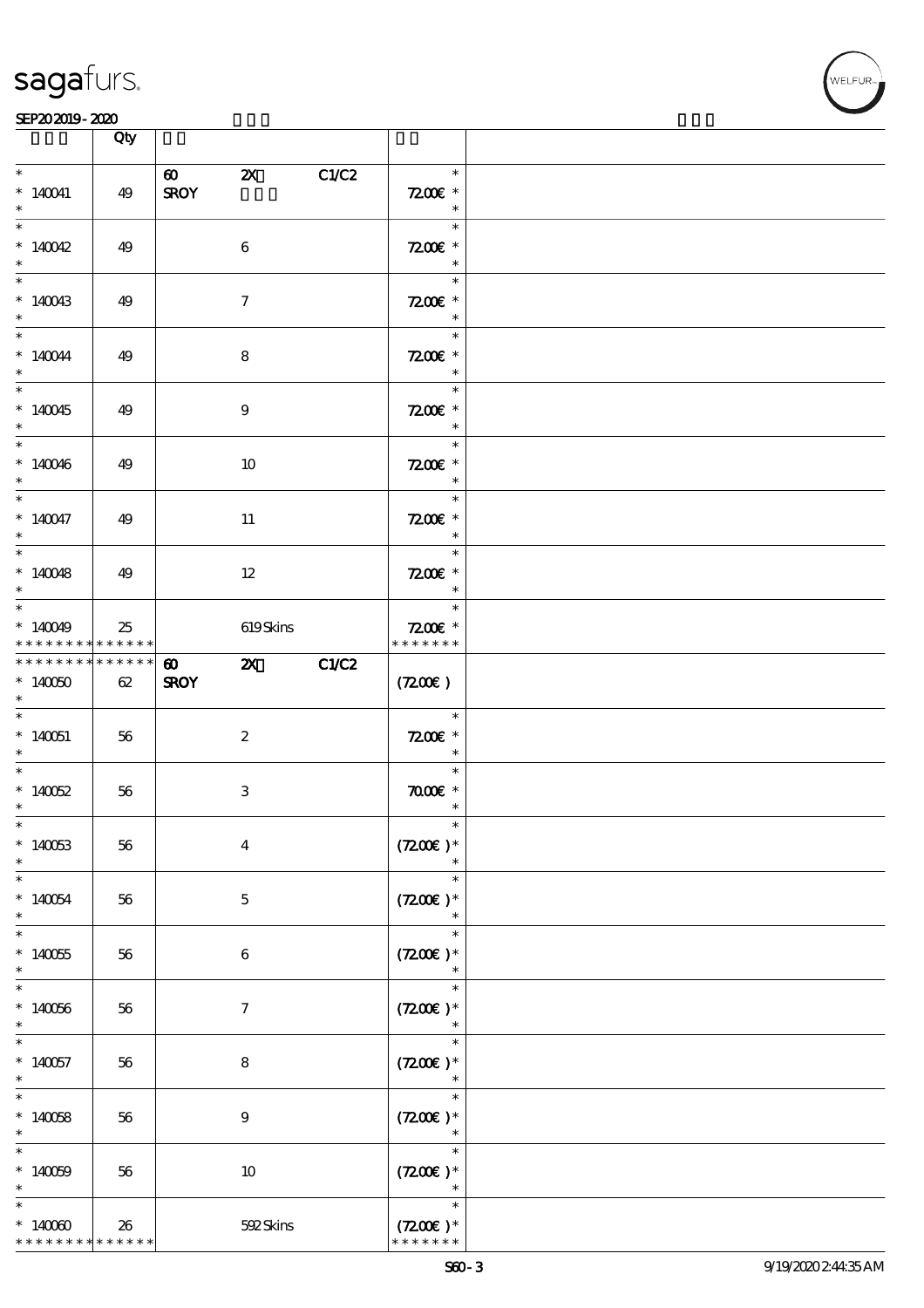| <b>saga</b> furs. |
|-------------------|
|-------------------|

#### $S$ EP20 2019 - 2020  $\overline{)}$  Oby  $\overline{)}$

|                                         | Qty                             |                                      |                           |       |                                               |  |
|-----------------------------------------|---------------------------------|--------------------------------------|---------------------------|-------|-----------------------------------------------|--|
|                                         |                                 |                                      |                           |       |                                               |  |
| 140061                                  | $52\,$                          | $\boldsymbol{\omega}$<br><b>SROY</b> | $\boldsymbol{\mathsf{z}}$ | C3C4  | (700)                                         |  |
| * * * * * * *<br>$*14002$<br>$\ast$     | * * * * * * $\frac{1}{1}$<br>56 | $\boldsymbol{\omega}$<br><b>SROY</b> | $\boldsymbol{\mathsf{z}}$ | C1/C2 | (700)                                         |  |
| $\ast$<br>$*140033$<br>$\ast$           | 56                              |                                      | $\boldsymbol{z}$          |       | $\ast$<br>$(7000\varepsilon)*$<br>$\ast$      |  |
| $\ast$<br>$* 140064$<br>$\ast$          | 56                              |                                      | $\ensuremath{\mathsf{3}}$ |       | $\ast$<br>$(7000\varepsilon)*$<br>$\ast$      |  |
| $\ast$<br>$*14005$<br>$\ast$            | 56                              |                                      | $\boldsymbol{4}$          |       | $\ast$<br>$(7000\varepsilon)*$<br>$\ast$      |  |
| $\ast$<br>$*140066$<br>$\ast$           | 56                              |                                      | $\mathbf 5$               |       | $\ast$<br>$(7000\text{E})$ *                  |  |
| $\ast$<br>$*140067$<br>$\ast$           | 56                              |                                      | $\bf 6$                   |       | $\ast$<br>$(7000\text{E})$ *<br>$\ast$        |  |
| $\overline{\ast}$<br>$*14008$<br>$\ast$ | 56                              |                                      | $\boldsymbol{\tau}$       |       | $\ast$<br>$(700E)*$<br>$\ast$                 |  |
| $\ast$<br>$*140009$<br>$\ast$           | 56                              |                                      | ${\bf 8}$                 |       | $\ast$<br>$(7000\varepsilon)*$<br>$\ast$      |  |
| $\ast$<br>$*140070$<br>* * * * * * * *  | 56<br>* * * * * *               |                                      | 504Skins                  |       | $\ast$<br>$(7000\text{E})$ *<br>* * * * * * * |  |
| 140071                                  | $\boldsymbol{\omega}$           | $\boldsymbol{\omega}$<br><b>SROY</b> | $\boldsymbol{\alpha}$     | C1/C2 | (700)                                         |  |
| * * * * * * * *<br>$* 140072$<br>$\ast$ | ******<br>$\boldsymbol{\omega}$ | $\boldsymbol{\omega}$<br><b>SAGA</b> | $\boldsymbol{\mathsf{z}}$ | C1/C2 | (7000)                                        |  |
| $\ast$<br>$*140073$<br>$\ast$           | 63                              |                                      | $\boldsymbol{2}$          |       | 6800€ *<br>$\ast$                             |  |
| $\ast$<br>$* 140074$<br>$\ast$          | 63                              |                                      | $\ensuremath{\mathbf{3}}$ |       | $\ast$<br>$(6800)$ *<br>$\ast$                |  |
| $\ast$<br>$*140075$<br>$\ast$           | 63                              |                                      | $\bf{4}$                  |       | $\ast$<br>$(6800)$ *<br>$\ast$                |  |
| $\ast$<br>$* 140076$<br>$\ast$          | 63                              |                                      | $\bf 5$                   |       | $\ast$<br>$(6800)$ *<br>$\ast$                |  |
| $\ast$<br>$* 140077$<br>$\ast$          | 63                              |                                      | $\boldsymbol{6}$          |       | $\ast$<br>$(6800)$ *<br>$\ast$                |  |
| $\ast$<br>$* 140078$<br>$\ast$          | 63                              |                                      | $\tau$                    |       | $\ast$<br>$(6800)$ *<br>$\ast$                |  |
| $\ast$<br>$*140079$<br>$\ast$           | 63                              |                                      | ${\bf 8}$                 |       | $\ast$<br>$(6800)$ *                          |  |
| $\ast$                                  |                                 |                                      |                           |       | $\ast$<br>$\ast$                              |  |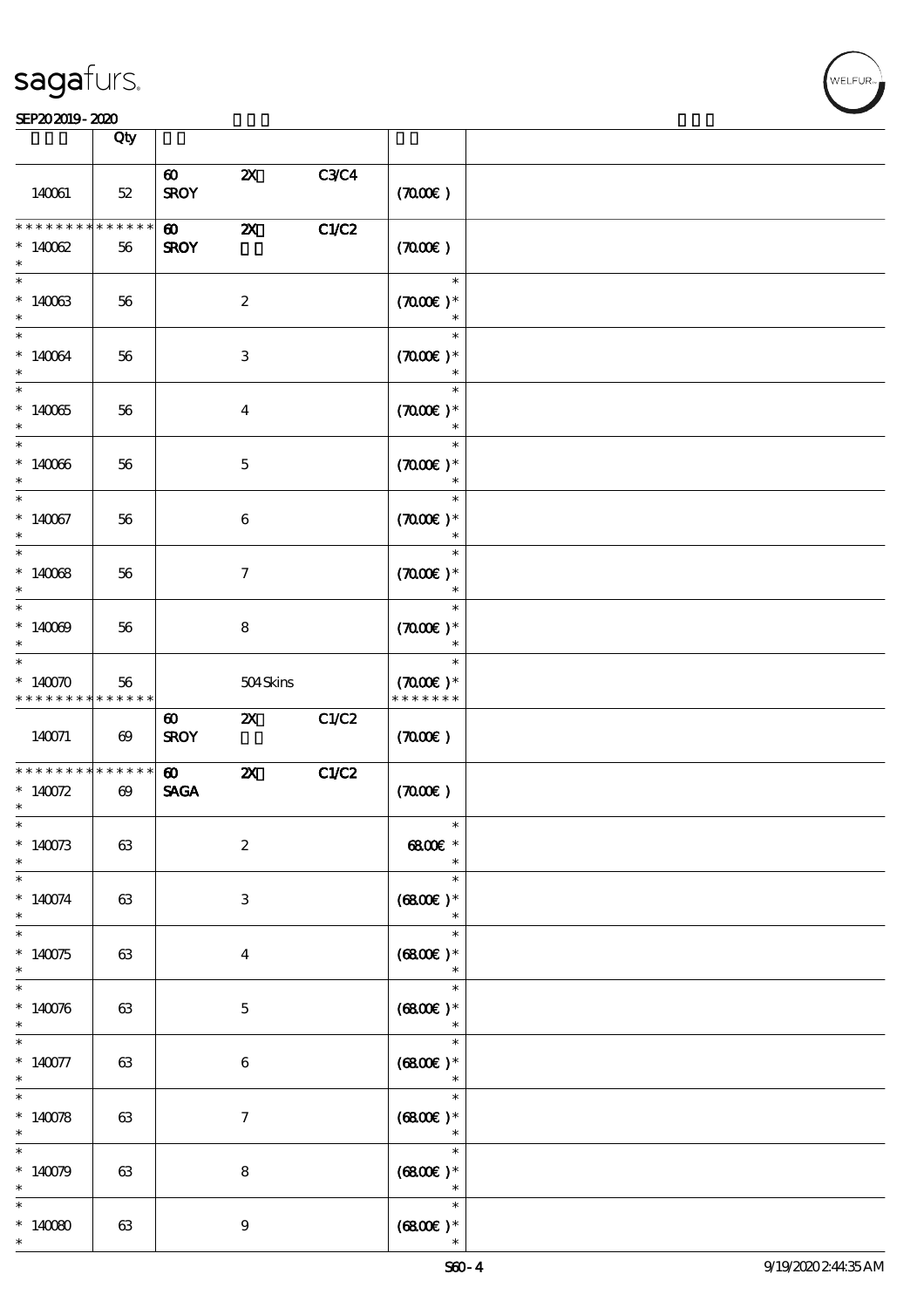#### SEP202019-2020 DEEP202019-2020 DEEP202019-2020 DEEP202019-2020 DEEP202019-2020 DEEP20

|                                                          | Qty                                  |                                      |                           |             |                                       |  |
|----------------------------------------------------------|--------------------------------------|--------------------------------------|---------------------------|-------------|---------------------------------------|--|
| $\ast$<br>$*140081$                                      | 63                                   | $\boldsymbol{\omega}$<br><b>SAGA</b> | $\boldsymbol{\mathsf{z}}$ | C1/C2       | $\ast$<br>$(6800)$ *<br>$\ast$        |  |
| $\ast$<br>$*140082$<br>$\ast$                            | 63                                   |                                      | 11                        |             | $\ast$<br>$(6800)$ *<br>$\ast$        |  |
| $*140083$<br>$\ast$                                      | 63                                   |                                      | 12                        |             | $\ast$<br>$(6800)$ *<br>$\ast$        |  |
| $*$<br>$*140084$<br>$\ast$                               | 63                                   |                                      | 13                        |             | $\ast$<br>$(6800)$ *<br>$\ast$        |  |
| $\overline{\phantom{0}}$<br>$*140085$<br>* * * * * * * * | 63<br>* * * * * *                    |                                      | 888Skins                  |             | $\ast$<br>$(6800)$ *<br>* * * * * * * |  |
| * * * * * * * *<br>$*140066$<br>$\ast$                   | * * * * * *<br>$\boldsymbol{\omega}$ | $\boldsymbol{\omega}$<br><b>SAGA</b> | $\boldsymbol{\mathsf{Z}}$ | <b>C3C4</b> | (6600)                                |  |
| $\overline{\ast}$<br>$*140087$<br>$\ast$                 | 63                                   |                                      | $\boldsymbol{2}$          |             | $\ast$<br>$(6600)$ *<br>$\ast$        |  |
| $\overline{\ast}$<br>$*140088$<br>* * * * * * * *        | 33<br>* * * * * *                    |                                      | 165Skins                  |             | $\ast$<br>$(6600)$ *<br>* * * * * * * |  |
| * * * * * * * *<br>$*140089$<br>$\ast$                   | * * * * * *<br>$\boldsymbol{\omega}$ | $\boldsymbol{\omega}$<br><b>SAGA</b> | $\boldsymbol{\mathsf{Z}}$ | <b>C3C4</b> | $(6200\varepsilon)$                   |  |
| $\overline{\ast}$<br>$*14000$<br>* * * * * * * *         | 23<br>* * * * * *                    |                                      | 92Skins                   |             | $\ast$<br>$(6200)$ *<br>* * * * * * * |  |
| * * * * * * * *<br>$*140091$<br>$*$                      | * * * * * *<br>76                    | $\boldsymbol{\omega}$<br>${\bf s}$   | $\boldsymbol{\alpha}$     | C1/C2       | (6200)                                |  |
| $\overline{\phantom{0}}$<br>$*$ 140092<br>$\ast$         | $\boldsymbol{\pi}$                   |                                      | $\boldsymbol{2}$          |             | $\ast$<br>$(6200)$ *<br>$\ast$        |  |
| $\ast$<br>$*1400B$<br>$\ast$                             | $\boldsymbol{\pi}$                   |                                      | $\,3$                     |             | $\ast$<br>$(6200)$ *                  |  |
| $\ast$<br>$*140094$<br>$\ast$                            | $\boldsymbol{\pi}$                   |                                      | $\bf{4}$                  |             | $\ast$<br>$(6200)$ *<br>$\ast$        |  |
| $\overline{\phantom{0}}$<br>$*140005$<br>$\ast$          | $\boldsymbol{\pi}$                   |                                      | $\mathbf{5}$              |             | $\ast$<br>$(6200)$ *<br>$\ast$        |  |
| $\ast$<br>$*140066$<br>$\ast$                            | $\boldsymbol{\pi}$                   |                                      | 6                         |             | $\ast$<br>$(6200)$ *                  |  |
| $\ast$<br>$*140097$<br>$\ast$                            | $\boldsymbol{\pi}$                   |                                      | $\boldsymbol{\tau}$       |             | $\ast$<br>$(6200)$ *<br>$\ast$        |  |
| $\overline{\ast}$<br>$*14008$<br>* * * * * * *           | $\boldsymbol{\pi}$<br>* * * * * *    |                                      | 566Skins                  |             | $\ast$<br>$(6200)$ *<br>* * * * * * * |  |
| * * * * * * *<br>$*140099$<br>$\ast$                     | * * * * * *<br>76                    | $\boldsymbol{\omega}$<br>${\bf s}$   | $\boldsymbol{\mathsf{z}}$ | <b>C3C4</b> | $(6000\varepsilon)$                   |  |
| $\ast$<br>$*140100$<br>$\ast$                            | $\boldsymbol{\pi}$                   |                                      | $\boldsymbol{z}$          |             | $\ast$<br>$(6000\varepsilon)*$        |  |

**VELFUR**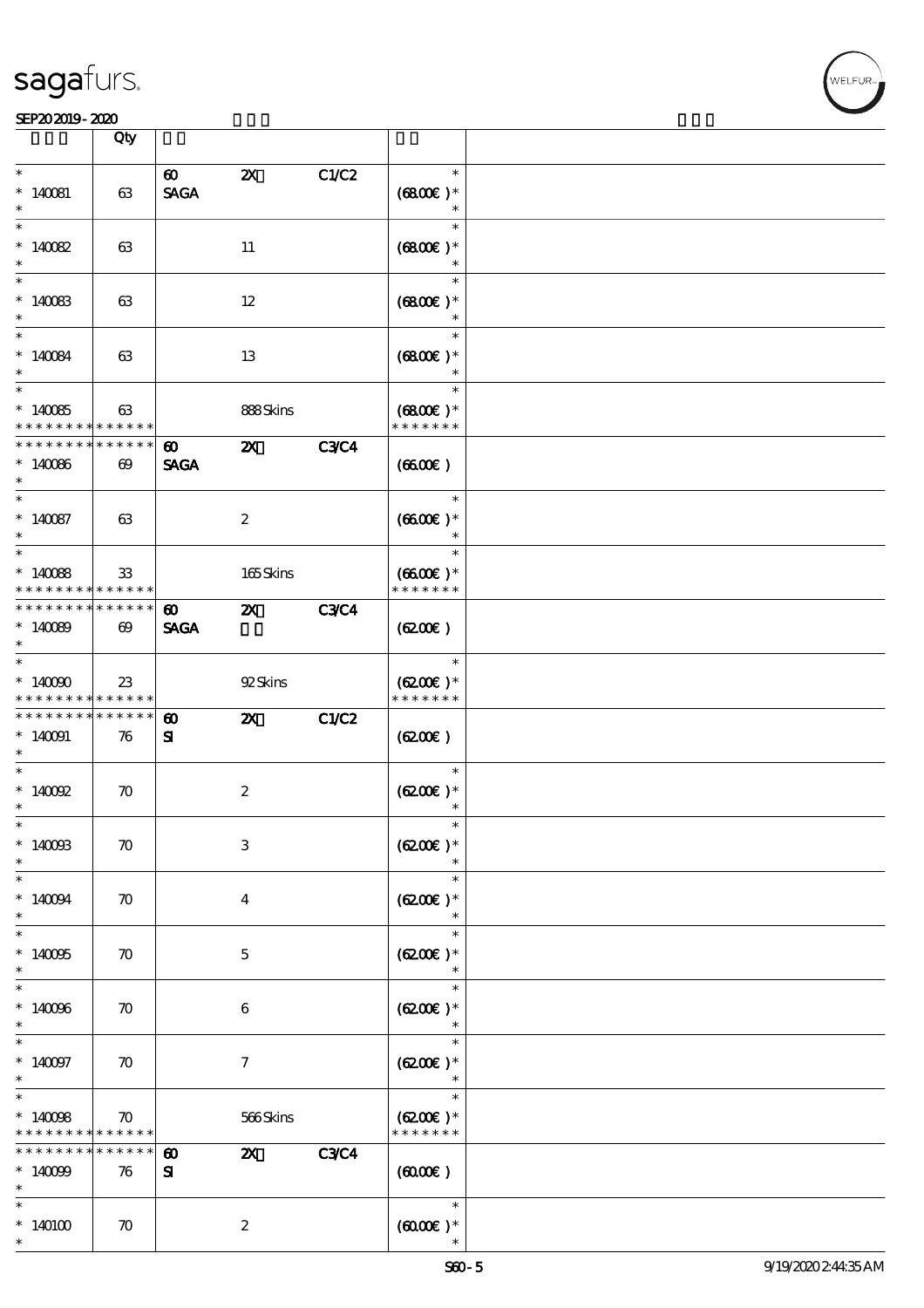|                                                    | Qty                                        |                                      |                           |             |                                                 |  |
|----------------------------------------------------|--------------------------------------------|--------------------------------------|---------------------------|-------------|-------------------------------------------------|--|
| $\ast$<br>$*140101$                                | 63                                         | $\boldsymbol{\omega}$<br>${\bf s}$   | $\boldsymbol{\mathsf{X}}$ | <b>C3C4</b> | $\ast$<br>$(6000\varepsilon)*$<br>$\ast$        |  |
| $\ast$<br>$*140102$<br>* * * * * * * *             | 24<br>******                               |                                      | $233\mathrm{S}$ kins      |             | $\ast$<br>$(6000\varepsilon)*$<br>* * * * * * * |  |
| 140103                                             | 83                                         | $\boldsymbol{\omega}$<br>${\bf s}$   | $\boldsymbol{\alpha}$     | C2C3        | 5600E                                           |  |
| * * * * * * * *<br>$*140104$<br>$\ast$             | * * * * * *<br>55                          | $\boldsymbol{\omega}$<br><b>SROY</b> | $\mathbf{x}$              | C1/C2       | (7400)                                          |  |
| $*140105$<br>$*$                                   | 49                                         |                                      | $\boldsymbol{2}$          |             | $\ast$<br>$(7400)$ *<br>$\ast$                  |  |
| $*140106$<br>$\ast$                                | 49                                         |                                      | 3                         |             | $\ast$<br>$(7400)$ *<br>$\ast$                  |  |
| $\overline{\ast}$<br>$*140107$<br>$\ast$           | 49                                         |                                      | $\overline{\mathbf{4}}$   |             | $\ast$<br>$(7400)$ *<br>$\ast$                  |  |
| $\overline{\ast}$<br>$*140108$<br>$\ast$           | 49                                         |                                      | $\mathbf{5}$              |             | $\ast$<br>$(7400)$ *<br>$\ast$                  |  |
| $*140109$<br>$\ast$                                | 49                                         |                                      | 6                         |             | $\ast$<br>$(7400)$ *<br>$\ast$                  |  |
| $\ast$<br>$*140110$<br>$\ast$<br>$\ast$            | 49                                         |                                      | $\tau$                    |             | $(7400)$ *                                      |  |
| $* 140111$<br>$\ast$<br>$\ast$                     | 37                                         |                                      | 8                         |             | $\ast$<br>$(7400)$ *<br>$\ast$<br>$\ast$        |  |
| $*140112$<br>* * * * * * * * * * * * * *           | 21                                         |                                      | 407Skins                  |             | $(7400)$ *<br>* * * * * * *                     |  |
| 140113                                             | 46                                         | $\boldsymbol{\omega}$<br><b>SROY</b> | X C3C4                    |             | (7200)                                          |  |
| * * * * * * * *<br>$*140114$<br>$\ast$             | * * * * * *<br>62                          | $\boldsymbol{\omega}$<br><b>SROY</b> | $\boldsymbol{\mathsf{X}}$ | C1/C2       | (720)                                           |  |
| $*140115$<br>$\ast$                                | 56                                         |                                      | $\boldsymbol{z}$          |             | $\ast$<br>$(7200)$ *<br>$\ast$                  |  |
| $\ast$<br>$*140116$<br>$\ast$                      | 56                                         |                                      | 3                         |             | $\ast$<br>$(7200)$ *                            |  |
| $\ast$<br>$*140117$<br>$\ast$                      | 56                                         |                                      | $\overline{4}$            |             | $\ast$<br>$(7200)$ *<br>$\ast$                  |  |
| $*140118$<br>* * * * * * * *                       | $\boldsymbol{\mathfrak{D}}$<br>* * * * * * |                                      | 250Skins                  |             | $\ast$<br>$(7200)$ *<br>* * * * * * *           |  |
| * * * * * * * *<br>$*140119$<br>$\ast$             | * * * * * *<br>62                          | $\boldsymbol{\omega}$<br><b>SROY</b> | $\mathbf{x}$              | <b>C3C4</b> | (7000)                                          |  |
| $\ast$<br>$*140120$<br>* * * * * * * * * * * * * * | 37                                         |                                      | 99Skins                   |             | $\ast$<br>$(7000\varepsilon)*$<br>* * * * * * * |  |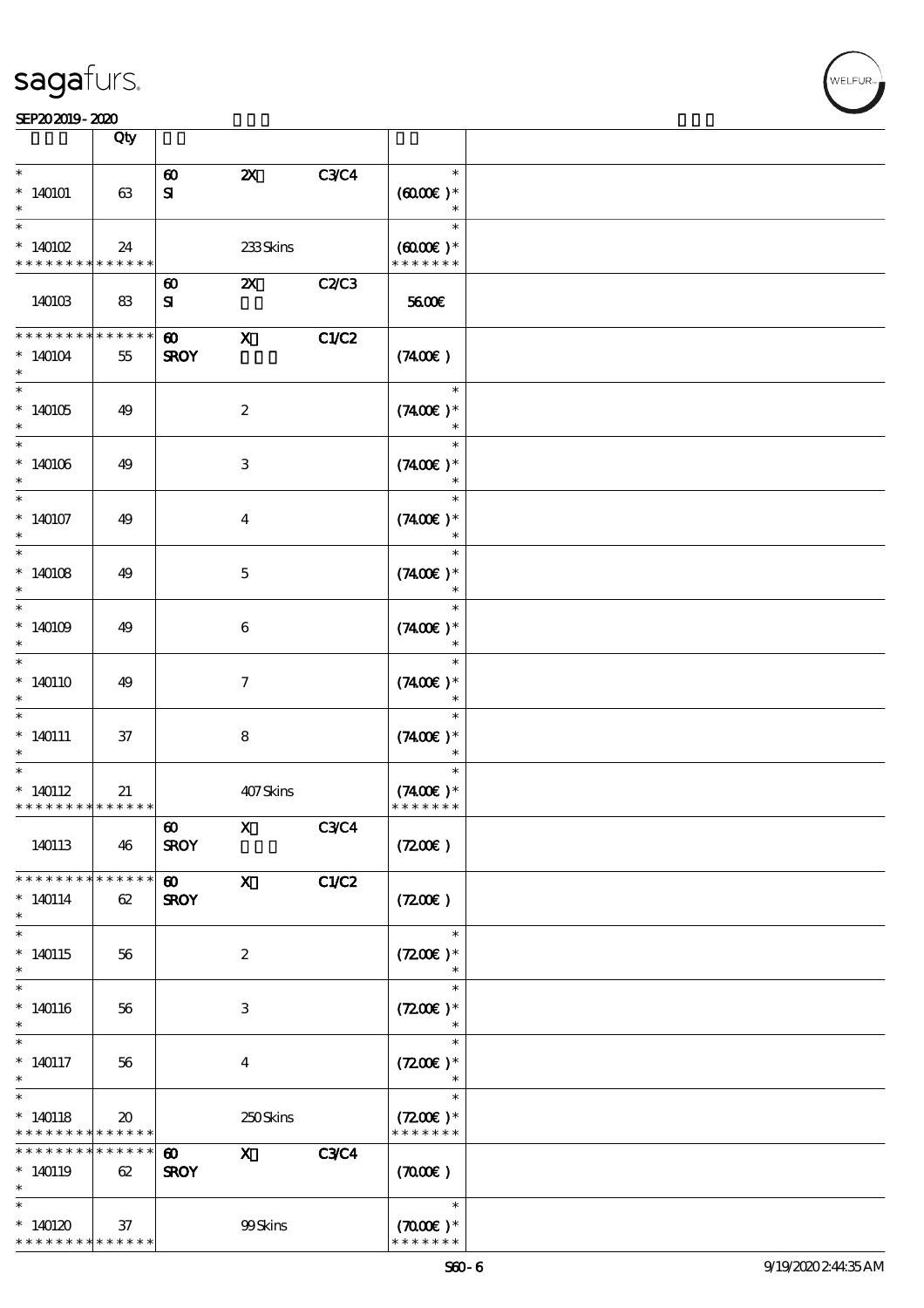#### SEP202019-2020 DEEP202019-2020 DEEP202019-2020 DEEP202019-2020 DEEP202019-2020 DEEP20

|                                                 | Qty                                  |                                      |                                                                                                                                                                                                                                                                                                                                                                                                                                                               |       |                                                  |  |
|-------------------------------------------------|--------------------------------------|--------------------------------------|---------------------------------------------------------------------------------------------------------------------------------------------------------------------------------------------------------------------------------------------------------------------------------------------------------------------------------------------------------------------------------------------------------------------------------------------------------------|-------|--------------------------------------------------|--|
|                                                 |                                      |                                      |                                                                                                                                                                                                                                                                                                                                                                                                                                                               |       |                                                  |  |
| * * * *<br>$*140121$<br>$\ast$                  | * * * * * *<br>$\boldsymbol{\omega}$ | $\boldsymbol{\omega}$<br><b>SROY</b> | $\mathbf x$                                                                                                                                                                                                                                                                                                                                                                                                                                                   | C1/C2 | (6800)                                           |  |
| $\overline{\ast}$<br>* $140122$                 | 63                                   |                                      | $\boldsymbol{2}$                                                                                                                                                                                                                                                                                                                                                                                                                                              |       | $\ast$<br>$(6800)$ *<br>$\ast$                   |  |
| $\ast$<br>$*140123$                             | 63                                   |                                      | $\ensuremath{\mathsf{3}}$                                                                                                                                                                                                                                                                                                                                                                                                                                     |       | $\ast$<br>$(6800)$ *<br>$\ast$                   |  |
| $\ast$<br>$*140124$<br>* * * * * * * *          | 59<br>* * * * * * *                  |                                      | 254Skins                                                                                                                                                                                                                                                                                                                                                                                                                                                      |       | $\ast$<br>$(6800)$ *<br>* * * * * * *            |  |
| * * * * * * * *<br>$*140125$                    | * * * * * *<br>63                    | $\boldsymbol{\omega}$<br><b>SAGA</b> | $\mathbf{x}$                                                                                                                                                                                                                                                                                                                                                                                                                                                  | C1/C2 | (6600)                                           |  |
| $*140126$<br>$\ast$                             | 63                                   |                                      | $\boldsymbol{z}$                                                                                                                                                                                                                                                                                                                                                                                                                                              |       | $\ast$<br>$(6600\text{E})*$                      |  |
| $*$ 140127<br>$\ast$                            | 63                                   |                                      | 3                                                                                                                                                                                                                                                                                                                                                                                                                                                             |       | $\ast$<br>$(6600)$ *<br>$\ast$                   |  |
| $\overline{\phantom{0}}$<br>$*140128$<br>$*$    | 63                                   |                                      | $\bf{4}$                                                                                                                                                                                                                                                                                                                                                                                                                                                      |       | $\ast$<br>$(6600E)*$<br>$\ast$                   |  |
| $*140129$<br>$\ast$                             | 63                                   |                                      | $\mathbf{5}$                                                                                                                                                                                                                                                                                                                                                                                                                                                  |       | $\ast$<br>$(6600)$ *<br>$\ast$                   |  |
| $\overline{\ast}$<br>$*140130$<br>$*$           | 63                                   |                                      | $\boldsymbol{6}$                                                                                                                                                                                                                                                                                                                                                                                                                                              |       | $\ast$<br>$(6600E)*$<br>$\ast$                   |  |
| $\ast$<br>$*140131$<br>$\ast$                   | 63                                   |                                      | $\mathcal{I}$                                                                                                                                                                                                                                                                                                                                                                                                                                                 |       | $\ast$<br>$(6600)$ *<br>$\ast$                   |  |
| $\ast$<br>$*140132$<br>$\ast$                   | 63                                   |                                      | 8                                                                                                                                                                                                                                                                                                                                                                                                                                                             |       | $\ast$<br>$(6600)$ *                             |  |
| $\ast$<br>$*140133$<br>$\ast$                   | 63                                   |                                      | $\boldsymbol{9}$                                                                                                                                                                                                                                                                                                                                                                                                                                              |       | $(6600E)*$                                       |  |
| $\ast$<br>$*140134$<br>* * * * * * * *          | 42<br>* * * * * *                    |                                      | $609\mbox{Skirs}$                                                                                                                                                                                                                                                                                                                                                                                                                                             |       | $\ast$<br>$(6600E)*$<br>* * * * * * *            |  |
| * * * * * * * *<br>$*140135$<br>$*$             | * * * * * *<br>76                    | $\boldsymbol{\omega}$<br><b>SAGA</b> | $\boldsymbol{\mathrm{X}}$ and $\boldsymbol{\mathrm{X}}$ and $\boldsymbol{\mathrm{X}}$ and $\boldsymbol{\mathrm{X}}$ and $\boldsymbol{\mathrm{X}}$ and $\boldsymbol{\mathrm{X}}$ and $\boldsymbol{\mathrm{X}}$ and $\boldsymbol{\mathrm{X}}$ and $\boldsymbol{\mathrm{X}}$ and $\boldsymbol{\mathrm{X}}$ and $\boldsymbol{\mathrm{X}}$ and $\boldsymbol{\mathrm{X}}$ and $\boldsymbol{\mathrm{X}}$ and $\boldsymbol{\mathrm{X}}$ and $\boldsymbol{\mathrm{X}}$ | C1/C2 | (6200)                                           |  |
| $\overline{\phantom{0}}$<br>$*140136$<br>$*$    | $\boldsymbol{\pi}$                   |                                      | $\boldsymbol{z}$                                                                                                                                                                                                                                                                                                                                                                                                                                              |       | $\ast$<br>$(6200)$ *<br>$\overline{\phantom{a}}$ |  |
| $\overline{\phantom{0}}$<br>$*140137$<br>$\ast$ | $\boldsymbol{\pi}$                   |                                      | 3                                                                                                                                                                                                                                                                                                                                                                                                                                                             |       | $\ast$<br>$(6200)$ *<br>$\ast$                   |  |
| $\ast$<br>$*140138$<br>$\ast$                   | $\boldsymbol{\pi}$                   |                                      | $\bf{4}$                                                                                                                                                                                                                                                                                                                                                                                                                                                      |       | $\ast$<br>$(6200)$ *<br>$\ast$                   |  |
| $\ast$<br>$*140139$<br>$\ast$                   | $\boldsymbol{\pi}$                   |                                      | $\mathbf{5}$                                                                                                                                                                                                                                                                                                                                                                                                                                                  |       | $\ast$<br>$(6200)$ *<br>$\ast$                   |  |
| $\ast$<br>$*140140$<br>$\ast$                   | $\boldsymbol{\pi}$                   |                                      | $\boldsymbol{6}$                                                                                                                                                                                                                                                                                                                                                                                                                                              |       | $\ast$<br>$(6200)$ *                             |  |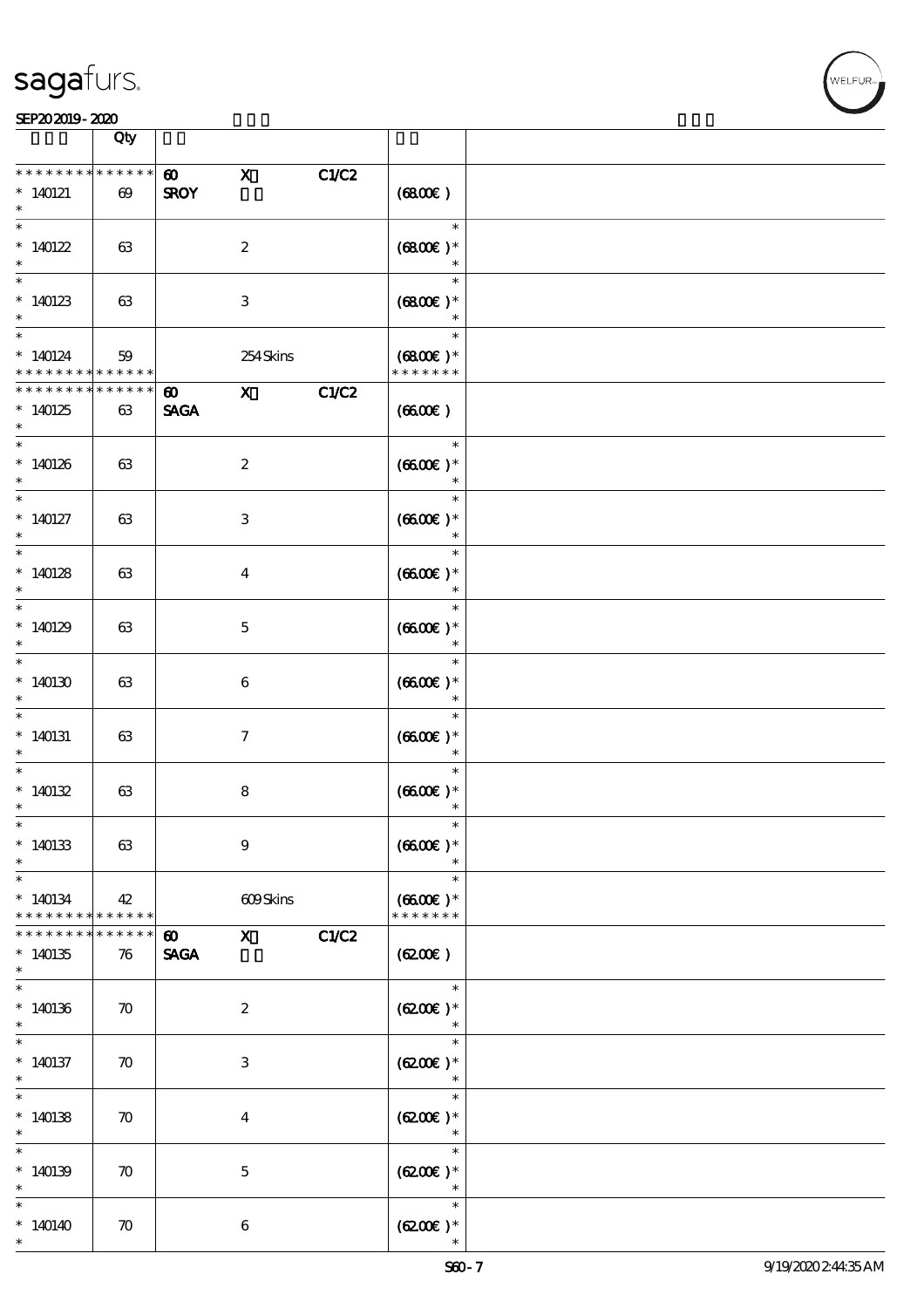#### SEP202019-2020 DEEP202019-2020 DEEP202019-2020 DEEP202019-2020 DEEP202019-2020 DEEP20

|                                                                  | Qty                |                                    |                                                                                                                                                                                                                                                                                                                                                                                                                                                               |              |                                |  |
|------------------------------------------------------------------|--------------------|------------------------------------|---------------------------------------------------------------------------------------------------------------------------------------------------------------------------------------------------------------------------------------------------------------------------------------------------------------------------------------------------------------------------------------------------------------------------------------------------------------|--------------|--------------------------------|--|
| $\ast$                                                           |                    | $\boldsymbol{\omega}$              | $\mathbf X$                                                                                                                                                                                                                                                                                                                                                                                                                                                   | C1/C2        | $\ast$                         |  |
| $*140141$                                                        | $\boldsymbol{\pi}$ | <b>SAGA</b>                        |                                                                                                                                                                                                                                                                                                                                                                                                                                                               |              | $(6200)$ *                     |  |
|                                                                  |                    |                                    |                                                                                                                                                                                                                                                                                                                                                                                                                                                               |              | $\ast$                         |  |
| $\overline{\ast}$                                                |                    |                                    |                                                                                                                                                                                                                                                                                                                                                                                                                                                               |              | $\ast$                         |  |
| $*140142$                                                        | $\boldsymbol{\pi}$ |                                    | 8                                                                                                                                                                                                                                                                                                                                                                                                                                                             |              | $(6200)$ *                     |  |
|                                                                  |                    |                                    |                                                                                                                                                                                                                                                                                                                                                                                                                                                               |              | $\ast$<br>$\ast$               |  |
| $*140143$                                                        | $\boldsymbol{\pi}$ |                                    | 9                                                                                                                                                                                                                                                                                                                                                                                                                                                             |              | $(6200)$ *                     |  |
| $\ast$                                                           |                    |                                    |                                                                                                                                                                                                                                                                                                                                                                                                                                                               |              |                                |  |
| $*$                                                              |                    |                                    |                                                                                                                                                                                                                                                                                                                                                                                                                                                               |              | $\ast$                         |  |
| $*140144$                                                        | $\boldsymbol{\pi}$ |                                    | 10                                                                                                                                                                                                                                                                                                                                                                                                                                                            |              | $(6200)$ *                     |  |
| $\ast$                                                           |                    |                                    |                                                                                                                                                                                                                                                                                                                                                                                                                                                               |              |                                |  |
|                                                                  |                    |                                    |                                                                                                                                                                                                                                                                                                                                                                                                                                                               |              | $\ast$                         |  |
| $*140145$<br>* * * * * * * *                                     | 24<br>$******$     |                                    | 730Skins                                                                                                                                                                                                                                                                                                                                                                                                                                                      |              | $(6200)$ *<br>* * * * * * *    |  |
| * * * * * * * *                                                  | * * * * * *        | $\boldsymbol{\omega}$              | $\mathbf x$                                                                                                                                                                                                                                                                                                                                                                                                                                                   | C1/C2        |                                |  |
| $*140146$                                                        | $\boldsymbol{\pi}$ | ${\bf s}$                          |                                                                                                                                                                                                                                                                                                                                                                                                                                                               |              | (6000)                         |  |
| $*$                                                              |                    |                                    |                                                                                                                                                                                                                                                                                                                                                                                                                                                               |              |                                |  |
|                                                                  |                    |                                    |                                                                                                                                                                                                                                                                                                                                                                                                                                                               |              | $\ast$                         |  |
| $*140147$                                                        | $\boldsymbol{\pi}$ |                                    | $\boldsymbol{2}$                                                                                                                                                                                                                                                                                                                                                                                                                                              |              | $(6000\varepsilon)*$           |  |
| $\ast$                                                           |                    |                                    |                                                                                                                                                                                                                                                                                                                                                                                                                                                               |              | $\ast$                         |  |
|                                                                  |                    |                                    |                                                                                                                                                                                                                                                                                                                                                                                                                                                               |              | $\ast$                         |  |
| $*140148$<br>$\ast$                                              | $\boldsymbol{\pi}$ |                                    | 3                                                                                                                                                                                                                                                                                                                                                                                                                                                             |              | $(6000\varepsilon)*$<br>$\ast$ |  |
|                                                                  |                    |                                    |                                                                                                                                                                                                                                                                                                                                                                                                                                                               |              | $\ast$                         |  |
| $*140149$                                                        | $\boldsymbol{\pi}$ |                                    | $\bf{4}$                                                                                                                                                                                                                                                                                                                                                                                                                                                      |              | $(6000\varepsilon)*$           |  |
| $\ast$                                                           |                    |                                    |                                                                                                                                                                                                                                                                                                                                                                                                                                                               |              | $\ast$                         |  |
|                                                                  |                    |                                    |                                                                                                                                                                                                                                                                                                                                                                                                                                                               |              | $\ast$                         |  |
| $*140150$                                                        | $\boldsymbol{\pi}$ |                                    | $\mathbf{5}$                                                                                                                                                                                                                                                                                                                                                                                                                                                  |              | $(6000\varepsilon)*$           |  |
| $*$                                                              |                    |                                    |                                                                                                                                                                                                                                                                                                                                                                                                                                                               |              | $\ast$                         |  |
| $*140151$                                                        | 63                 |                                    | 6                                                                                                                                                                                                                                                                                                                                                                                                                                                             |              | $(6000\varepsilon)*$           |  |
| $\ast$                                                           |                    |                                    |                                                                                                                                                                                                                                                                                                                                                                                                                                                               |              | $\ast$                         |  |
|                                                                  |                    |                                    |                                                                                                                                                                                                                                                                                                                                                                                                                                                               |              | $\ast$                         |  |
| $*140152$                                                        | 23                 |                                    | 436Skins                                                                                                                                                                                                                                                                                                                                                                                                                                                      |              | $(6000\varepsilon)*$           |  |
| * * * * * * * * <mark>* * * * * * *</mark><br>*************** 10 |                    |                                    |                                                                                                                                                                                                                                                                                                                                                                                                                                                               |              | * * * * * * *                  |  |
| $*140153$                                                        | $\pi$              | ${\bf s}$                          | $\boldsymbol{\mathrm{X}}$ and $\boldsymbol{\mathrm{X}}$ and $\boldsymbol{\mathrm{X}}$ and $\boldsymbol{\mathrm{X}}$ and $\boldsymbol{\mathrm{X}}$ and $\boldsymbol{\mathrm{X}}$ and $\boldsymbol{\mathrm{X}}$ and $\boldsymbol{\mathrm{X}}$ and $\boldsymbol{\mathrm{X}}$ and $\boldsymbol{\mathrm{X}}$ and $\boldsymbol{\mathrm{X}}$ and $\boldsymbol{\mathrm{X}}$ and $\boldsymbol{\mathrm{X}}$ and $\boldsymbol{\mathrm{X}}$ and $\boldsymbol{\mathrm{X}}$ | <b>C1/C2</b> | (6000)                         |  |
| $\ast$                                                           |                    |                                    |                                                                                                                                                                                                                                                                                                                                                                                                                                                               |              |                                |  |
| $\ast$                                                           |                    |                                    |                                                                                                                                                                                                                                                                                                                                                                                                                                                               |              | $\ast$                         |  |
| $*140154$                                                        | 77                 |                                    | 154Skins                                                                                                                                                                                                                                                                                                                                                                                                                                                      |              | $(6000\varepsilon)*$           |  |
| * * * * * * * *                                                  | $* * * * * * *$    |                                    |                                                                                                                                                                                                                                                                                                                                                                                                                                                               |              | * * * * * * *                  |  |
| * * * * * * *                                                    | * * * * *          | $\boldsymbol{\omega}$              | $\mathbf X$ and $\mathbf X$ and $\mathbf X$ and $\mathbf X$ and $\mathbf X$ and $\mathbf X$                                                                                                                                                                                                                                                                                                                                                                   | <b>C3C4</b>  |                                |  |
| $*140155$<br>$\ast$                                              | 76                 | ${\bf s}$                          |                                                                                                                                                                                                                                                                                                                                                                                                                                                               |              | $(6000\varepsilon)$            |  |
| $\ast$                                                           |                    |                                    |                                                                                                                                                                                                                                                                                                                                                                                                                                                               |              | $\ast$                         |  |
| $*140156$                                                        | $\boldsymbol{\pi}$ |                                    | $\boldsymbol{z}$                                                                                                                                                                                                                                                                                                                                                                                                                                              |              | $(6000\varepsilon)*$           |  |
| $\ast$                                                           |                    |                                    |                                                                                                                                                                                                                                                                                                                                                                                                                                                               |              |                                |  |
| $\ast$                                                           |                    |                                    |                                                                                                                                                                                                                                                                                                                                                                                                                                                               |              | $\ast$                         |  |
| $*140157$                                                        | $\boldsymbol{\pi}$ |                                    | 216Skins                                                                                                                                                                                                                                                                                                                                                                                                                                                      |              | $(6000\varepsilon)*$           |  |
| * * * * * * * * <mark>* * * * * *</mark><br>* * * * * * * *      | * * * * * *        |                                    |                                                                                                                                                                                                                                                                                                                                                                                                                                                               |              | * * * * * * *                  |  |
| $*140158$                                                        | 83                 | $\boldsymbol{\omega}$<br>${\bf s}$ | $\mathbf{x}$                                                                                                                                                                                                                                                                                                                                                                                                                                                  | <b>C2/C3</b> | $(5600\varepsilon)$            |  |
| $\ast$                                                           |                    |                                    |                                                                                                                                                                                                                                                                                                                                                                                                                                                               |              |                                |  |
| $\ast$                                                           |                    |                                    |                                                                                                                                                                                                                                                                                                                                                                                                                                                               |              | $\ast$                         |  |
| $*140159$                                                        | 62                 |                                    | 145Skins                                                                                                                                                                                                                                                                                                                                                                                                                                                      |              | $(5600)$ *                     |  |
| * * * * * * * *                                                  | * * * * * *        |                                    |                                                                                                                                                                                                                                                                                                                                                                                                                                                               |              | * * * * * * *                  |  |
| * * * * * * * *                                                  | * * * * * *        | $\boldsymbol{\omega}$              |                                                                                                                                                                                                                                                                                                                                                                                                                                                               | C1/C2        |                                |  |
| $*140160$<br>$\ast$                                              | 55                 | <b>SROY</b>                        |                                                                                                                                                                                                                                                                                                                                                                                                                                                               |              | (7400)                         |  |
|                                                                  |                    |                                    |                                                                                                                                                                                                                                                                                                                                                                                                                                                               |              |                                |  |

 $\overline{\mathbf{r}}$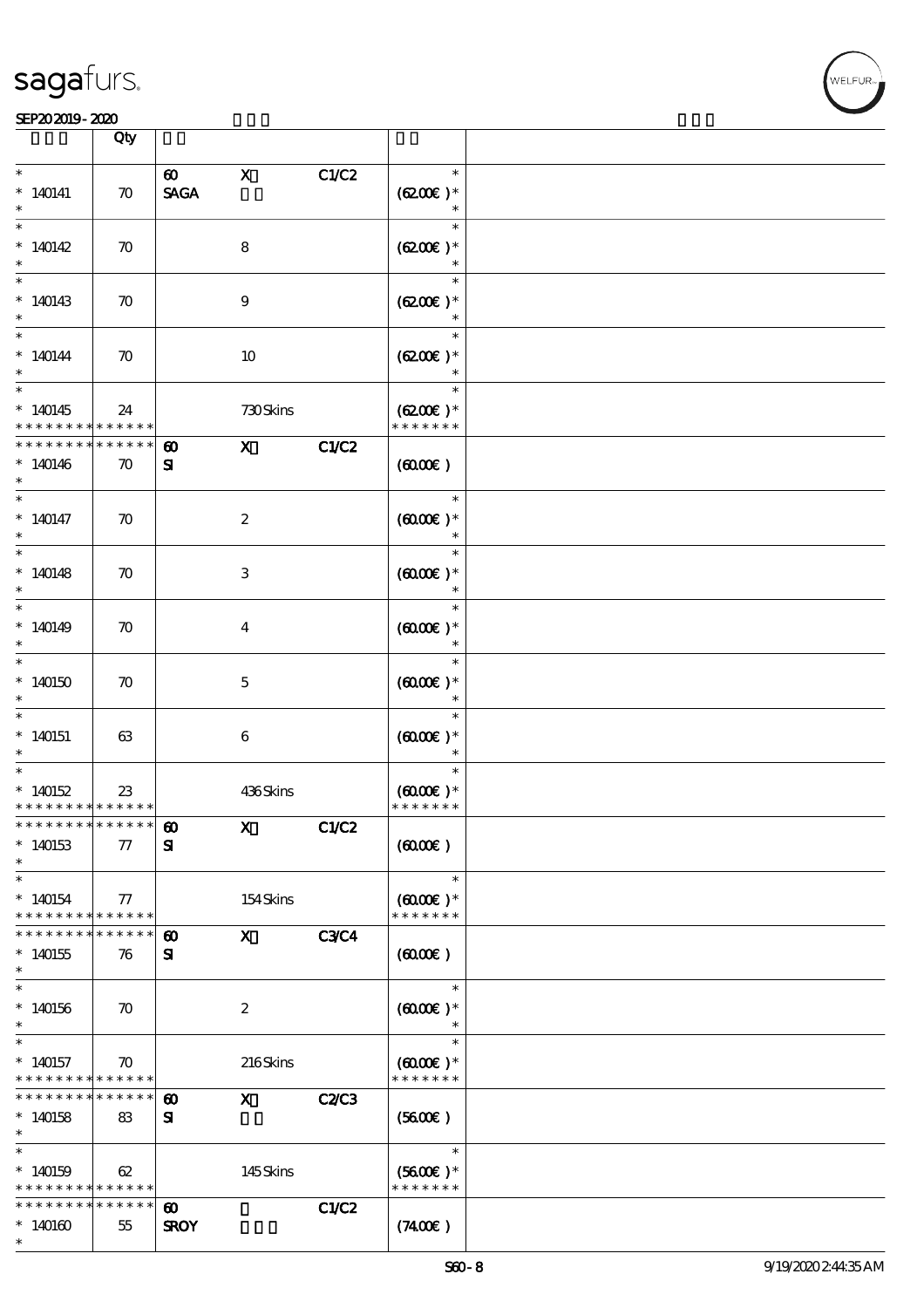|                                                                   | Qty                                  |                                      |             |                                       |  |
|-------------------------------------------------------------------|--------------------------------------|--------------------------------------|-------------|---------------------------------------|--|
| $\ast$<br>$*140161$                                               | 49                                   | $\boldsymbol{\omega}$<br><b>SROY</b> | C1/C2       | $\ast$<br>$(7400)$ *<br>$\ast$        |  |
| $\overline{\ast}$<br>$*140162$<br>* * * * * * * *                 | 39<br>******                         | 143Skins                             |             | $\ast$<br>$(7400)$ *<br>* * * * * * * |  |
| * * * * * * * *<br>$*140163$<br>$\ast$                            | * * * * * *<br>62                    | $\boldsymbol{\omega}$<br><b>SROY</b> | C1/C2       | $(7200\varepsilon)$                   |  |
| $\ast$<br>$*140164$<br>$\ast$                                     | 56                                   | $\boldsymbol{2}$                     |             | $\ast$<br>$(7200)$ *                  |  |
| $*140165$<br>$\ast$                                               | 56                                   | 3                                    |             | $\ast$<br>$(7200)$ *<br>$\ast$        |  |
| $\ast$<br>$*140166$<br>$\ast$                                     | 56                                   | $\overline{\mathbf{4}}$              |             | $\ast$<br>$(7200)$ *<br>$\ast$        |  |
| $\ast$<br>$*140167$<br>* * * * * * * *                            | 43<br>* * * * * *                    | 273Skins                             |             | $\ast$<br>$(7200)$ *<br>* * * * * * * |  |
| 140168                                                            | 53                                   | $\boldsymbol{\omega}$<br><b>SROY</b> | C1/C2       | 6400€                                 |  |
| * * * * * * * * * * * * * * <mark>*</mark><br>$*140169$<br>$\ast$ | 63                                   | $\boldsymbol{\omega}$<br><b>SAGA</b> | C1/C2       | 6400                                  |  |
| $\ast$<br>* $140170$<br>$\ast$                                    | 63                                   | $\boldsymbol{2}$                     |             | $\ast$<br>6400€ *<br>$\ast$           |  |
| $\ast$<br>$*140171$                                               | 63                                   | 3                                    |             | $\ast$<br>6400€ *<br>$\ast$           |  |
| $\ast$<br>$*140172$<br>$^{\ast}$                                  | 61                                   | $\bf{4}$                             |             | $\ast$<br>$6400E$ *<br>$\ast$         |  |
| $\ast$<br>$*140173$<br>* * * * * * * *                            | 21<br>******                         | $271$ Skins                          |             | $\ast$<br>6400€ *<br>* * * * * * *    |  |
| * * * * * * * *<br>$*140174$<br>$\ast$                            | * * * * * *<br>$\boldsymbol{\omega}$ | $\boldsymbol{\omega}$<br><b>SAGA</b> | <b>C3C4</b> | $(6400\varepsilon)$                   |  |
| $\overline{\ast}$<br>$*140175$<br>$\ast$                          | 63                                   | $\boldsymbol{2}$                     |             | $\ast$<br>$(6400)$ *<br>$\ast$        |  |
| $\ast$<br>$*140176$<br>* * * * * * * * <mark>* * * * * *</mark>   | 33                                   | $165$ Skins                          |             | $\ast$<br>$(6400E)*$<br>* * * * * * * |  |
| 140177                                                            | 38                                   | $\boldsymbol{\omega}$<br><b>SAGA</b> | <b>C3C4</b> | (620)                                 |  |
| * * * * * * * *<br>$*140178$<br>$\ast$                            | * * * * * *<br>76                    | $\boldsymbol{\omega}$<br><b>SAGA</b> | C1/C2       | (6200)                                |  |
| $\ast$<br>$*140179$                                               | $\boldsymbol{\pi}$                   | $\boldsymbol{2}$                     |             | $\ast$<br>$(6200)$ *<br>$\ast$        |  |
| $\ast$<br>$*140180$<br>$\ast$                                     | $\boldsymbol{\pi}$                   | 3                                    |             | $\ast$<br>$(6200)$ *                  |  |

т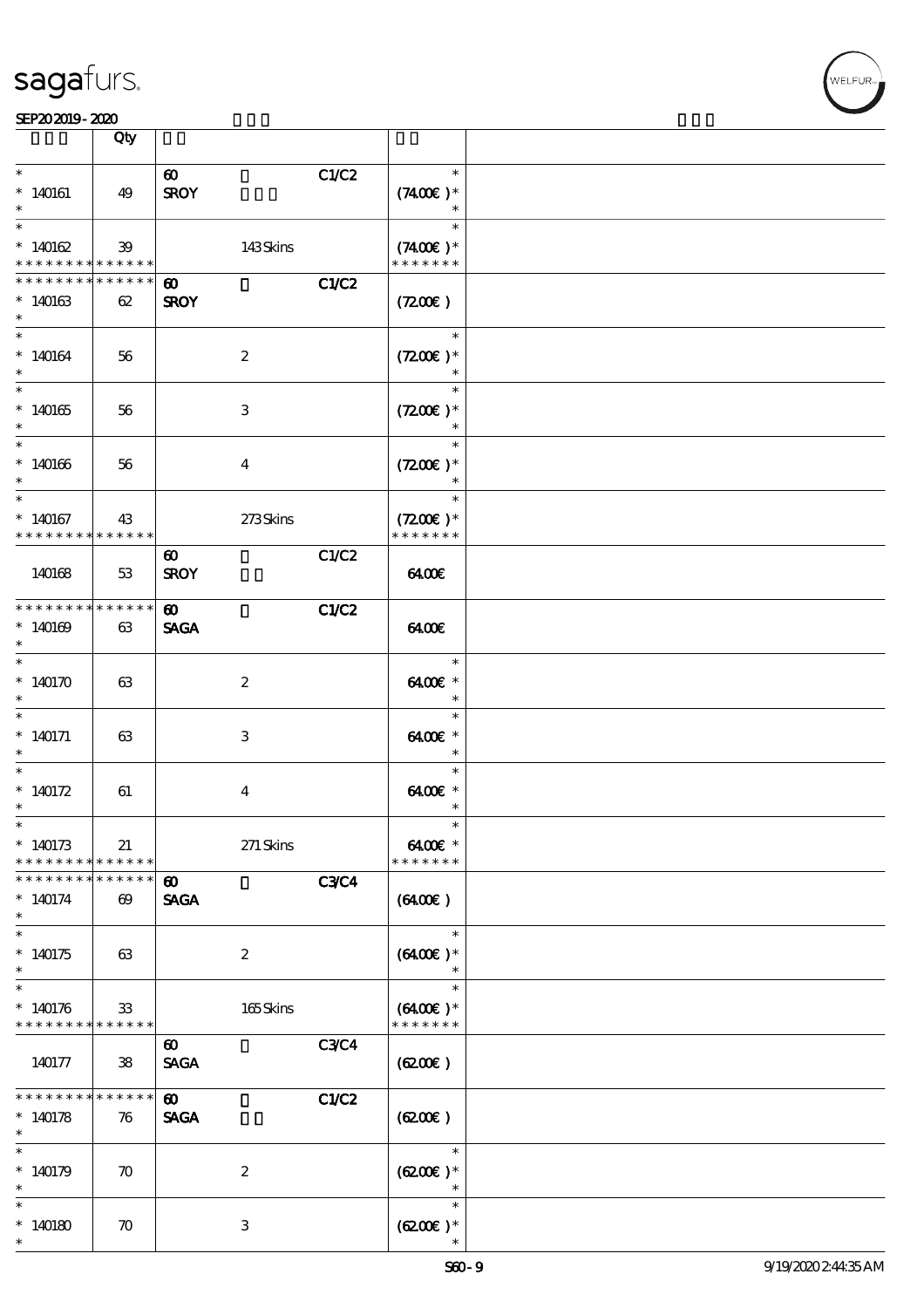

|                                        | Qty                                  |                                                                  |                                                 |  |
|----------------------------------------|--------------------------------------|------------------------------------------------------------------|-------------------------------------------------|--|
| $\ast$<br>$*140181$<br>$\ast$          | $\boldsymbol{\pi}$                   | C1/C2<br>$\boldsymbol{\omega}$<br>$\operatorname{\mathsf{SAGA}}$ | $\ast$<br>$(6200)$ *<br>$\ast$                  |  |
| $\ast$<br>$*140182$<br>$\ast$          | $\boldsymbol{\pi}$                   | $\mathbf 5$                                                      | $\ast$<br>$(6200)$ *<br>$\ast$                  |  |
| $\ast$<br>$*140183$<br>$\ast$          | $\boldsymbol{\pi}$                   | $\boldsymbol{6}$                                                 | $\ast$<br>$(6200)$ *                            |  |
| $\ast$<br>$*140184$<br>* * * * * * * * | 29<br>* * * * * *                    | 455Skins                                                         | $\ast$<br>$(6200)$ *<br>* * * * * * *           |  |
| * * * * * * * *<br>$*140185$<br>$\ast$ | * * * * * *<br>$\boldsymbol{\pi}$    | C1/C2<br>$\boldsymbol{\omega}$<br>${\bf s}$                      | (6000)                                          |  |
| $\ast$<br>$*140186$<br>$\ast$          | $\boldsymbol{\pi}$                   | $\boldsymbol{2}$                                                 | $\ast$<br>$(6000\varepsilon)*$<br>$\ast$        |  |
| $\ast$<br>$*140187$<br>$\ast$          | $\boldsymbol{\pi}$                   | $\ensuremath{\mathbf{3}}$                                        | $\ast$<br>$(0,000)$ *<br>$\ast$                 |  |
| $\ast$<br>$*140188$<br>$\ast$          | $\boldsymbol{\pi}$                   | $\boldsymbol{4}$                                                 | $\ast$<br>$(6000\varepsilon)*$<br>$\ast$        |  |
| $\ast$<br>$*140189$<br>$\ast$          | $\boldsymbol{\pi}$                   | $\mathbf 5$                                                      | $\ast$<br>$(6000)$ *<br>$\ast$                  |  |
| $\ast$<br>$*140190$<br>$\ast$          | $\boldsymbol{\pi}$                   | 6                                                                | $\ast$<br>$(6000)$ *                            |  |
| $*140191$<br>* * * * * * * *           | 23<br>* * * * * *                    | 443Skins                                                         | $\ast$<br>$(6000\varepsilon)*$<br>* * * * * * * |  |
| * * * * * * * *<br>$*140192$<br>$\ast$ | * * * * * *<br>83                    | C2C3<br>$\boldsymbol{\omega}$<br>${\bf s}$                       | (5400)                                          |  |
| $*$<br>$*140193$<br>$\ast$             | 56                                   | $\boldsymbol{2}$                                                 | $\ast$<br>$(5400)$ *                            |  |
| $\ast$<br>$*140194$<br>* * * * * * * * | 26<br>* * * * * *                    | 165Skins                                                         | $\ast$<br>$(5400)$ *<br>* * * * * * *           |  |
| * * * * * * *<br>$*140195$<br>$\ast$   | * * * * * *<br>62                    | C1/C2<br>$\boldsymbol{\omega}$<br><b>SROY</b>                    | (7200)                                          |  |
| $\ast$<br>$*140196$<br>$\ast$          | 56                                   | $\boldsymbol{2}$                                                 | $\ast$<br>$(7200)$ *                            |  |
| $*140197$<br>$\ast$                    | 56                                   | 3                                                                | $\ast$<br>$(7200)$ *<br>$\ast$                  |  |
| $\ast$<br>$*140198$<br>$\ast$          | 56                                   | $\bf{4}$                                                         | $\ast$<br>$(7200)$ *<br>$\ast$                  |  |
| $\ast$<br>$*140199$<br>* * * * * * * * | 44<br>* * * * * *                    | 274Skins                                                         | $\ast$<br>$(7200)$ *<br>* * * * * * *           |  |
| * * * * * * *<br>$*140200$<br>$\ast$   | * * * * * *<br>$\boldsymbol{\omega}$ | C1/C2<br>$\boldsymbol{\omega}$<br><b>SROY</b>                    | (660)                                           |  |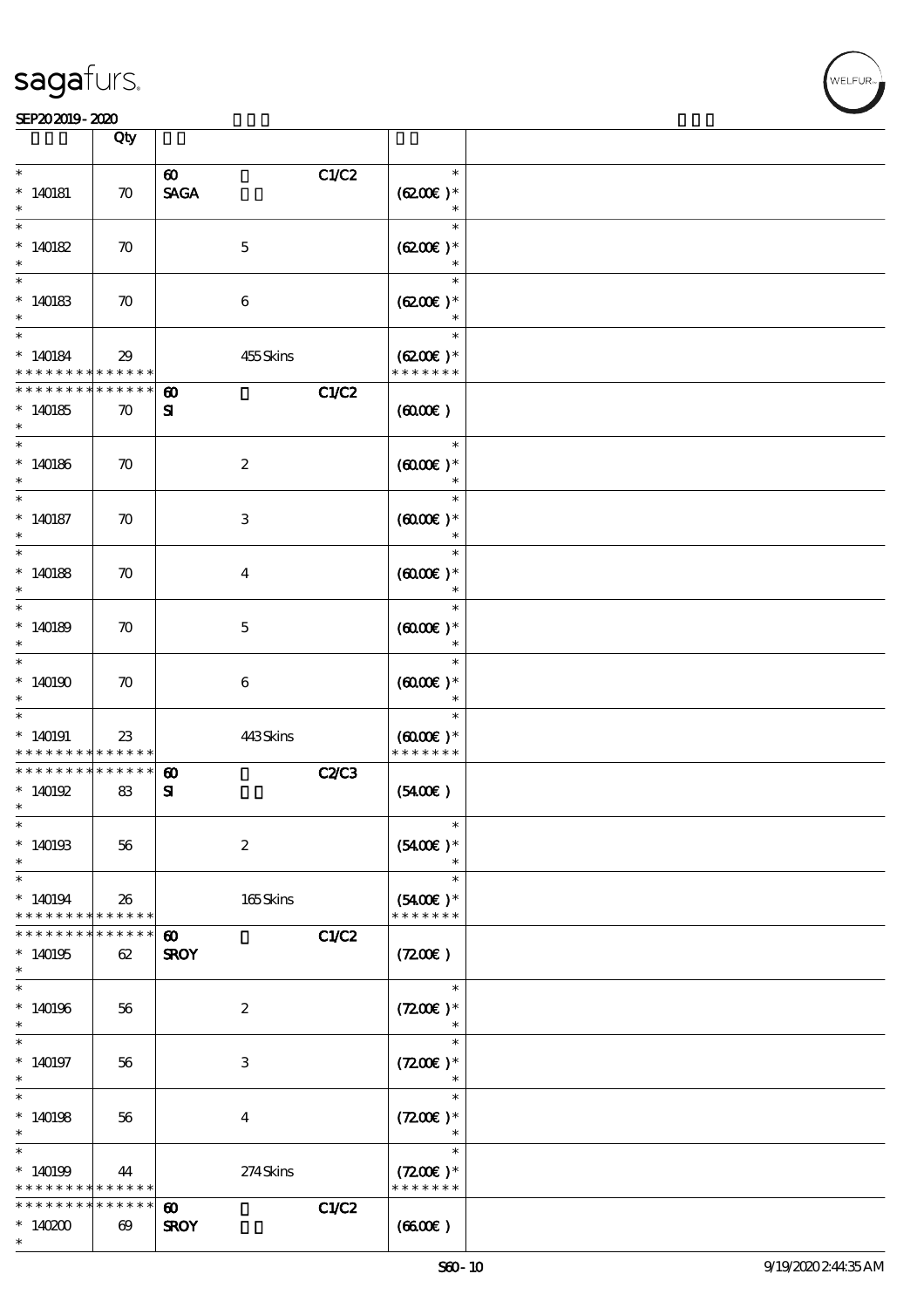

|                                                    | Qty                |                                      |       |                                                 |  |
|----------------------------------------------------|--------------------|--------------------------------------|-------|-------------------------------------------------|--|
| $\ast$                                             |                    | $\boldsymbol{\omega}$                | C1/C2 | $\ast$                                          |  |
| $*140201$<br>* * *                                 | 68<br>* * * * * *  | <b>SROY</b>                          |       | $(6600)$ *<br>* * * * * * *                     |  |
| * * * * * * * * * * * * * *<br>$*140002$<br>$\ast$ | 76                 | $\boldsymbol{\omega}$<br><b>SAGA</b> | C1/C2 | (6000)                                          |  |
| $\ast$<br>$*1400B$<br>$\ast$                       | $\boldsymbol{\pi}$ | $\boldsymbol{2}$                     |       | $\ast$<br>$(6000\varepsilon)*$<br>$\ast$        |  |
| $\ast$<br>$*140204$<br>$\ast$                      | 63                 | 3                                    |       | $\ast$<br>$(6000\varepsilon)*$<br>$\ast$        |  |
| $\ast$<br>$*140205$<br>* * * * * * * *             | 26<br>* * * * * *  | 235Skins                             |       | $\ast$<br>$(6000\varepsilon)*$<br>* * * * * * * |  |
| 140206                                             | 84                 | $\boldsymbol{\omega}$<br>${\bf s}$   | C2C3  | (5200)                                          |  |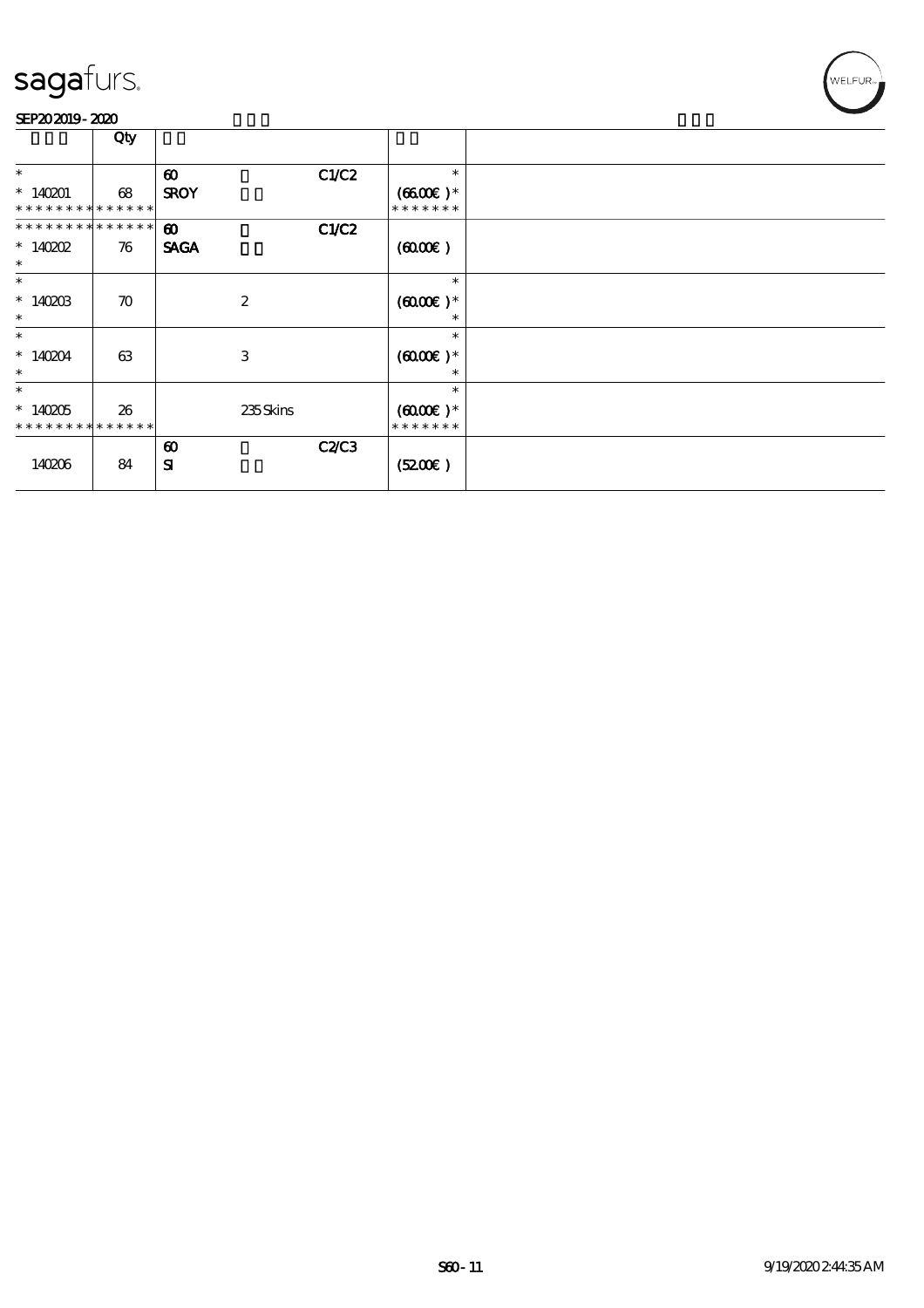

|                                                                 | Qty                |                                                     |                                       |  |
|-----------------------------------------------------------------|--------------------|-----------------------------------------------------|---------------------------------------|--|
| * * * * * * * * * * * * * *<br>$*140221$<br>$\ast$              | 63                 | C1/C2<br>50 <sub>1</sub><br><b>SROY</b>             | (6600)                                |  |
| $\ast$<br>$*140222$<br>* * * * * * * * <mark>* * * * * *</mark> | 50                 | 113Skins                                            | $\ast$<br>$(6600E)*$<br>* * * * * * * |  |
| * * * * * * * *<br>$*140223$<br>$\ast$                          | * * * * * *<br>63  | C1/C2<br>$\boldsymbol{\mathfrak{D}}$<br><b>SROY</b> | (6400E)                               |  |
| $\ast$<br>$*140224$<br>* * * * * * * * * * * * * *              | 21                 | 84Skins                                             | $\ast$<br>$(6400)$ *<br>* * * * * * * |  |
| 140225                                                          | $\boldsymbol{\pi}$ | C1/C2<br>50<br><b>SROY</b>                          | (6400)                                |  |
| 140226                                                          | 54                 | <b>C3C4</b><br>50<br><b>SROY</b>                    | (6200)                                |  |
| * * * * * * * * * * * * * *<br>$* 140227$<br>$\ast$             | 77                 | C1/C2<br>50 <sub>1</sub><br><b>SROY</b>             | (6200)                                |  |
| $\ast$<br>$*14028$<br>$\ast$                                    | $\boldsymbol{\pi}$ | $\boldsymbol{2}$                                    | $\ast$<br>$(6200)$ *<br>$\ast$        |  |
| $\ast$<br>$*14029$<br>$\ast$                                    | $\boldsymbol{\pi}$ | 3                                                   | $\ast$<br>$(6200)$ *<br>$\ast$        |  |
| $\ast$<br>$*140230$<br>$\ast$                                   | $\boldsymbol{\pi}$ | 4                                                   | $\ast$<br>$(6200)$ *                  |  |
| $\ast$<br>$*140231$<br>$\ast$                                   | $\boldsymbol{\pi}$ | $\mathbf 5$                                         | $\ast$<br>$(6200)$ *<br>$\ast$        |  |
| $\ast$<br>$*140232$<br>$\ast$                                   | $\boldsymbol{\pi}$ | $\boldsymbol{6}$                                    | $\ast$<br>$(6200)$ *<br>$\ast$        |  |
| $*$<br>$*140233$<br>$\ast$                                      | $\boldsymbol{\pi}$ | $\boldsymbol{\tau}$                                 | $\ast$<br>$(6200)$ *                  |  |
| $\ast$<br>$*140234$<br>$\ast$                                   | $\boldsymbol{\pi}$ | 8                                                   | $\ast$<br>$(6200\text{E})*$<br>$\ast$ |  |
| $\ast$<br>$*140235$<br>$\ast$                                   | $\boldsymbol{\pi}$ | $\boldsymbol{9}$                                    | $\ast$<br>$(6200)$ *<br>$\ast$        |  |
| $\ast$<br>$*140236$<br>$\ast$                                   | $\boldsymbol{\pi}$ | 10                                                  | $\ast$<br>$(6200)$ *                  |  |
| $\overline{\ast}$<br>$*140237$<br>$\ast$                        | $\boldsymbol{\pi}$ | 11                                                  | $\ast$<br>$(6200)$ *<br>$\ast$        |  |
| $\overline{\phantom{0}}$<br>$*140238$<br>$\ast$                 | $\boldsymbol{\pi}$ | 12                                                  | $\ast$<br>$(6200)$ *<br>$\ast$        |  |
| $\ast$<br>$*140239$<br>$\ast$                                   | 56                 | 13                                                  | $\ast$<br>$(6200)$ *<br>$\ast$        |  |
| $\ast$<br>$*140240$<br>* * * * * * * *                          | 23<br>* * * * * *  | 926Skins                                            | $\ast$<br>$(6200)$ *<br>* * * * * * * |  |

WELFUR-<br>NELFUR-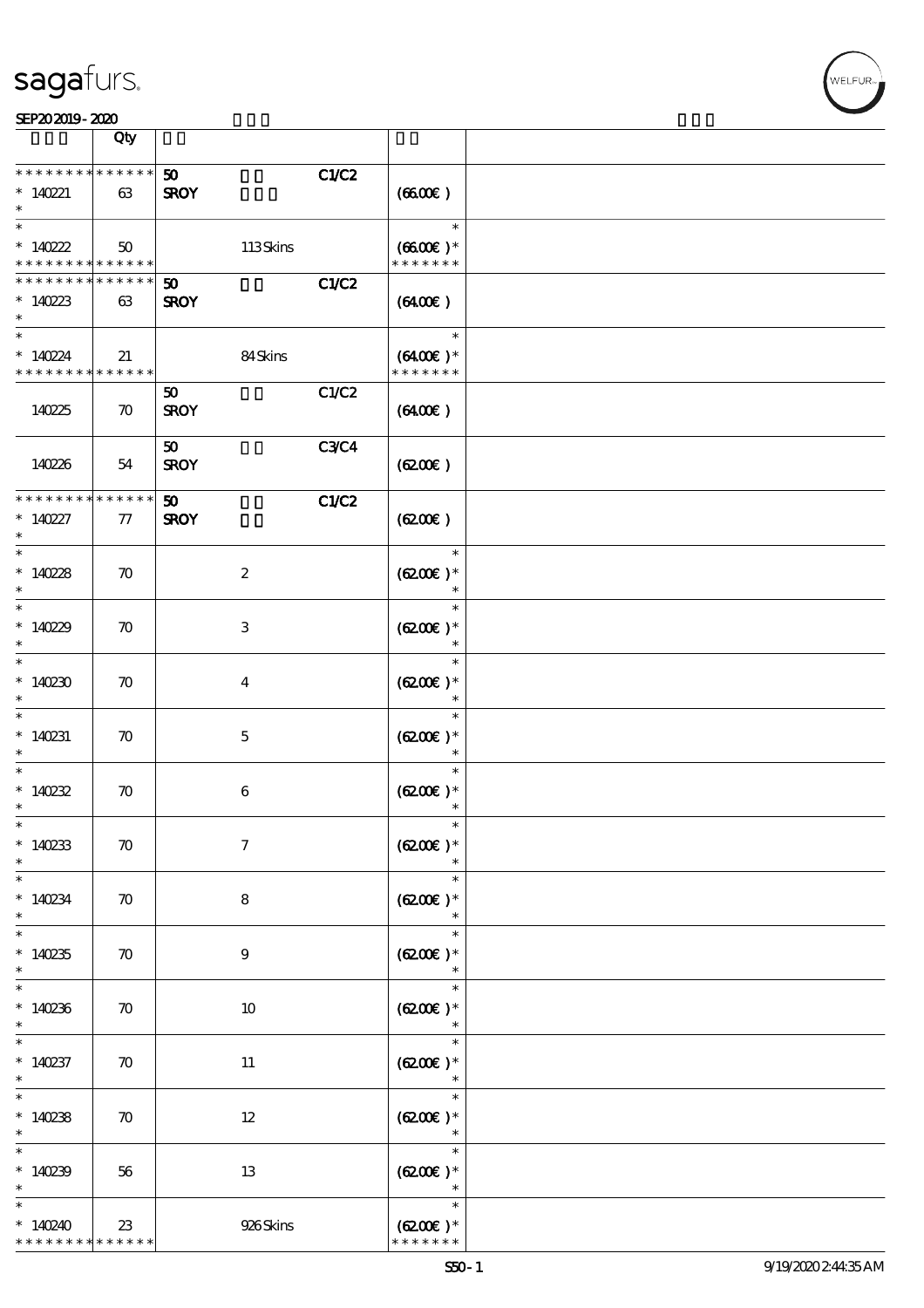| sagafurs. |  |
|-----------|--|
|           |  |

#### $S$ EP20 2019 - 2020  $\overline{)}$  Oby  $\overline{)}$

|                                                    | Qty                |                                |              |                                       |  |
|----------------------------------------------------|--------------------|--------------------------------|--------------|---------------------------------------|--|
|                                                    |                    | 50                             |              |                                       |  |
| 140241                                             | 75                 | <b>SROY</b>                    | C3C4         | (6000)                                |  |
| * * * * * * *<br>$*140242$<br>$\ast$               | * * * * * *<br>77  | 50 <sub>2</sub><br><b>SAGA</b> | C1/C2        | (6200)                                |  |
| $\ast$<br>$*140243$<br>$\ast$                      | $\boldsymbol{\pi}$ | $\boldsymbol{2}$               |              | $\ast$<br>$(6200)$ *<br>$\ast$        |  |
| $\ast$<br>$*140244$<br>$\ast$                      | $\boldsymbol{\pi}$ | $\,3\,$                        |              | $\ast$<br>$(6200)$ *<br>$\ast$        |  |
| $\ast$<br>$*140245$<br>$\ast$                      | $\boldsymbol{\pi}$ | $\boldsymbol{4}$               |              | $\ast$<br>$(6200)$ *<br>$\ast$        |  |
| $\ast$<br>$*140246$<br>$\ast$                      | $\boldsymbol{\pi}$ | $\mathbf 5$                    |              | $\ast$<br>$(6200)$ *                  |  |
| $\ast$<br>$*140247$<br>$\ast$                      | $\boldsymbol{\pi}$ | $\bf 6$                        |              | $\ast$<br>$(6200)$ *<br>$\ast$        |  |
| $\ast$<br>$*140248$<br>$\ast$                      | $\boldsymbol{\pi}$ | $\boldsymbol{7}$               |              | $\ast$<br>$(6200)$ *<br>$\ast$        |  |
| $\ast$<br>$*140249$<br>$\ast$                      | $\boldsymbol{\pi}$ | $\bf 8$                        |              | $\ast$<br>$(6200)$ *<br>$\ast$        |  |
| $\ast$<br>$*140250$<br>$\ast$                      | $\boldsymbol{\pi}$ | $\boldsymbol{9}$               |              | $\ast$<br>$(6200)$ *<br>$\ast$        |  |
| $\ast$<br>$*140251$                                | $\boldsymbol{\pi}$ | 10                             |              | $\ast$<br>$(6200)$ *<br>$\ast$        |  |
| $\ast$<br>$*140252$<br>$\ast$                      | $\boldsymbol{\pi}$ | 11                             |              | $\ast$<br>$(6200)$ *                  |  |
| $\ast$<br>$*140253$<br>$\ast$                      | $\boldsymbol{\pi}$ | $12\,$                         |              | $(6200)$ *                            |  |
| $\ast$<br>$*140254$<br>$\ast$                      | $\boldsymbol{\pi}$ | 13                             |              | $\ast$<br>$(6200)$ *<br>$\ast$        |  |
| $\ast$<br>$*140255$<br>$\ast$                      | $\boldsymbol{\pi}$ | 14                             |              | $\ast$<br>$(6200)$ *<br>$\ast$        |  |
| $\ast$<br>$*140256$<br>* * * * * * * *             | 77<br>* * * * * *  | $1064$ Skins                   |              | $\ast$<br>$(6200)$ *<br>* * * * * * * |  |
| 140257                                             | $\boldsymbol{\pi}$ | $50^{\circ}$<br><b>SAGA</b>    | <b>C3C4</b>  | (6000)                                |  |
| * * * * * * * *<br>$*140258$<br>$\ast$             | * * * * * *<br>84  | 50<br><b>SAGA</b>              | <b>C3C4</b>  | (5800)                                |  |
| $\ast$<br>$*140259$<br>* * * * * * * * * * * * * * | 25                 | 109Skins                       |              | $\ast$<br>$(5800)$ *<br>* * * * * * * |  |
| * * * * * * * *<br>$*140200$<br>$\ast$             | * * * * * *<br>77  | 50<br>${\bf s}$                | <b>C1/C2</b> | (5800)                                |  |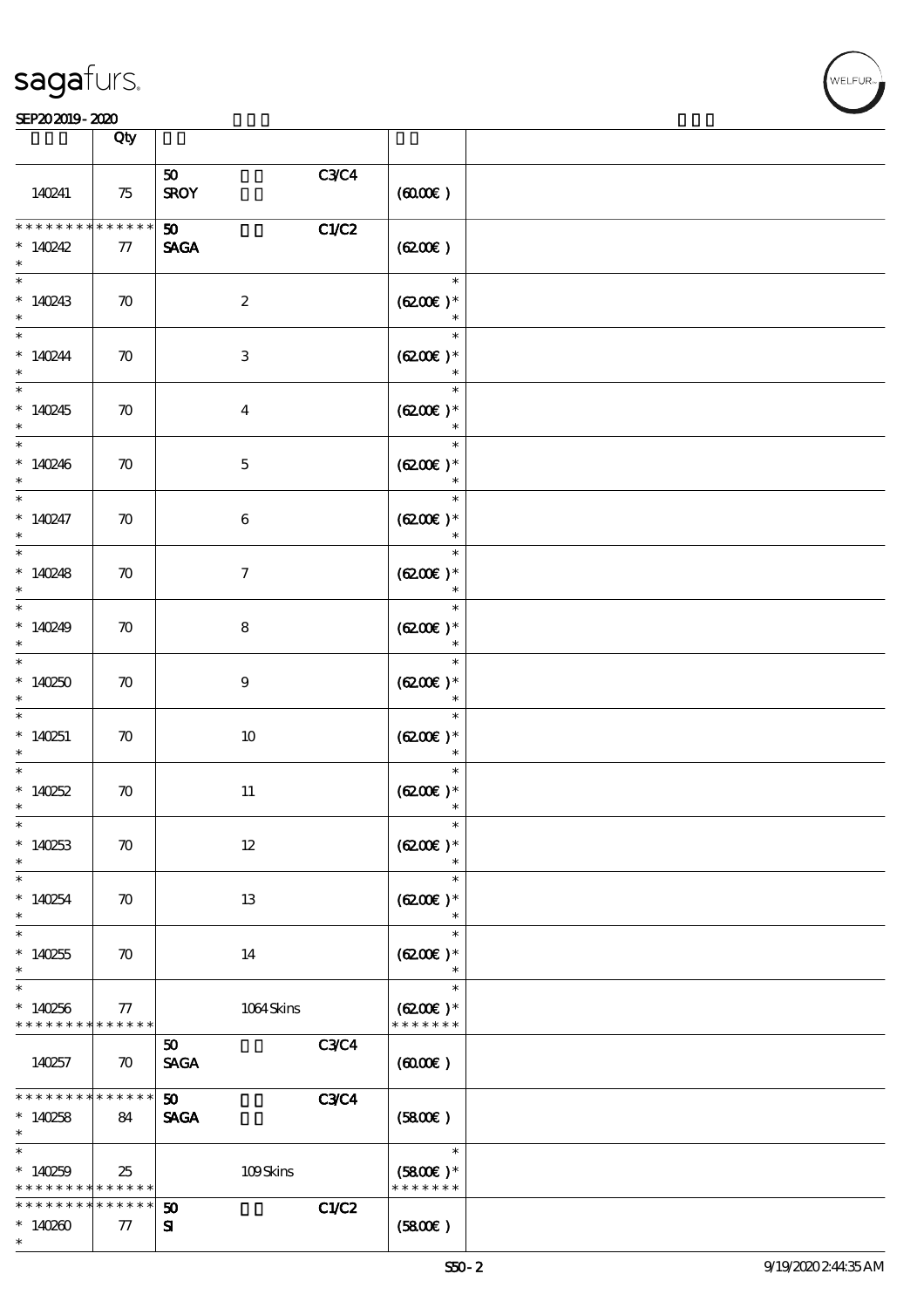|                                                   | Qty                                   |                                |                           |       |                                              |  |
|---------------------------------------------------|---------------------------------------|--------------------------------|---------------------------|-------|----------------------------------------------|--|
| $\ast$<br>$*140261$                               | 77                                    | 50<br>${\bf s}$                |                           | C1/C2 | $\ast$<br>$(5800)$ *                         |  |
| $\ast$<br>$*140262$                               | 77                                    |                                | 3                         |       | $\ast$<br>$(5800\epsilon)*$                  |  |
| $\overline{\ast}$<br>$*140263$<br>* * * * * * * * | 43<br>* * * * * *                     |                                | 274Skins                  |       | $\ast$<br>$(5800)$ *<br>* * * * * * *        |  |
| 140264                                            | 49                                    | 50<br>${\bf s}$                |                           | C1/C2 | (520)                                        |  |
| * * * * * * * *<br>$*140265$<br>$\ast$            | $* * * * * * *$<br>63                 | 50<br><b>SROY</b>              | $\boldsymbol{\mathsf{Z}}$ | C1/C2 | (6400)                                       |  |
| $\ast$<br>$*140266$<br>$*$                        | 56                                    |                                | $\boldsymbol{z}$          |       | $\ast$<br>$(6400)$ *<br>$\ast$               |  |
| $\ast$<br>$*140267$<br>* * * * * * * *            | 25<br>* * * * * *                     |                                | 144Skins                  |       | $\ast$<br>$(6400)$ *<br>* * * * * * *        |  |
| * * * * * * * *<br>$*14088$<br>$\ast$             | $* * * * * * *$<br>$\boldsymbol{\pi}$ | 50 <sub>2</sub><br><b>SROY</b> | $\boldsymbol{\mathsf{z}}$ | C1/C2 | $(6200\varepsilon)$                          |  |
| $\overline{\phantom{0}}$<br>$*140209$<br>$\ast$   | 63                                    |                                | $\boldsymbol{2}$          |       | $\ast$<br>$(6200)$ *<br>$\ast$               |  |
| $\ast$<br>$*140270$<br>$\ast$                     | 63                                    |                                | 3                         |       | $(6200)$ *                                   |  |
| $\ast$<br>* $140271$<br>$\ast$                    | 63                                    |                                | $\overline{4}$            |       | $\ast$<br>$(6200\text{E})*$<br>$\ast$        |  |
| $\ast$<br>* $140272$<br>$\ast$                    | 63                                    |                                | $\mathbf 5$               |       | $\ast$<br>$(6200)$ *<br>$\ast$               |  |
| $\ast$<br>* $140273$<br>* * * * * * * *           | 63<br>* * * * * *                     |                                | 385Skins                  |       | $\ast$<br>$(6200)$ *<br>* * * * * * *        |  |
| * * * * * * * *<br>$* 140274$<br>$\ast$           | * * * * * *<br>$\tau$                 | 50<br><b>SROY</b>              | $\boldsymbol{\mathsf{X}}$ | C1/C2 | $(6000\varepsilon)$                          |  |
| $*$<br>$*140275$<br>* * * * * * * *               | 61<br>* * * * * *                     |                                | 138Skins                  |       | $\ast$<br>$(6000\text{E})*$<br>* * * * * * * |  |
| * * * * * * * *<br>$*140276$<br>$\ast$            | * * * * * *<br>$\boldsymbol{\pi}$     | 50<br><b>SAGA</b>              | $\boldsymbol{\mathsf{Z}}$ | C1/C2 | $(6000\varepsilon)$                          |  |
| $* 140277$<br>$*$                                 | $\boldsymbol{\pi}$                    |                                | $\boldsymbol{z}$          |       | $\ast$<br>$\omega$ $\alpha$<br>$\ast$        |  |
| $*$<br>* $140278$<br>$\ast$                       | $\boldsymbol{\pi}$                    |                                | 3                         |       | $\ast$<br>$(6000\varepsilon)*$<br>$\ast$     |  |
| $\ast$<br>* $140279$<br>$\ast$                    | $\boldsymbol{\pi}$                    |                                | 4                         |       | $\ast$<br>$(6000\varepsilon)*$<br>$\ast$     |  |
| $\ast$<br>* $140280$<br>$\ast$                    | $\boldsymbol{\pi}$                    |                                | $\mathbf{5}$              |       | $\ast$<br>$(6000\varepsilon)*$               |  |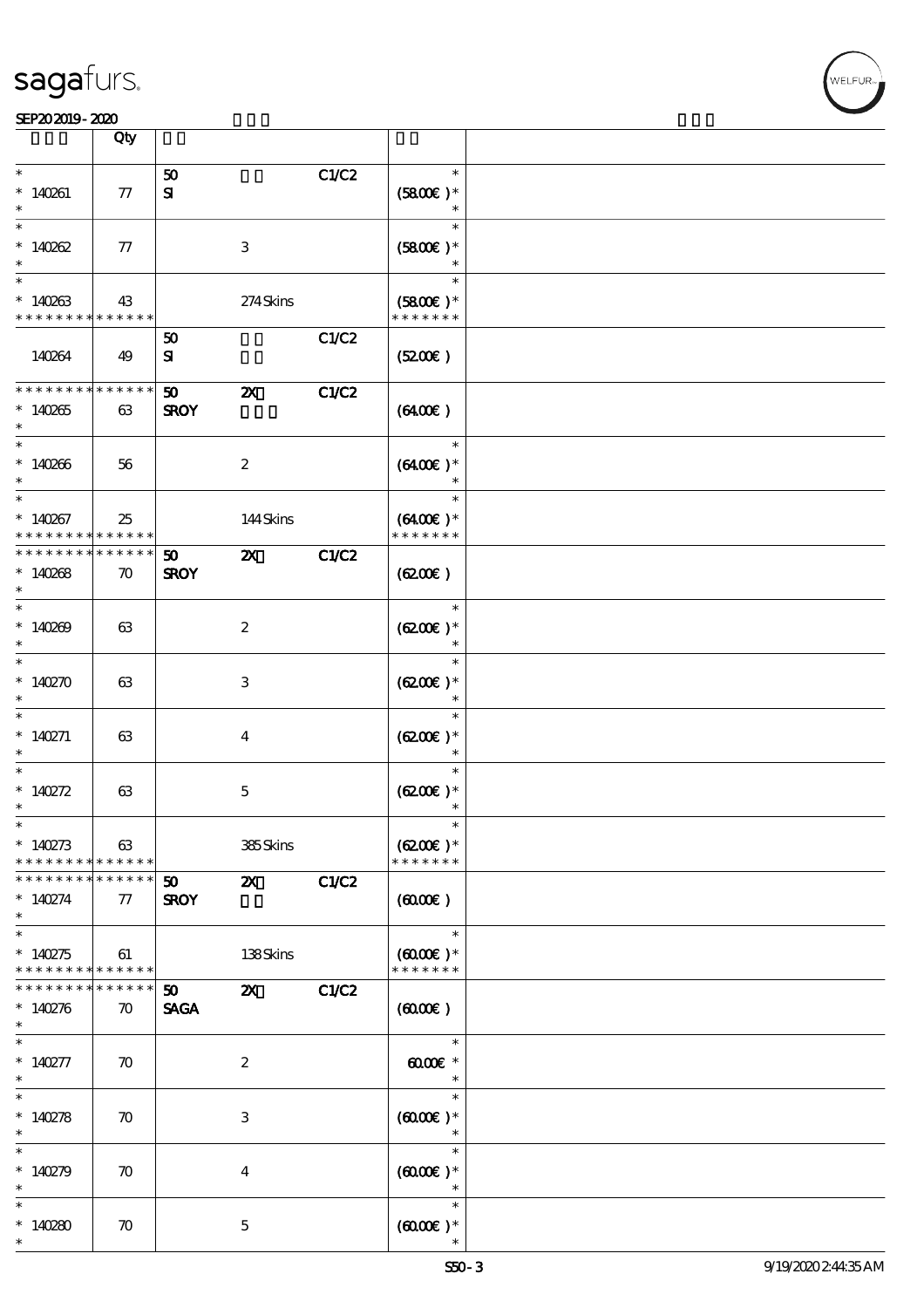#### SEP202019-2020 DEEP202019-2020 DEEP202019-2020 DEEP202019-2020 DEEP202019-2020 DEEP20

|                                                      | Qty                   |                                |                           |       |                                               |  |
|------------------------------------------------------|-----------------------|--------------------------------|---------------------------|-------|-----------------------------------------------|--|
| $\ast$<br>$*140281$<br>$\ast$                        | $\boldsymbol{\pi}$    | 50<br><b>SAGA</b>              | $\boldsymbol{\mathsf{Z}}$ | C1/C2 | $\ast$<br>$(6000)$ *<br>$\ast$                |  |
| $\ast$<br>$*140282$<br>$\ast$                        | $\boldsymbol{\pi}$    |                                | $\tau$                    |       | $\ast$<br>$(0,0000)$ *<br>$\ast$              |  |
| $*140283$<br>$\ast$                                  | $\boldsymbol{\pi}$    |                                | 8                         |       | $\ast$<br>$(6000\varepsilon)*$                |  |
| $\overline{\ast}$<br>$*140284$<br>$\ast$             | $\boldsymbol{\pi}$    |                                | 9                         |       | $\ast$<br>$(6000\varepsilon)*$                |  |
| $\overline{\ast}$<br>$*140285$<br>$\ast$             | $\boldsymbol{\pi}$    |                                | 10                        |       | $\ast$<br>$(0,000)$ *<br>$\ast$               |  |
| $*140286$<br>$\ast$                                  | $\boldsymbol{\pi}$    |                                | 11                        |       | $\ast$<br>$(6000\varepsilon)*$<br>$\ast$      |  |
| $\ast$<br>$* 140287$<br>$\ast$                       | $\boldsymbol{\pi}$    |                                | $12\,$                    |       | $\ast$<br>$(6000\varepsilon)*$<br>$\ast$      |  |
| $\ast$<br>$*140288$<br>* * * * * * * * * * * * * * * | 59                    |                                | 899Skins                  |       | $\ast$<br>$(0,000)$ *<br>* * * * * * *        |  |
| 140289                                               | 77                    | 50 <sub>2</sub><br><b>SAGA</b> | $\mathbf{X}$              | C1/C2 | (5600)                                        |  |
| * * * * * * * *<br>$*140290$<br>$\ast$               | $* * * * * * *$<br>77 | 50<br>${\bf s}$                | $\boldsymbol{\mathsf{z}}$ | C1/C2 | 5400€                                         |  |
| $*$<br>$*140291$<br>$\ast$                           | $\tau$                |                                | $\boldsymbol{z}$          |       | $\ast$<br>5200E *<br>$\overline{\phantom{a}}$ |  |
| $\ast$<br>$*140292$<br>$\ast$                        | 77                    |                                | $\ensuremath{\mathsf{3}}$ |       | $\ast$<br>5200E *<br>$\ast$                   |  |
| $*$<br>$*140293$<br>$\ast$                           | ${\bf 77}$            |                                | $\boldsymbol{4}$          |       | $\ast$<br>5400€ *                             |  |
| $\ast$<br>$*140294$<br>$\ast$                        | 77                    |                                | $\mathbf{5}$              |       | $\ast$<br>$(5400E)*$<br>$\ast$                |  |
| $\overline{\ast}$<br>$*140295$<br>$\ast$             | 77                    |                                | $\boldsymbol{6}$          |       | $\ast$<br>$(5400)$ *<br>$\ast$                |  |
| $\ast$<br>$*140296$<br>$\ast$                        | 77                    |                                | $\tau$                    |       | $\ast$<br>$(5400\text{E})*$                   |  |
| $\ast$<br>$*140297$<br>$\ast$                        | 77                    |                                | $\bf8$                    |       | $\ast$<br>$(5400\epsilon)*$<br>$\ast$         |  |
| $\overline{\ast}$<br>* $140298$<br>$\ast$            | 77                    |                                | $\boldsymbol{9}$          |       | $\ast$<br>$(5400\epsilon)*$<br>$\ast$         |  |
| $\ast$<br>$*140299$<br>$\ast$                        | 77                    |                                | $10\,$                    |       | $\ast$<br>$(5400\varepsilon)*$<br>$\ast$      |  |
| $\ast$<br>$*140300$<br>$\ast$                        | 77                    |                                | $11\,$                    |       | $\ast$<br>$(5400\varepsilon)*$                |  |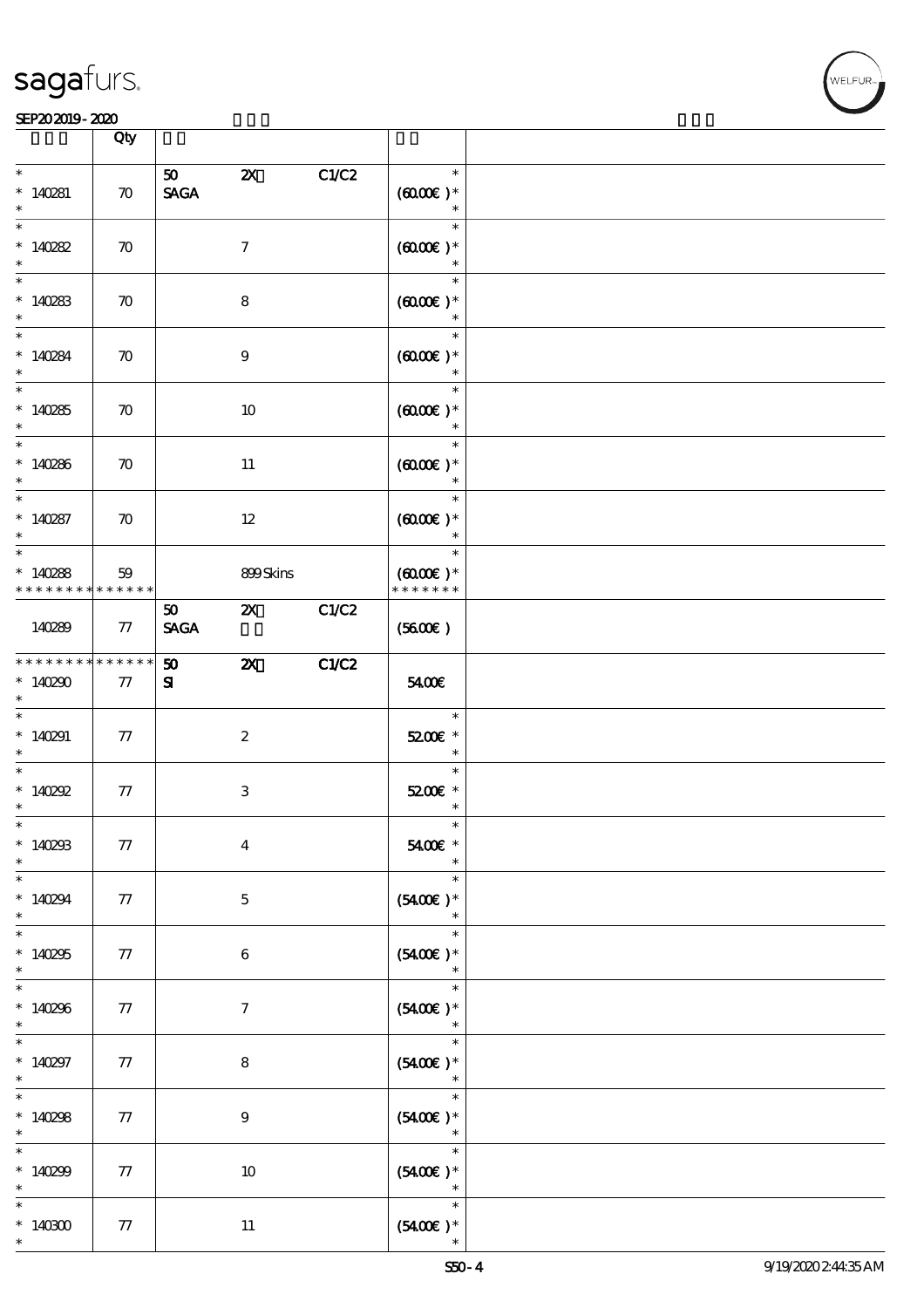|                                                    | Qty                               |                                            |                           |              |                                                 |  |
|----------------------------------------------------|-----------------------------------|--------------------------------------------|---------------------------|--------------|-------------------------------------------------|--|
| $\ast$                                             |                                   | 50                                         | $\boldsymbol{\mathsf{Z}}$ | C1/C2        | $\ast$                                          |  |
| $*140301$<br>$\ast$                                | $77\,$                            | ${\bf s}$                                  |                           |              | $(5400)$ *<br>$\ast$                            |  |
| $\ast$<br>$*$ 140302<br>$\ast$                     | 77                                |                                            | 13                        |              | $\ast$<br>$(5400)$ *<br>$\ast$                  |  |
| $\ast$<br>$*140303$<br>$\ast$                      | 77                                |                                            | 14                        |              | $\ast$<br>$(5400)$ *                            |  |
| $\overline{\ast}$<br>$* 140304$<br>$\ast$          | 77                                |                                            | 15                        |              | $\ast$<br>$(5400)$ *                            |  |
| $\overline{\ast}$<br>$^*$ 140305 $\,$              | 77                                |                                            | 16                        |              | $\ast$<br>$(5400)$ *<br>$\ast$                  |  |
| $\ast$<br>$* 140306$<br>* * * * * * * *            | 77<br>* * * * * *                 |                                            | 1309Skins                 |              | $\ast$<br>$(5400)$ *<br>* * * * * * *           |  |
| * * * * * * * *<br>$*140307$<br>$\ast$             | * * * * * *<br>84                 | 50<br>${\bf s}$                            | $\boldsymbol{\mathsf{Z}}$ | <b>C3C4</b>  | 50000                                           |  |
| $\ast$<br>$*140308$<br>$\ast$                      | 77                                |                                            | $\boldsymbol{z}$          |              | $\ast$<br>4900€ *<br>$\ast$                     |  |
| $\ast$<br>$*140309$<br>* * * * * * * * * * * * * * | 56                                |                                            | 217Skins                  |              | $\ast$<br>$(5000)$ *<br>* * * * * * *           |  |
| 140310                                             | 89                                | 50<br>${\bf s}$                            | $X \, /ZX$                | <b>C3C4</b>  | (4800)                                          |  |
| * * * * * * * *<br>$*140311$<br>$\ast$             | ******<br>63                      | $\boldsymbol{\mathfrak{D}}$<br><b>SROY</b> | $\mathbf{x}$              | <b>C1/C2</b> | (6200)                                          |  |
| $\ast$<br>$*140312$<br>$\ast$                      | 42                                |                                            | $\boldsymbol{2}$          |              | $\ast$<br>$(6200)$ *<br>$\ast$                  |  |
| $\ast$<br>$*140313$<br>* * * * * * * *             | $2\!2$<br>* * * * * *             |                                            | $127$ Skins               |              | $\ast$<br>$(6200)$ *<br>* * * * * * *           |  |
| * * * * * * *<br>$*140314$<br>$\ast$               | * * * * * *<br>$\boldsymbol{\pi}$ | $50^{\circ}$<br><b>SROY</b>                | $\mathbf{x}$              | C1/C2        | (6000)                                          |  |
| $\ast$<br>$*140315$<br>$\ast$                      | 63                                |                                            | $\boldsymbol{2}$          |              | $\ast$<br>$(6000\varepsilon)*$                  |  |
| $\ast$<br>$*140316$<br>$\ast$                      | 63                                |                                            | $\,3$                     |              | $\ast$<br>$(6000\varepsilon)*$                  |  |
| $\ast$<br>$*140317$<br>* * * * * * * *             | 29<br>* * * * * *                 |                                            | 225Skins                  |              | $\ast$<br>$(6000\varepsilon)*$<br>* * * * * * * |  |
| 140318                                             | 72                                | 50<br><b>SROY</b>                          | $\mathbf X$               | <b>C3C4</b>  | (6000)                                          |  |
| * * * * * * * *<br>$*140319$<br>$\ast$             | * * * * * *<br>77                 | $\boldsymbol{\mathfrak{D}}$<br><b>SROY</b> | $\boldsymbol{\mathrm{X}}$ | <b>C1/C2</b> | (0,000)                                         |  |
| $\ast$<br>$*140320$<br>$\ast$                      | $\boldsymbol{\pi}$                |                                            | $\boldsymbol{z}$          |              | $\ast$<br>$(6000\varepsilon)*$                  |  |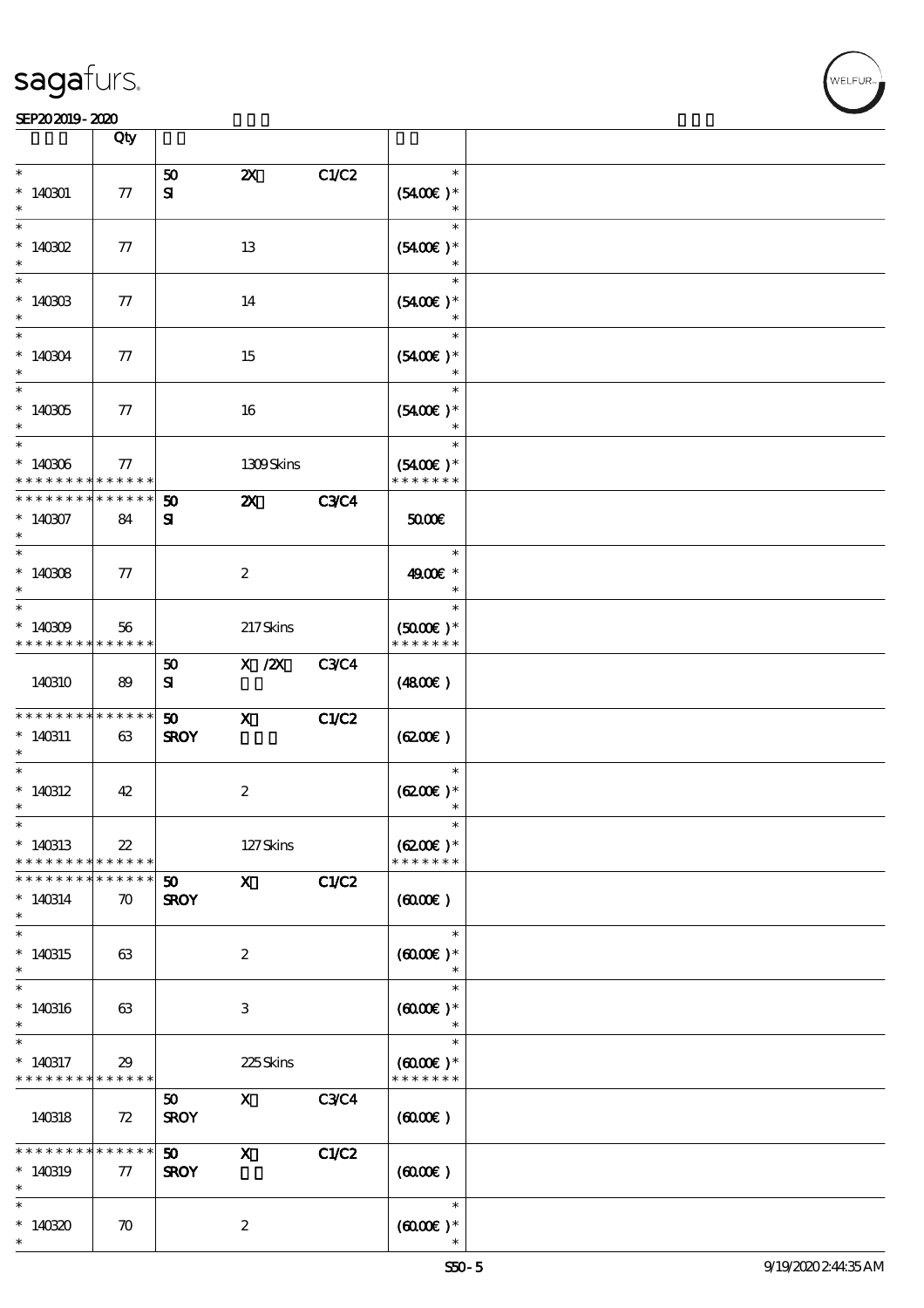#### SEP202019-2020

|                                                                        | Qty                   |                                                   |                         |             |                                                                   |  |
|------------------------------------------------------------------------|-----------------------|---------------------------------------------------|-------------------------|-------------|-------------------------------------------------------------------|--|
| $\ast$                                                                 |                       |                                                   |                         |             | $\ast$                                                            |  |
| $* 140321$<br>$\ast$                                                   | $\boldsymbol{\pi}$    | 50<br><b>SROY</b>                                 | $\mathbf{x}$            | C1/C2       | $(6000)$ *<br>$\ast$                                              |  |
| $\ast$<br>* $140322$<br>$\ast$                                         | $\boldsymbol{\pi}$    |                                                   | $\boldsymbol{4}$        |             | $\ast$<br>$(6000\varepsilon)*$<br>$\ast$                          |  |
| $\ast$<br>$*14033$<br>$\ast$                                           | $\boldsymbol{\pi}$    |                                                   | $\mathbf 5$             |             | $\ast$<br>$(6000\varepsilon)*$<br>$\ast$                          |  |
| $\ast$<br>$*140324$<br>* * * * * * * * <mark>* * * * * * *</mark>      | 34                    |                                                   | 391 Skins               |             | $\ast$<br>$(6000\varepsilon)*$<br>* * * * * * *                   |  |
| * * * * * * * * * * * * * *<br>$*140325$<br>$\ast$                     | 63                    | 50<br><b>SROY</b>                                 | $\mathbf{x}$            | C1/C2       | (6000)                                                            |  |
| $\overline{\phantom{0}}$<br>$*140326$<br>* * * * * * * * * * * * * * * | 24                    |                                                   | 87Skins                 |             | $\overline{\phantom{a}}$<br>$(6000\varepsilon)*$<br>* * * * * * * |  |
| * * * * * * * *<br>$*140327$<br>$\ast$                                 | $* * * * * * *$<br>77 | 50<br><b>SAGA</b>                                 | $\mathbf{X}$            | C1/C2       | 5800E                                                             |  |
| $\ast$<br>$*140328$<br>$*$                                             | $\boldsymbol{\pi}$    |                                                   | $\boldsymbol{2}$        |             | $\ast$<br>5600€ *<br>$\ast$                                       |  |
| $\ast$<br>$*140329$<br>$\ast$                                          | $\boldsymbol{\pi}$    |                                                   | $\,3$                   |             | $\ast$<br>5600€ *<br>$\ast$                                       |  |
| $\ast$<br>$*14030$<br>$\ast$                                           | $\boldsymbol{\pi}$    |                                                   | $\overline{\mathbf{4}}$ |             | $\ast$<br>$(5800)$ *<br>$\ast$                                    |  |
| $\ast$<br>$*140331$<br>$\ast$                                          | $\boldsymbol{\pi}$    |                                                   | $\mathbf 5$             |             | $\ast$<br>$(5800)$ *                                              |  |
| $\ast$<br>$*14032$<br>$\ast$                                           | $\boldsymbol{\pi}$    |                                                   | 6                       |             | $\ast$<br>$(5800)$ *                                              |  |
| $\ast$<br>$*140333$<br>$\ast$                                          | $\boldsymbol{\pi}$    |                                                   | $\boldsymbol{7}$        |             | $(5800)$ *                                                        |  |
| $\ast$<br>$* 140334$<br>$\ast$                                         | $\boldsymbol{\pi}$    |                                                   | 8                       |             | $\ast$<br>$(5800)$ *<br>$\ast$                                    |  |
| $\ast$<br>$*14035$<br>$\ast$                                           | $\boldsymbol{\pi}$    |                                                   | $\boldsymbol{9}$        |             | $\ast$<br>$(5800)$ *<br>$\ast$                                    |  |
| $\ast$<br>$*140336$<br>$\ast$                                          | $\boldsymbol{\pi}$    |                                                   | 10                      |             | $\ast$<br>$(5800)$ *<br>$\ast$                                    |  |
| $\ast$<br>$*140337$<br>$\ast$                                          | $\boldsymbol{\pi}$    |                                                   | 11                      |             | $\ast$<br>$(5800)$ *<br>$\ast$                                    |  |
| $\ast$<br>$*140338$<br>$\ast$                                          | $\boldsymbol{\pi}$    |                                                   | $12 \,$                 |             | $\ast$<br>$(5800)$ *                                              |  |
| $\ast$<br>$*14039$<br>* * * * * * * * <mark>* * * * * * *</mark>       | $\boldsymbol{\pi}$    |                                                   | 917Skins                |             | $\ast$<br>$(5800)$ *<br>* * * * * * *                             |  |
| * * * * * * * *<br>$*140340$<br>$\ast$                                 | ******<br>77          | 50 <sub>o</sub><br>$\operatorname{\mathsf{SAGA}}$ | $\mathbf{x}$            | <b>C3C4</b> | (5600)                                                            |  |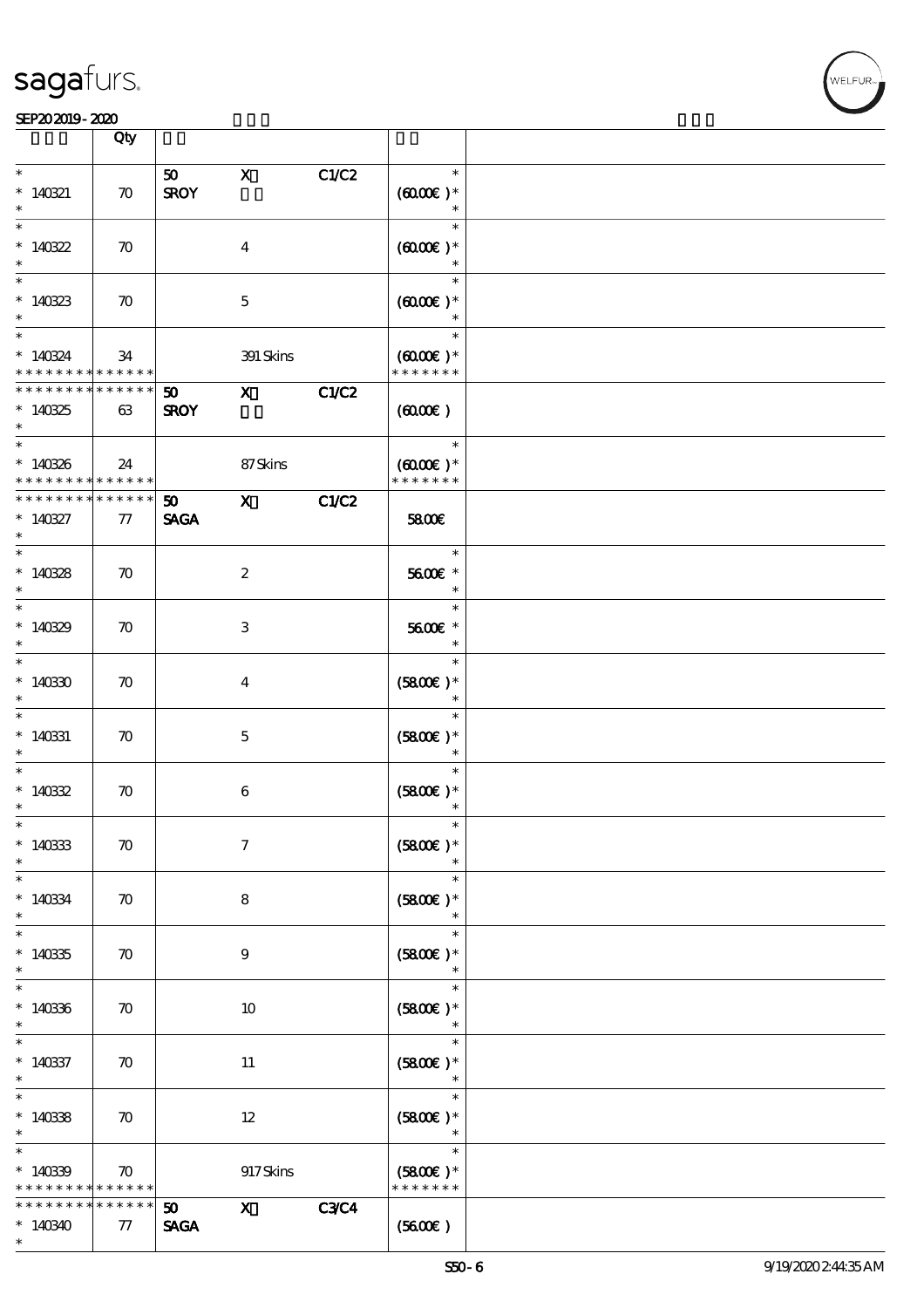|                                    | Qty                        |                   |                                                                                                                                                                                                                                                                                                                                 |             |                             |  |
|------------------------------------|----------------------------|-------------------|---------------------------------------------------------------------------------------------------------------------------------------------------------------------------------------------------------------------------------------------------------------------------------------------------------------------------------|-------------|-----------------------------|--|
| $\ast$                             |                            | 50                | $\mathbf{x}$                                                                                                                                                                                                                                                                                                                    | <b>C3C4</b> | $\ast$                      |  |
| $*140341$                          | 49                         | <b>SAGA</b>       |                                                                                                                                                                                                                                                                                                                                 |             | $(5600)$ *                  |  |
| $\ast$                             |                            |                   |                                                                                                                                                                                                                                                                                                                                 |             | $\ast$<br>$\ast$            |  |
| $*140342$                          | 26                         |                   | 152Skins                                                                                                                                                                                                                                                                                                                        |             | $(5600)$ *                  |  |
| * * * * * * * *                    | * * * * * *                |                   |                                                                                                                                                                                                                                                                                                                                 |             | * * * * * * *               |  |
| * * * * * * *                      | * * * * * *                | 50                | $\boldsymbol{\mathsf{X}}$                                                                                                                                                                                                                                                                                                       | C1/C2       |                             |  |
| $*140343$<br>$\ast$                | 84                         | <b>SAGA</b>       |                                                                                                                                                                                                                                                                                                                                 |             | $(5600\varepsilon)$         |  |
| $\overline{\phantom{0}}$           |                            |                   |                                                                                                                                                                                                                                                                                                                                 |             | $\ast$                      |  |
| $*140344$                          | 77                         |                   | $\boldsymbol{2}$                                                                                                                                                                                                                                                                                                                |             | $(5600)$ *                  |  |
| $\ast$<br>$\overline{\phantom{0}}$ |                            |                   |                                                                                                                                                                                                                                                                                                                                 |             | $\ast$                      |  |
| $*140345$                          | 35                         |                   | 196Skins                                                                                                                                                                                                                                                                                                                        |             | $(5600)$ *                  |  |
| * * * * * * * *                    | * * * * * *                |                   |                                                                                                                                                                                                                                                                                                                                 |             | * * * * * * *               |  |
|                                    |                            | 50 <sub>o</sub>   | $\mathbf X$ and $\mathbf X$ and $\mathbf X$ and $\mathbf X$ and $\mathbf X$ and $\mathbf X$ and $\mathbf X$ and $\mathbf X$ and $\mathbf X$ and $\mathbf X$ and $\mathbf X$ and $\mathbf X$ and $\mathbf X$ and $\mathbf X$ and $\mathbf X$ and $\mathbf X$ and $\mathbf X$ and $\mathbf X$ and $\mathbf X$ and $\mathbf X$ and | <b>C3C4</b> |                             |  |
| 140346                             | 73                         | <b>SAGA</b>       |                                                                                                                                                                                                                                                                                                                                 |             | (5200)                      |  |
| * * * * * * * *                    | * * * * * *                | 50                | $\mathbf{x}$                                                                                                                                                                                                                                                                                                                    | C1/C2       |                             |  |
| $*140347$                          | 84                         | ${\bf s}$         |                                                                                                                                                                                                                                                                                                                                 |             | (5400)                      |  |
| $\ast$<br>$\overline{\ast}$        |                            |                   |                                                                                                                                                                                                                                                                                                                                 |             | $\ast$                      |  |
| $*140348$                          | 80                         |                   | $\boldsymbol{z}$                                                                                                                                                                                                                                                                                                                |             | $(5400)$ *                  |  |
| $\ast$                             |                            |                   |                                                                                                                                                                                                                                                                                                                                 |             | $\ast$                      |  |
|                                    |                            |                   |                                                                                                                                                                                                                                                                                                                                 |             | $\ast$                      |  |
| $*140349$<br>$\ast$                | $77\,$                     |                   | 3                                                                                                                                                                                                                                                                                                                               |             | $(5400)$ *<br>$\ast$        |  |
| $\overline{\ast}$                  |                            |                   |                                                                                                                                                                                                                                                                                                                                 |             | $\ast$                      |  |
| $*140350$                          | 77                         |                   | $\overline{4}$                                                                                                                                                                                                                                                                                                                  |             | $(5400)$ *                  |  |
| $\ast$<br>$\ast$                   |                            |                   |                                                                                                                                                                                                                                                                                                                                 |             | $\ast$                      |  |
| $*140351$                          | 77                         |                   | $\mathbf{5}$                                                                                                                                                                                                                                                                                                                    |             | $(5400)$ *                  |  |
| $*$                                |                            |                   |                                                                                                                                                                                                                                                                                                                                 |             | $\ast$                      |  |
| $\ast$                             |                            |                   |                                                                                                                                                                                                                                                                                                                                 |             | $\ast$                      |  |
| $*140352$<br>$\ast$                | 77                         |                   | 6                                                                                                                                                                                                                                                                                                                               |             | $(5400)$ *<br>$\ast$        |  |
| $*$                                |                            |                   |                                                                                                                                                                                                                                                                                                                                 |             | $\ast$                      |  |
| $*140333$                          | 77                         |                   | $\tau$                                                                                                                                                                                                                                                                                                                          |             | $(5400)$ *                  |  |
| $\ast$<br>$\ast$                   |                            |                   |                                                                                                                                                                                                                                                                                                                                 |             | $\ast$                      |  |
| $*140354$                          | 77                         |                   | 8                                                                                                                                                                                                                                                                                                                               |             | $(5400)$ *                  |  |
| $\ast$                             |                            |                   |                                                                                                                                                                                                                                                                                                                                 |             | $\ast$                      |  |
| $\overline{\ast}$<br>$*140355$     | 77                         |                   | 9                                                                                                                                                                                                                                                                                                                               |             | $\ast$<br>$(5400)$ *        |  |
| $\ast$                             |                            |                   |                                                                                                                                                                                                                                                                                                                                 |             |                             |  |
| $\ast$                             |                            |                   |                                                                                                                                                                                                                                                                                                                                 |             | $\ast$                      |  |
| $*140356$<br>$\ast$                | 77                         |                   | 10                                                                                                                                                                                                                                                                                                                              |             | $(5400)$ *                  |  |
| $\ast$                             |                            |                   |                                                                                                                                                                                                                                                                                                                                 |             | $\ast$                      |  |
| $*140357$                          | 77                         |                   | 857Skins                                                                                                                                                                                                                                                                                                                        |             | $(5400)$ *                  |  |
| * * * * * * * *<br>* * * * * * * * | * * * * * *<br>* * * * * * |                   |                                                                                                                                                                                                                                                                                                                                 |             | * * * * * * *               |  |
| $*140358$                          | 63                         | 50<br><b>SROY</b> |                                                                                                                                                                                                                                                                                                                                 | C1/C2       | $(6200\varepsilon)$         |  |
| $\ast$                             |                            |                   |                                                                                                                                                                                                                                                                                                                                 |             |                             |  |
| $\ast$                             |                            |                   |                                                                                                                                                                                                                                                                                                                                 |             | $\ast$                      |  |
| $*140359$<br>* * * * * * * *       | 50<br>* * * * * *          |                   | 113Skins                                                                                                                                                                                                                                                                                                                        |             | $(6200)$ *<br>* * * * * * * |  |
| * * * * * * * *                    | * * * * * *                | 50 <sub>o</sub>   |                                                                                                                                                                                                                                                                                                                                 | C1/C2       |                             |  |
| $*14030$                           | $\boldsymbol{\pi}$         | <b>SROY</b>       |                                                                                                                                                                                                                                                                                                                                 |             | $(6000\varepsilon)$         |  |
| $\ast$                             |                            |                   |                                                                                                                                                                                                                                                                                                                                 |             |                             |  |

**NELFUR**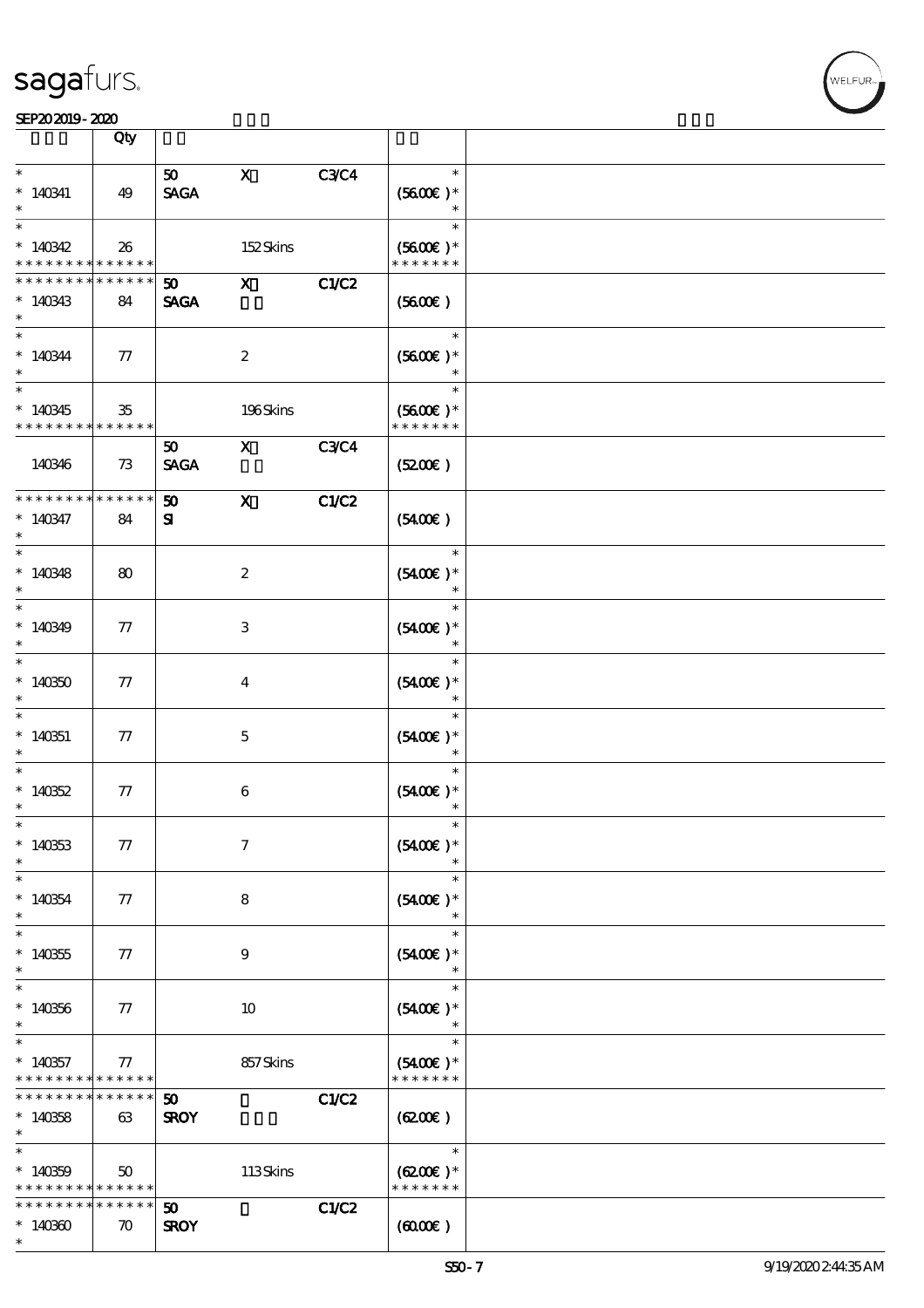|                                                       | Qty                   |                             |              |                                       |  |
|-------------------------------------------------------|-----------------------|-----------------------------|--------------|---------------------------------------|--|
| $\ast$                                                |                       | 50 <sub>1</sub>             | C1/C2        | $\ast$                                |  |
| $*140361$                                             | 63                    | <b>SROY</b>                 |              | $(6000\varepsilon)*$<br>$\ast$        |  |
| $\ast$                                                |                       |                             |              | $\ast$                                |  |
| $*140362$<br>* * * * * * * *                          | 58<br>$* * * * * * *$ | 191 Skins                   |              | $(6000\varepsilon)*$<br>* * * * * * * |  |
| * * * * * * * *                                       | * * * * * *           | $\boldsymbol{\mathfrak{D}}$ | <b>C2/C3</b> |                                       |  |
| $*14033$<br>$\ast$                                    | $\boldsymbol{\pi}$    | <b>SROY</b>                 |              | (600)                                 |  |
| $\ast$                                                |                       |                             |              | $\ast$                                |  |
| $*140364$<br>$\ast$                                   | 63                    | $\boldsymbol{2}$            |              | $(6000\varepsilon)*$                  |  |
| $\overline{\ast}$                                     |                       |                             |              | $\ast$                                |  |
| $*140365$<br>$\ast$                                   | 63                    | 3                           |              | $(6000\varepsilon)*$<br>$\ast$        |  |
| $\ast$                                                |                       |                             |              | $\ast$                                |  |
| $*140366$<br>* * * * * * * *                          | 47<br>******          | 243Skins                    |              | $(6000\varepsilon)*$<br>* * * * * * * |  |
| * * * * * * * *                                       | $* * * * * * *$       | 50                          | C1/C2        |                                       |  |
| $*140367$<br>$\ast$                                   | 77                    | <b>SROY</b>                 |              | (5800)                                |  |
| $\overline{\ast}$                                     |                       |                             |              | $\ast$                                |  |
| $*140368$<br>$\ast$                                   | 56                    | $\boldsymbol{2}$            |              | $(5800)$ *<br>$\ast$                  |  |
| $\overline{\ast}$                                     |                       |                             |              | $\ast$                                |  |
| $*140309$<br>* * * * * * * * <mark>* * * * * *</mark> | 25                    | 158Skins                    |              | $(5800)$ *<br>* * * * * * *           |  |
| * * * * * * * * <mark>* * * * * *</mark>              |                       | 50                          | C1/C2        |                                       |  |
| $*140370$<br>$\ast$                                   | 77                    | <b>SROY</b>                 |              | (5800)                                |  |
| $\ast$                                                |                       |                             |              | $\ast$                                |  |
| $* 140371$                                            | 57                    | 134Skins                    |              | $(5800)$ *                            |  |
| * * * * * * * * <mark>* * * * * * *</mark>            |                       |                             |              | * * * * * * *                         |  |
| * * * * * * * * * * * * * * *                         |                       | 50 <sub>o</sub>             | C1/C2        |                                       |  |
| * $140372$                                            | 77                    | <b>SAGA</b>                 |              | 5600E                                 |  |
| $\ast$                                                |                       |                             |              |                                       |  |
| $\ast$<br>$*140373$<br>$\ast$                         | $\boldsymbol{\pi}$    | $\boldsymbol{2}$            |              | $\ast$<br>5400€ *                     |  |
| $\ast$                                                |                       |                             |              | $\ast$                                |  |
| $* 140374$<br>$\ast$                                  | $\boldsymbol{\pi}$    | 3                           |              | $(5600)$ *<br>$\ast$                  |  |
| $\ast$                                                |                       |                             |              | $\ast$                                |  |
| $*140375$<br>$\ast$                                   | $\boldsymbol{\pi}$    | $\boldsymbol{4}$            |              | $(5600)$ *<br>$\ast$                  |  |
| $\ast$                                                |                       |                             |              | $\ast$                                |  |
| $*140376$<br>$\ast$                                   | $\boldsymbol{\pi}$    | $\mathbf{5}$                |              | $(5600)$ *                            |  |
| $\ast$                                                |                       |                             |              | $\ast$                                |  |
| $* 140377$<br>$\ast$                                  | $\boldsymbol{\pi}$    | 6                           |              | $(5600)$ *<br>$\ast$                  |  |
| $\overline{\ast}$                                     |                       |                             |              | $\ast$                                |  |
| $*140378$<br>$\ast$                                   | $\boldsymbol{\pi}$    | $\tau$                      |              | $(5600)$ *<br>$\ast$                  |  |
| $\ast$                                                |                       |                             |              | $\ast$                                |  |
| $*140379$                                             | $\boldsymbol{\pi}$    | $\bf 8$                     |              | $(5600E)*$<br>$\ast$                  |  |
| $\ast$                                                |                       |                             |              | $\ast$                                |  |
| $*14080$<br>$\ast$                                    | $\boldsymbol{\pi}$    | 9                           |              | $(5600)$ *                            |  |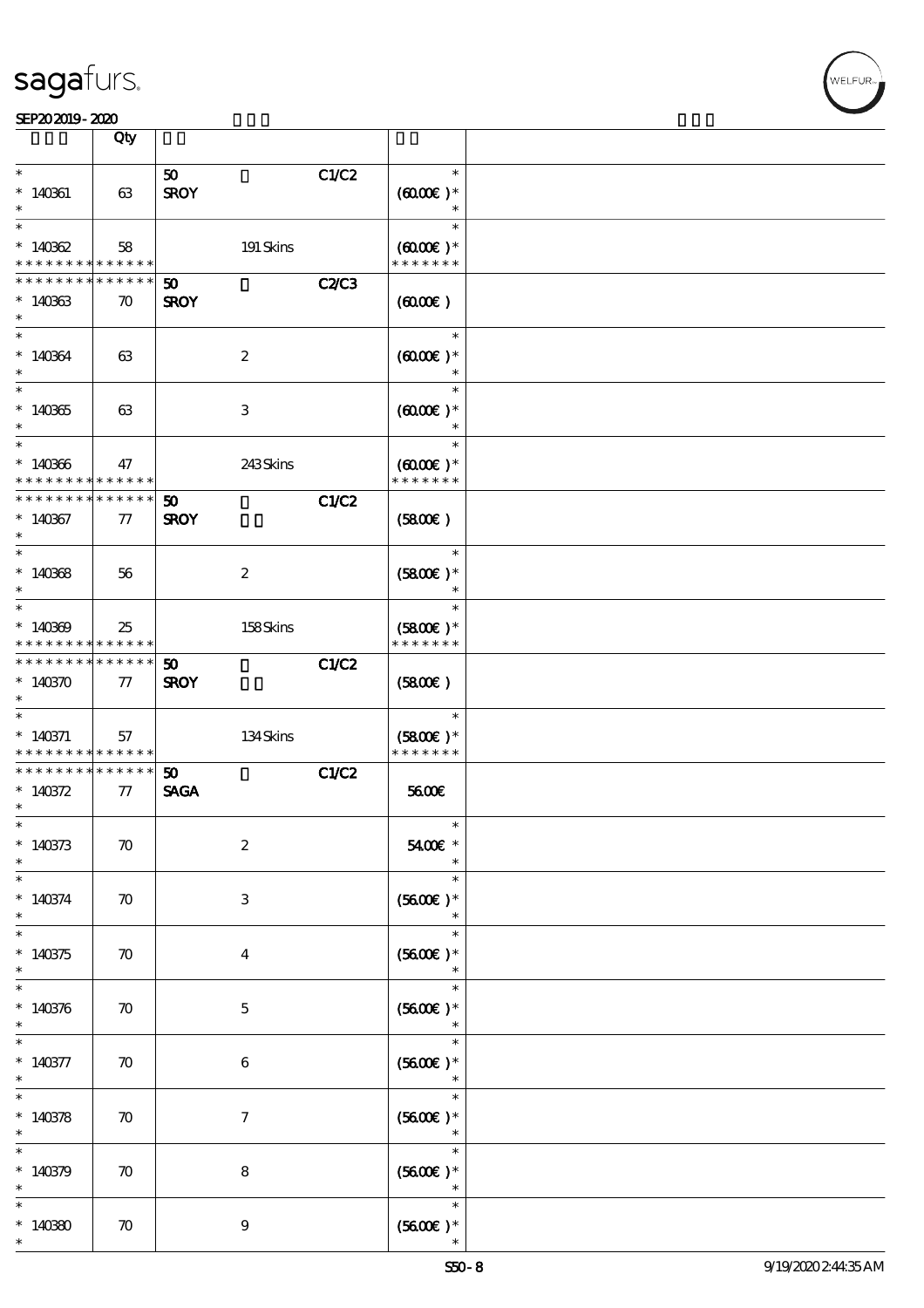

|                                                             | Qty                |                                    |             |                              |  |
|-------------------------------------------------------------|--------------------|------------------------------------|-------------|------------------------------|--|
| $\ast$                                                      |                    | 50 <sub>o</sub>                    | C1/C2       | $\ast$                       |  |
| $*140381$<br>* * * * * * * * * * * * * *                    | $35\,$             | <b>SAGA</b>                        |             | 5600€ *<br>* * * * * * *     |  |
| * * * * * * * * <mark>* * * * * *</mark>                    |                    | 50 <sub>o</sub>                    | <b>C3C4</b> |                              |  |
| $*14082$<br>$\ast$                                          | 77                 | <b>SAGA</b>                        |             | (5400)                       |  |
| $\overline{\phantom{0}}$<br>$*140333$                       | $\boldsymbol{\pi}$ | $\boldsymbol{2}$                   |             | $\ast$<br>$(5400)$ *         |  |
| $\ast$                                                      |                    |                                    |             |                              |  |
| $\overline{\ast}$                                           |                    |                                    |             | $\ast$                       |  |
| $*14084$<br>* * * * * * * * * * * * * *                     | 73                 | 220Skins                           |             | $(5400)$ *<br>* * * * * * *  |  |
| * * * * * * * * * * * * * *                                 |                    | 50 <sub>1</sub>                    | C1/C2       |                              |  |
| $*14085$<br>$\ast$                                          | $\tau$             | <b>SAGA</b>                        |             | 5400E                        |  |
| $\ast$                                                      |                    |                                    |             | $\ast$                       |  |
| $*140366$<br>$\ast$                                         | 77                 | $\boldsymbol{z}$                   |             | 5200E *<br>$\ast$            |  |
| $\ast$                                                      |                    |                                    |             | $\ast$                       |  |
| $* 14087$<br>$\ast$                                         | 77                 | $\,3$                              |             | $(5400)$ *<br>$\ast$         |  |
| $\ast$                                                      |                    |                                    |             | $\ast$                       |  |
| $*14088$<br>* * * * * * * *                                 | 72<br>* * * * * *  | 303Skins                           |             | $(5400)$ *<br>* * * * * * *  |  |
| * * * * * * *                                               | * * * * * *        | 50                                 | C1/C2       |                              |  |
| $*14089$<br>$\ast$                                          | 84                 | ${\bf s}$                          |             | $(5400\varepsilon)$          |  |
| $\ast$                                                      |                    |                                    |             | $\ast$                       |  |
| $*140300$<br>$\ast$                                         | 77                 | $\boldsymbol{z}$                   |             | $(5400)$ *                   |  |
| $\ast$                                                      |                    |                                    |             | $\ast$                       |  |
| $*140391$<br>$\ast$                                         | 77                 | 3                                  |             | $(5400)$ *<br>$\ast$         |  |
| $\ast$<br>$* 140392$                                        | $77\,$             | $\bf{4}$                           |             | $\ast$<br>$(5400)$ *         |  |
| $\ast$                                                      |                    |                                    |             | $\ast$                       |  |
| $*$<br>$*140303$                                            | $77\,$             | $\mathbf 5$                        |             | $\ast$<br>$(5400)$ *         |  |
| $\ast$                                                      |                    |                                    |             | $\ast$                       |  |
| $\ast$<br>$*140394$                                         | 77                 | 6                                  |             | $\ast$<br>$(5400)$ *         |  |
| $\ast$                                                      |                    |                                    |             | $\ast$                       |  |
| $\ast$<br>$*140305$                                         | 77                 | $\boldsymbol{\tau}$                |             | $\ast$<br>$(5400)$ *         |  |
| $\ast$                                                      |                    |                                    |             | $\ast$                       |  |
| $\ast$                                                      |                    |                                    |             | $\ast$                       |  |
| $*140306$<br>* * * * * * * * * * * * * *                    | 71                 | 617Skins                           |             | $(5400)$ *<br>* * * * * * *  |  |
| * * * * * * *                                               | * * * * * *        | $\boldsymbol{\mathfrak{D}}$        | <b>C3C4</b> |                              |  |
| $*140397$<br>$\ast$                                         | 85                 | ${\bf s}$                          |             | (5000)                       |  |
| $\overline{\ast}$                                           |                    |                                    |             | $\ast$                       |  |
| $*140308$                                                   | 54                 | 139Skins                           |             | $(5000)$ *                   |  |
| * * * * * * * * <mark>* * * * * *</mark><br>* * * * * * * * | * * * * * *        | $\mathcal{L}$<br>$\boldsymbol{50}$ | C2C3        | * * * * * * *                |  |
| $*140399$                                                   | $\tau$             | ${\bf s}$                          |             | (47.00)                      |  |
| $\ast$                                                      |                    |                                    |             |                              |  |
| $\ast$                                                      |                    |                                    |             | $\ast$                       |  |
| $*140400$<br>* * * * * * * * <mark>* * * * * *</mark>       | 25                 | 102Skins                           |             | $(47.00)$ *<br>* * * * * * * |  |
|                                                             |                    |                                    |             |                              |  |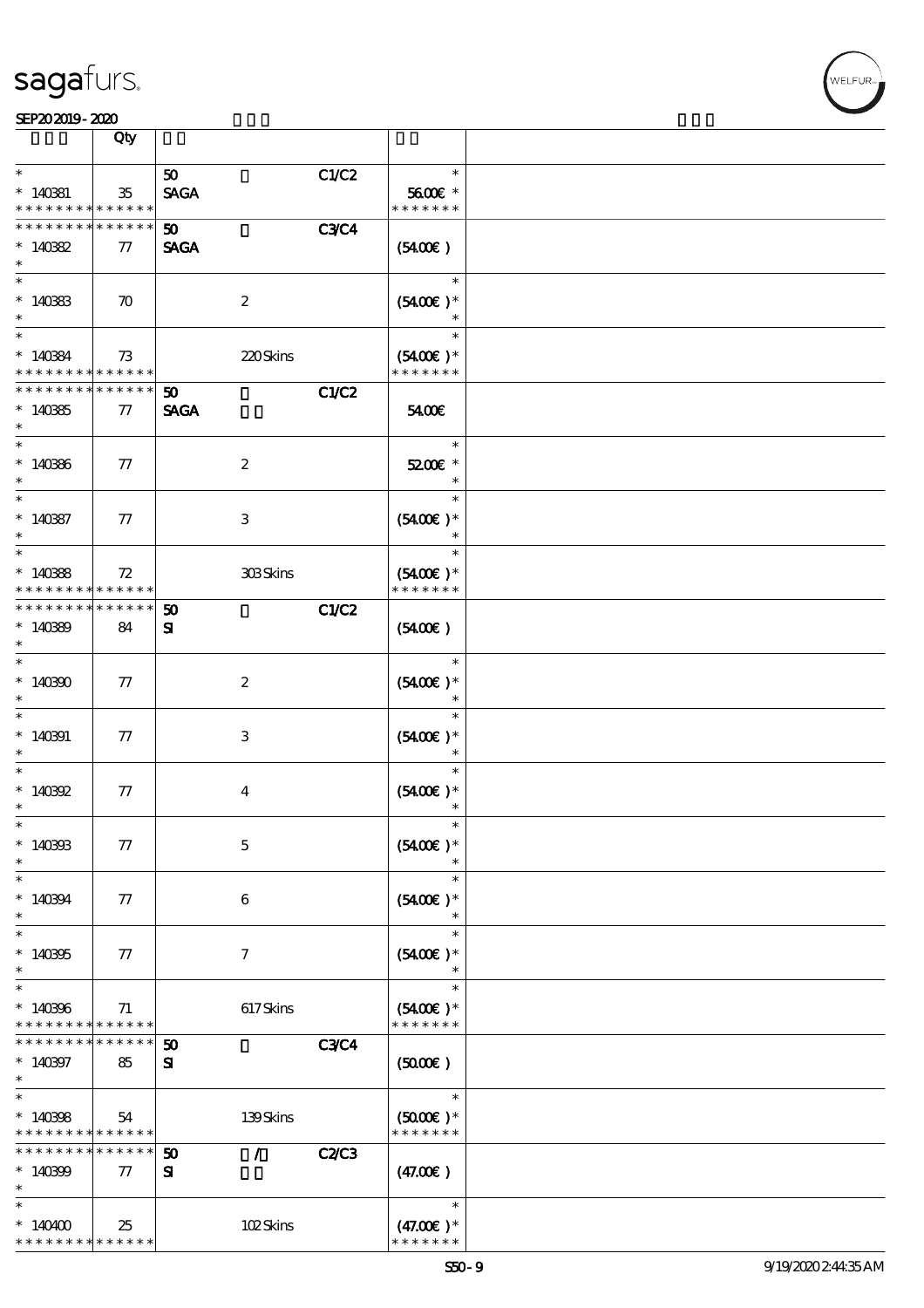



|        | Qty |                             |        |  |
|--------|-----|-----------------------------|--------|--|
| 140401 | 88  | C1/C2<br>50<br>$\mathbf{S}$ | (4800) |  |
| 140402 | 40  | C1/C2<br>50<br>SI           | (460E) |  |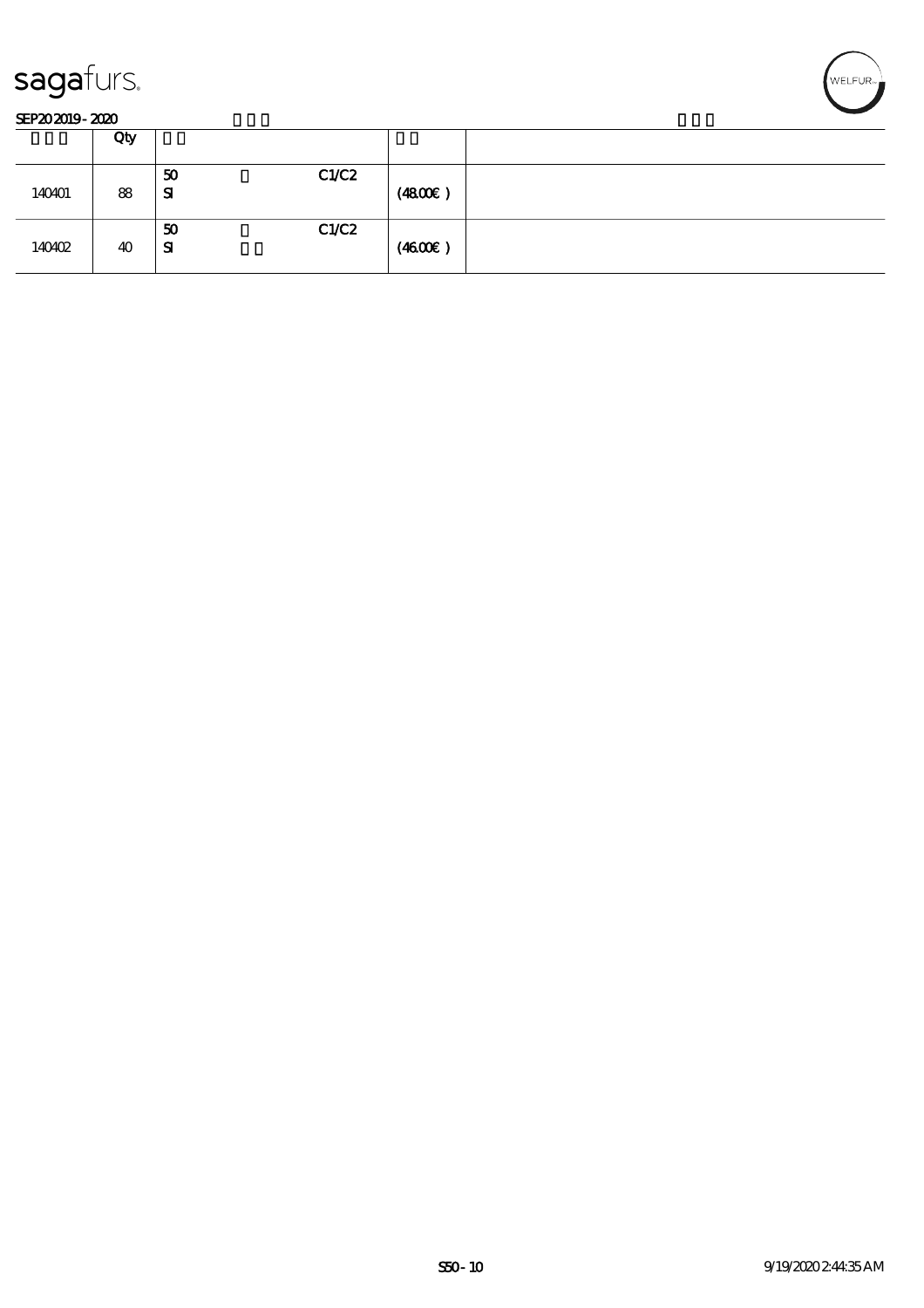|                                                                                           | Qty                             |                                      |                                       |                  |
|-------------------------------------------------------------------------------------------|---------------------------------|--------------------------------------|---------------------------------------|------------------|
| * * * * * * * * * * * * * *<br>$* 14041$                                                  | $\boldsymbol{\pi}$              | 40<br><b>SROY</b>                    | C1/C2<br>(600)                        |                  |
| $\overline{\ast}$<br>$*140442$<br>* * * * * * * * <mark>* * * * * *</mark>                | 23                              | 93Skins                              | $(6000\varepsilon)*$<br>* * * * * * * | $\ast$           |
| * * * * * * * *<br>$*140443$<br>$\ast$                                                    | ******<br>$77\,$                | 40<br><b>SROY</b>                    | C1/C2<br>$(5800\varepsilon)$          |                  |
| $\ast$<br>$*140444$                                                                       | $\boldsymbol{\pi}$              | $\boldsymbol{2}$                     | $(5800)$ *                            | $\ast$           |
| $\ast$<br>$*140445$                                                                       | 57                              | 204Skins                             | $(5800)$ *                            | $\ast$           |
| * * * * * * * * <mark>* * * * * *</mark> *<br>* * * * * * * * <mark>*</mark><br>$*140446$ | ******<br>84                    | $\boldsymbol{\omega}$<br><b>SAGA</b> | * * * * * * *<br>C1/C2<br>(5800)      |                  |
| $\ast$<br>$\ast$<br>$*140447$                                                             | 77                              | $\boldsymbol{2}$                     | $(5800)$ *                            | $\ast$           |
| $\ast$<br>$*140448$                                                                       | 77                              | 3                                    | $(5800)$ *                            | $\ast$<br>$\ast$ |
| $\ast$<br>$*$<br>$*14049$                                                                 | 77                              | $\bf{4}$                             | $(5800)$ *                            | $\ast$<br>$\ast$ |
| $\ast$<br>$\ast$<br>$*140450$                                                             | 56                              | 371 Skins                            | $(5800)$ *                            | $\ast$<br>$\ast$ |
|                                                                                           |                                 |                                      |                                       |                  |
| * * * * * * * *<br>* * * * * * * * <mark>*</mark><br>$*140451$                            | ******<br>$* * * * * * *$<br>91 | 40                                   | * * * * * * *<br>C1/C2<br>5400E       |                  |
| $\ast$<br>$\ast$                                                                          |                                 | <b>SAGA</b>                          |                                       | $\ast$           |
| $*140452$<br>$\ast$                                                                       | 84                              | $\boldsymbol{2}$                     | 5200E *                               | $\ast$           |
| $\ast$<br>$*140453$<br>$\ast$                                                             | 84                              | $\ensuremath{\mathbf{3}}$            | 5200€ *                               | $\ast$           |
| $\ast$<br>$*140454$<br>$\ast$                                                             | 84                              | $\bf{4}$                             | $(5400)$ *                            | $\ast$<br>$\ast$ |
| $\overline{\phantom{0}}$<br>$*140455$<br>$\ast$                                           | 84                              | $\mathbf 5$                          | $(5400)$ *                            | $\ast$<br>$\ast$ |
| $\ast$<br>$*140456$<br>$\ast$                                                             | 84                              | $\boldsymbol{6}$                     | $(5400)$ *                            | $\ast$           |
| $\ast$<br>$*140457$<br>$\ast$                                                             | 84                              | 7                                    | $(5400)$ *                            | $\ast$<br>$\ast$ |
| $\ast$<br>$*140458$<br>$\ast$                                                             | 84                              | 8                                    | $(5400)$ *                            | $\ast$<br>$\ast$ |
| $\ast$<br>$*140459$                                                                       | 84                              | 9                                    | $(5400)$ *                            | $\ast$<br>$\ast$ |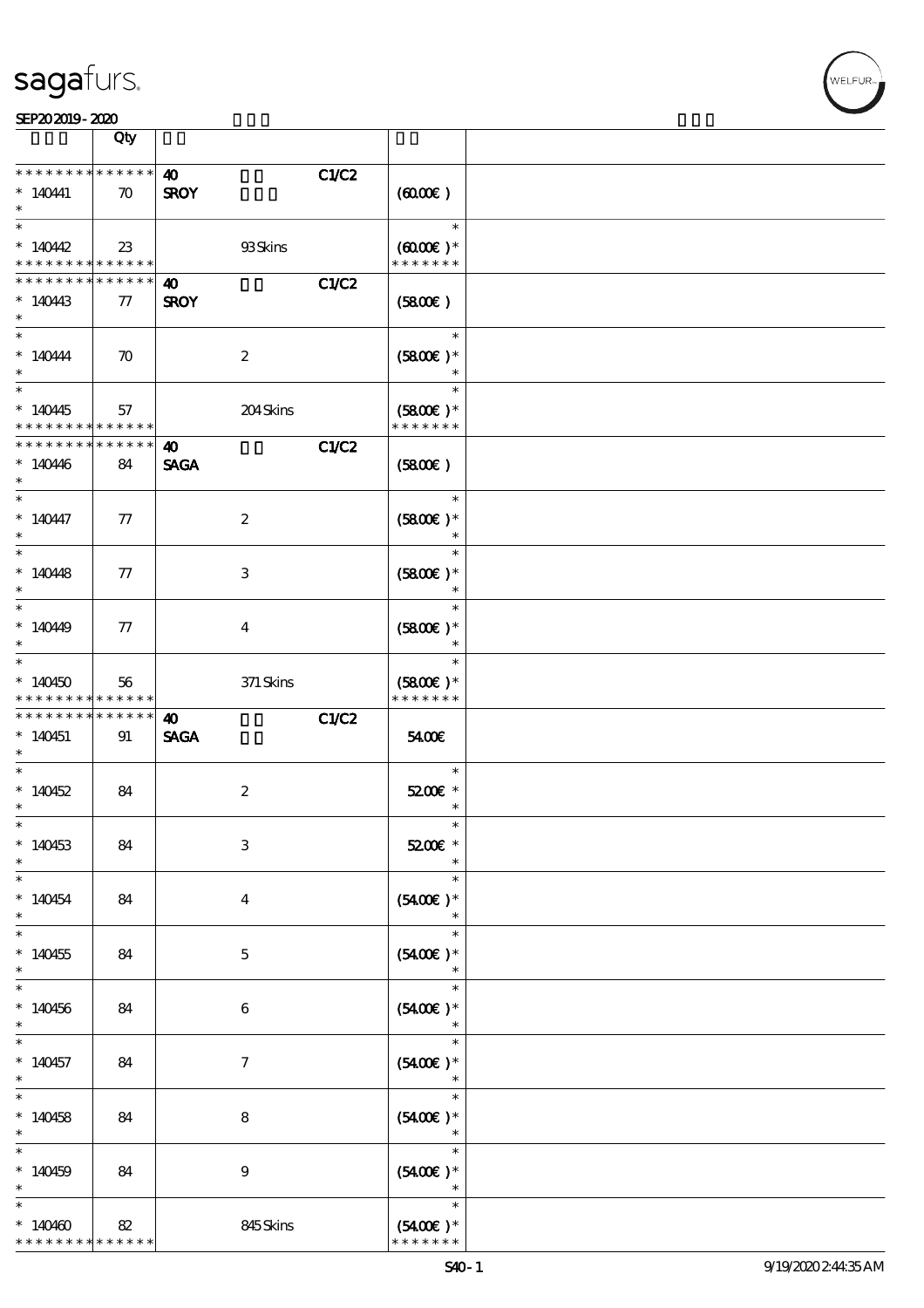|                                                                                    | Qty                   |                                      |                           |             |                                        |  |
|------------------------------------------------------------------------------------|-----------------------|--------------------------------------|---------------------------|-------------|----------------------------------------|--|
| * * * * * * * *                                                                    | * * * * * *           | $\boldsymbol{\omega}$                |                           | C1/C2       |                                        |  |
| $*140461$                                                                          | 91                    | ${\bf s}$                            |                           |             | (47.00)                                |  |
| $*140462$                                                                          | 84                    |                                      | $\boldsymbol{z}$          |             | $\ast$<br>$(47.00)$ *<br>$\ast$        |  |
| $*140463$<br>$\ast$                                                                | 84                    |                                      | 3                         |             | $\ast$<br>$(47.00)$ *                  |  |
| $\overline{\mathbf{r}}$<br>$*140464$<br>* * * * * * * * <mark>* * * * * * *</mark> | 54                    |                                      | 313Skins                  |             | $\ast$<br>$(47.00)$ *<br>* * * * * * * |  |
| * * * * * * * * <mark>* * * * * *</mark> *<br>$*140465$<br>$\ast$                  | $\boldsymbol{\pi}$    | <b>40</b><br><b>SROY</b>             | $\boldsymbol{\mathsf{Z}}$ | C1/C2       | (5600)                                 |  |
| $*$<br>$*140466$<br>* * * * * * * * <mark>* * * * * * *</mark>                     | $\boldsymbol{\omega}$ |                                      | 130Skins                  |             | $\ast$<br>$(5600)$ *<br>* * * * * * *  |  |
| * * * * * * * * <mark>*</mark><br>$*140467$<br>$\ast$                              | $* * * * * * *$<br>76 | $\boldsymbol{\omega}$<br><b>SROY</b> | $\boldsymbol{\mathsf{Z}}$ | C1/C2       | $(5400\varepsilon)$                    |  |
| $*140468$<br>$\ast$                                                                | 56                    |                                      | $\boldsymbol{2}$          |             | $\ast$<br>$(5400)$ *<br>$\ast$         |  |
| $\overline{\ast}$<br>$*140469$<br>* * * * * * * * <mark>* * * * * *</mark>         | $22\,$                |                                      | 154Skins                  |             | $\ast$<br>$(5400)$ *<br>* * * * * * *  |  |
| * * * * * * * *<br>$*140470$<br>$\ast$                                             | $* * * * * * *$<br>84 | 40<br><b>SROY</b>                    | $\boldsymbol{\mathsf{Z}}$ | C1/C2       | $(5000\varepsilon)$                    |  |
| $\ast$<br>$* 140471$<br>$\ast$                                                     | 63                    |                                      | $\boldsymbol{2}$          |             | $\ast$<br>$(5000\text{E})*$<br>$\ast$  |  |
| $\ast$<br>* $140472$<br>* * * * * * * * <mark>* * * * * * *</mark>                 | $2\!2$                |                                      | 169Skins                  |             | $\ast$<br>$5000$ $*$<br>* * * * * * *  |  |
| ************** 10<br>$*140473$<br>$\ast$                                           | 84                    | $\pmb{\text{SAGA}}$                  | $\mathbf{Z}$              | C1/C2       | (4900)                                 |  |
| $\ast$<br>$* 140474$<br>$\ast$                                                     | 77                    |                                      | $\boldsymbol{2}$          |             | $\ast$<br>$(4900)$ *<br>$\ast$         |  |
| $\overline{\phantom{0}}$<br>$*140475$<br>$\ast$                                    | 77                    |                                      | 3                         |             | $\ast$<br>$(4900)$ *<br>$\ast$         |  |
| $\ast$<br>$* 140476$<br>$\ast$                                                     | 77                    |                                      | 4                         |             | $\ast$<br>$(4900)$ *                   |  |
| $\ast$<br>$* 140477$<br>$\ast$                                                     | 77                    |                                      | $\mathbf{5}$              |             | $\ast$<br>$(4900)$ *<br>$\ast$         |  |
| $\overline{\phantom{0}}$<br>* $140478$<br>$\ast$                                   | 77                    |                                      | $\boldsymbol{6}$          |             | $\ast$<br>$(4900)$ *<br>$\ast$         |  |
| $\ast$<br>$*140479$<br>* * * * * * * *                                             | 65<br>* * * * * *     |                                      | 534Skins                  |             | $\ast$<br>$(4900E)*$<br>* * * * * * *  |  |
| * * * * * * *<br>$*140480$<br>$\ast$                                               | * * * * *<br>77       | $\boldsymbol{\omega}$<br><b>SAGA</b> | $\boldsymbol{\mathsf{X}}$ | <b>C3C4</b> | (47.00)                                |  |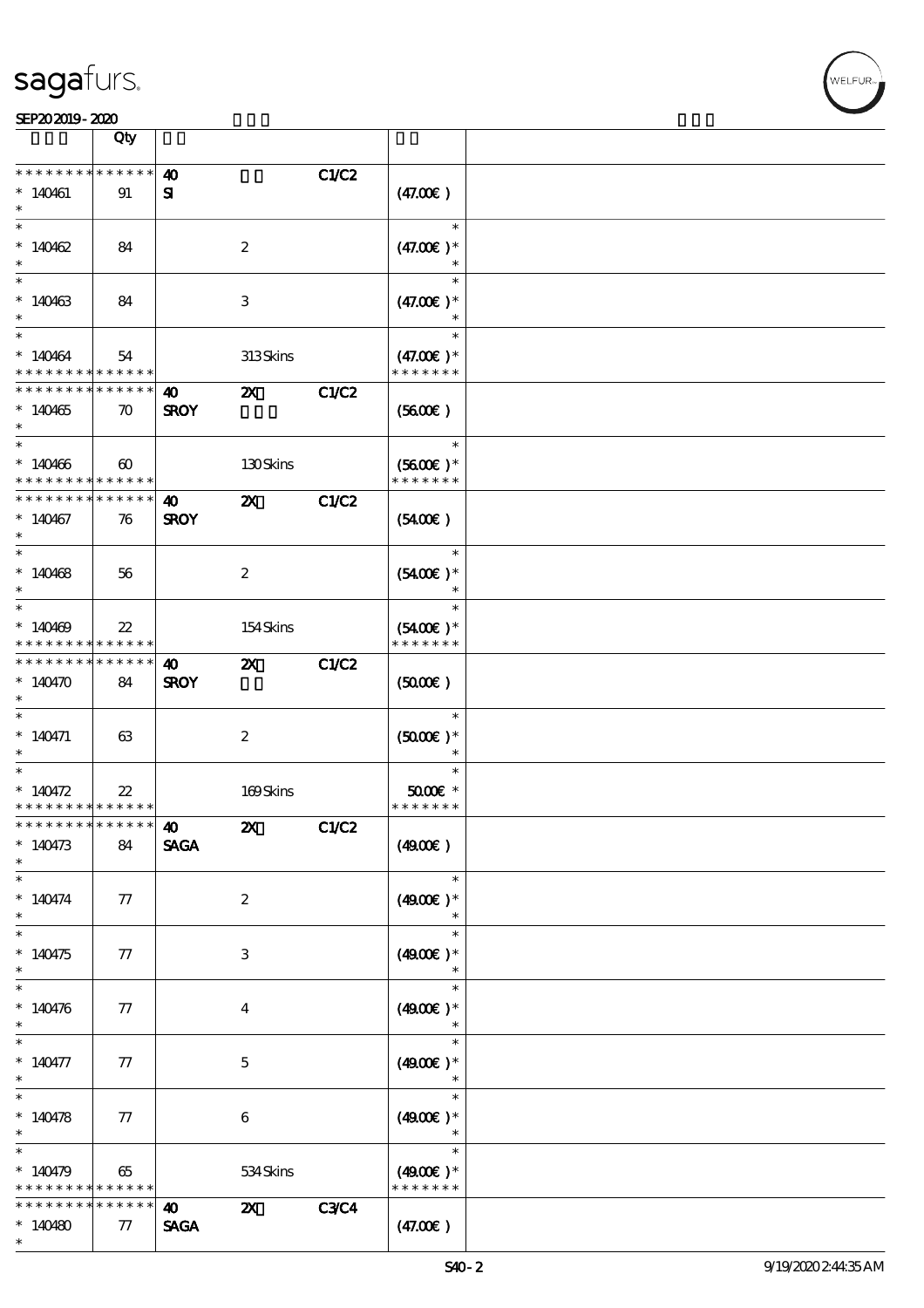

|                                          | Qty                                  |                       |                           |              |                              |  |
|------------------------------------------|--------------------------------------|-----------------------|---------------------------|--------------|------------------------------|--|
| $\ast$                                   |                                      | $\boldsymbol{\omega}$ | $\boldsymbol{\mathsf{Z}}$ | C3C4         | $\ast$                       |  |
| $*140481$<br>* * * * * * * * * * * * * * | $22\,$                               | <b>SAGA</b>           |                           |              | $(47.00)$ *<br>* * * * * * * |  |
| * * * * * * * * * * * * * *              |                                      | $\boldsymbol{\omega}$ | $\boldsymbol{\mathsf{Z}}$ | C1/C2        |                              |  |
| $*140482$<br>$\ast$                      | 91                                   | <b>SAGA</b>           |                           |              | 47.00€                       |  |
| $\ast$                                   |                                      |                       |                           |              | $\ast$                       |  |
| $*140483$<br>$\ast$                      | 84                                   |                       | $\boldsymbol{z}$          |              | 47.00€ *<br>$\ast$           |  |
| $\ast$                                   |                                      |                       |                           |              | $\ast$                       |  |
| $*140484$<br>$\ast$                      | 84                                   |                       | 3                         |              | 47.00€ *<br>$\ast$           |  |
| $\overline{\phantom{1}}$                 |                                      |                       |                           |              | $\ast$                       |  |
| $*140485$<br>$\ast$                      | 84                                   |                       | $\overline{4}$            |              | 4600€ *<br>$\ast$            |  |
| $\ast$                                   |                                      |                       |                           |              | $\ast$                       |  |
| $*140486$<br>* * * * * * * * * * * * * * | 84                                   |                       | 427Skins                  |              | 4600€ *<br>* * * * * * *     |  |
|                                          |                                      | $\boldsymbol{\omega}$ | $\boldsymbol{\mathsf{Z}}$ | <b>C3C4</b>  |                              |  |
| 140487                                   | 82                                   | <b>SAGA</b>           |                           |              | (440E)                       |  |
| * * * * * * * * * * * * * *              |                                      | $\boldsymbol{\omega}$ | $\boldsymbol{\mathsf{Z}}$ | C1/C2        |                              |  |
| $*140488$<br>$\ast$                      | 84                                   | ${\bf s}$             |                           |              | (450E)                       |  |
| $\ast$                                   |                                      |                       |                           |              | $\ast$                       |  |
| $*140489$<br>$\ast$                      | 84                                   |                       | $\boldsymbol{z}$          |              | $(4500)$ *<br>$\ast$         |  |
| $\ast$                                   |                                      |                       |                           |              | $\ast$                       |  |
| $*140490$                                | 84                                   |                       | 3                         |              | $(4500)$ *<br>$\ast$         |  |
| $\ast$                                   |                                      |                       |                           |              | $\ast$                       |  |
| $*140491$<br>$\ast$                      | 84                                   |                       | $\boldsymbol{4}$          |              | $(4500)$ *<br>$\ast$         |  |
| $\ast$                                   |                                      |                       |                           |              | $\ast$                       |  |
| $*140492$                                | 84                                   |                       | 420Skins                  |              | $(4500)$ *                   |  |
| * * * * * * * * * * * * * *              |                                      |                       |                           |              | * * * * * * *                |  |
| *************** 10                       |                                      |                       | $\boldsymbol{\mathsf{Z}}$ | C3C4         |                              |  |
| $*140493$<br>$\ast$                      | 91                                   | ${\bf s}$             |                           |              | (440E)                       |  |
| $\ast$                                   |                                      |                       |                           |              | $\ast$                       |  |
| $*140494$<br>* * * * * * * *             | $\boldsymbol{\omega}$<br>* * * * * * |                       | 160Skins                  |              | $(440E)^*$<br>* * * * * * *  |  |
| * * * * * * *                            | * * * * * *                          | $\boldsymbol{\omega}$ | $\boldsymbol{\mathsf{z}}$ | <b>C2/C3</b> |                              |  |
| $*140495$<br>$\ast$                      | 98                                   | ${\bf s}$             |                           |              | (460E)                       |  |
| $\ast$                                   |                                      |                       |                           |              | $\ast$                       |  |
| $*140496$<br>$\ast$                      | 91                                   |                       | $\boldsymbol{2}$          |              | 4600€ *<br>$\ast$            |  |
|                                          |                                      |                       |                           |              | $\ast$                       |  |
| $*140497$<br>$\ast$                      | 91                                   |                       | 3                         |              | $(4600E)*$<br>$\ast$         |  |
| $\ast$                                   |                                      |                       |                           |              | $\ast$                       |  |
| $*140498$<br>* * * * * * * * * * * * * * | 47                                   |                       | 327Skins                  |              | $(4600)$ *<br>* * * * * * *  |  |
|                                          |                                      | 40                    | $\mathbf{x}$              | C1/C2        |                              |  |
| 140499                                   | 79                                   | <b>SROY</b>           |                           |              | (5200)                       |  |
| * * * * * * * *                          | * * * * * *                          | 40                    | $\mathbf{X}$              | <b>C2C3</b>  |                              |  |
| $*140500$<br>$\ast$                      | 77                                   | <b>SROY</b>           |                           |              | (5200)                       |  |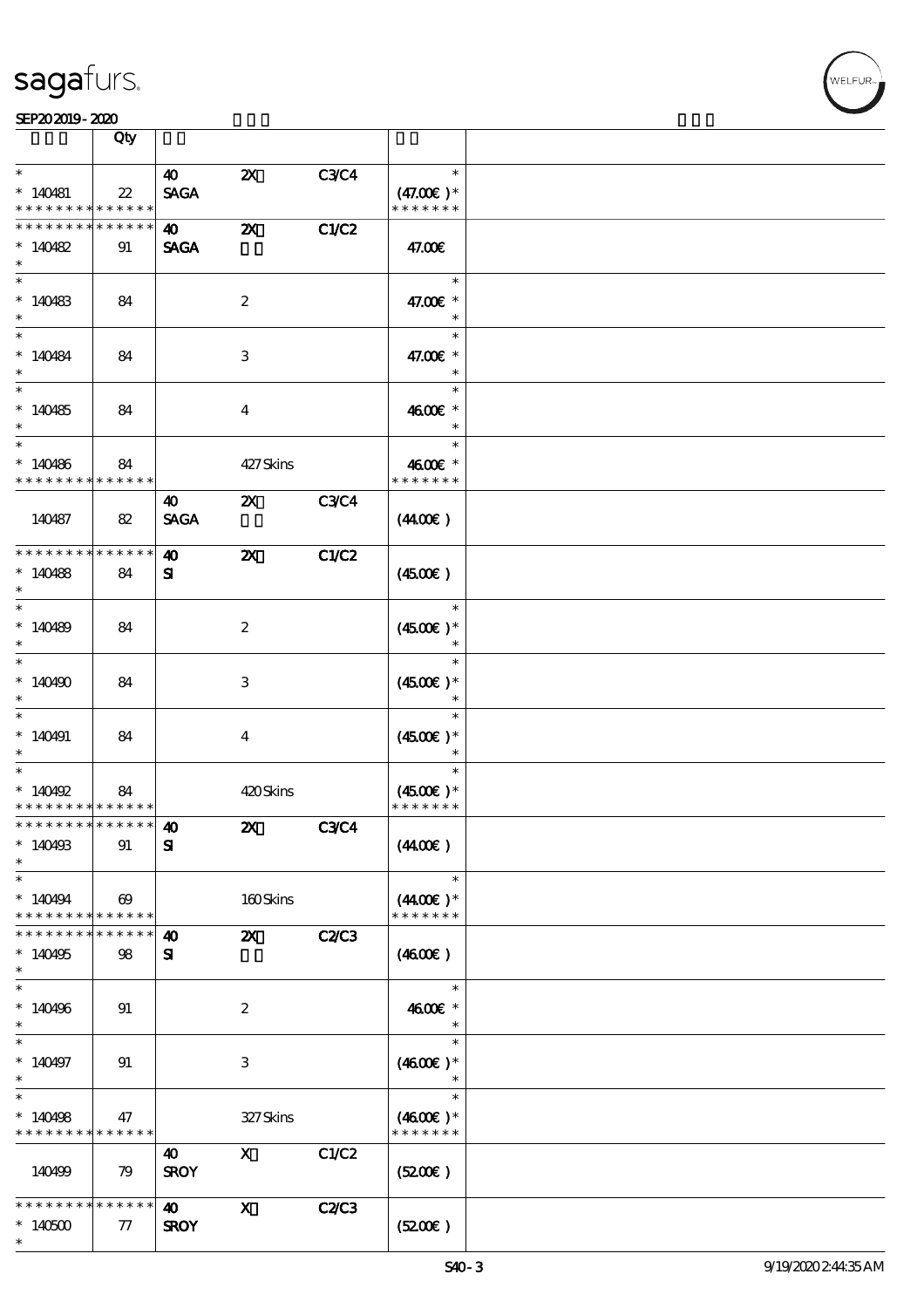|                                                      | Qty                |                                      |                         |              |                                                 |  |
|------------------------------------------------------|--------------------|--------------------------------------|-------------------------|--------------|-------------------------------------------------|--|
| $\ast$                                               |                    | $\boldsymbol{\omega}$                | $\mathbf{X}$            | C2C3         | $\ast$                                          |  |
| $*140501$<br>* * * * * * * * * * * * * *             | 64                 | <b>SROY</b>                          |                         |              | $(5200)$ *<br>* * * * * * *                     |  |
| * * * * * * * *<br>$*140502$<br>$\ast$               | * * * * * *<br>84  | <b>40</b><br><b>SROY</b>             | $\mathbf{x}$            | <b>C1/C2</b> | (5000)                                          |  |
| $*14050B$<br>* * * * * * * * * * * * * *             | 54                 |                                      | 138Skins                |              | $\ast$<br>$(5000\varepsilon)*$<br>* * * * * * * |  |
| * * * * * * * *<br>$*140504$<br>$\ast$               | * * * * * *<br>84  | 40<br><b>SAGA</b>                    | $\mathbf{x}$            | C1/C2        | (4900)                                          |  |
| $^*$ 140505 $\,$<br>* * * * * * * * * * * * * * *    | $77\,$             |                                      | 161 Skins               |              | $\ast$<br>$(4900)$ *<br>* * * * * * *           |  |
| * * * * * * * * * * * * * * *<br>$*140506$<br>$\ast$ | $\boldsymbol{\pi}$ | 40<br><b>SAGA</b>                    | $\mathbf{x}$            | <b>C3C4</b>  | (4800)                                          |  |
| $\ast$<br>$*140507$<br>* * * * * * * * * * * * * * * | $22\,$             |                                      | 92Skins                 |              | $\ast$<br>$(4800)$ *<br>* * * * * * *           |  |
| * * * * * * * * * * * * * *<br>$*140508$<br>$\ast$   | 91                 | 40<br><b>SAGA</b>                    | $\mathbf{x}$            | <b>C1/C2</b> | (47.00)                                         |  |
| $\ast$<br>$*140509$<br>* * * * * * * * * * * * * *   | 75                 |                                      | 166Skins                |              | $\ast$<br>$(47.00)$ *<br>* * * * * * *          |  |
| 140510                                               | 53                 | 40<br><b>SAGA</b>                    | $\mathbf{X}$            | <b>C3C4</b>  | (460E)                                          |  |
| * * * * * * * *<br>$*140511$<br>$\ast$               | * * * * * *<br>91  | 40<br>${\bf s}$                      | $\mathbf{x}$            | C1/C2        | $(4500\varepsilon)$                             |  |
| $\ast$<br>$*140512$<br>$\ast$                        | 84                 |                                      | $\boldsymbol{2}$        |              | $\ast$<br>$(4500)$ *<br>$\ast$                  |  |
| $*$<br>$*140513$<br>$\ast$                           | 84                 |                                      | $\,3$                   |              | $\ast$<br>$(4500)$ *                            |  |
| $\ast$<br>$*140514$<br>$\ast$                        | 84                 |                                      | $\overline{\mathbf{4}}$ |              | $\ast$<br>$(4500)$ *<br>$\ast$                  |  |
| $\ast$<br>$*140515$<br>$\ast$                        | 84                 |                                      | $\mathbf 5$             |              | $\ast$<br>$(4500)$ *                            |  |
| $\ast$<br>$*140516$<br>* * * * * * * *               | 84<br>* * * * * *  |                                      | $511$ Skins             |              | $\ast$<br>$(4500)$ *<br>* * * * * * *           |  |
| 140517                                               | 62                 | 40<br><b>SROY</b>                    |                         | C1/C2        | (5200)                                          |  |
| 140518                                               | 71                 | $\boldsymbol{\omega}$<br><b>SROY</b> |                         | C2C3         | (5200)                                          |  |
| 140519                                               | 75                 | 40<br><b>SROY</b>                    |                         | C1/C2        | (4900)                                          |  |
| * * *<br>$*140520$<br>$\ast$                         | * * * * * *<br>84  | $\boldsymbol{\omega}$<br><b>SAGA</b> |                         | C1/C2        | (4900)                                          |  |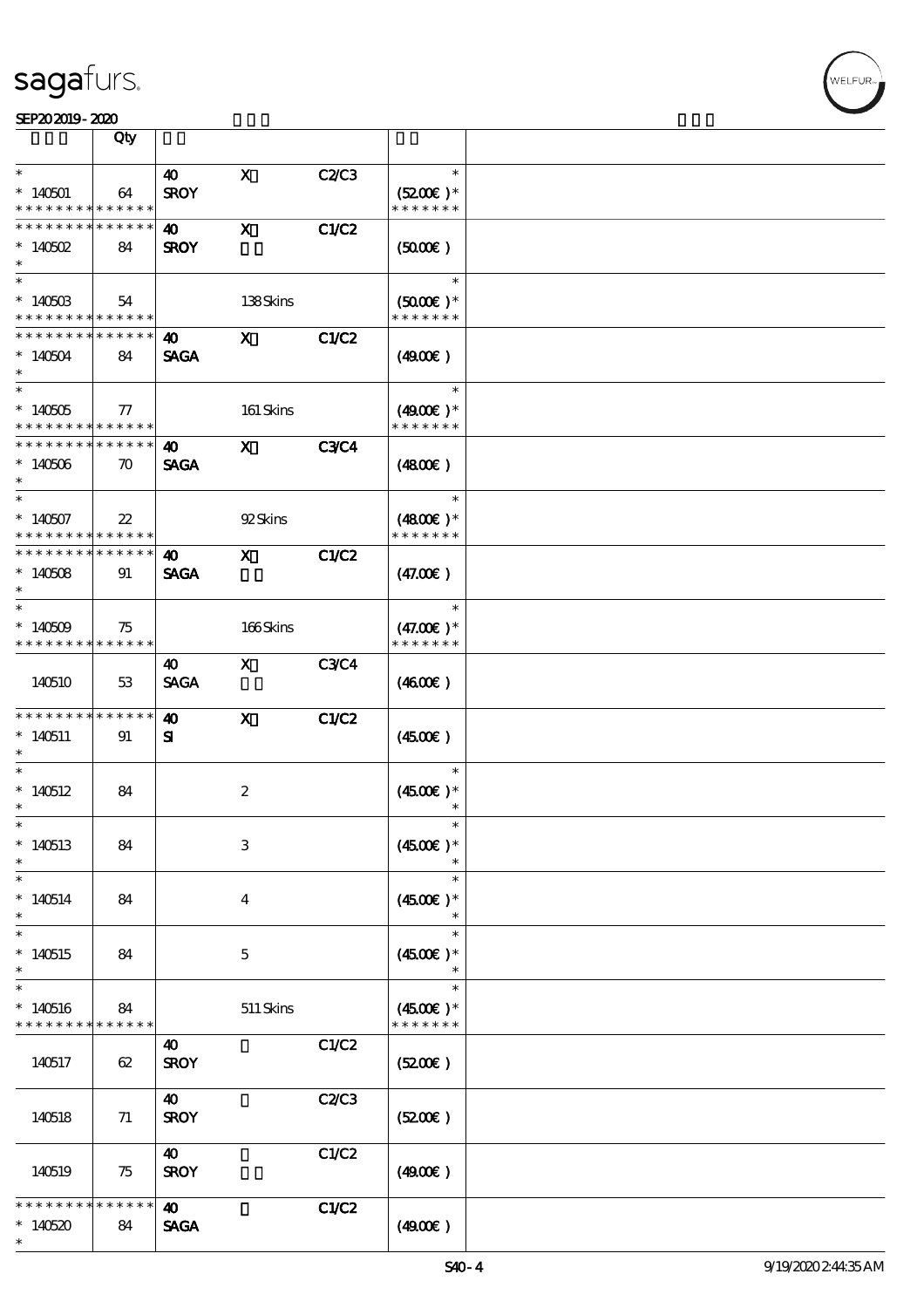| SEP202019-2020 |  |
|----------------|--|
|                |  |

|                                                             | Qty                           |                                      |       |                                       |  |
|-------------------------------------------------------------|-------------------------------|--------------------------------------|-------|---------------------------------------|--|
| $\ast$<br>$*140521$<br>* * * * * * * * * * * * * *          | 77                            | $\boldsymbol{\omega}$<br><b>SAGA</b> | C1/C2 | $\ast$<br>$(4900)$ *<br>* * * * * * * |  |
| * * * * * * * * * * * * * *<br>$*140522$                    | 91                            | $\boldsymbol{\omega}$<br><b>SAGA</b> | C1/C2 | (47.00)                               |  |
| $\ast$<br>$\ast$                                            |                               |                                      |       | $\ast$                                |  |
| $*140523$<br>* * * * * * * * * * * * * *<br>* * * * * * * * | 43<br>* * * * * *             | 134Skins                             |       | $(47.00)$ *<br>* * * * * * *          |  |
| $*140524$<br>$\overline{\ast}$                              | 91                            | 40<br>${\bf z}$                      | C1/C2 | $(4500\varepsilon)$<br>$\ast$         |  |
| $*140525$<br>$\ast$                                         | 84                            | $\boldsymbol{2}$                     |       | $(4500)$ *<br>$\ast$                  |  |
| $\ast$<br>$*140526$<br>$\ast$                               | 84                            | 3                                    |       | $\ast$<br>$(4500)$ *<br>$\ast$        |  |
| $\ast$<br>$*140527$<br>* * * * * * * *                      | $\mathfrak{B}$<br>* * * * * * | 291 Skins                            |       | $\ast$<br>$(4500)$ *<br>* * * * * * * |  |
| 140528                                                      | 42                            | $\mathcal{L}$<br>40<br><b>SROY</b>   | C1/C2 | (460E)                                |  |
| 140529                                                      | 51                            | 40<br>$\mathcal{L}$<br><b>SROY</b>   | C1/C2 | $(400\varepsilon)$                    |  |
| 140530                                                      | 57                            | 40<br><b>SROY</b>                    | C1/C2 | (460E)                                |  |
| 140531                                                      | 53                            | 40<br><b>SROY</b>                    | C2C3  | (460E)                                |  |
| * * * * * * * * * * * * * *<br>$*140532$<br>$\ast$          | 84                            | $\boldsymbol{\omega}$<br><b>SAGA</b> | C1/C2 | 44.00€                                |  |
| $\ast$<br>$*140533$<br>* * * * * * *                        | 46<br>* * * * * *             | 130Skins                             |       | $\ast$<br>$(440E)^*$<br>* * * * * * * |  |
| * * * * * * *<br>$*140534$<br>$\ast$                        | * * * * * *<br>83             | $\boldsymbol{\omega}$<br><b>SAGA</b> | C1/C2 | 4200E                                 |  |
| $\ast$<br>$*140535$<br>* * * * * * * * * * * * * *          | 21                            | 104Skins                             |       | $\ast$<br>41.00€ *<br>* * * * * * *   |  |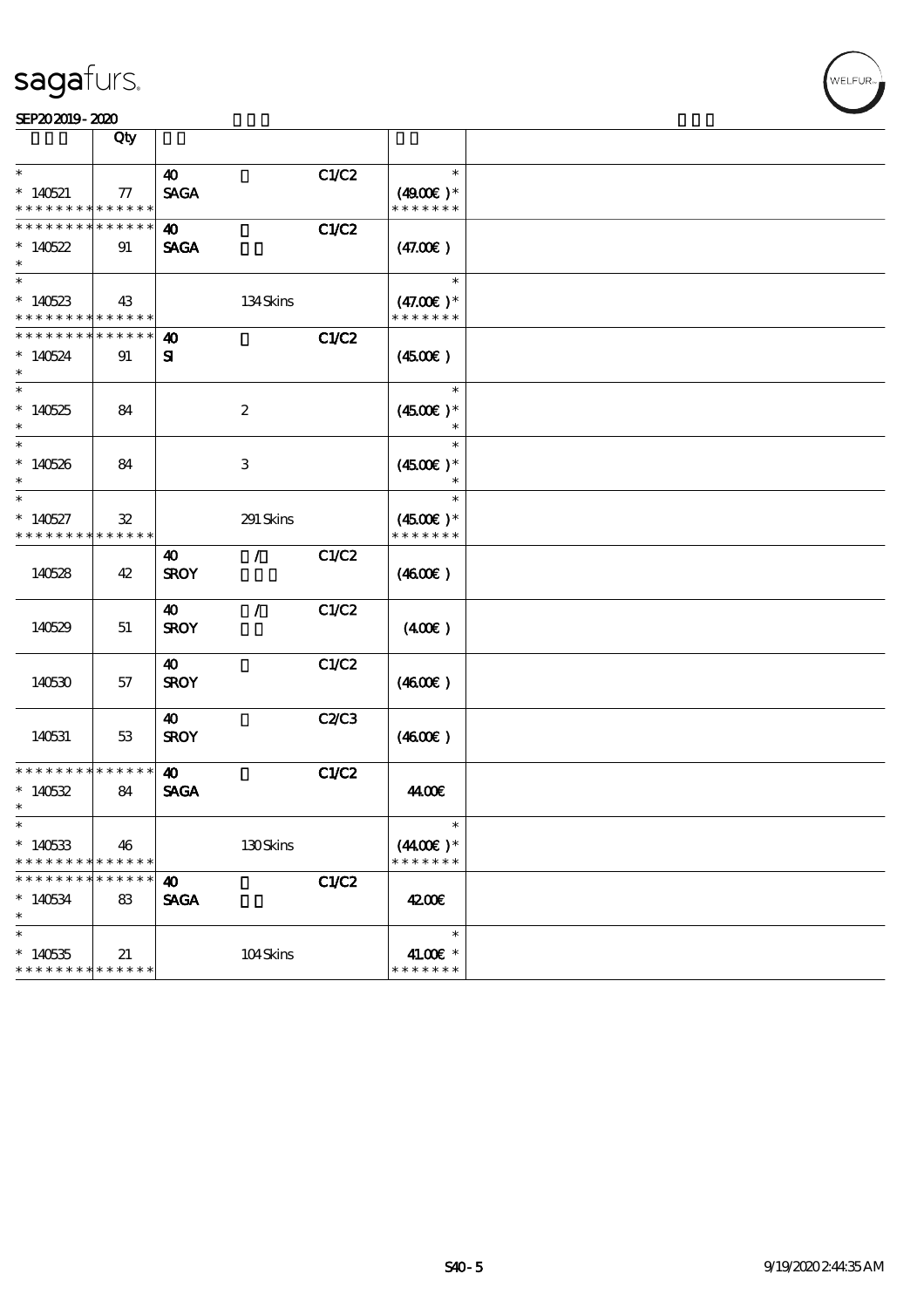|                                      | Qty                  |                                                               |                           |       |        |  |
|--------------------------------------|----------------------|---------------------------------------------------------------|---------------------------|-------|--------|--|
| 140561                               | $29\,$               | $\boldsymbol{\mathfrak{D}}$<br><b>SROY</b>                    |                           | C1/C2 | 3800€  |  |
| 140562                               | $30^{\circ}$         | $\boldsymbol{\mathsf{20}}$<br><b>SROY</b>                     |                           | C1/C2 | 47.00€ |  |
| 140563                               | 26                   | $\boldsymbol{\mathfrak{D}}$<br>$\operatorname{\mathsf{SAGA}}$ |                           | C1/C2 | 4800€  |  |
| 140564                               | 88                   | $\boldsymbol{\mathsf{20}}$<br><b>SAGA</b>                     |                           | C1/C2 | 3800€  |  |
| 140565                               | ${\bf 77}$           | $\boldsymbol{\mathfrak{D}}$<br>${\bf s}$                      |                           | C1/C2 | 27.00E |  |
| 140566                               | $\pmb{\mathfrak{D}}$ | $\boldsymbol{\mathfrak{D}}$<br><b>SROY</b>                    | $\boldsymbol{\mathsf{X}}$ | C1/C2 | 3800€  |  |
| 140567                               | 47                   | $\boldsymbol{\mathfrak{D}}$<br><b>SROY</b>                    | $\boldsymbol{\mathsf{z}}$ | C1/C2 | 39000  |  |
| 140568                               | ${\bf 33}$           | $\boldsymbol{\mathfrak{D}}$<br><b>SROY</b>                    | $\boldsymbol{\mathsf{X}}$ | C1/C2 | 3300   |  |
| 140569                               | $5\!9$               | $\boldsymbol{\mathfrak{D}}$<br><b>SAGA</b>                    | $\boldsymbol{\mathsf{z}}$ | C1/C2 | 3800€  |  |
| 140570                               | 51                   | $\boldsymbol{\mathfrak{D}}$<br><b>SAGA</b>                    | $\boldsymbol{\mathsf{z}}$ | C1/C2 | 3200E  |  |
| 140571                               | $63\,$               | $\boldsymbol{\mathbf{z}}$<br>${\bf s}$                        | $\boldsymbol{\mathsf{z}}$ | C1/C2 | 2600E  |  |
| 140572                               | $53\,$               | $\boldsymbol{\mathfrak{D}}$<br><b>SROY</b>                    | $\mathbf X$               | C1/C2 | 37.00E |  |
| 140573                               | 43                   | 20<br><b>SROY</b>                                             | X                         | C1/C2 | 3600E  |  |
| 140574                               | $50\,$               | $\boldsymbol{\mathfrak{D}}$<br>$\operatorname{\mathsf{SAGA}}$ | $\mathbf x$               | C1/C2 | 3300   |  |
| 140575                               | $92\,$               | $\boldsymbol{\mathfrak{D}}$<br><b>SAGA</b>                    | $\mathbf X$               | C1/C2 | 3000   |  |
| 140576                               | 48                   | $\boldsymbol{\mathsf{20}}$<br>${\bf s}$                       | $\boldsymbol{\mathrm{X}}$ | C1/C2 | 2500€  |  |
| 140577                               | ${\bf 38}$           | $\boldsymbol{\mathfrak{D}}$<br><b>SROY</b>                    | $\mathcal{L}$             | C1/C2 | 37.00E |  |
| 140578                               | 24                   | $\boldsymbol{\mathfrak{D}}$<br><b>SAGA</b>                    | $\mathcal{L}$             | C1/C2 | 41.00€ |  |
| 140579                               | 39                   | $\boldsymbol{\mathfrak{D}}$<br><b>SAGA</b>                    |                           | C1/C2 | 3200E  |  |
| * * * * * * *<br>$*140580$<br>$\ast$ | * * * * * *<br>91    | $\boldsymbol{\mathfrak{D}}$<br><b>SROY</b>                    | X /                       | C1/C2 | 41.00€ |  |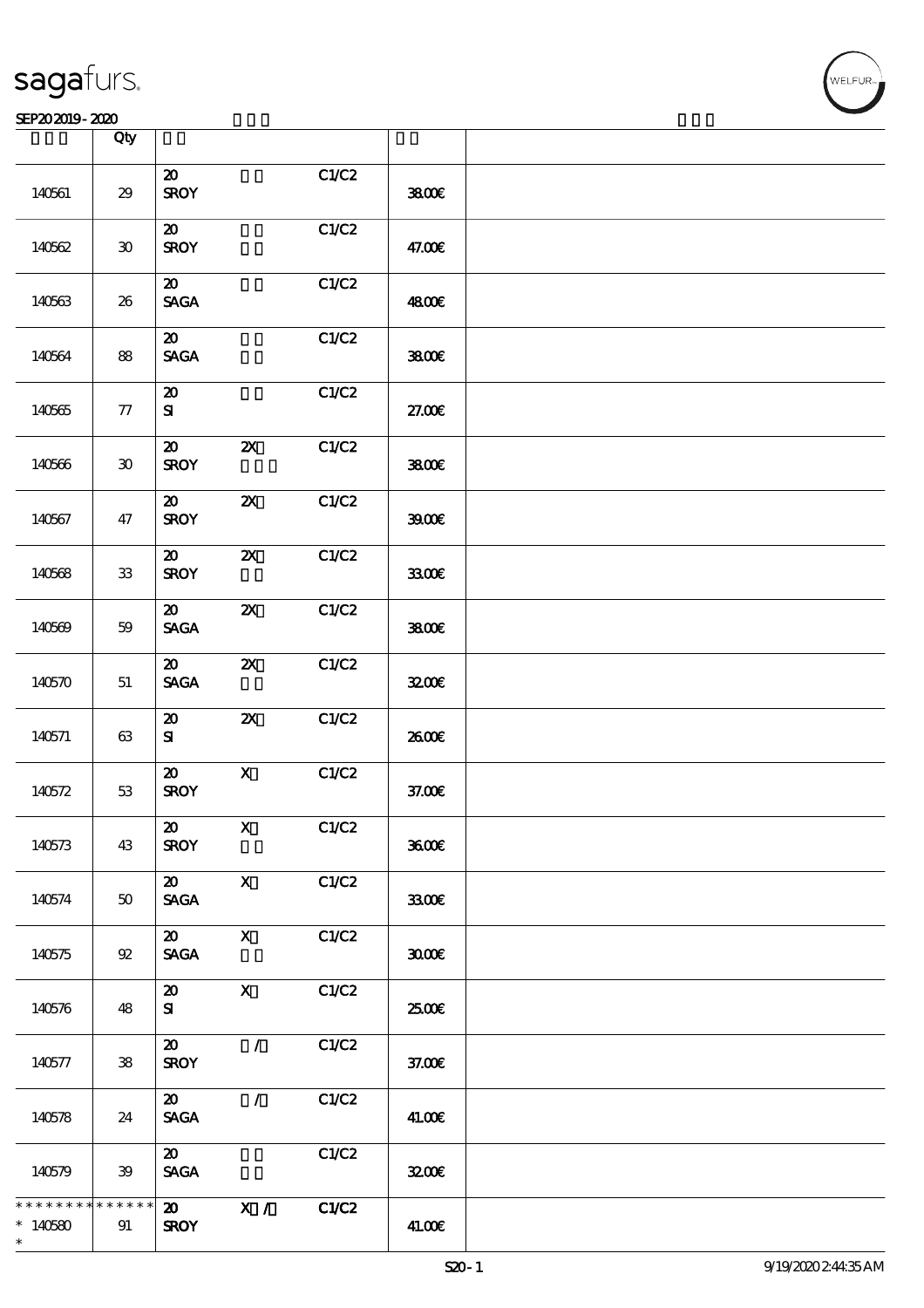#### SEP202019-2020

|                                                    | Qty    |                                            |                           |       |                                     |  |
|----------------------------------------------------|--------|--------------------------------------------|---------------------------|-------|-------------------------------------|--|
| $\ast$<br>$*140581$<br>* * * * * * * * * * * * * * | 31     | $\boldsymbol{\mathfrak{D}}$<br><b>SROY</b> | X /                       | C1/C2 | $\ast$<br>41.00€ *<br>* * * * * * * |  |
| 140582                                             | $55\,$ | $\boldsymbol{\mathfrak{D}}$<br><b>SROY</b> | X /                       | C1/C2 | 4000€                               |  |
| 140583                                             | 80     | $\boldsymbol{\mathfrak{D}}$<br><b>SAGA</b> | X /                       | C1/C2 | 3900                                |  |
| 140584                                             | 76     | $\boldsymbol{\mathfrak{D}}$<br>${\bf s}$   | X /                       | C1/C2 | (2200)                              |  |
| 140585                                             | 43     | 20<br><b>SAGA</b>                          | $\mathbf{X}$              | C1/C2 | 2500€                               |  |
| 140586                                             | 66     | $\boldsymbol{\mathfrak{D}}$<br><b>SROY</b> | $\boldsymbol{\mathsf{Z}}$ | C1/C2 | 3900                                |  |
| 140587                                             | 91     | $\boldsymbol{\mathfrak{D}}$<br><b>SAGA</b> | $\boldsymbol{\mathsf{Z}}$ | C1/C2 | 3900                                |  |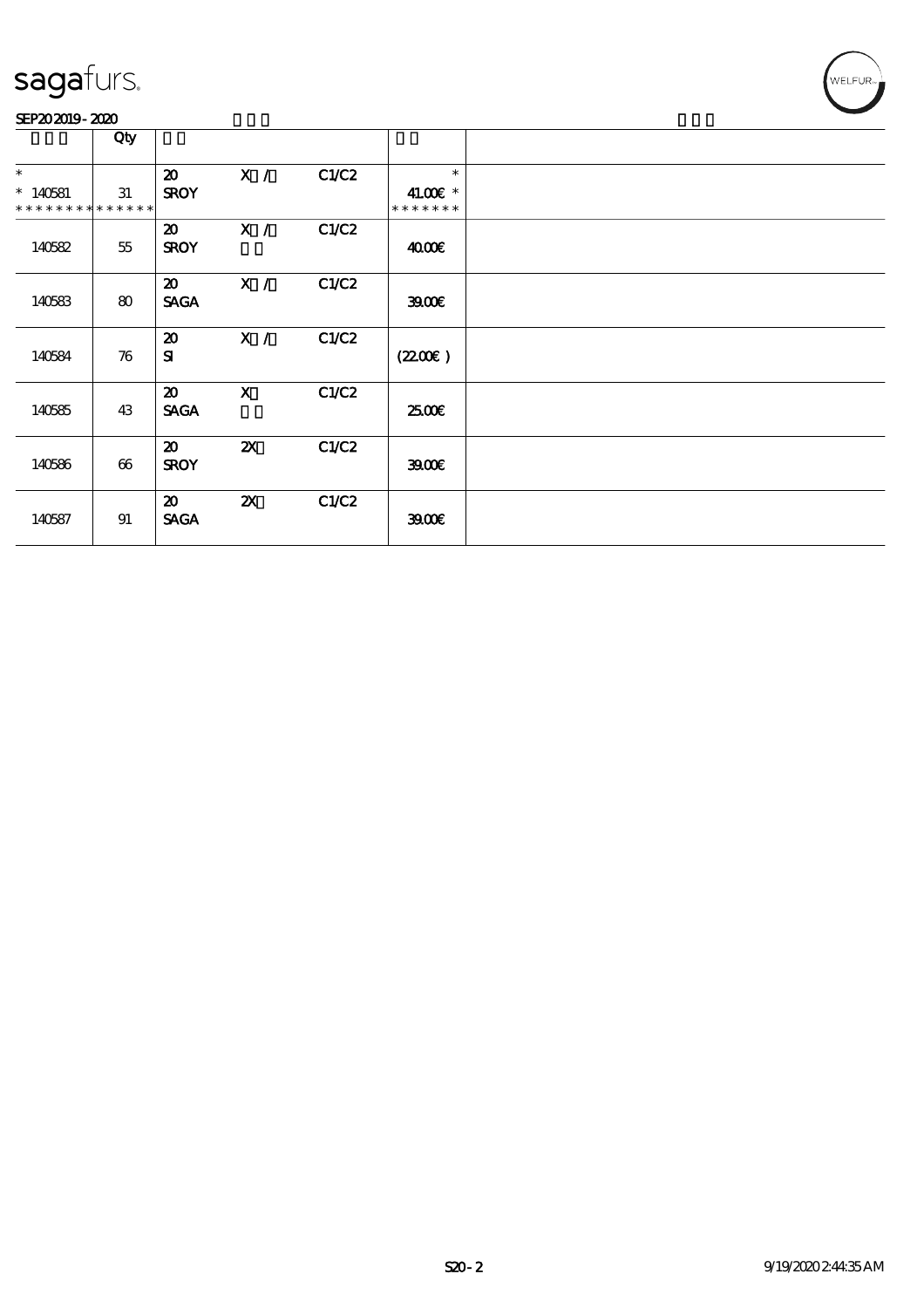#### SEP202019-2020

|        | Qty        |                             |               |              |              |  |
|--------|------------|-----------------------------|---------------|--------------|--------------|--|
| 140621 | 42         | $\mathbf{o}$<br><b>SROY</b> | X / ZX        | C2C3         | 3300         |  |
| 140622 | 73         | $\mathbf{O}$<br><b>SAGA</b> | $X$ / $ZX$    | <b>C2/C3</b> | 3300         |  |
| 140623 | 111        | $\mathbf{O}$<br>${\bf s}$   | X / ZX        | C2C3         | <b>1500€</b> |  |
| 140624 | ${\bf 38}$ | $\mathbf{o}$<br><b>SROY</b> | $\mathcal{L}$ | C2/C3        | 3500€        |  |
| 140625 | 53         | $\mathbf{O}$<br><b>SAGA</b> | $\mathcal{L}$ | C2C3         | 3300         |  |
| 140626 | 92         | $\mathbf{O}$<br>${\bf s}$   | $\mathcal{L}$ | C2C3         | <b>1500€</b> |  |
| 140627 | 39         | $\mathbf{O}$<br><b>SROY</b> | X /           | C2/C3        | 3400         |  |
| 140628 | 54         | $\mathbf{O}$<br><b>SAGA</b> | X /           | <b>C2/C3</b> | 3500€        |  |
| 140629 | 52         | $\mathbf{O}$<br>${\bf S}$   | X /           | <b>C2/C3</b> | <b>1500€</b> |  |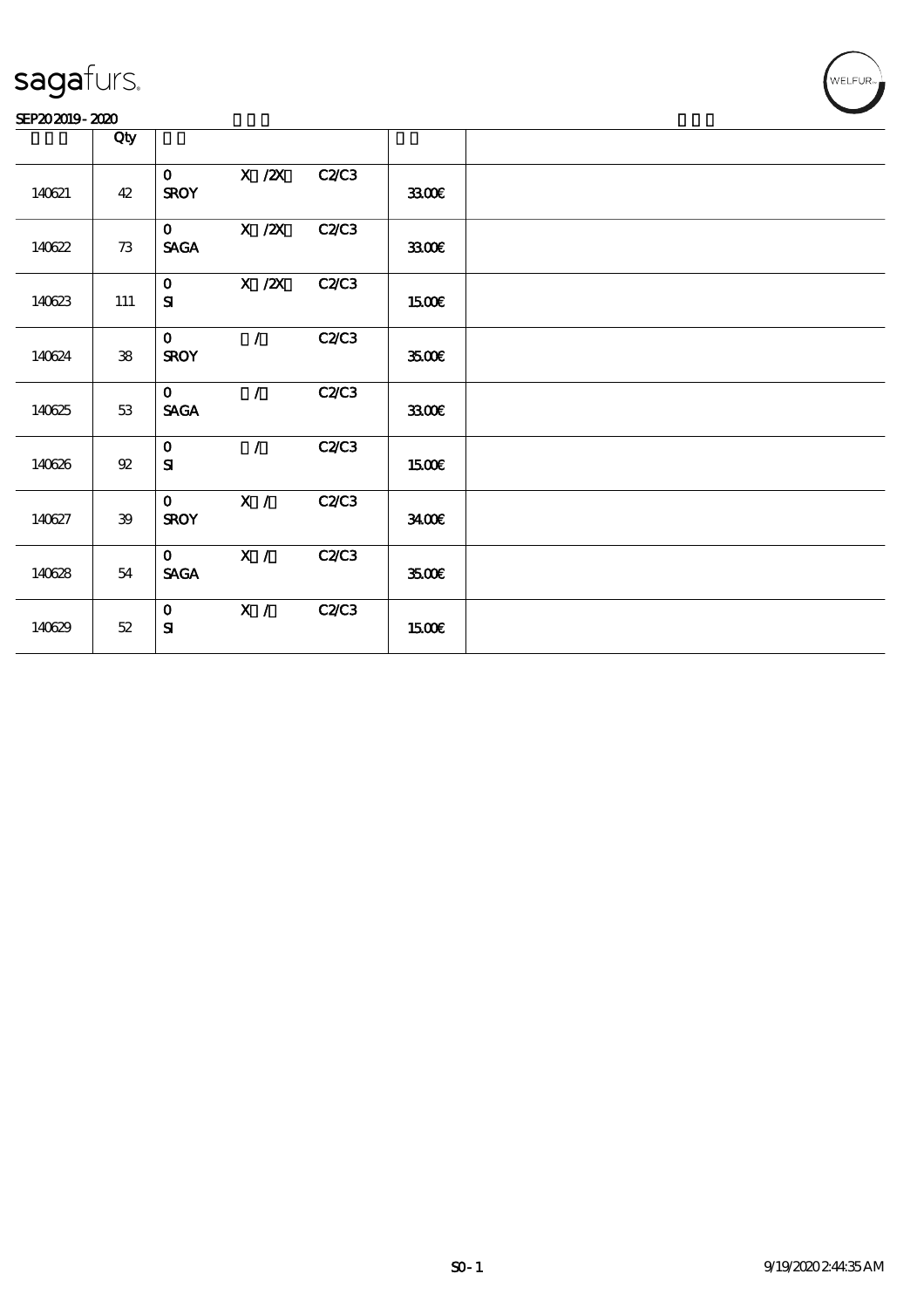



|        | Qty |                     |     |  |
|--------|-----|---------------------|-----|--|
| 140661 | 55  | C2C3<br><b>SAGA</b> | 600 |  |
| 140662 | 37  | C2C3<br>. .<br>-SI  | 600 |  |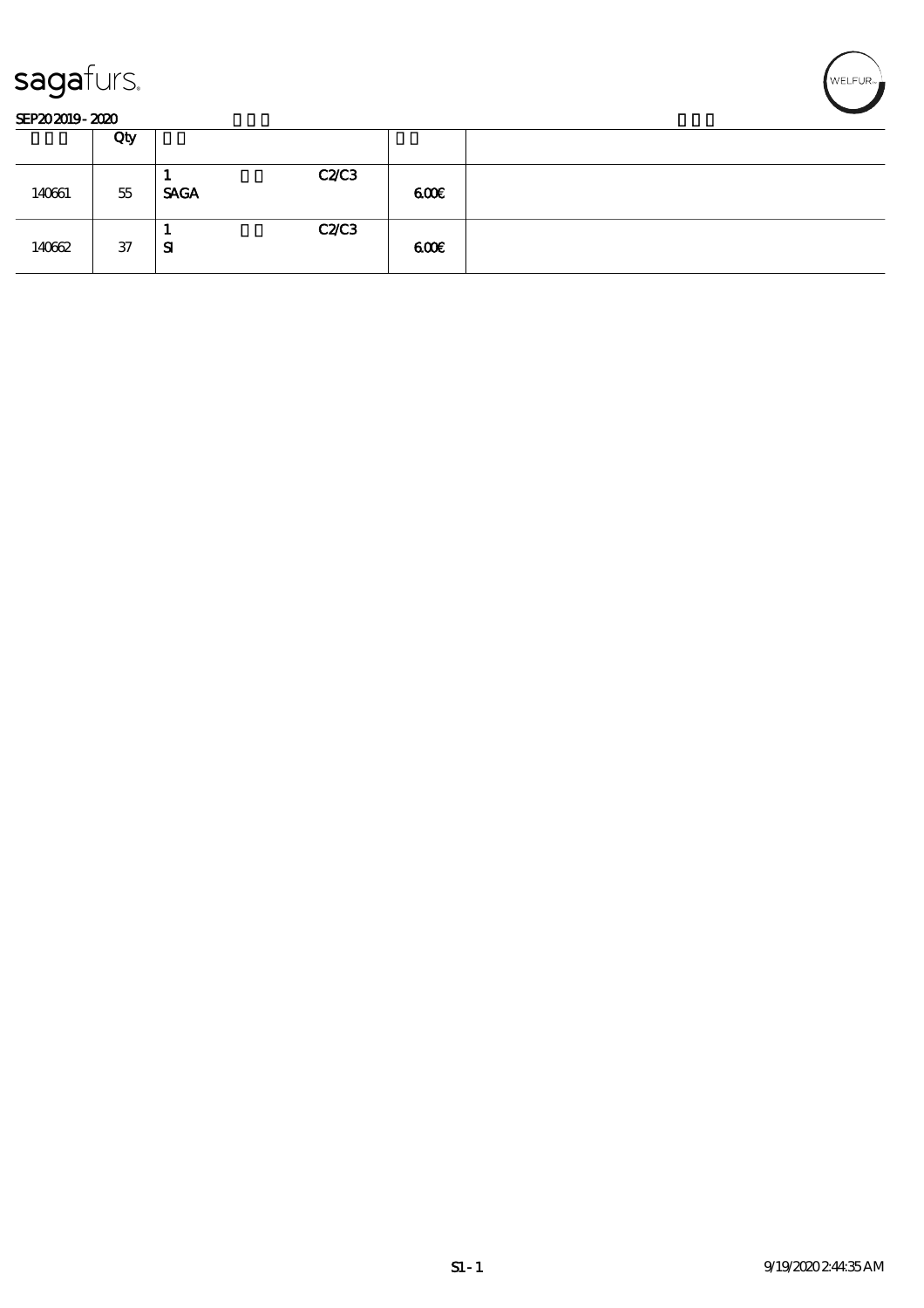

|                                                    | Qty |                                                      |                                               |  |
|----------------------------------------------------|-----|------------------------------------------------------|-----------------------------------------------|--|
| * * * * * * * * * * * * * *<br>$*140701$<br>$\ast$ | 55  | $X$ / $ZX$<br>$\boldsymbol{\omega}$<br>MAT1<br>(SR)  | <b>C2/C3</b><br>6400                          |  |
| $\overline{\ast}$<br>$*140702$<br>$\ast$           | 49  | $\boldsymbol{2}$                                     | $\ast$<br>6400€ *<br>$\ast$                   |  |
| $\overline{\phantom{0}}$<br>$*14070B$<br>$\ast$    | 49  | 3                                                    | $\ast$<br>6400€ *<br>$\ast$                   |  |
| $\ast$<br>$*140704$<br>$\ast$                      | 49  | $\boldsymbol{4}$                                     | $\ast$<br>6400€ *<br>$\ast$                   |  |
| $\overline{\phantom{0}}$<br>$*140705$<br>$\ast$    | 49  | $\mathbf 5$                                          | $\ast$<br>6400€ *<br>$\overline{\phantom{a}}$ |  |
| $*$<br>$*140706$<br>$*$                            | 49  | $\boldsymbol{6}$                                     | $\ast$<br>6400€ *<br>$\overline{\phantom{a}}$ |  |
| $\ast$<br>$*140707$<br>$\ast$                      | 49  | $\tau$                                               | $\ast$<br>6400€ *<br>$\ast$                   |  |
| $\overline{\ast}$<br>$*140708$<br>$\ast$           | 41  | 8                                                    | $\ast$<br>6400€ *<br>$\ast$                   |  |
| $\ast$<br>$*140709$<br>* * * * * * * * * * * * * * | 21  | 411 Skins                                            | $\ast$<br>6400€ *<br>* * * * * * *            |  |
| * * * * * * * * * * * * * *<br>$*140710$<br>$\ast$ | 55  | X /2X C2/C3<br>$\boldsymbol{\omega}$<br>MAT1<br>(SR) | 6400                                          |  |
| $\ast$<br>$*140711$<br>$\ast$                      | 56  | $\boldsymbol{2}$                                     | $\ast$<br>6400€ *<br>$\overline{\phantom{a}}$ |  |
| $\ast$<br>$*140712$<br>$*$                         | 56  | $\,3\,$                                              | $\ast$<br>6400€ *<br>$\ast$                   |  |
| $*$<br>$*140713$<br>$\ast$                         | 56  | $\boldsymbol{4}$                                     | $\ast$<br>6400€ *<br>$\ast$                   |  |
| $\ast$<br>$*140714$<br>$\ast$                      | 56  | $\mathbf{5}$                                         | $\ast$<br>6400€ *<br>$\ast$                   |  |
| $\ast$<br>$*140715$<br>$\ast$                      | 56  | $6\phantom{.}6$                                      | $\ast$<br>6400€ *<br>$\ast$                   |  |
| $\ast$<br>$*140716$<br>$\ast$                      | 56  | $\tau$                                               | $\ast$<br>6400€ *<br>$\ast$                   |  |
| $*140717$<br>$*$                                   | 56  | $\bf8$                                               | $\ast$<br>6400€ *<br>$\overline{\phantom{a}}$ |  |
| $\overline{\ast}$<br>$*140718$<br>$\ast$           | 56  | $\boldsymbol{9}$                                     | $\ast$<br>6400€ *<br>$\overline{\phantom{a}}$ |  |
| $\ast$<br>$*140719$<br>$\ast$                      | 56  | 10                                                   | $\ast$<br>6400€ *<br>$\ast$                   |  |
| $\ast$<br>$*140720$<br>$\ast$                      | 56  | $11\,$                                               | $\ast$<br>$6200$ $\varepsilon$ *              |  |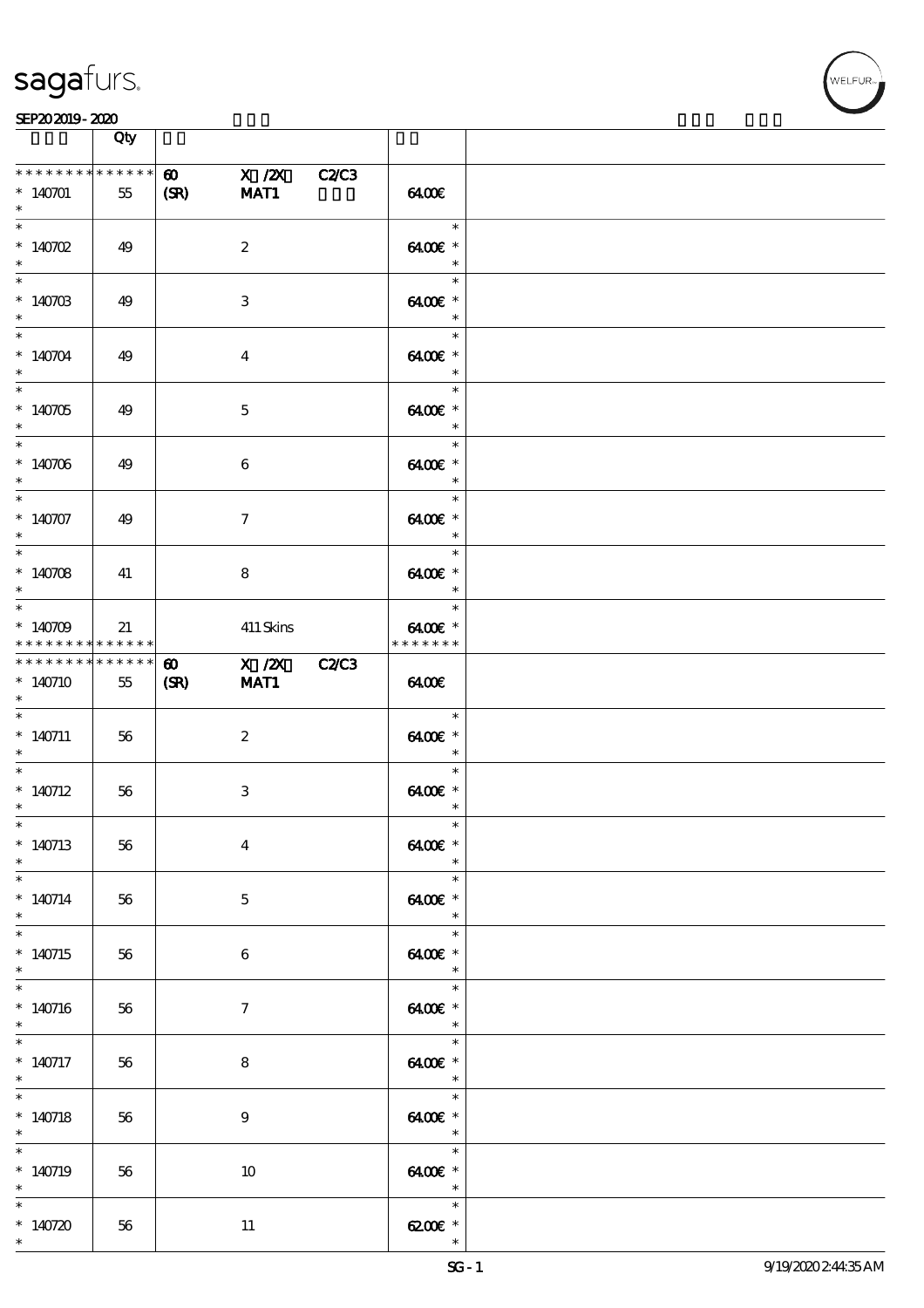

|                                                                  |                 | Qty                                                |                                                     |                             |                                                                                                                                                |  |
|------------------------------------------------------------------|-----------------|----------------------------------------------------|-----------------------------------------------------|-----------------------------|------------------------------------------------------------------------------------------------------------------------------------------------|--|
| $\ast$<br>$*140721$<br>$\ast$                                    |                 | 49                                                 | $\boldsymbol{\omega}$<br>(SR)                       | X /2X C2/C3<br>MAT1         | $\ast$<br>6200€ *<br>$\begin{array}{c c}\n\ast \\ \hline\n\ast \\ \end{array}$                                                                 |  |
| $\overline{\ast}$<br>$*140722$<br>$\ast$                         |                 | 49                                                 |                                                     | 13                          | 6200€ *<br>$\overline{\phantom{a}}$                                                                                                            |  |
| $*140723$<br>$\ast$                                              |                 | 56                                                 |                                                     | 14                          | $\overline{\phantom{a}}$<br>6200€ *                                                                                                            |  |
| $*140724$<br>$\ast$                                              |                 | 49                                                 |                                                     | 15                          | $\ast$<br>6200€ *<br>$\begin{array}{c c}\n\ast \\ \ast \\ \ast \\ \end{array}$                                                                 |  |
| $*140725$<br>$\ast$                                              |                 | 49                                                 |                                                     | 16                          | $\overline{\phantom{a}}$<br>$6200E$ *                                                                                                          |  |
| $*140726$<br>$\ast$                                              |                 | 49                                                 |                                                     | 17                          | $\begin{array}{c c}\n\ast \\ \ast \\ \end{array}$<br>$\overline{\ast}$<br>6200€ *<br>$\begin{array}{c c}\n\ast \\ \hline\n\ast \\ \end{array}$ |  |
| $\overline{\phantom{0}}$<br>$*140727$<br>$\ast$                  |                 | 49                                                 |                                                     | $18\,$                      | 6200€ *<br>$\begin{array}{c c}\n\ast \\ \hline\n\ast \\ \end{array}$                                                                           |  |
| $_{*}$<br>$*140728$<br>$\ast$                                    |                 | 49                                                 |                                                     | 19                          | $6200$ $*$<br>$\begin{array}{c c}\n\ast \\ \hline\n\ast \\ \end{array}$                                                                        |  |
| $\begin{array}{c c}\n\hline\n\end{array}$<br>$*140729$<br>$\ast$ |                 | 49                                                 |                                                     | $\boldsymbol{\mathfrak{D}}$ | $6200$ $*$<br>$\overline{\phantom{a}}$                                                                                                         |  |
| $\ast$<br>$*140730$<br>$\ast$                                    |                 | 49                                                 |                                                     | 21                          | $\overline{\phantom{0}}$<br>6200€ *<br>$\frac{\ast}{\ast}$                                                                                     |  |
| $\overline{\phantom{a}^*}$<br>$*$ 140731<br>$\ast$               |                 | 49                                                 |                                                     | $\boldsymbol{\mathcal{Z}}$  | $\overline{\phantom{0}}$<br>6200€ *<br>$\begin{array}{c c}\n & \ast \\ \hline\n & \ast\n\end{array}$                                           |  |
| $\ast$<br>$*140732$<br>$\ast$                                    |                 | 49                                                 |                                                     | $2\!3$                      | $\overline{\phantom{0}}$<br>$6200$ $^{\circ}$<br>$\ast$                                                                                        |  |
| $*$<br>$*140733$<br>$\ast$                                       |                 | 49                                                 |                                                     | 24                          | $\ast$<br>$C^{\infty}$<br>$\ast$                                                                                                               |  |
| $\ast$<br>$*140734$<br>$\ast$                                    |                 | 49                                                 |                                                     | 25                          | $\ast$<br>$6200$ $*$<br>$\ast$                                                                                                                 |  |
| $\ast$<br>$*140735$<br>$\ast$                                    |                 | 49                                                 |                                                     | 26                          | $\ast$<br>6200€ *<br>$\ast$                                                                                                                    |  |
| $\ast$<br>$*140736$<br>$\ast$                                    |                 | 49                                                 |                                                     | 27                          | $\ast$<br>6200€ *<br>$\ast$                                                                                                                    |  |
| $\ast$<br>$*140737$<br>$\ast$                                    |                 | 49                                                 |                                                     | 28                          | $\ast$<br>$6200$ $*$<br>$\ast$                                                                                                                 |  |
| $\ast$<br>$*140738$<br>$\ast$                                    |                 | 49                                                 |                                                     | 29                          | $\ast$<br>$6200$ $*$<br>$\overline{\phantom{a}}$                                                                                               |  |
| $\ast$<br>$*140739$                                              |                 | $36\,$<br>* * * * * * * * <mark>* * * * * *</mark> |                                                     | 1540Skins                   | $\ast$<br>$6200$ $\varepsilon$ *<br>* * * * * * *                                                                                              |  |
| $*140740$<br>$*$                                                 | * * * * * * * * | * * * * * *<br>$\boldsymbol{\omega}$               | $\boldsymbol{\omega}$<br>$\boldsymbol{\mathcal{S}}$ | X / ZX C2/C3<br>MAT1        | (5600)                                                                                                                                         |  |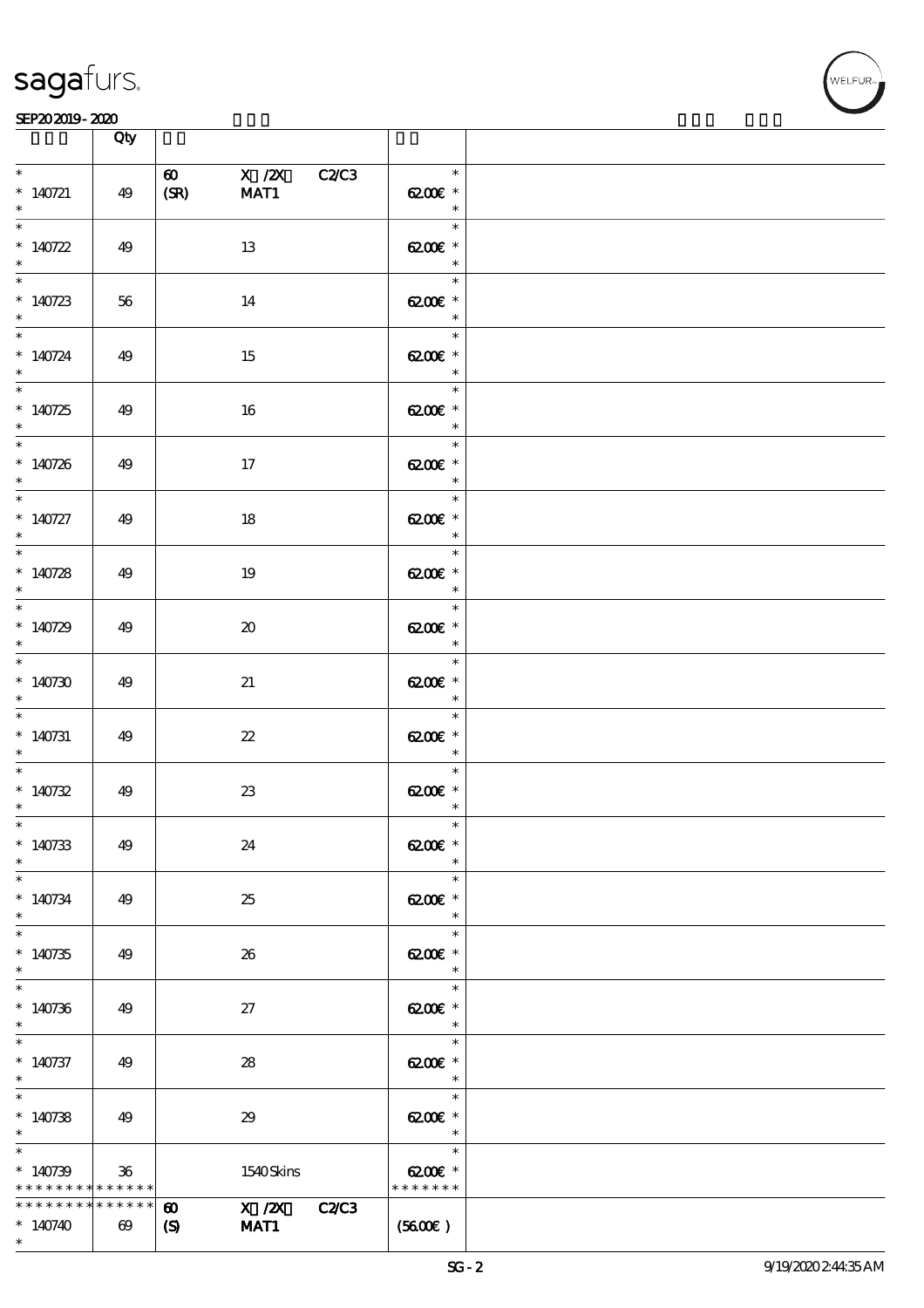

|                                                 | Qty    |                                                    |                                                |  |
|-------------------------------------------------|--------|----------------------------------------------------|------------------------------------------------|--|
| $\ast$<br>$*140741$<br>$\ast$                   | $63\,$ | $X$ / $ZX$<br>$\boldsymbol{\omega}$<br>(S)<br>MAT1 | <b>C2/C3</b><br>$\ast$<br>$(5600)$ *<br>$\ast$ |  |
| $\ast$<br>$*140742$<br>$\ast$                   | 63     | $\,3\,$                                            | $\ast$<br>$(5600)$ *<br>$\ast$                 |  |
| $\ast$<br>$*140743$<br>$\ast$                   | 63     | $\boldsymbol{4}$                                   | $\ast$<br>$(5600)$ *<br>$\ast$                 |  |
| $\ast$<br>$*140744$<br>$\ast$                   | 63     | $\mathbf 5$                                        | $\ast$<br>$(5600)$ *                           |  |
| $\overline{\phantom{0}}$<br>$*140745$<br>$\ast$ | 63     | $\,6\,$                                            | $\ast$<br>$(5600)$ *<br>$\ast$                 |  |
| $\ast$<br>$*140746$<br>$\ast$                   | 63     | $\boldsymbol{7}$                                   | $\ast$<br>$(5600)$ *<br>$\ast$                 |  |
| $\ast$<br>$* 140747$<br>$\ast$                  | 63     | $\bf 8$                                            | $\ast$<br>$(5600)$ *<br>$\ast$                 |  |
| $\overline{\ast}$<br>$*140748$<br>$\ast$        | 63     | $\boldsymbol{9}$                                   | $\ast$<br>$(5600E)*$<br>$\ast$                 |  |
| $\ast$<br>$*140749$<br>$\ast$                   | 63     | 10                                                 | $\ast$<br>$(5600)$ *<br>$\ast$                 |  |
| $\ast$<br>$*140750$<br>$\ast$                   | 63     | $11\,$                                             | $\ast$<br>$(5600)$ *                           |  |
| $\ast$<br>$*140751$<br>$\ast$                   | 63     | $12\,$                                             | $\ast$<br>$(5600)$ *<br>$\ast$                 |  |
| $\ast$<br>$*140752$<br>$\ast$                   | 63     | $13\,$                                             | $\ast$<br>$(5600)$ *<br>$\ast$                 |  |
| $\ast$<br>$*140753$<br>$\ast$                   | 63     | 14                                                 | $\ast$<br>$(5600)$ *                           |  |
| $\ast$<br>$*140754$<br>$\ast$                   | 63     | 15                                                 | $\ast$<br>$(5600)$ *<br>$\ast$                 |  |
| $\ast$<br>$*140755$<br>$\ast$                   | 63     | 16                                                 | $\ast$<br>$(5600)$ *<br>$\ast$                 |  |
| $\ast$<br>$*140756$<br>$\ast$                   | 63     | 17                                                 | $\ast$<br>$(5600)$ *                           |  |
| $\ast$<br>$*140757$<br>$\ast$                   | 63     | 18                                                 | $\ast$<br>$(5600)$ *<br>$\ast$                 |  |
| $\ast$<br>$*140758$<br>$\ast$                   | 63     | $19\,$                                             | $\ast$<br>$(5600)$ *<br>$\ast$                 |  |
| $\ast$<br>$*140759$<br>$\ast$                   | 63     | $\pmb{\mathcal{X}}$                                | $\ast$<br>$(5600E)*$<br>$\ast$                 |  |
| $\ast$<br>$*140760$<br>$\ast$                   | 63     | 21                                                 | $\ast$<br>$(5600)$ *                           |  |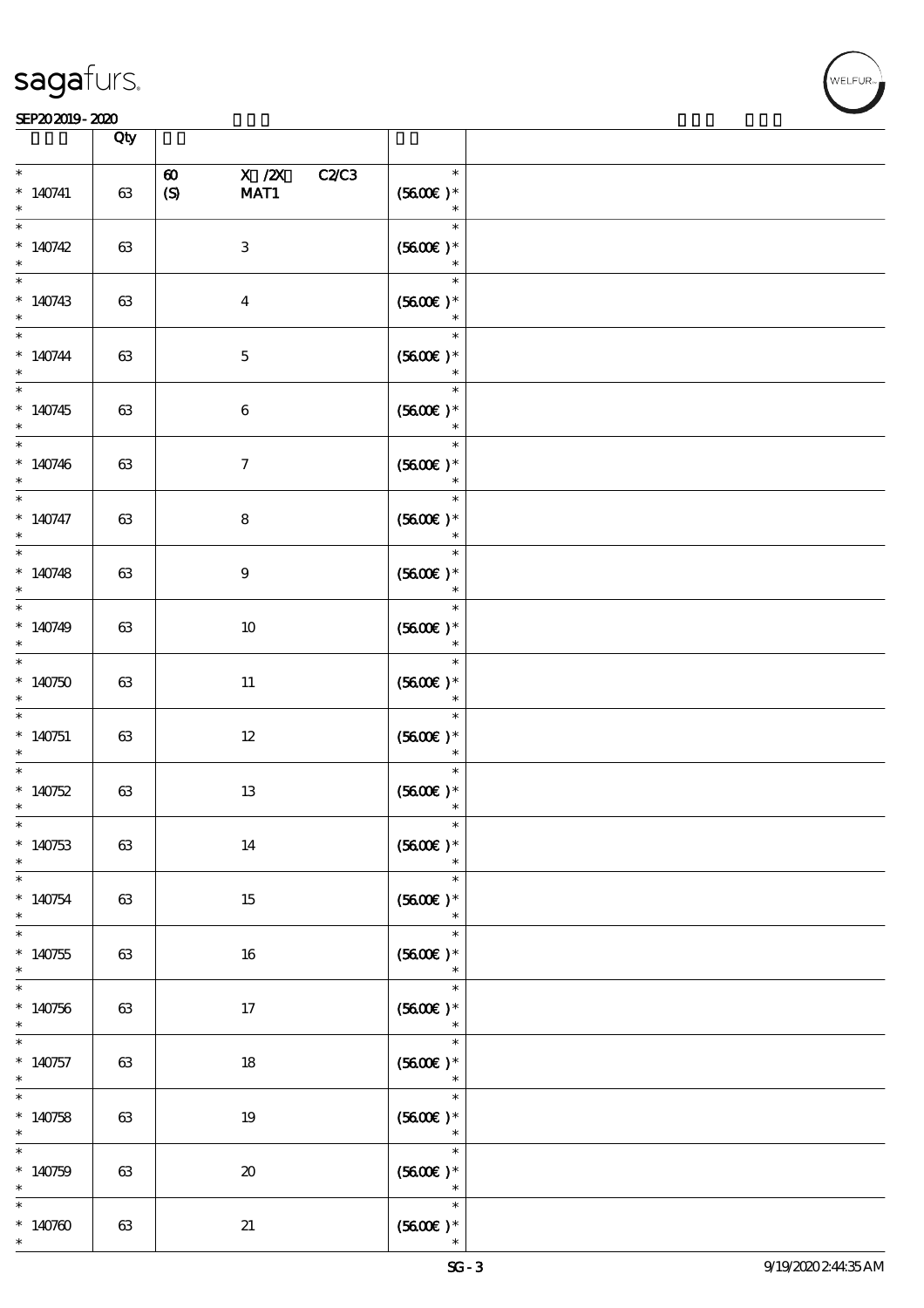

|                                                                                                                                      | Qty                                  |                                                                   |              |                                         |  |
|--------------------------------------------------------------------------------------------------------------------------------------|--------------------------------------|-------------------------------------------------------------------|--------------|-----------------------------------------|--|
| $\ast$<br>$*140761$<br>$\ast$                                                                                                        | 63                                   | X / ZX<br>$\boldsymbol{\omega}$<br>$\boldsymbol{S}$<br>MAT1       | C2C3         | $\ast$<br>$(5600)$ *<br>$\ast$          |  |
| $\ast$<br>$*140762$<br>$\ast$                                                                                                        | 63                                   | $23\,$                                                            |              | $\ast$<br>$(5600)$ *<br>$\ast$          |  |
| $\ast$<br>$*140763$<br>$\ast$                                                                                                        | 63                                   | 24                                                                |              | $\ast$<br>$(5600)$ *                    |  |
| $\ast$<br>$*140764$<br>$\ast$                                                                                                        | 63                                   | 25                                                                |              | $\ast$<br>$(5600)$ *                    |  |
| $\overline{\ast}$<br>$*140765$<br>$\ast$                                                                                             | 63                                   | 26                                                                |              | $\ast$<br>$(5600)$ *<br>$\ast$          |  |
| $\overline{\phantom{0}}$<br>$* 140766$<br>$\ast$                                                                                     | 63                                   | 27                                                                |              | $\ast$<br>$(5600)$ *<br>$\ast$          |  |
| $\ast$<br>$*140767$<br>$\ast$                                                                                                        | 63                                   | ${\bf 28}$                                                        |              | $\ast$<br>$(5600)$ *<br>$\ast$          |  |
| $\ast$<br>$*140768$<br>$\ast$                                                                                                        | 63                                   | 29                                                                |              | $\ast$<br>$(5600)$ *<br>$\ast$          |  |
| $\ast$<br>$*140769$<br>$\ast$                                                                                                        | 63                                   | $\boldsymbol{\mathfrak{D}}$                                       |              | $\ast$<br>$(5600)$ *<br>$\ast$          |  |
| $\ast$<br>$* 140770$<br>* * * * * * * *                                                                                              | 64<br>$* * * * * * *$                | 1980Skins                                                         |              | $\ast$<br>$(5600)$ *<br>* * * * * * *   |  |
| * * * * * * * *<br>$* 140771$<br>$\ast$                                                                                              | * * * * * *<br>76                    | $X$ / $ZX$<br>$\boldsymbol{\omega}$<br>MAT1<br>$\mathbf{C}$       | <b>C2/C3</b> | (5400)                                  |  |
| $\ast$<br>* $140772$<br>$\ast$                                                                                                       | $\boldsymbol{\pi}$                   | $\boldsymbol{2}$                                                  |              | $\ast$<br>$(5400)$ *<br>$\ast$          |  |
| $*$                                                                                                                                  |                                      |                                                                   |              |                                         |  |
|                                                                                                                                      | $\boldsymbol{\pi}$                   | $\ensuremath{\mathbf{3}}$                                         |              | $\ast$<br>$(5400)$ *                    |  |
|                                                                                                                                      | $\boldsymbol{\pi}$                   | $\bf{4}$                                                          |              | $\ast$<br>$(5400)$ *<br>$\ast$          |  |
|                                                                                                                                      | $\boldsymbol{\pi}$                   | $\mathbf 5$                                                       |              | $\ast$<br>$(5400)$ *<br>$\ast$          |  |
| $* 140773$<br>$\ast$<br>$\ast$<br>$* 140774$<br>$\ast$<br>$\overline{\ast}$<br>$*140775$<br>$\ast$<br>$\ast$<br>$* 140776$<br>$\ast$ | $\boldsymbol{\pi}$                   | $\boldsymbol{6}$                                                  |              | $\ast$<br>$(5400)$ *                    |  |
| * * * * * * * *                                                                                                                      | $\boldsymbol{\omega}$<br>* * * * * * | 495Skins                                                          |              | $\ast$<br>$(5400)$ *<br>* * * * * * *   |  |
| $\ast$<br>$* 140777$<br>* * * * * * *<br>$* 140778$<br>$\ast$                                                                        | * * * * * *<br>55                    | $\overline{\phantom{a}}$<br>$\boldsymbol{\omega}$<br>(SR)<br>MAT1 | <b>C2/C3</b> | 6200                                    |  |
| $\ast$<br>$* 140779$<br>$\ast$<br>$\ast$                                                                                             | 49                                   | $\boldsymbol{2}$                                                  |              | $\ast$<br>$6200E$ *<br>$\ast$<br>$\ast$ |  |

**NELFUR**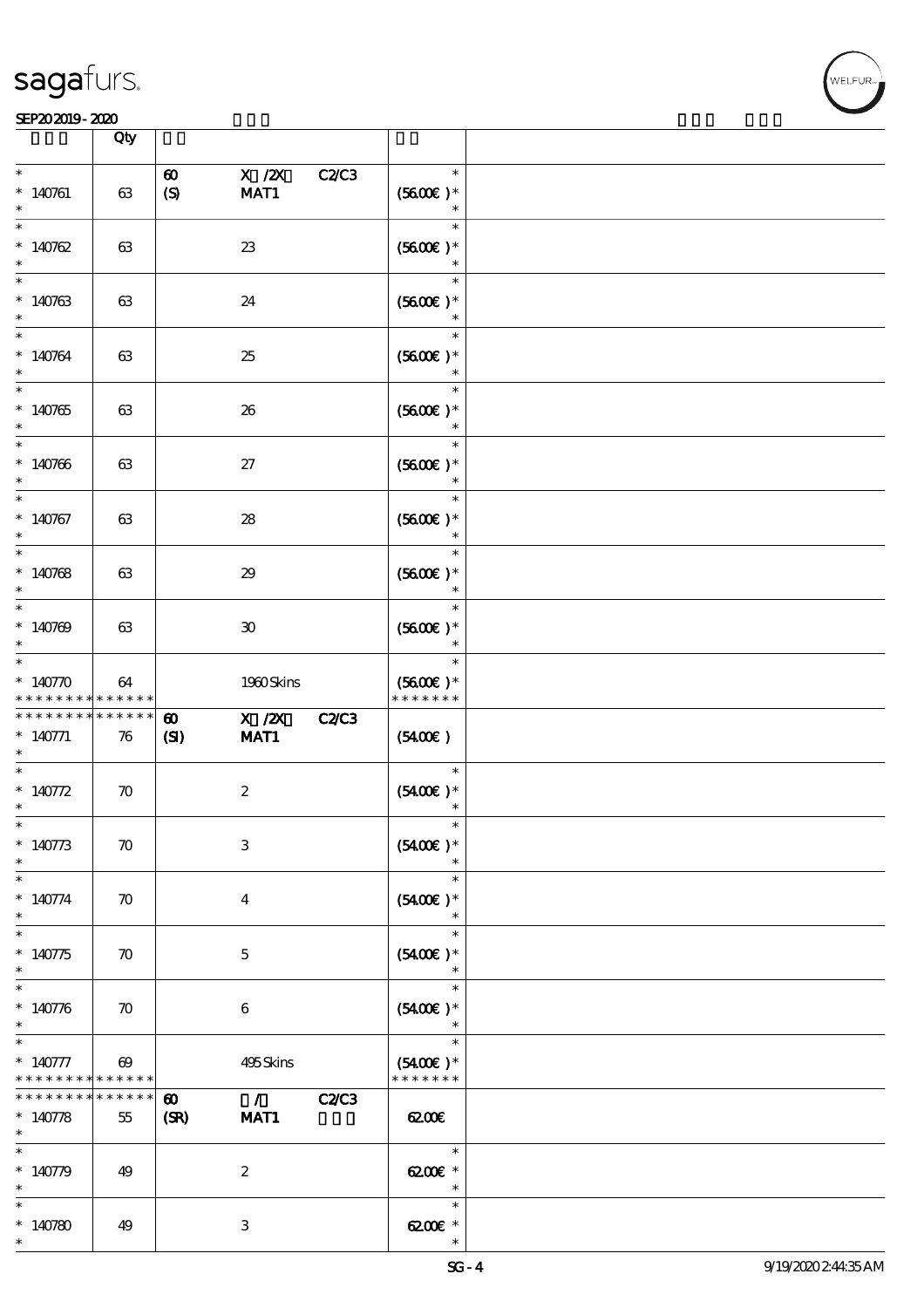

|                                                                   | Qty                                  |                                                                                                                                                                                                                                                                                                                                                                                                                               |                                                                           |  |
|-------------------------------------------------------------------|--------------------------------------|-------------------------------------------------------------------------------------------------------------------------------------------------------------------------------------------------------------------------------------------------------------------------------------------------------------------------------------------------------------------------------------------------------------------------------|---------------------------------------------------------------------------|--|
| $\ast$<br>$*140781$<br>$\ast$                                     | 49                                   | $\mathcal{L}$ and $\mathcal{L}$<br>$\boldsymbol{\omega}$<br>C2C3<br>(SR)<br>MAT1                                                                                                                                                                                                                                                                                                                                              | $\ast$<br>$6200$ $\varepsilon$ *<br>$\ast$                                |  |
| $\ast$<br>$*140782$<br>* * * * * * * * <mark>* * * * * * *</mark> | 44                                   | 246Skins                                                                                                                                                                                                                                                                                                                                                                                                                      | Timbre<br>$\ast$<br>$00005$ *<br>* * * * * * *                            |  |
| * * * * * * * * * * * * * *<br>$*140783$<br>$\ast$                | 62                                   | $\overline{1}$ $\overline{2}$ $\overline{2}$ $\overline{2}$ $\overline{2}$ $\overline{2}$ $\overline{2}$ $\overline{2}$ $\overline{2}$ $\overline{2}$ $\overline{2}$ $\overline{2}$ $\overline{2}$ $\overline{2}$ $\overline{2}$ $\overline{2}$ $\overline{2}$ $\overline{2}$ $\overline{2}$ $\overline{2}$ $\overline{2}$ $\overline{2}$ $\overline{2}$ $\overline{2}$ $\overline{$<br>$\boldsymbol{\omega}$<br>(SR)<br>MAT1 | $\omega$                                                                  |  |
| $\ast$<br>$*140784$<br>$\ast$                                     | 56                                   | $\boldsymbol{2}$                                                                                                                                                                                                                                                                                                                                                                                                              | $\ast$<br>6200€ *<br>$\ast$                                               |  |
| $*140785$<br>$\ast$                                               | 56                                   | 3                                                                                                                                                                                                                                                                                                                                                                                                                             | $\overline{a}$<br>$\ast$<br>6200€ *<br>$\overline{\phantom{a}}$           |  |
| $*140786$<br>$*$                                                  | 56                                   | $\bf{4}$                                                                                                                                                                                                                                                                                                                                                                                                                      | $\overline{\phantom{0}}$<br>$\ast$<br>6200€ *<br>$\overline{\phantom{a}}$ |  |
| $\ast$<br>$* 140787$<br>$\ast$                                    | 56                                   | $\mathbf{5}$                                                                                                                                                                                                                                                                                                                                                                                                                  | $\ast$<br>6200€ *<br>$\overline{\mathbf{r}}$                              |  |
| $\overline{\ast}$<br>$*140788$<br>$\ast$                          | 56                                   | 6                                                                                                                                                                                                                                                                                                                                                                                                                             | $\ast$<br>6200€ *                                                         |  |
| $*140789$<br>$\ast$                                               | 56                                   | $\tau$                                                                                                                                                                                                                                                                                                                                                                                                                        | $\ast$<br>6200€ *                                                         |  |
| $\ast$<br>$*140790$                                               | 56                                   | 8                                                                                                                                                                                                                                                                                                                                                                                                                             | $\ast$<br>6200€ *<br>$\ast$                                               |  |
| $\ast$<br>$*140791$<br>$\ast$                                     | 56                                   | $9\phantom{.0}$                                                                                                                                                                                                                                                                                                                                                                                                               | $\ast$<br>6200€ *<br>$\overline{\phantom{a}}$                             |  |
| $*140792$<br>$*$                                                  | 56                                   | $10\,$                                                                                                                                                                                                                                                                                                                                                                                                                        | $\ast$<br>6200€ *<br>$\ast$                                               |  |
| $*$<br>$*140793$<br>$\ast$                                        | 56                                   | 11                                                                                                                                                                                                                                                                                                                                                                                                                            | $\ast$<br>$C^*$<br>$\ast$                                                 |  |
| $\ast$<br>$*140794$<br>$\ast$                                     | 56                                   | $12 \,$                                                                                                                                                                                                                                                                                                                                                                                                                       | $\ast$<br>6200€ *<br>$\ast$                                               |  |
| $\ast$<br>$*140795$<br>* * * * * * * * * * * * * *                | 44                                   | 722Skins                                                                                                                                                                                                                                                                                                                                                                                                                      | $\ast$<br>6200€ *<br>* * * * * * *                                        |  |
| * * * * * * * *<br>$*140796$<br>$\ast$                            | * * * * * *<br>$\boldsymbol{\omega}$ | $\sqrt{C2C3}$<br>$\boldsymbol{\omega}$<br>(S)<br>MAT1                                                                                                                                                                                                                                                                                                                                                                         | 5400E                                                                     |  |
| $\ast$<br>$*140797$<br>$*$                                        | 63                                   | $\boldsymbol{2}$                                                                                                                                                                                                                                                                                                                                                                                                              | $\overline{\phantom{a}}$<br>5400€ *<br>$\overline{\phantom{a}}$           |  |
| $\ast$<br>$*140798$<br>$\ast$                                     | 63                                   | 3                                                                                                                                                                                                                                                                                                                                                                                                                             | $\ast$<br>5400€ *<br>$\overline{\phantom{a}}$                             |  |
| $\ast$<br>$*140799$<br>$\ast$                                     | 63                                   | 4                                                                                                                                                                                                                                                                                                                                                                                                                             | $\ast$<br>5400€ *<br>$\overline{\phantom{a}}$                             |  |
| $\ast$<br>$*140800$<br>$\ast$                                     | 63                                   | $\mathbf{5}$                                                                                                                                                                                                                                                                                                                                                                                                                  | $\ast$<br>5400€ *<br>$\ast$                                               |  |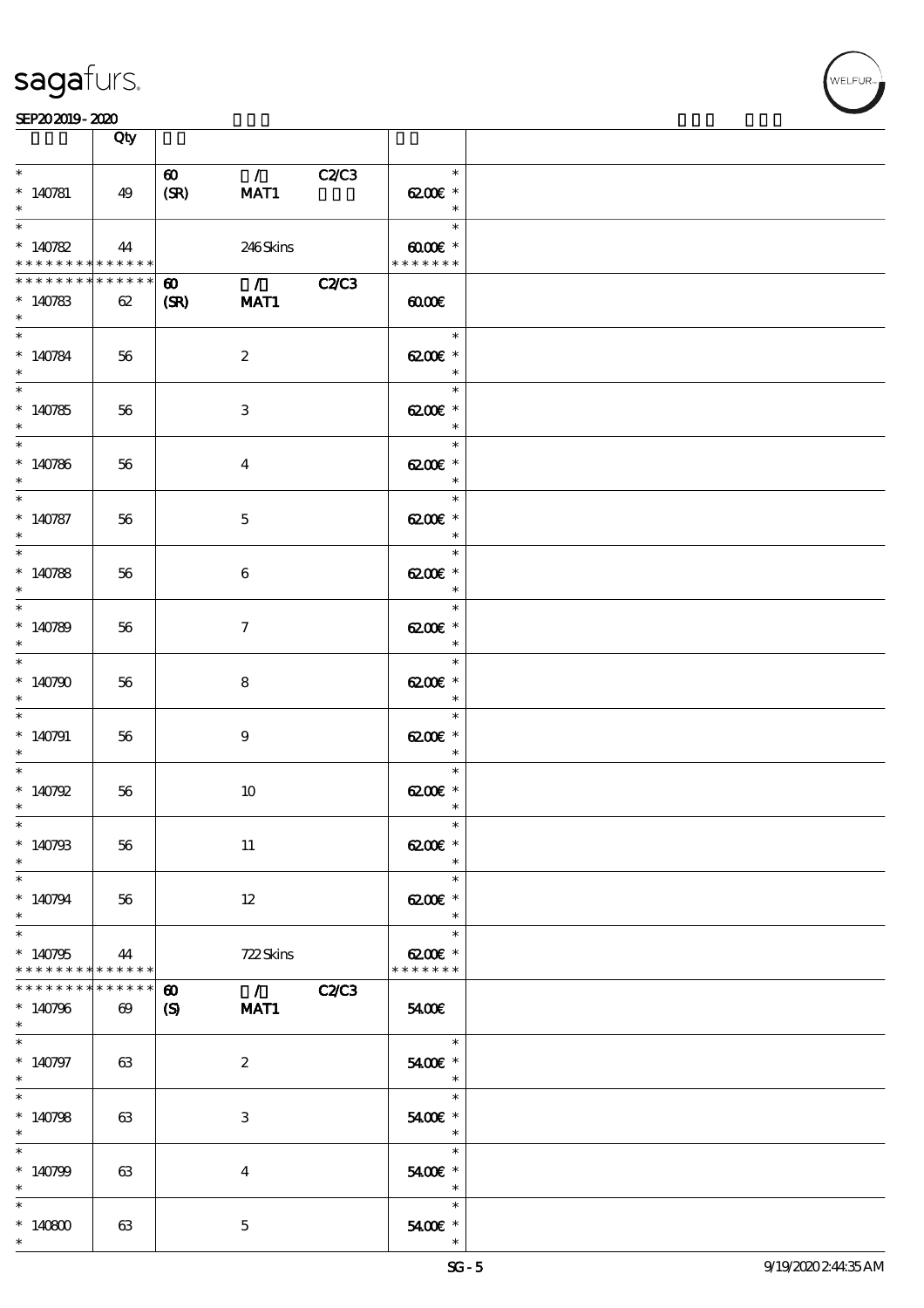

|                                                                   | Qty |                                                                                 |                                                                                                 |  |
|-------------------------------------------------------------------|-----|---------------------------------------------------------------------------------|-------------------------------------------------------------------------------------------------|--|
| $\ast$<br>$*140801$<br>$\ast$                                     | 63  | $\mathcal{L}$ and $\mathcal{L}$<br>C2C3<br>$\boldsymbol{\omega}$<br>(S)<br>MAT1 | $\overline{\mathbf{r}}$<br>5400€ *<br>$\overline{\phantom{a}}$                                  |  |
| $\overline{\ast}$<br>$*140802$<br>$\ast$                          | 63  | $\tau$                                                                          | $\ast$<br>5400€ *                                                                               |  |
| $*140803$<br>$\ast$                                               | 63  | $\bf8$                                                                          | $\overline{\phantom{a}}$<br>5400€ *                                                             |  |
| $*140804$<br>$\ast$                                               | 63  | $\boldsymbol{9}$                                                                | $\overline{\phantom{a}}$<br>$5400$ $^{\circ}$                                                   |  |
| $*140805$<br>$*$                                                  | 63  | 10                                                                              | $\overline{\ast}$<br>$5400E$ $^{\ast}$<br>$\overline{\phantom{a}}$                              |  |
| $*140806$<br>$\ast$                                               | 63  | $11\,$                                                                          | $\overline{\phantom{a}}$<br>$*$<br>5400€ *<br>$\overline{\phantom{a}}$ $\overline{\phantom{a}}$ |  |
| $\overline{\phantom{0}}$<br>$*140807$<br>$\ast$                   | 63  | $12 \,$                                                                         | $\ast$<br>5400€ *<br>$\overline{\phantom{a}}$                                                   |  |
| $\overline{\phantom{0}}$<br>$*140808$<br>$\ast$                   | 63  | 13                                                                              | $\ast$<br>$5400E$ $^{\ast}$                                                                     |  |
| $*140809$<br>$\ast$                                               | 63  | 14                                                                              | $\ast$<br>$5400$ $^{\circ}$                                                                     |  |
| $*140810$<br>$\ast$                                               | 63  | 15                                                                              | $\ast$<br>5400€ *<br>$\overline{\phantom{a}}$                                                   |  |
| $\ast$<br>$*140811$<br>$\ast$                                     | 63  | 16                                                                              | $\ast$<br>$5400E$ $^{\ast}$<br>$\overline{\phantom{a}}$                                         |  |
| $*$<br>$*140812$<br>$\ast$                                        | 63  | 17                                                                              | $\ast$<br>$5400E$ $^{\ast}$<br>$\ast$                                                           |  |
| $*$<br>$*140813$<br>$\ast$                                        | 63  | 18                                                                              | $\ast$<br>5400€ *<br>$\ast$                                                                     |  |
| $\ast$<br>$*140814$<br>$\ast$                                     | 63  | 19                                                                              | $\ast$<br>5400€ *<br>$\overline{\phantom{a}}$                                                   |  |
| $\ast$<br>$*140815$<br>$\ast$                                     | 63  | $\boldsymbol{\mathfrak{D}}$                                                     | $\ast$<br>5400€ *<br>$\ast$                                                                     |  |
| $\ast$<br>$*140816$<br>$\ast$                                     | 63  | 21                                                                              | $\ast$<br>5400€ *<br>$\overline{\phantom{a}}$                                                   |  |
| $\ast$<br>$*140817$<br>$*$                                        | 63  | $\boldsymbol{\mathcal{Z}}$                                                      | $\ast$<br>5400€ *<br>$\overline{\phantom{a}}$                                                   |  |
| $\overline{\ast}$<br>$*140818$<br>$\ast$                          | 63  | 23                                                                              | $\ast$<br>5400€ *<br>$\overline{\phantom{a}}$                                                   |  |
| $\ast$<br>$*140819$<br>$\ast$                                     | 56  | 24                                                                              | $\ast$<br>5400 £*<br>$\overline{\phantom{a}}$                                                   |  |
| $\ast$<br>$*140820$<br>* * * * * * * * <mark>* * * * * *</mark> * | 23  | 1534Skins                                                                       | $\ast$<br>$5200$ $*$<br>* * * * * * *                                                           |  |

WELFUR<br>
VELFUR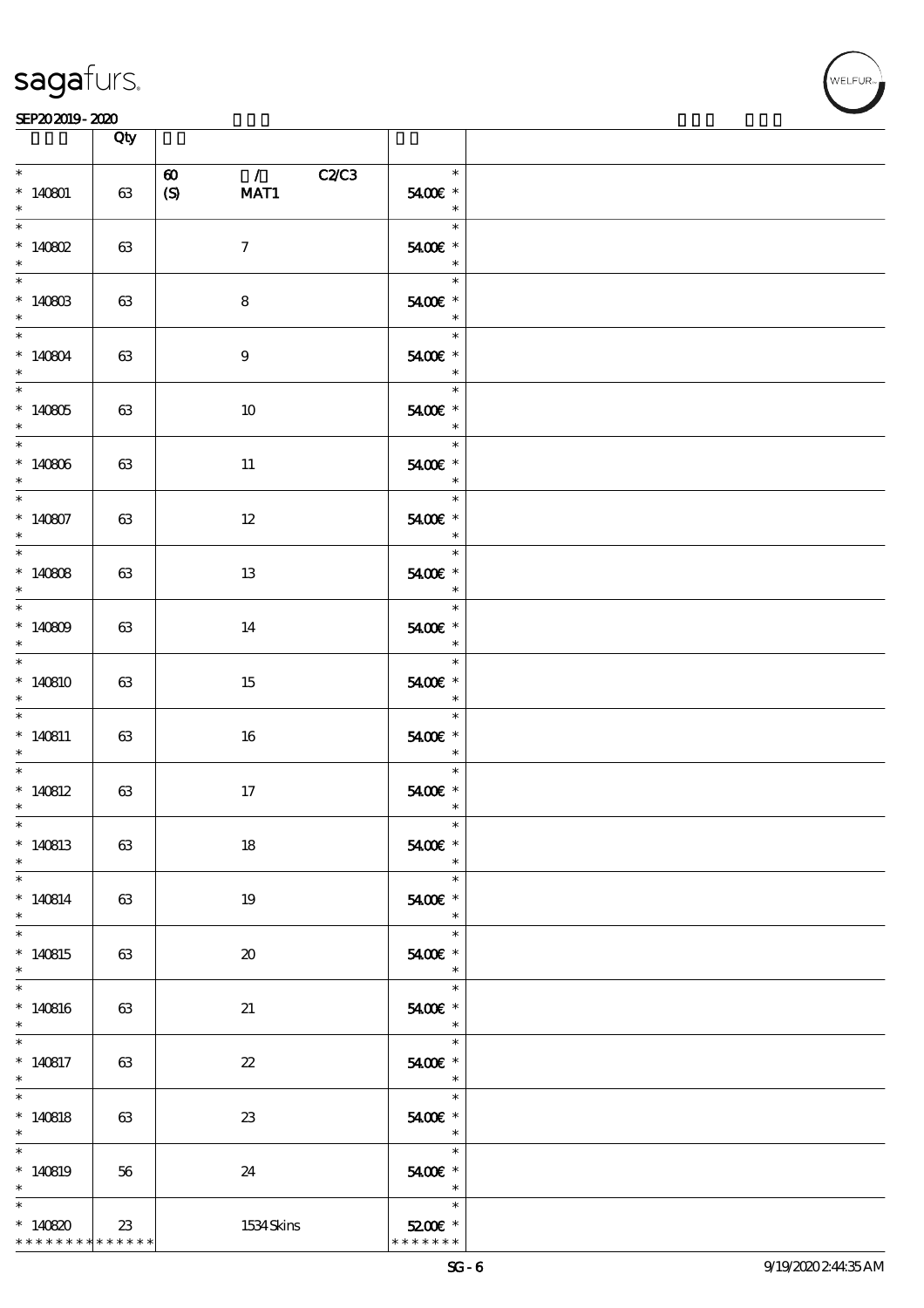| WELFUR <sub>™</sub> |
|---------------------|
|                     |
|                     |

| SEP202019-2020                                                                                                                                                                                                                                                                                                                                                                                                                                                                                      |                    |                                       |                        |              |                                                                                     |  |
|-----------------------------------------------------------------------------------------------------------------------------------------------------------------------------------------------------------------------------------------------------------------------------------------------------------------------------------------------------------------------------------------------------------------------------------------------------------------------------------------------------|--------------------|---------------------------------------|------------------------|--------------|-------------------------------------------------------------------------------------|--|
|                                                                                                                                                                                                                                                                                                                                                                                                                                                                                                     | Qty                |                                       |                        |              |                                                                                     |  |
| * * * * * * * * * * * * * *<br>$* 140821$<br>$\ast$                                                                                                                                                                                                                                                                                                                                                                                                                                                 | 76                 | $\boldsymbol{\omega}$<br>$\mathbf{C}$ | $\mathcal{L}$<br>MAT1  | <b>C2/C3</b> | (5200)                                                                              |  |
| $\ast$<br>$*140822$<br>$\ast$                                                                                                                                                                                                                                                                                                                                                                                                                                                                       | $\boldsymbol{\pi}$ | $\boldsymbol{z}$                      |                        |              | $\overline{\phantom{a}}$<br>$(5200)$ *<br>$\ast$                                    |  |
| $\ast$<br>$*140823$<br>$\ast$                                                                                                                                                                                                                                                                                                                                                                                                                                                                       | $\boldsymbol{\pi}$ | $\,3$                                 |                        |              | $\ast$<br>$(5200)$ *<br>$\ast$                                                      |  |
| $\ast$<br>$*140824$<br>$\ast$                                                                                                                                                                                                                                                                                                                                                                                                                                                                       | $\boldsymbol{\pi}$ | $\bf{4}$                              |                        |              | $\ast$<br>$(5200)$ *<br>$\ast$                                                      |  |
| $\ast$<br>$*140825$<br>$\ast$                                                                                                                                                                                                                                                                                                                                                                                                                                                                       | $\boldsymbol{\pi}$ | $\mathbf 5$                           |                        |              | $\ast$<br>$(5200)$ *<br>$\ast$                                                      |  |
| $\ast$<br>$*140826$<br>$\ast$                                                                                                                                                                                                                                                                                                                                                                                                                                                                       | $\boldsymbol{\pi}$ | $\boldsymbol{6}$                      |                        |              | $\ast$<br>$(5200)$ *<br>$\ast$                                                      |  |
| $\ast$<br>$* 140827$<br>* * * * * * * * <mark>* * * * * *</mark>                                                                                                                                                                                                                                                                                                                                                                                                                                    | 24                 |                                       | 450Skins               |              | $\ast$<br>$(5200)$ *<br>* * * * * * *                                               |  |
| * * * * * * * * * * * * * *<br>$*140828$<br>$\ast$                                                                                                                                                                                                                                                                                                                                                                                                                                                  | 55                 | $\boldsymbol{\omega}$<br>(SR)         | X /<br>MAT1            | <b>C2/C3</b> | 5800€                                                                               |  |
| $\ast$<br>$*140829$                                                                                                                                                                                                                                                                                                                                                                                                                                                                                 | 49                 | $\boldsymbol{z}$                      |                        |              | $\ast$<br>5800€ *<br>$\ast$                                                         |  |
| $\ast$<br>$*140800$                                                                                                                                                                                                                                                                                                                                                                                                                                                                                 | 47                 | $\,3$                                 |                        |              | $\ast$<br>5800€ *<br>$\ast$                                                         |  |
| $\ast$<br>$*140831$<br>* * * * * * * * <mark>* * * * * * *</mark>                                                                                                                                                                                                                                                                                                                                                                                                                                   | 21                 |                                       | 172Skins               |              | $\ast$<br>5800€ *<br>* * * * * * *                                                  |  |
| * * * * * * * * * * * * * *<br>$*140832$<br>$\ast$<br>$\ast$                                                                                                                                                                                                                                                                                                                                                                                                                                        | 62                 | $\boldsymbol{\omega}$<br>(SR)         | $\mathbf{X}$ /<br>MAT1 | <b>C2/C3</b> | 5800E<br>$\ast$                                                                     |  |
| $*140833$<br>$\ast$<br>$\overline{\phantom{a}^*}$                                                                                                                                                                                                                                                                                                                                                                                                                                                   | 56                 | $\boldsymbol{2}$                      |                        |              | 5600€ *<br>$\frac{1}{\sqrt{2\pi}}$                                                  |  |
| $*140834$<br>$\ast$<br>$\overline{\ast}$                                                                                                                                                                                                                                                                                                                                                                                                                                                            | 56                 | 3                                     |                        |              | $5600E$ $^{\ast}$<br>$\ast$<br>$\overline{\phantom{0}}$<br>$\overline{\phantom{a}}$ |  |
| $*140835$<br>$\ast$<br>$\begin{array}{c c} \hline \hline \rule{0pt}{2.5ex} & \multicolumn{2}{c}{} & \multicolumn{2}{c}{} & \multicolumn{2}{c}{} & \multicolumn{2}{c}{} & \multicolumn{2}{c}{} & \multicolumn{2}{c}{} & \multicolumn{2}{c}{} & \multicolumn{2}{c}{} & \multicolumn{2}{c}{} & \multicolumn{2}{c}{} & \multicolumn{2}{c}{} & \multicolumn{2}{c}{} & \multicolumn{2}{c}{} & \multicolumn{2}{c}{} & \multicolumn{2}{c}{} & \multicolumn{2}{c}{} & \multicolumn{2}{c}{} & \multicolumn{2$ | 56                 | $\boldsymbol{4}$                      |                        |              | $5600E$ $^{\ast}$<br>$\begin{array}{c c}\n\ast \\ \hline\n\ast \\ \end{array}$      |  |
| $*140836$<br>$\begin{picture}(20,20) \put(0,0){\line(1,0){150}} \put(15,0){\line(1,0){150}} \put(15,0){\line(1,0){150}} \put(15,0){\line(1,0){150}} \put(15,0){\line(1,0){150}} \put(15,0){\line(1,0){150}} \put(15,0){\line(1,0){150}} \put(15,0){\line(1,0){150}} \put(15,0){\line(1,0){150}} \put(15,0){\line(1,0){150}} \put(15,0){\line(1,0){150}} \$                                                                                                                                          | 56                 | $\mathbf{5}$                          |                        |              | $5600E$ $^{\ast}$<br>$\begin{array}{c c}\n\ast \\ \hline\n\ast \\ \end{array}$      |  |
| $*140837$<br>$\ast$<br>$\overline{\phantom{0}}$                                                                                                                                                                                                                                                                                                                                                                                                                                                     | 56                 | 6                                     |                        |              | 5600€ *<br>$\overline{\phantom{a}}$<br>$\overline{\phantom{0}}$<br>$\ast$           |  |
| $*140838$<br>$\ast$<br>$\overline{\phantom{0}}$                                                                                                                                                                                                                                                                                                                                                                                                                                                     | 56                 | $\mathcal{I}$                         |                        |              | 5600€ *<br>$\overline{\mathbf{r}}$                                                  |  |
| $*140839$<br>$\ast$                                                                                                                                                                                                                                                                                                                                                                                                                                                                                 | 56                 | 8                                     |                        |              | $\overline{\phantom{0}}$<br>5600€ *<br>$\overline{\phantom{a}}$                     |  |
| $*140840$<br>$\ast$                                                                                                                                                                                                                                                                                                                                                                                                                                                                                 | 56                 | 9                                     |                        |              | 5600€ *<br>$\ast$                                                                   |  |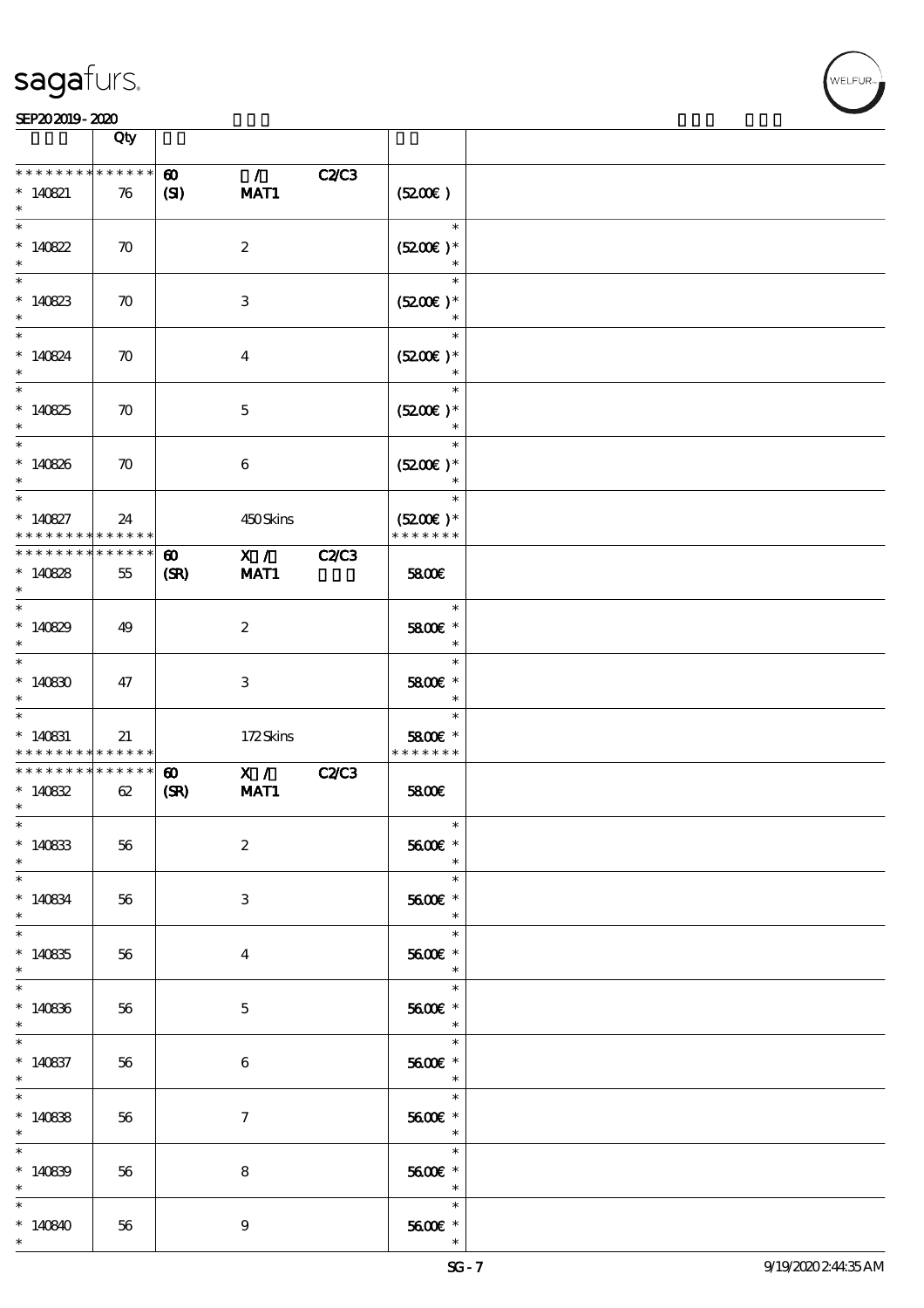

|                                                                  | Qty                           |                                       |                                  |              |                                                                                                                                                                                                                                                                                                                                                                                                                                                                                        |  |
|------------------------------------------------------------------|-------------------------------|---------------------------------------|----------------------------------|--------------|----------------------------------------------------------------------------------------------------------------------------------------------------------------------------------------------------------------------------------------------------------------------------------------------------------------------------------------------------------------------------------------------------------------------------------------------------------------------------------------|--|
| $\ast$<br>$*140841$<br>* * * * * * * * * * * * * *               | 20                            | $\boldsymbol{\omega}$<br>(SR)         | X /<br>MAT1                      | C2C3         | $\ast$<br>5600€ *<br>* * * * * * *                                                                                                                                                                                                                                                                                                                                                                                                                                                     |  |
| * * * * * * * * * * * * * *<br>$*140842$<br>$\ast$               | $\boldsymbol{\omega}$         | $\boldsymbol{\omega}$<br>$\mathbf{S}$ | $\overline{\mathbf{X}$ /<br>MAT1 | <b>C2/C3</b> | 5200E                                                                                                                                                                                                                                                                                                                                                                                                                                                                                  |  |
| $\begin{array}{c c}\n\hline\n\end{array}$<br>$*140843$<br>$\ast$ | 63                            |                                       | $\boldsymbol{2}$                 |              | $\ast$<br>5200E *<br>$\ast$                                                                                                                                                                                                                                                                                                                                                                                                                                                            |  |
| $*140844$<br>$\ast$                                              | 63                            |                                       | 3                                |              | $\ast$<br>5200E *<br>$\overline{\phantom{a}}$<br>$\frac{1}{\sqrt{2\pi}}\int_0^1\frac{1}{\sqrt{2\pi}}\left(\frac{1}{\sqrt{2\pi}}\right)^2\frac{1}{2\sqrt{2\pi}}\left(\frac{1}{\sqrt{2\pi}}\right)^2\frac{1}{2\sqrt{2\pi}}\left(\frac{1}{\sqrt{2\pi}}\right)^2\frac{1}{2\sqrt{2\pi}}\left(\frac{1}{\sqrt{2\pi}}\right)^2\frac{1}{2\sqrt{2\pi}}\left(\frac{1}{\sqrt{2\pi}}\right)^2\frac{1}{2\sqrt{2\pi}}\left(\frac{1}{\sqrt{2\pi}}\right)^2\frac{1}{2\sqrt{2\pi}}\left(\frac$<br>$\ast$ |  |
| $*140845$<br>$\ast$                                              | 63                            |                                       | $\bf{4}$                         |              | 5200E *<br>$\overline{\phantom{a}}$<br>$\ast$                                                                                                                                                                                                                                                                                                                                                                                                                                          |  |
| $*140846$<br>$*$<br>$\overline{\phantom{0}}$                     | 63                            |                                       | $\mathbf{5}$                     |              | 5200E *<br>$*$                                                                                                                                                                                                                                                                                                                                                                                                                                                                         |  |
| $* 140847$<br>$\ast$<br>$\overline{\ast}$                        | 63                            |                                       | 6                                |              | 5200E *<br>$\overline{\phantom{a}}$<br>$\ast$                                                                                                                                                                                                                                                                                                                                                                                                                                          |  |
| $*140848$<br>$\ast$                                              | 63                            |                                       | $\mathcal{I}$                    |              | 5200E *<br>$\overline{\phantom{a}}$<br>$\ast$                                                                                                                                                                                                                                                                                                                                                                                                                                          |  |
| $*140849$<br>$\ast$<br>$\ast$                                    | 63                            |                                       | 8                                |              | 5200E *<br>—<br>*                                                                                                                                                                                                                                                                                                                                                                                                                                                                      |  |
| $*140850$<br>$\ast$<br>$\ast$                                    | 63                            |                                       | 9                                |              | 5200E *<br>$\overline{\phantom{a}}$<br>$\ast$                                                                                                                                                                                                                                                                                                                                                                                                                                          |  |
| $*140851$<br>$\ast$<br>$\ast$                                    | 63                            |                                       | 10                               |              | 5200E *<br>$\overline{\phantom{a}}$<br>$\ast$                                                                                                                                                                                                                                                                                                                                                                                                                                          |  |
| $*140852$<br>$\ast$<br>$*$ $*$                                   | 63                            |                                       | $11\,$                           |              | 52006 *<br>$\ast$<br>$\ast$                                                                                                                                                                                                                                                                                                                                                                                                                                                            |  |
| $*140853$<br>$\ast$<br>$\overline{\ast}$<br>$*140854$            | 63                            |                                       | $12\,$                           |              | 5200€ *<br>$\ast$<br>$\ast$<br>5200E *                                                                                                                                                                                                                                                                                                                                                                                                                                                 |  |
| $\ast$<br>$\ast$<br>$*140855$                                    | 63<br>63                      |                                       | 13<br>14                         |              | $\ast$<br>$\ast$<br>5200E *                                                                                                                                                                                                                                                                                                                                                                                                                                                            |  |
| $\ast$<br>$\ast$<br>$*140856$                                    | 63                            |                                       | 15                               |              | $\ast$<br>$\ast$<br>5200E *                                                                                                                                                                                                                                                                                                                                                                                                                                                            |  |
| $\ast$<br>$\ast$<br>$*140857$                                    | 63                            |                                       | 16                               |              | $\overline{\phantom{a}}$<br>$\ast$<br>5200E *                                                                                                                                                                                                                                                                                                                                                                                                                                          |  |
| $\ast$<br>$\ast$<br>$*140858$                                    | 63                            |                                       | 17                               |              | $\overline{\phantom{a}}$<br>$\ast$<br>5200E *                                                                                                                                                                                                                                                                                                                                                                                                                                          |  |
| $\ast$<br>$\ast$<br>$*140859$                                    | 44                            |                                       | 1121 Skins                       |              | $\overline{\phantom{a}}$<br><u>a sa Ba</u><br>$\ast$<br>5200E *                                                                                                                                                                                                                                                                                                                                                                                                                        |  |
| * * * * * * * * *<br>* * * * * * * *<br>$*140800$<br>$*$         | $******$<br>* * * * * *<br>76 | $\boldsymbol{\omega}$<br>$\mathbf{C}$ | $\overline{X}$ / C2/C3<br>MAT1   |              | * * * * * * *<br>(5000)                                                                                                                                                                                                                                                                                                                                                                                                                                                                |  |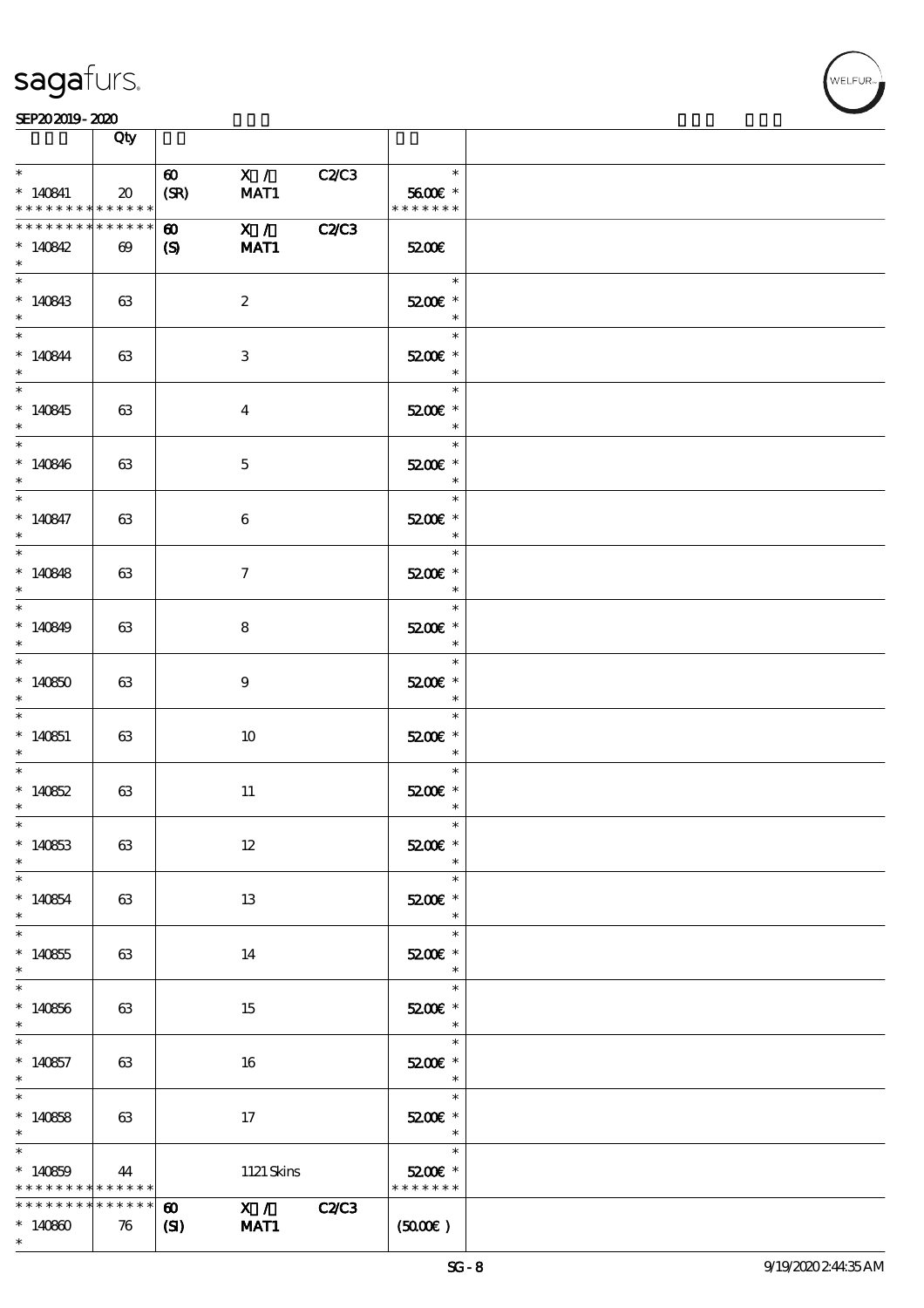#### SEP202019-2020

|                              | Qty                        |                       |                           |              |                                |  |
|------------------------------|----------------------------|-----------------------|---------------------------|--------------|--------------------------------|--|
| $\ast$                       |                            |                       |                           |              | $\ast$                         |  |
|                              |                            | $\boldsymbol{\omega}$ | X /                       | C2C3         |                                |  |
| $* 140861$<br>$\ast$         | $\boldsymbol{\pi}$         | (SI)                  | MAT1                      |              | $(5000\varepsilon)*$<br>$\ast$ |  |
| $\ast$                       |                            |                       |                           |              | $\ast$                         |  |
|                              |                            |                       |                           |              |                                |  |
| * $140862$                   | $\boldsymbol{\pi}$         |                       | $\ensuremath{\mathsf{3}}$ |              | $(5000\varepsilon)*$           |  |
| $\ast$                       |                            |                       |                           |              | $\ast$                         |  |
| $\ast$                       |                            |                       |                           |              | $\ast$                         |  |
| $*140863$                    | $\boldsymbol{\pi}$         |                       | $\bf{4}$                  |              | $(5000)$ *                     |  |
|                              |                            |                       |                           |              | $\ast$                         |  |
| $\ast$                       |                            |                       |                           |              | $\ast$                         |  |
| $*140864$                    | $\boldsymbol{\pi}$         |                       | $\mathbf{5}$              |              | $(5000\varepsilon)*$           |  |
| $\ast$                       |                            |                       |                           |              | $\ast$                         |  |
| $\ast$                       |                            |                       |                           |              | $\ast$                         |  |
| $*140865$                    | $\boldsymbol{\pi}$         |                       | $\boldsymbol{6}$          |              | $(5000\varepsilon)*$           |  |
|                              |                            |                       |                           |              |                                |  |
|                              |                            |                       |                           |              | $\ast$                         |  |
| $*140866$                    | 63                         |                       | 489Skins                  |              | $(5000\varepsilon)*$           |  |
| * * * * * * * *              | * * * * * *                |                       |                           |              | * * * * * * *                  |  |
| * * * * * * * *              | * * * * * *                | 50                    | $X$ / $ZX$                | <b>C2/C3</b> |                                |  |
| $*140867$                    | 63                         | (SR)                  | MAT1                      |              | 5200E                          |  |
| $*$                          |                            |                       |                           |              |                                |  |
| $\overline{\ast}$            |                            |                       |                           |              | $\ast$                         |  |
| $*140868$                    |                            |                       |                           |              | $5000E$ *                      |  |
| $\ast$                       | 42                         |                       | $\boldsymbol{z}$          |              | $\ast$                         |  |
| $\ast$                       |                            |                       |                           |              | $\ast$                         |  |
|                              |                            |                       |                           |              |                                |  |
| $*140809$<br>* * * * * * * * | 24                         |                       | 129Skins                  |              | $5000$ $*$<br>* * * * * * *    |  |
| * * * * * * * *              | $\ast\ast\ast\ast\ast\ast$ |                       |                           |              |                                |  |
|                              | * * * * * *                | 50                    | $X$ / $ZX$                | <b>C2/C3</b> |                                |  |
| $*140870$                    | $\boldsymbol{\pi}$         | (SR)                  | MAT1                      |              | 4900€                          |  |
| $\ast$                       |                            |                       |                           |              |                                |  |
| $\ast$                       |                            |                       |                           |              | $\ast$                         |  |
| $* 140871$                   | 63                         |                       | $\boldsymbol{z}$          |              | 4900€ *                        |  |
| $\ast$                       |                            |                       |                           |              | $\ast$                         |  |
| $\ast$                       |                            |                       |                           |              | $\ast$                         |  |
| * $140872$                   | 63                         |                       | 3                         |              | 4900€ *                        |  |
| $\ast$                       |                            |                       |                           |              |                                |  |
| $\ast$                       |                            |                       |                           |              |                                |  |
| $*140873$                    | 63                         |                       | $\bf{4}$                  |              | 4900€ *                        |  |
| $\ast$                       |                            |                       |                           |              | $\ast$                         |  |
|                              |                            |                       |                           |              | $\ast$                         |  |
| $* 140874$                   | 63                         |                       | $\mathbf{5}$              |              | 4900€ *                        |  |
| $*$                          |                            |                       |                           |              | $\ast$                         |  |
| $\overline{\phantom{0}}$     |                            |                       |                           |              | $\ast$                         |  |
| $*140875$                    | 63                         |                       | $\boldsymbol{6}$          |              | 4900€ *                        |  |
| $\ast$                       |                            |                       |                           |              | $\ast$                         |  |
| $\overline{\phantom{0}}$     |                            |                       |                           |              | $\ast$                         |  |
| $* 140876$                   | 54                         |                       | 439Skins                  |              | 4900€ *                        |  |
| * * * * * * * *              | $* * * * * * *$            |                       |                           |              | * * * * * * *                  |  |
| * * * * * * * *              | $* * * * * * *$            | 50                    | X / ZX C2/C3              |              |                                |  |
| $* 140877$                   | 77                         | (S)                   | <b>MAT1</b>               |              | 4800€                          |  |
| $\ast$                       |                            |                       |                           |              |                                |  |
| $\overline{\ast}$            |                            |                       |                           |              | $\ast$                         |  |
| $* 140878$                   | $\boldsymbol{\pi}$         |                       | $\boldsymbol{2}$          |              | 47.00 £*                       |  |
| $\ast$                       |                            |                       |                           |              | $\ast$                         |  |
| $\overline{\ast}$            |                            |                       |                           |              | $\ast$                         |  |
| $*140879$                    | $\boldsymbol{\pi}$         |                       | 3                         |              | 47.00€ *                       |  |
| $\ast$                       |                            |                       |                           |              | $\overline{\mathbf{r}}$        |  |
| $\ast$                       |                            |                       |                           |              | $\ast$                         |  |
| $*14080$                     | $\boldsymbol{\pi}$         |                       | $\bf{4}$                  |              | 47.00€ *                       |  |
| $\ast$                       |                            |                       |                           |              |                                |  |
|                              |                            |                       |                           |              |                                |  |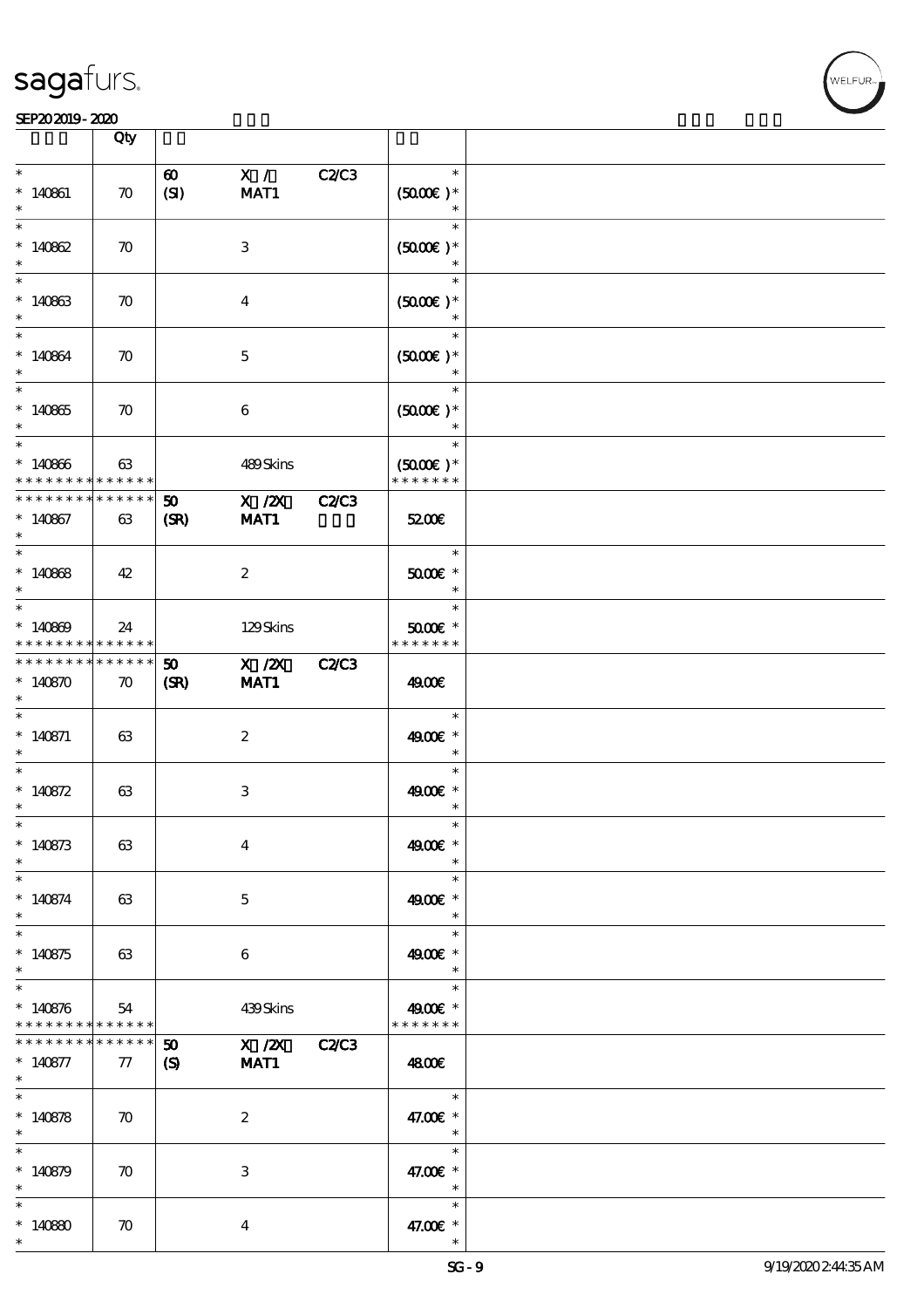

|                                                | Qty                               |                                                           |                           |              |                                                 |  |
|------------------------------------------------|-----------------------------------|-----------------------------------------------------------|---------------------------|--------------|-------------------------------------------------|--|
| $\ast$<br>$* 140881$<br>$\ast$                 | $\boldsymbol{\pi}$                | 50<br>$\boldsymbol{S}$                                    | $X$ / $ZX$<br>MAT1        | <b>C2/C3</b> | $\ast$<br>47.00€ *<br>$\ast$                    |  |
| $\ast$<br>$*140882$<br>$\ast$                  | $\boldsymbol{\pi}$                |                                                           | $\boldsymbol{6}$          |              | $\ast$<br>4800€ *<br>$\ast$                     |  |
| $\ast$<br>$*140883$<br>$\ast$                  | $\boldsymbol{\pi}$                |                                                           | $\tau$                    |              | $\ast$<br>47.00€ *                              |  |
| $\ast$<br>$*140884$<br>$\ast$                  | $\boldsymbol{\pi}$                |                                                           | $\bf8$                    |              | $\ast$<br>47.00€ *                              |  |
| $\overline{\phantom{0}}$<br>$*14085$<br>$\ast$ | $\boldsymbol{\pi}$                |                                                           | $9\phantom{.0}$           |              | $\ast$<br>$(4800)$ *                            |  |
| $\ast$<br>$*140866$<br>$\ast$                  | $\boldsymbol{\pi}$                |                                                           | 10                        |              | $\ast$<br>$(4800)$ *<br>$\ast$                  |  |
| $\ast$<br>$*140887$<br>$\ast$                  | $\boldsymbol{\pi}$                |                                                           | 11                        |              | $\ast$<br>$(4800)$ *<br>$\ast$                  |  |
| $\overline{\ast}$<br>$*140888$<br>$\ast$       | $\boldsymbol{\pi}$                |                                                           | $12 \,$                   |              | $\ast$<br>$(4800)$ *                            |  |
| $\ast$<br>$*140889$<br>* * * * * * * *         | 35<br>* * * * * *                 |                                                           | 882Skins                  |              | $\ast$<br>$(4800)$ *<br>* * * * * * *           |  |
| * * * * * * * *<br>$*140800$<br>$\ast$         | $******$<br>84                    | 50<br>(S)                                                 | X / ZX C2/C3<br>MAT1      |              | (460E)                                          |  |
| $*140891$<br>$\ast$                            | ${\it 77}$                        |                                                           | $\boldsymbol{2}$          |              | $\ast$<br>$(460E)*$                             |  |
| $\ast$<br>$*140892$<br>$\ast$                  | ${\it 77}$                        |                                                           | $\ensuremath{\mathsf{3}}$ |              | $\ast$<br>$(4600)$ *<br>$\ast$                  |  |
| $*$<br>$*140803$<br>* * * * * * * *            | 62<br>* * * * * *                 |                                                           | 300Skins                  |              | $\ast$<br>$(4600E)*$<br>* * * * * * *           |  |
| 140894                                         | 62                                | 50<br>(SR)                                                | $\mathcal{F}$<br>MAT1     | C2C3         | 50000                                           |  |
| * * * * * * *<br>$*140805$<br>$\ast$           | * * * * * *<br>$\boldsymbol{\pi}$ | 50 <sub>o</sub><br>(SR)                                   | $\mathcal{L}$<br>MAT1     | <b>C2/C3</b> | (5000)                                          |  |
| $\ast$<br>$*140806$<br>$\ast$                  | 63                                |                                                           | $\boldsymbol{z}$          |              | $\ast$<br>$(5000)$ *                            |  |
| $\ast$<br>$*140897$<br>$\ast$                  | 63                                |                                                           | 3                         |              | $\ast$<br>$(5000\varepsilon)*$                  |  |
| $\ast$<br>$*140808$<br>* * * * * * * *         | 39<br>* * * * * *                 |                                                           | 235Skins                  |              | $\ast$<br>$(5000\varepsilon)*$<br>* * * * * * * |  |
| * * * * * * * *<br>$*140809$<br>$\ast$         | * * * * * *<br>$\tau$             | $\boldsymbol{\mathfrak{D}}$<br>$\boldsymbol{\mathcal{S}}$ | $\mathcal{L}$<br>MAT1     | <b>C2/C3</b> | (4800)                                          |  |
| $\ast$<br>$*14000$<br>$\ast$                   | $\boldsymbol{\pi}$                |                                                           | $\boldsymbol{z}$          |              | $\ast$<br>$(4800)$ *                            |  |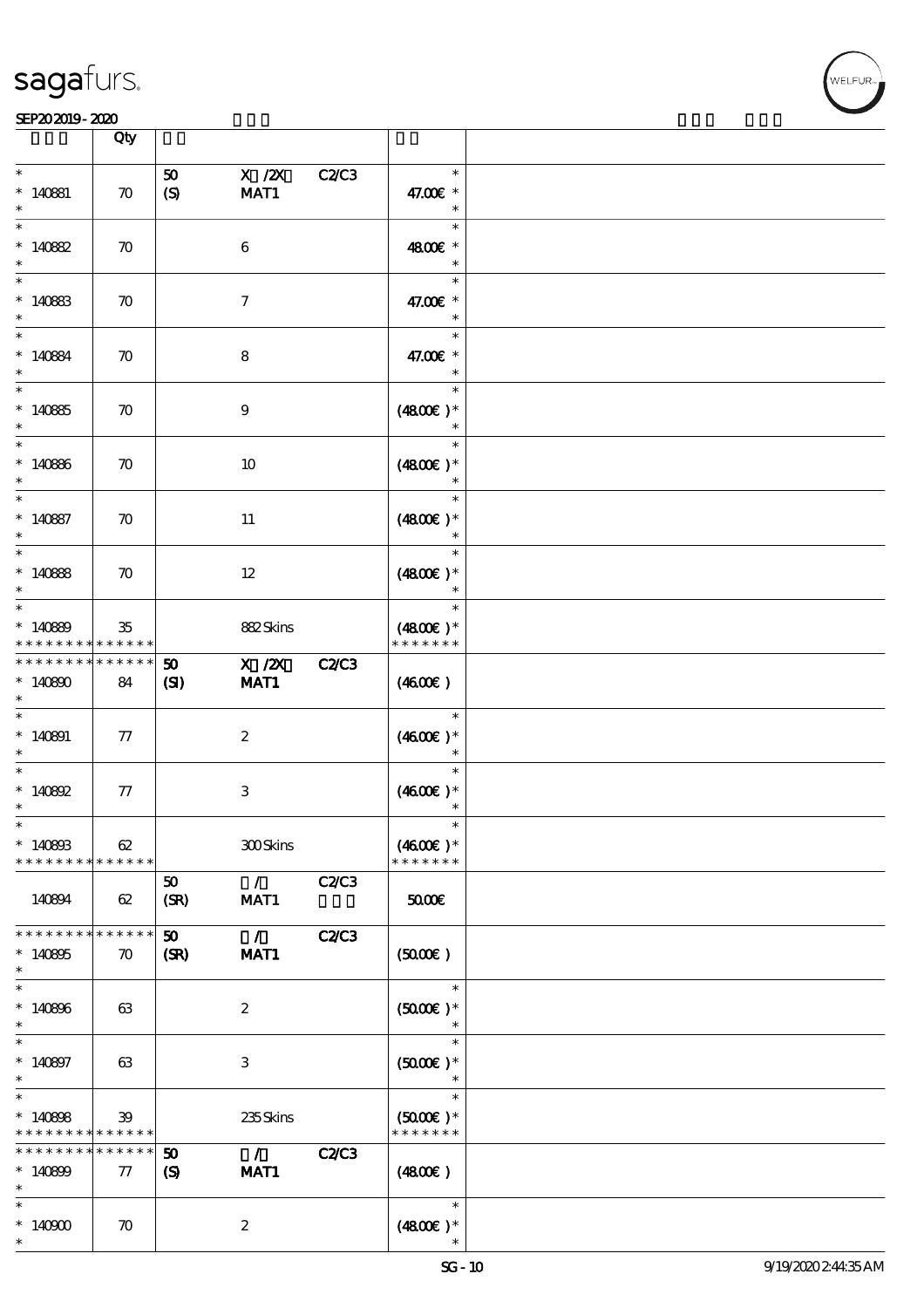#### SEP202019-2020

|                                                                   | Qty                               |                                                           |                       |              |                                       |  |
|-------------------------------------------------------------------|-----------------------------------|-----------------------------------------------------------|-----------------------|--------------|---------------------------------------|--|
|                                                                   |                                   |                                                           |                       |              |                                       |  |
| $\ast$<br>$*140001$                                               | $\boldsymbol{\pi}$                | 50<br>(S)                                                 | $\mathcal{L}$<br>MAT1 | C2/C3        | $\ast$<br>$(4800)$ *                  |  |
| $\ast$<br>$*$ 140902                                              | $\boldsymbol{\pi}$                |                                                           | $\bf{4}$              |              | $\ast$<br>$(4800)$ *<br>$\ast$        |  |
| $\ast$<br>$*14090B$                                               | $\boldsymbol{\pi}$                |                                                           | $\mathbf{5}$          |              | $\ast$<br>$(4800)$ *                  |  |
| $\ast$<br>$*140904$                                               | 56                                |                                                           | $\boldsymbol{6}$      |              | $\ast$<br>$(4800)$ *                  |  |
| $\overline{\ast}$<br>$*140005$<br>* * * * * * * *                 | 28<br>* * * * * *                 |                                                           | 441 Skins             |              | $\ast$<br>$(4800)$ *<br>* * * * * * * |  |
| * * * * * * * *<br>$*140006$<br>$\ast$                            | * * * * * *<br>84                 | 50<br>$\mathbf{C}$                                        | $\mathcal{L}$<br>MAT1 | <b>C2/C3</b> | (460E)                                |  |
| $\overline{\phantom{0}}$<br>$*140907$<br>$\ast$                   | $\pi$                             |                                                           | $\boldsymbol{z}$      |              | $\ast$<br>$(4600E)*$                  |  |
| $\overline{\ast}$<br>$*140908$<br>* * * * * * * *                 | 25<br>* * * * * *                 |                                                           | 186Skins              |              | $\ast$<br>$(4600E)*$<br>* * * * * * * |  |
| * * * * * * * *<br>$*140009$<br>$\ast$                            | * * * * * *<br>$\boldsymbol{\pi}$ | 50<br>(SR)                                                | X /<br>MAT1           | <b>C2/C3</b> | (480)                                 |  |
| $\ast$<br>$*140910$<br>* * * * * * * *                            | 55<br>* * * * * *                 |                                                           | 125Skins              |              | $\ast$<br>$(4800)$ *<br>* * * * * * * |  |
| * * * * * * * *<br>$* 140911$<br>$\ast$                           | * * * * * *<br>$\pi$              | $\boldsymbol{\mathfrak{D}}$<br>$\boldsymbol{\mathcal{S}}$ | X /<br>MAT1           | <b>C2/C3</b> | (460E)                                |  |
| $\ast$<br>$*140912$<br>$\ast$                                     | $\boldsymbol{\pi}$                |                                                           | $\boldsymbol{2}$      |              | $\ast$<br>$(4600)$ *                  |  |
| $*$<br>$*140913$<br>$\ast$                                        | $\boldsymbol{\pi}$                |                                                           | $\,3$                 |              | $(4600)$ *                            |  |
| $\ast$<br>$*140914$<br>* * * * * * * *                            | 45<br>* * * * * *                 |                                                           | 262Skins              |              | $\ast$<br>$(4600)$ *<br>* * * * * * * |  |
| * * * * * * *<br>$*140915$<br>$\ast$                              | * * * * * *<br>84                 | 50<br>(S)                                                 | X /<br>MAT1           | <b>C2/C3</b> | (440E)                                |  |
| $\ast$<br>$*140916$<br>$\ast$                                     | $\boldsymbol{\pi}$                |                                                           | 2                     |              | $\ast$<br>$(440E)^*$<br>$\ast$        |  |
| $\ast$<br>$*140917$<br>* * * * * * * *                            | $23\,$<br>* * * * * *             |                                                           | 177Skins              |              | $\ast$<br>$(440E)^*$<br>* * * * * * * |  |
| 140918                                                            | 37                                | 40<br>(SR)                                                | $X$ / $ZX$<br>MAT1    | C2/C3        | $(4500\varepsilon)$                   |  |
| * * * * * * * *<br>$*140919$<br>$\ast$                            | $* * * * * * *$<br>$\tau$         | $\boldsymbol{\omega}$<br>(SR)                             | $X$ / $ZX$<br>MAT1    | <b>C2/C3</b> | (440E)                                |  |
| $\ast$<br>$*140920$<br>* * * * * * * * <mark>* * * * * * *</mark> | 46                                |                                                           | 123Skins              |              | $\ast$<br>$(440E)^*$<br>* * * * * * * |  |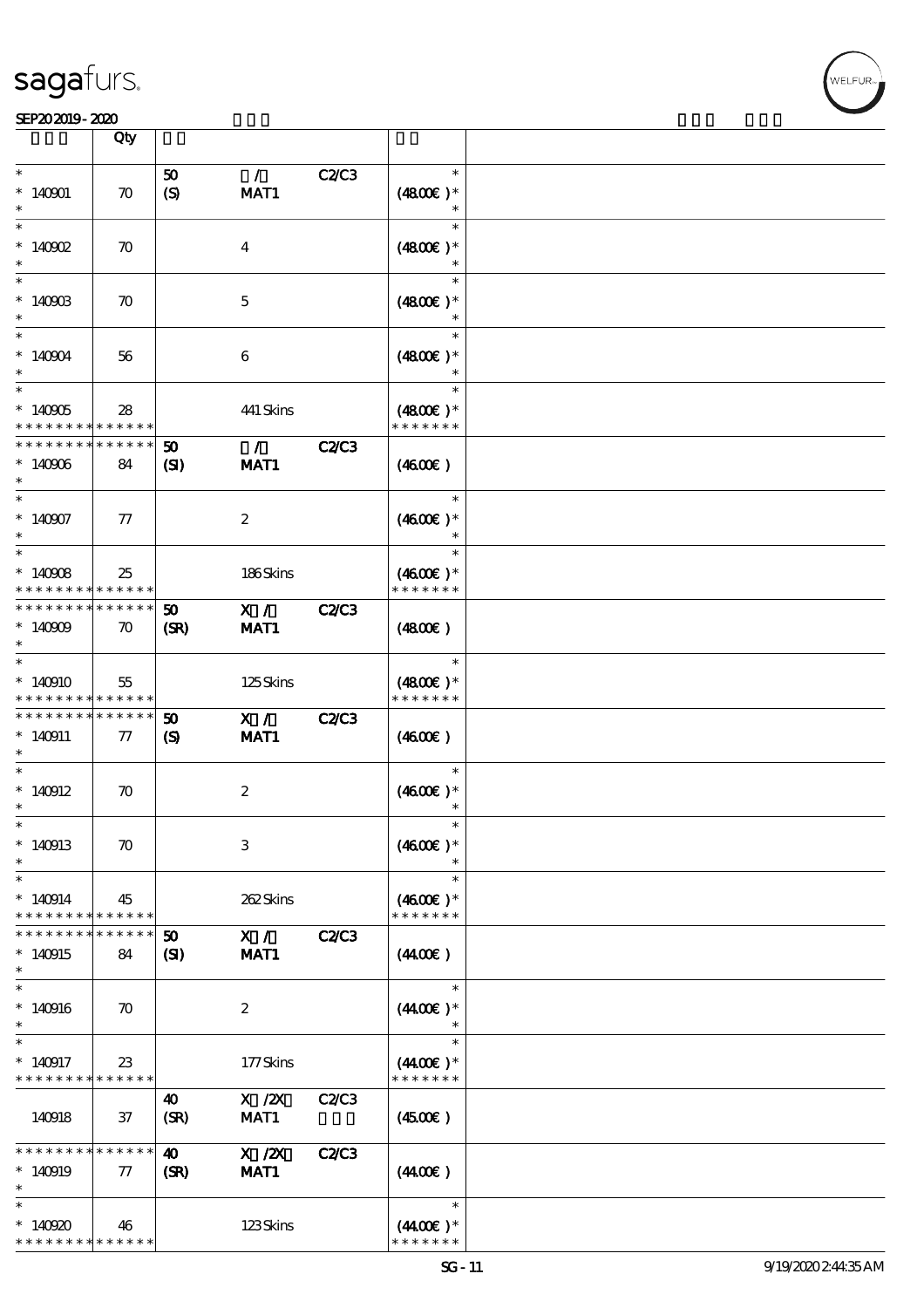#### SEP202019-2020

|                                                    | Qty               |                                                      |                                |              |                                       |  |
|----------------------------------------------------|-------------------|------------------------------------------------------|--------------------------------|--------------|---------------------------------------|--|
|                                                    | * * * * * *       |                                                      |                                |              |                                       |  |
| $* 140921$<br>$\ast$                               | 84                | $\boldsymbol{\omega}$<br>$\boldsymbol{\mathcal{S}}$  | $X$ / $ZX$<br>MAT1             | <b>C2C3</b>  | (430E)                                |  |
| $\ast$<br>$*140922$                                | 77                |                                                      | $\boldsymbol{2}$               |              | $\ast$<br>$(4300)$ *                  |  |
| $\ast$<br>$*140923$<br>$\ast$                      | 77                |                                                      | $\,3$                          |              | $\ast$<br>$(4300)$ *<br>$\ast$        |  |
| $\ast$<br>$*140924$<br>* * * * * * * *             | 66<br>* * * * * * |                                                      | 304Skins                       |              | $\ast$<br>$(4300)$ *<br>* * * * * * * |  |
| 140925                                             | 89                | 40<br>(SI)                                           | $X$ / $ZX$<br>MAT1             | C2/C3        | (41.00)                               |  |
| 140926                                             | 54                | 40<br>(SR)                                           | $\mathcal{L}$<br>MAT1          | <b>C2/C3</b> | (430E)                                |  |
| * * * * * * *<br>$* 140927$                        | * * * * * *<br>84 | $\boldsymbol{\omega}$<br>$\boldsymbol{S}$            | $\mathcal{L}$<br>MAT1          | <b>C2/C3</b> | (4300)                                |  |
| $\ast$<br>$*140928$                                | 77                |                                                      | $\boldsymbol{2}$               |              | $\ast$<br>$(4300)$ *                  |  |
| $\ast$<br>$*140929$<br>* * * * * * * *             | 48<br>* * * * * * |                                                      | 209Skins                       |              | $\ast$<br>$(4300)$ *<br>* * * * * * * |  |
| 140930                                             | 56                | $\boldsymbol{\omega}$<br>(SI)                        | $\mathcal{L}$<br>MAT1          | C2/C3        | (41.00)                               |  |
| 140931                                             | 59                | 40<br>(SR)                                           | X /<br>MAT1                    | C2/C3        | (41.00)                               |  |
| * * * * * * * *<br>$*140032$<br>$\ast$             | * * * * * *<br>84 | $\boldsymbol{\omega}$<br>$\boldsymbol{\mathrm{(S)}}$ | X /<br>MAT1                    | <b>C2/C3</b> | (41.00)                               |  |
| ⋇<br>$*140933$<br>* * * * * * * * * * * * * *      | ${\bf \tau}$      |                                                      | 161 Skins                      |              | $(41.00)$ *<br>* * * * * * *          |  |
| 140934                                             | 41                | 40<br>(SI)                                           | X /<br>MAT1                    | <b>C2/C3</b> | (300)                                 |  |
| * * * * * * * * * * * * * *<br>$*140935$<br>$\ast$ | 55                | $\boldsymbol{\omega}$<br>(SR)                        | X / ZX<br>MAT <sub>2</sub>     | <b>C2/C3</b> | 0000                                  |  |
| $\ast$<br>$*140966$<br>$\ast$                      | 49                |                                                      | $\boldsymbol{2}$               |              | $\ast$<br>$6000 \times$<br>$\ast$     |  |
| $\ast$<br>$*140937$<br>$\ast$                      | 49                |                                                      | $\,3$                          |              | $\ast$<br>$6000 \text{E}$ *<br>$\ast$ |  |
| $\ast$<br>$*140088$<br>* * * * * * * * * * * * * * | 37                |                                                      | 190Skins                       |              | $\ast$<br>00000<br>* * * * * * *      |  |
| * * * * * * * *<br>$*140009$<br>$\ast$             | * * * * * *<br>62 | $\boldsymbol{\omega}$<br>(SR)                        | $X$ / $ZX$<br>MAT <sub>2</sub> | <b>C2/C3</b> | 5200E                                 |  |
| $\ast$<br>$*140940$<br>$\ast$                      | 56                |                                                      | $\boldsymbol{2}$               |              | $\ast$<br>$5000E$ $^{\ast}$           |  |

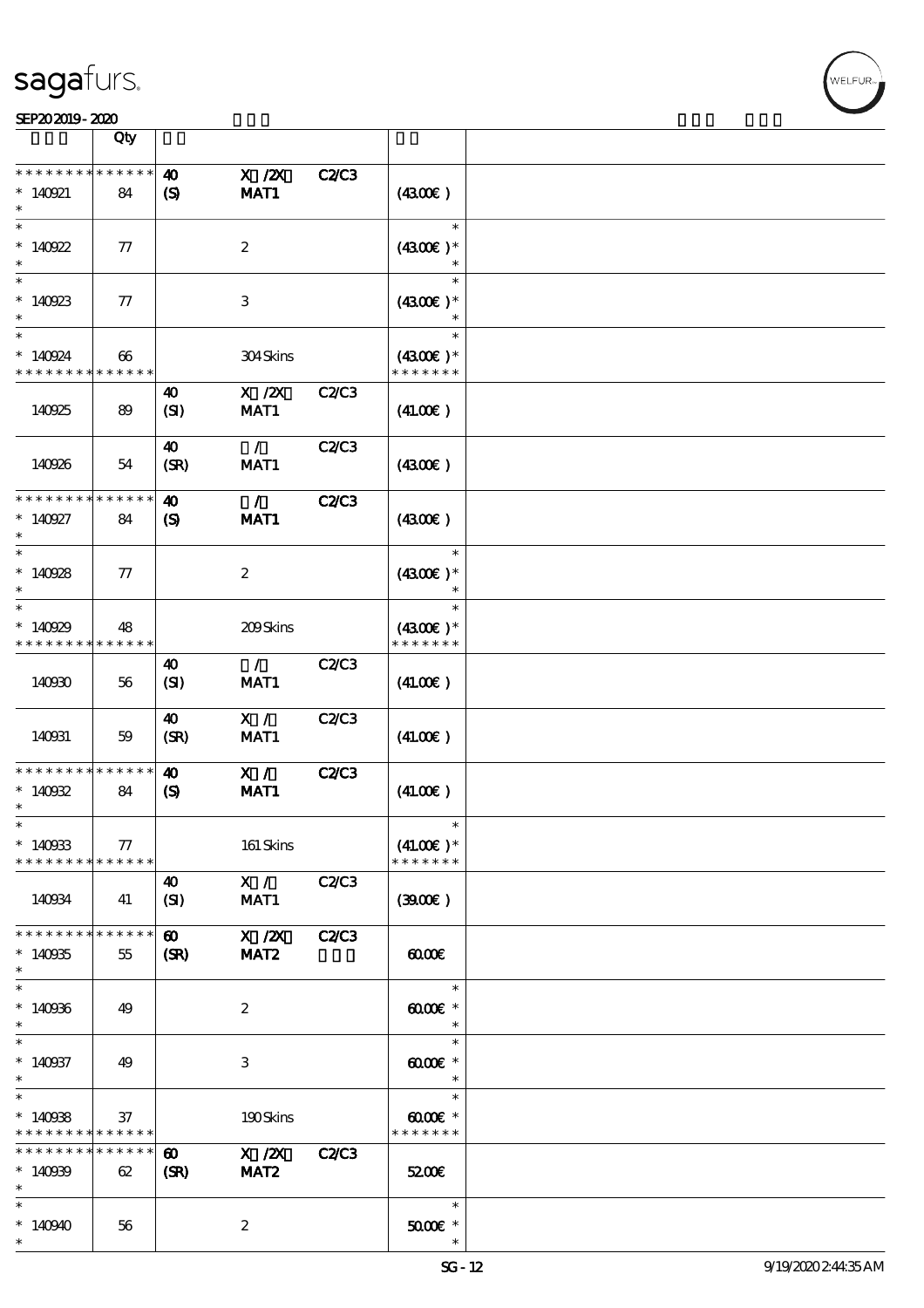

|                                                   | Qty                               |                                       |                                  |                                                                                   |  |
|---------------------------------------------------|-----------------------------------|---------------------------------------|----------------------------------|-----------------------------------------------------------------------------------|--|
| $\ast$<br>$*140941$<br>$\ast$                     | 56                                | $\boldsymbol{\omega}$<br>(SR)         | X /2X C2/C3<br>MAT <sub>2</sub>  | $\ast$<br>$5000$ $*$<br>$\begin{array}{c c}\n\ast \\ \hline\n\ast \\ \end{array}$ |  |
| $\overline{\ast}$<br>$*140942$<br>$\ast$          | 56                                |                                       | $\bf{4}$                         | $5000$ $\epsilon$ $*$<br>$\overline{\phantom{a}}$                                 |  |
| $*140943$<br>$\ast$                               | 49                                |                                       | $\mathbf{5}$                     | $\ast$<br>$5000$ $*$                                                              |  |
| $\overline{\ast}$<br>$*140944$<br>$\ast$          | 49                                |                                       | $\boldsymbol{6}$                 | $\ast$<br>$5000$ $*$<br>$\overline{\phantom{a}}$ $\overline{\phantom{a}}$         |  |
| $*140945$<br>$\ast$                               | 49                                |                                       | $\tau$                           | $\overline{\ast}$<br>$\overline{a}$<br>$5000$ $*$<br>$\overline{\phantom{a}}$     |  |
| $*140946$<br>$\ast$                               | 49                                |                                       | 8                                | $\ast$<br>$5000$ $*$<br>$\overline{\phantom{a}}$                                  |  |
| $\overline{\phantom{0}}$<br>$*140947$<br>$\ast$   | 49                                |                                       | 9                                | $\ast$<br>$5000$ $*$<br>$\ast$                                                    |  |
| $\overline{\ast}$<br>$*140948$<br>* * * * * * * * | 29<br>$******$                    |                                       | 504Skins                         | $\ast$<br>$5000$ $*$<br>* * * * * * *                                             |  |
| * * * * * * * *<br>$*140949$<br>$\ast$            | $******$<br>$\boldsymbol{\omega}$ | $\boldsymbol{\omega}$<br>(S)          | X / ZX C2/C3<br>MAT <sub>2</sub> | 4600E                                                                             |  |
| $\ast$<br>$*140000$<br>$\ast$                     | 63                                |                                       | $\mathbf{z}$                     | $\ast$<br>4500€ *                                                                 |  |
| $\ast$<br>$*140051$<br>$\ast$                     | 63                                |                                       | 3                                | $\ast$<br>4500€ *<br>$\begin{array}{c c}\n\ast \\ \hline\n\ast \\ \end{array}$    |  |
| $\ast$<br>$*14062$<br>$\ast$                      | 63                                |                                       | $\bf{4}$                         | $\ast$<br>4500€ *<br>$\ast$                                                       |  |
| $*$<br>$*140053$<br>$\ast$                        | 63                                |                                       | $\mathbf{5}$                     | $\ast$<br>4500€ *<br>$\ast$                                                       |  |
| $\ast$<br>$*140054$<br>$\ast$                     | 63                                |                                       | 6                                | $\ast$<br>4500€ *<br>$\ast$                                                       |  |
| $\ast$<br>$*140055$<br>$\ast$                     | 63                                |                                       | 7                                | $\ast$<br>4500€ *<br>$\ast$                                                       |  |
| $\ast$<br>$*140956$<br>$\ast$                     | 63                                |                                       | 8                                | $\ast$<br>4500€ *<br>$\ast$                                                       |  |
| $\ast$<br>$*140957$<br>$\ast$<br>$\ast$           | 63                                |                                       | $\boldsymbol{9}$                 | $\ast$<br>4500€ *<br>$\overline{\phantom{a}}$<br>$\ast$                           |  |
| $*140058$<br>$\ast$<br>$\ast$                     | 63                                |                                       | 10                               | 4500€ *<br>$\overline{\phantom{a}}$<br>$\ast$                                     |  |
| $*140009$<br>$*********$                          | $35\,$<br>* * * * * *             |                                       | $671\,$ Skins                    | 4500€ *<br>* * * * * * *                                                          |  |
| * * * * * * * *<br>$*14000$<br>$\ast$             | * * * * * *<br>76                 | $\boldsymbol{\omega}$<br>$\mathbf{C}$ | X / ZX C2/C3<br>MAT <sub>2</sub> | 4000€                                                                             |  |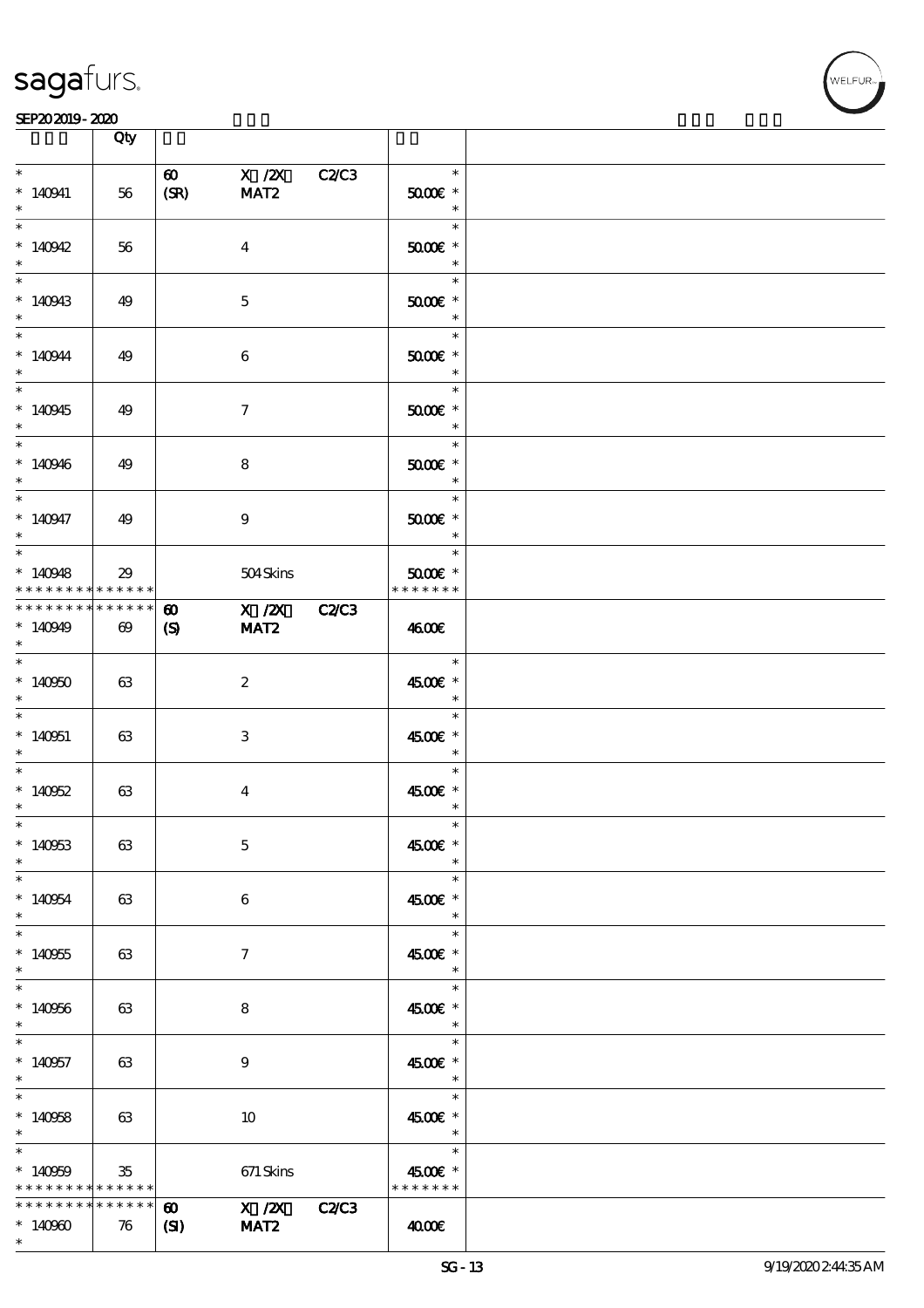

|                                                       | Qty                         |                               |                                 |              |                             |  |
|-------------------------------------------------------|-----------------------------|-------------------------------|---------------------------------|--------------|-----------------------------|--|
| $\ast$                                                |                             |                               |                                 |              | $\ast$                      |  |
| $*140961$<br>$\ast$                                   | $\boldsymbol{\pi}$          | $\boldsymbol{\omega}$<br>(SI) | $X$ / $ZX$<br>MAT <sub>2</sub>  | C2/C3        | 4000€ *<br>$\ast$           |  |
| $\ast$                                                |                             |                               |                                 |              | $\ast$                      |  |
| $*140962$<br>* * * * * * * * * * * * * *              | 48                          |                               | 194Skins                        |              | 4000€ *<br>* * * * * * *    |  |
|                                                       |                             | $\boldsymbol{\omega}$         | $\sim$ 1 $\sim$                 | C2C3         |                             |  |
| 140963                                                | 41                          | (SR)                          | MAT <sub>2</sub>                |              | 50000                       |  |
| * * * * * * * * * * * * * *                           |                             | $\boldsymbol{\omega}$         | $\mathcal{L}$                   | <b>C2/C3</b> |                             |  |
| $*140964$<br>$\ast$                                   | 62                          | (SR)                          | MAT <sub>2</sub>                |              | 4600E                       |  |
| $\overline{\phantom{0}}$                              |                             |                               |                                 |              | $\ast$                      |  |
| $*140965$<br>$\ast$                                   | 42                          |                               | $\boldsymbol{2}$                |              | 4600€ *<br>$\ast$           |  |
| $\ast$                                                |                             |                               |                                 |              | $\ast$                      |  |
| $*140966$<br>* * * * * * * * * * * * * *              | 21                          |                               | 125Skins                        |              | 4600€ *<br>* * * * * * *    |  |
| * * * * * * * *                                       | * * * * * *                 | $\boldsymbol{\omega}$         | $\mathcal{L}$ and $\mathcal{L}$ | <b>C2/C3</b> |                             |  |
| $*140967$<br>$\ast$                                   | $\boldsymbol{\omega}$       | $\boldsymbol{\mathrm{(S)}}$   | MAT <sub>2</sub>                |              | 4300€                       |  |
| $\ast$                                                |                             |                               |                                 |              | $\ast$                      |  |
| $*140968$<br>$\ast$                                   | 63                          |                               | $\boldsymbol{z}$                |              | 4300€ *<br>$\ast$           |  |
| $\ast$                                                |                             |                               |                                 |              | $\ast$                      |  |
| $*140909$<br>$\ast$                                   | 63                          |                               | 3                               |              | 4300€ *<br>$\ast$           |  |
| $\ast$                                                |                             |                               |                                 |              | $\ast$                      |  |
| $* 140970$                                            | 63                          |                               | $\overline{\mathbf{4}}$         |              | 4300€ *<br>$\ast$           |  |
| $\ast$                                                |                             |                               |                                 |              | $\ast$                      |  |
| $* 140971$                                            | 65                          |                               | 323Skins                        |              | 4200€ *                     |  |
| * * * * * * * * <mark>* * * * * *</mark>              |                             |                               |                                 |              | * * * * * * *               |  |
| * * * * * * * * * * * * * *                           |                             | $\boldsymbol{\omega}$         | $\mathcal{L}$                   | <b>C2/C3</b> |                             |  |
| $*140972$<br>$\ast$                                   | 76                          | $\mathbf{C}$                  | MAT <sub>2</sub>                |              | (400E)                      |  |
| $*$                                                   |                             |                               |                                 |              | $\ast$                      |  |
| $*140973$<br>* * * * * * * * * * * * * *              | 40                          |                               | 116Skins                        |              | $(3900)$ *<br>* * * * * * * |  |
| * * * * * * * * * * * * * *                           |                             | $\boldsymbol{\omega}$         | X /                             | C2C3         |                             |  |
| $*140974$<br>$\ast$                                   | 48                          | (SR)                          | MAT <sub>2</sub>                |              | 5200E                       |  |
| $\overline{\ast}$                                     |                             |                               |                                 |              | $\ast$                      |  |
| $*140975$<br>* * * * * * * * <mark>* * * * * *</mark> | $\boldsymbol{\mathfrak{D}}$ |                               | 68Skins                         |              | 5200E *<br>* * * * * * *    |  |
| * * * * * * * * <mark>* * * * * *</mark>              |                             | $\boldsymbol{\omega}$         | X /                             | <b>C2/C3</b> |                             |  |
| $*140976$<br>$\ast$                                   | 62                          | (SR)                          | MAT <sub>2</sub>                |              | 4500E                       |  |
| $\ast$                                                |                             |                               |                                 |              | $\ast$                      |  |
| $* 140977$<br>$*$                                     | 56                          |                               | $\boldsymbol{2}$                |              | 4500€ *<br>$\ast$           |  |
| $\overline{\ast}$                                     |                             |                               |                                 |              | $\ast$                      |  |
| $* 140978$<br>$\ast$                                  | 56                          |                               | 3                               |              | 4500€ *<br>$\ast$           |  |
| $\ast$                                                |                             |                               |                                 |              | $\ast$                      |  |
| $*140979$<br>* * * * * * * * <mark>* * * * * *</mark> | $50^{\circ}$                |                               | 224Skins                        |              | 4500€ *<br>* * * * * * *    |  |
| * * * * * * * *                                       | * * * * * *                 | $\boldsymbol{\omega}$         | X /                             | C2C3         |                             |  |
| $*140980$<br>$\ast$                                   | $\boldsymbol{\omega}$       | $\boldsymbol{\mathcal{S}}$    | MAT <sub>2</sub>                |              | 41.00E                      |  |
|                                                       |                             |                               |                                 |              |                             |  |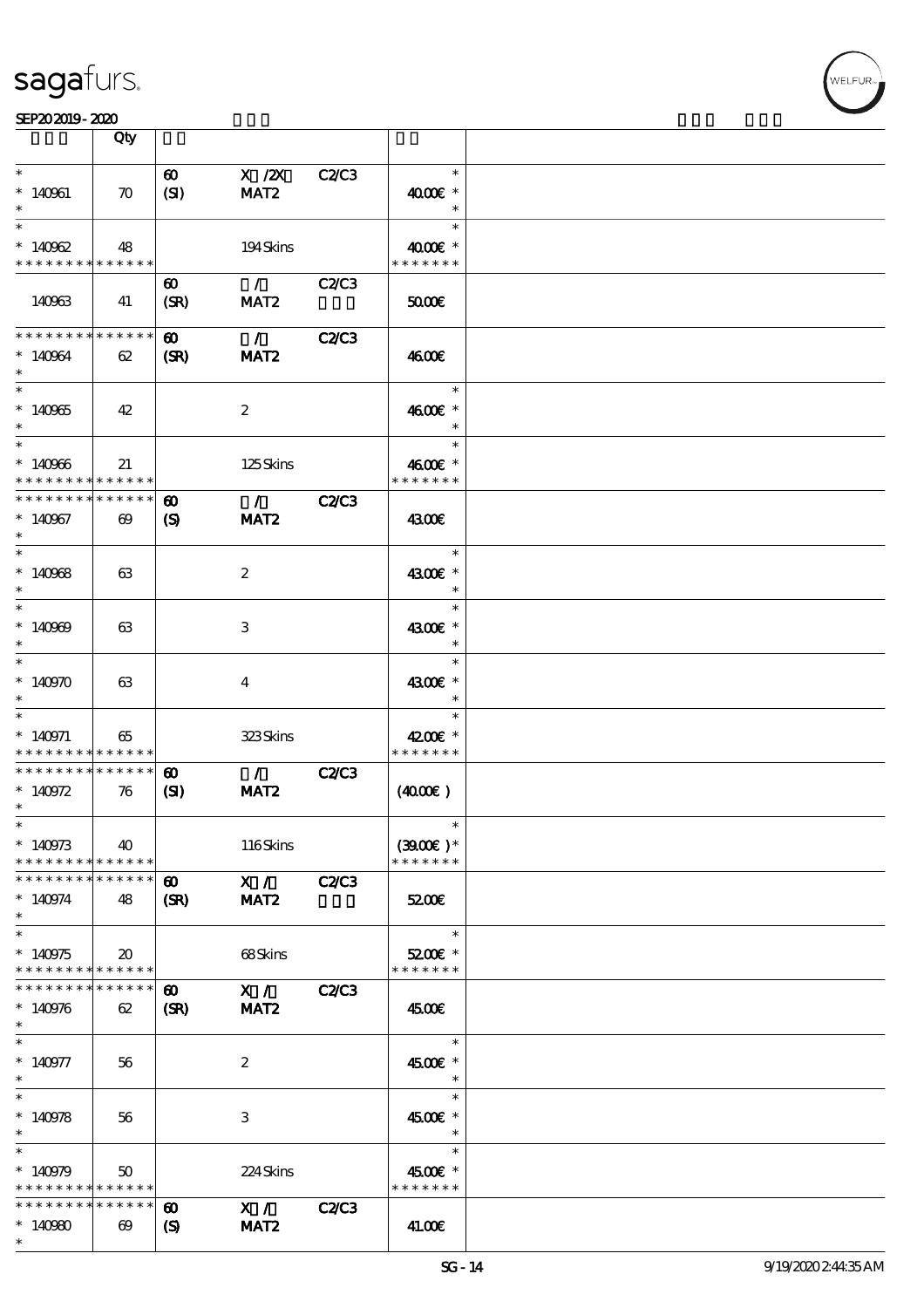

|                                                                 | Qty               |                                       |                                   |              |                                     |  |
|-----------------------------------------------------------------|-------------------|---------------------------------------|-----------------------------------|--------------|-------------------------------------|--|
| $\ast$<br>$*140981$<br>$\ast$                                   | 63                | $\boldsymbol{\omega}$<br>(S)          | X /<br>MAT <sub>2</sub>           | <b>C2/C3</b> | $\ast$<br>41.00€ *<br>$\ast$        |  |
| $\ast$<br>$*140982$<br>$\ast$                                   | 63                |                                       | 3                                 |              | $\ast$<br>41.00€ *<br>$\ast$        |  |
| $\ast$<br>$*140983$<br>* * * * * * * * <mark>* * * * * *</mark> | $36\,$            |                                       | 231 Skins                         |              | $\ast$<br>41.00€ *<br>* * * * * * * |  |
| * * * * * * * *<br>$*140984$<br>$\ast$                          | * * * * * *<br>75 | $\boldsymbol{\omega}$<br>(S)          | X /<br>MAT <sub>2</sub>           | <b>C2/C3</b> | 3800                                |  |
| $\overline{\ast}$<br>$*140965$<br>* * * * * * * * * * * * * *   | 21                |                                       | 96Skins                           |              | $\ast$<br>3800€ *<br>* * * * * * *  |  |
| * * * * * * * * * * * * * *<br>$*140966$<br>$\ast$              | 56                | 50<br>(SR)                            | $X$ / $ZX$<br>MAT <sub>2</sub>    | <b>C2/C3</b> | 4000€                               |  |
| $\ast$<br>$*140987$<br>* * * * * * * * * * * * * *              | $23\,$            |                                       | 79Skins                           |              | $\ast$<br>4000 £*<br>* * * * * * *  |  |
| * * * * * * * * * * * * * *<br>$*140988$<br>$\ast$              | $\tau$            | $\boldsymbol{\omega}$<br>$\mathbf{S}$ | X / ZX<br>MAT <sub>2</sub>        | <b>C2/C3</b> | 3600                                |  |
| $\ast$<br>$*140989$<br>* * * * * * * * * * * * * *              | $22\,$            |                                       | 99Skins                           |              | $\ast$<br>3600€ *<br>* * * * * * *  |  |
| 140990                                                          | 56                | 50<br>(SI)                            | $X$ / $ZX$<br>MAT <sub>2</sub>    | <b>C2/C3</b> | 3200E                               |  |
| 140991                                                          | 79                | 50<br>$\boldsymbol{S}$                | $\mathcal{L}$<br>MAT <sub>2</sub> | <b>C2/C3</b> | 3600                                |  |
| 140992                                                          | 59                | 50<br>(S)                             | X /<br>MAT <sub>2</sub>           | C2C3         | 3400                                |  |
| 140993                                                          | 49                | 50<br>(SI)                            | X /<br>MAT <sub>2</sub>           | C2/C3        | 31.00E                              |  |
| 140994                                                          | 44                | $\boldsymbol{\omega}$<br>(SR)         | $X \, /ZX$<br>MAT <sub>2</sub>    | C2C3         | 3200E                               |  |
| 140995                                                          | 41                | $\boldsymbol{\omega}$<br>(S)          | X / ZX<br>MAT <sub>2</sub>        | <b>C2/C3</b> | 2900€                               |  |
| 140996                                                          | 29                | 40<br>(S)                             | $\mathcal{L}$<br>MAT <sub>2</sub> | <b>C2/C3</b> | 27.00E                              |  |
| 140997                                                          | 38                | 40<br>$\boldsymbol{S}$                | X /<br>MAT <sub>2</sub>           | C2C3         | æœ                                  |  |
| 140998                                                          | 54                | $\boldsymbol{\mathfrak{D}}$<br>(SI)   | MAT <sub>2</sub>                  | C1/C2        | 2300E                               |  |
| 140999                                                          | 63                | $\boldsymbol{\mathfrak{D}}$<br>(S)    | X / ZX<br>MAT <sub>2</sub>        | C1/C2        | <b>2200</b> €                       |  |
| 141000                                                          | 66                | $\boldsymbol{\mathfrak{D}}$<br>(S)    | $\mathcal{L}$<br>MAT <sub>2</sub> | C1/C2        | æœ                                  |  |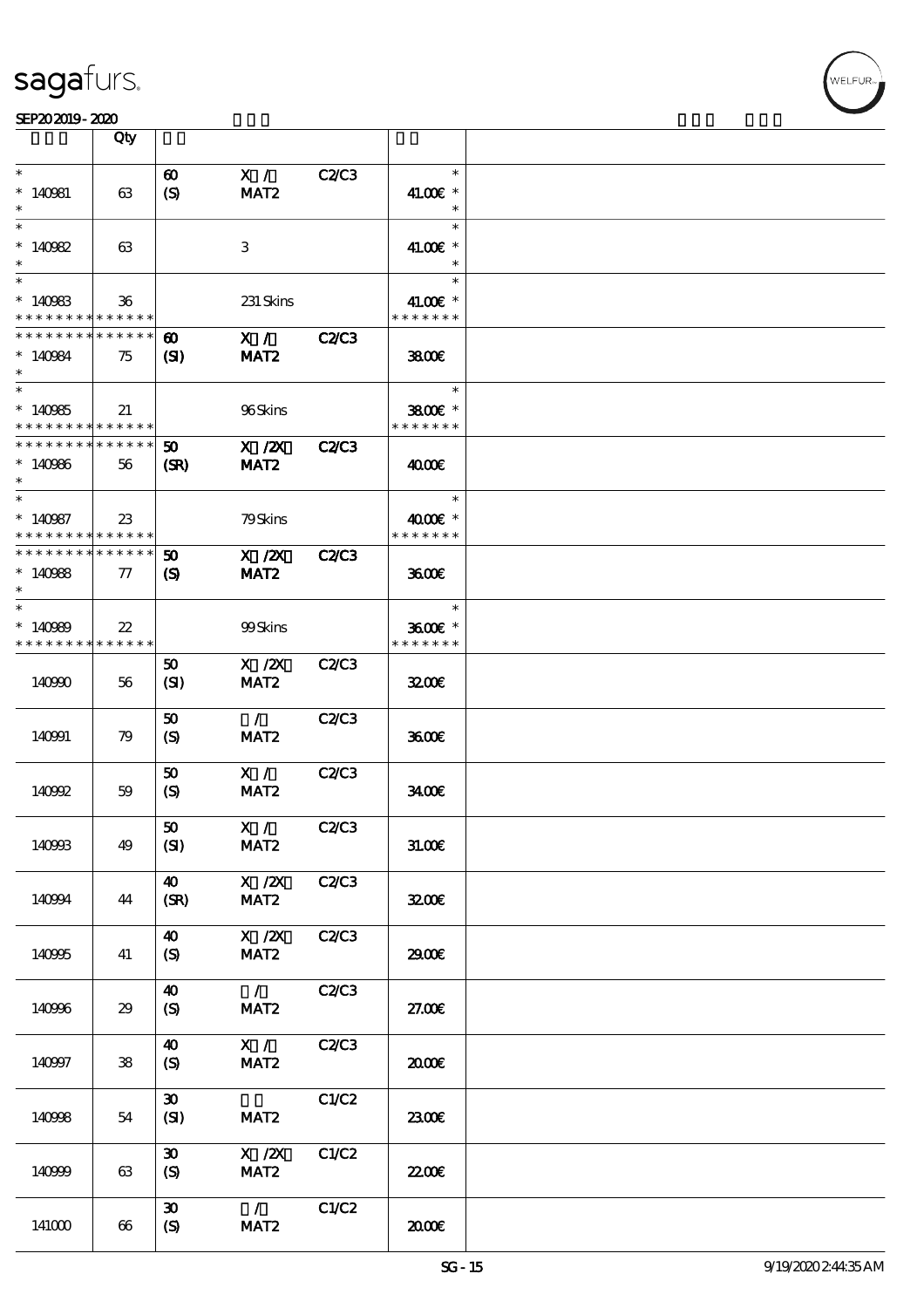#### SEP202019-2020

|                              | Qty                   |                               |                  |              |                                       |  |
|------------------------------|-----------------------|-------------------------------|------------------|--------------|---------------------------------------|--|
|                              |                       | $\boldsymbol{\mathbf{z}}$     |                  | C1/C2        |                                       |  |
| 141001                       | 49                    | $\boldsymbol{S}$              | MAT <sub>2</sub> |              | 7.006                                 |  |
|                              |                       | $\boldsymbol{\mathfrak{D}}$   |                  | C1/C2        |                                       |  |
| 141002                       | ${\bf 38}$            | (SI)                          | MAT <sub>2</sub> |              | 800E                                  |  |
|                              |                       | 5040                          |                  | C2/C3        |                                       |  |
| 141003                       | 6                     | (SI)                          | MLD1             |              | æœ                                    |  |
| * * * * * * * *              | * * * * * *           | $\boldsymbol{\omega}$         | $X$ / $ZX$       | <b>C2/C3</b> |                                       |  |
| $*141004$                    | 62                    | (SR)                          | SPT1             |              | $\omega$                              |  |
| $\ast$                       |                       |                               |                  |              | $\ast$                                |  |
| $*141005$                    | 42                    |                               | $\boldsymbol{2}$ |              | $\omega$ $\alpha$                     |  |
| $\ast$                       |                       |                               |                  |              | $\ast$                                |  |
| $*141006$<br>* * * * * * * * | $2\!2$<br>* * * * * * |                               | 126Skins         |              | $\omega$ occase $*$<br>* * * * * * *  |  |
| * * * * * * * *              | * * * * * *           | $\boldsymbol{\omega}$         | $X$ / $ZX$       | <b>C2/C3</b> |                                       |  |
| $*141007$<br>$\ast$          | $\boldsymbol{\omega}$ | $\boldsymbol{\mathrm{(S)}}$   | SPT1             |              | (6000)                                |  |
| $\ast$                       |                       |                               |                  |              | $\ast$                                |  |
| $*141008$<br>$\ast$          | 63                    |                               | $\boldsymbol{2}$ |              | $(6000\varepsilon)*$<br>$\ast$        |  |
| $\ast$                       |                       |                               |                  |              | $\ast$                                |  |
| $*141009$<br>$\ast$          | 63                    |                               | $\,3$            |              | $(0,000)$ *<br>$\ast$                 |  |
| $\ast$                       |                       |                               |                  |              | $\ast$                                |  |
| $*141010$                    | 63                    |                               | $\bf{4}$         |              | $(0,000)$ *<br>$\ast$                 |  |
| $\ast$                       |                       |                               |                  |              | $\ast$                                |  |
| $*141011$                    | 61                    |                               | 319Skins         |              | $(6000\varepsilon)*$                  |  |
| * * * * * * * *              | * * * * * *           |                               |                  |              | * * * * * * *                         |  |
| * * * * * * * *              | * * * * * *           | $\boldsymbol{\omega}$         | $X$ / $ZX$       | <b>C2/C3</b> |                                       |  |
| $*141012$<br>$\ast$          | 76                    | $\mathbf{S}$                  | SPT1             |              | (5800)                                |  |
| $\ast$                       |                       |                               |                  |              |                                       |  |
| $*141013$<br>$\ast$          | 49                    |                               | $\boldsymbol{2}$ |              | $(5800)$ *                            |  |
| $\ast$                       |                       |                               |                  |              | $\ast$                                |  |
| $*141014$<br>* * * * * * * * | $23\,$<br>* * * * * * |                               | 148Skins         |              | $(5800)$ *<br>* * * * * * *           |  |
| * * * * * * * *              | * * * * * *           |                               | $\mathcal{L}$    |              |                                       |  |
| $*141015$<br>$\ast$          | 62                    | $\boldsymbol{\omega}$<br>(SR) | SPT1             | <b>C2/C3</b> | (6200)                                |  |
| $\ast$                       |                       |                               |                  |              | $\ast$                                |  |
| $*141016$<br>* * * * * * * * | 41<br>* * * * * *     |                               | 103Skins         |              | $(6200)$ *<br>* * * * * * *           |  |
| * * * * * * * *              | * * * * * *           | $\boldsymbol{\omega}$         | $\mathcal{L}$    | <b>C2/C3</b> |                                       |  |
| $*141017$                    | $\boldsymbol{\omega}$ | $\boldsymbol{\mathcal{S}}$    | SPT1             |              | $(6000\varepsilon)$                   |  |
| $\ast$<br>$\ast$             |                       |                               |                  |              | $\ast$                                |  |
|                              |                       |                               |                  |              |                                       |  |
| $*141018$<br>$\ast$          | 63                    |                               | $\boldsymbol{2}$ |              | $(6000)$ *                            |  |
|                              |                       |                               |                  |              | $\ast$                                |  |
| $*141019$<br>* * * * * * * * | 51<br>* * * * * *     |                               | 183Skins         |              | $(6000\varepsilon)*$<br>* * * * * * * |  |
|                              |                       | $\boldsymbol{\omega}$         | $\mathcal{L}$    | C2C3         |                                       |  |
| 141020                       | 79                    | (SI)                          | SPT1             |              | (5800)                                |  |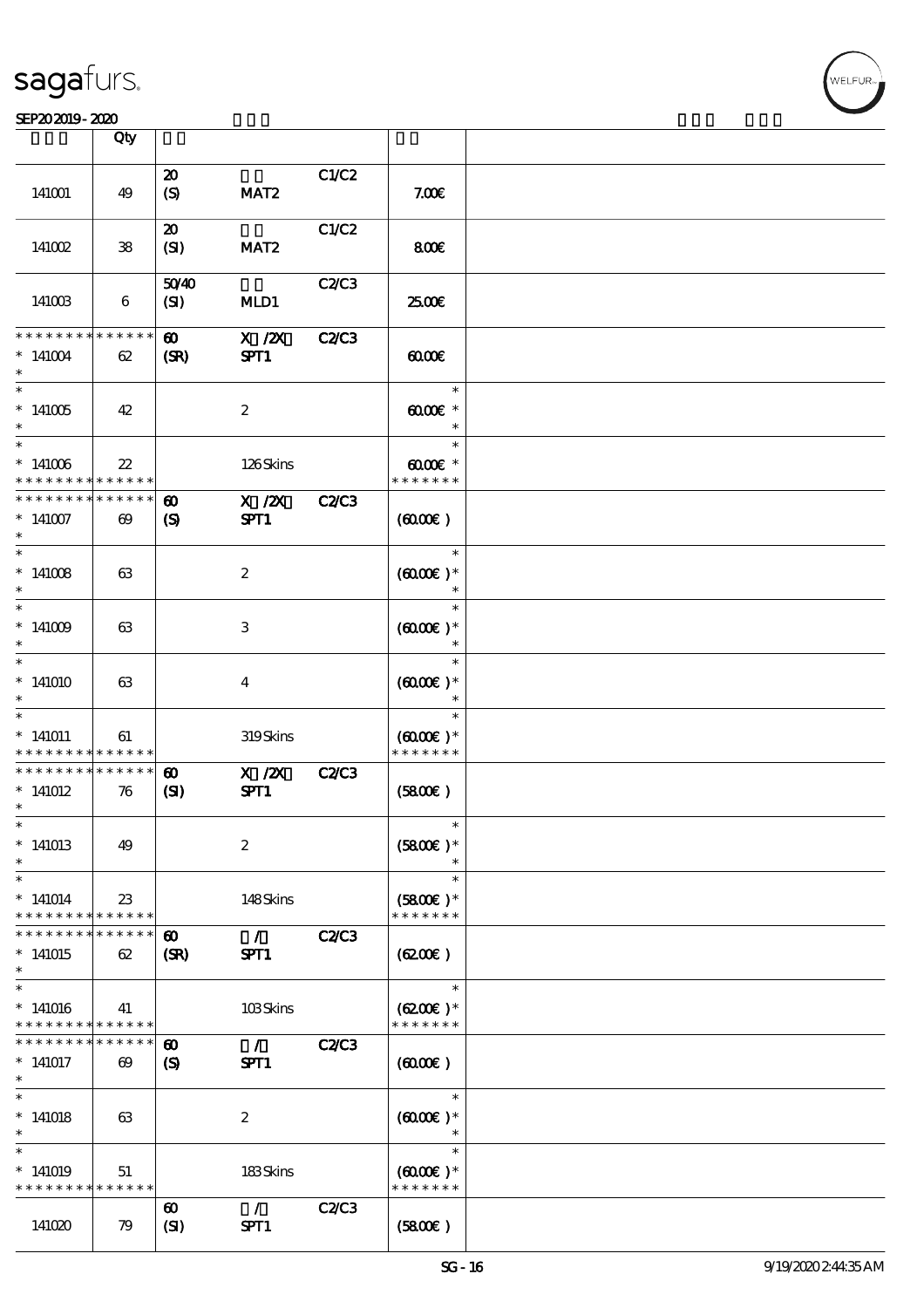|                                      | Qty                         |                                                           |                                       |              |                      |  |
|--------------------------------------|-----------------------------|-----------------------------------------------------------|---------------------------------------|--------------|----------------------|--|
| * * * * * * *                        |                             |                                                           |                                       |              |                      |  |
| $*$ 141021<br>$\ast$                 | * * * * * *<br>48           | $\boldsymbol{\omega}$<br>$\boldsymbol{\mathrm{(S)}}$      | X /<br>SPT1                           | <b>C2/C3</b> | (5800)               |  |
|                                      |                             |                                                           |                                       |              |                      |  |
| $\ast$<br>$*141022$                  | 25                          |                                                           | 73Skins                               |              | $\ast$<br>$(5800)$ * |  |
| * * * * * * * *                      | * * * * * *                 |                                                           |                                       |              | * * * * * * *        |  |
| 141023                               | 28                          | $\boldsymbol{\omega}$<br>(SI)                             | X /<br>SPT1                           | <b>C2C3</b>  | (5600)               |  |
|                                      |                             |                                                           |                                       |              |                      |  |
| * * * * * * * *                      | * * * * * *                 | 50                                                        | $X$ / $ZX$                            | <b>C2/C3</b> |                      |  |
| $*141024$                            | 56                          | (SR)                                                      | SPT1                                  |              | (4900)               |  |
| $\ast$                               |                             |                                                           |                                       |              | $\ast$               |  |
| $*141025$                            |                             |                                                           | 81 Skins                              |              | $(4900)$ *           |  |
|                                      | 25                          |                                                           |                                       |              |                      |  |
| * * * * * * * *                      | * * * * * *                 |                                                           |                                       |              | * * * * * * *        |  |
| * * * * * * *<br>$*141026$<br>$\ast$ | * * * * *<br>77             | $\boldsymbol{\mathfrak{D}}$<br>$\boldsymbol{\mathcal{S}}$ | $X$ / $ZX$<br>SPT1                    | <b>C2/C3</b> | (47.00)              |  |
| $\ast$                               |                             |                                                           |                                       |              | $\ast$               |  |
| $*141027$<br>$\ast$                  | $\boldsymbol{\pi}$          |                                                           | $\boldsymbol{2}$                      |              | $(47.00)$ *          |  |
| $\ast$                               |                             |                                                           |                                       |              | $\ast$               |  |
|                                      |                             |                                                           |                                       |              |                      |  |
| $*141028$<br>$\ast$                  | $\boldsymbol{\pi}$          |                                                           | 3                                     |              | $(47.00)$ *          |  |
| $\ast$                               |                             |                                                           |                                       |              | $\ast$               |  |
|                                      |                             |                                                           |                                       |              |                      |  |
| $*141029$                            | 27                          |                                                           | 244Skins                              |              | $(47.00)$ *          |  |
| * * * * * * * *                      | * * * * * *                 |                                                           |                                       |              | * * * * * * *        |  |
|                                      |                             | 50                                                        | $X$ / $ZX$                            | C2/C3        |                      |  |
| 141030                               | 78                          | (SI)                                                      | SPT1                                  |              | (450E)               |  |
|                                      |                             |                                                           |                                       |              |                      |  |
|                                      |                             |                                                           |                                       |              |                      |  |
|                                      |                             | 50                                                        | $\mathcal{L}$                         | C2C3         |                      |  |
| 141031                               | 34                          | (SR)                                                      | SPT1                                  |              | (4800)               |  |
|                                      |                             |                                                           |                                       |              |                      |  |
| * * * * * * * *                      | * * * * * *                 | 50                                                        | $\mathcal{L}$                         | <b>C2/C3</b> |                      |  |
| $*141032$                            | 77                          | $\boldsymbol{\mathrm{(S)}}$                               | SPT1                                  |              | (47.00)              |  |
| $\ast$                               |                             |                                                           |                                       |              |                      |  |
|                                      |                             |                                                           |                                       |              |                      |  |
| *                                    |                             |                                                           |                                       |              |                      |  |
| $*141033$                            | 40                          |                                                           | 117Skins                              |              | $(47.00)$ *          |  |
| * * * * * * * *                      | * * * * * *                 |                                                           |                                       |              | * * * * * * *        |  |
|                                      |                             | 50                                                        | $\mathcal{L}$                         | C2C3         |                      |  |
|                                      |                             |                                                           |                                       |              |                      |  |
| 141034                               | 72                          | (SI)                                                      | SPT1                                  |              | (450E)               |  |
|                                      |                             |                                                           |                                       |              |                      |  |
|                                      |                             | 50                                                        | X /                                   | C2/C3        |                      |  |
| 141035                               | $\boldsymbol{\mathfrak{D}}$ | $\boldsymbol{S}$                                          | SPT1                                  |              | (450E)               |  |
|                                      |                             |                                                           |                                       |              |                      |  |
|                                      |                             |                                                           |                                       |              |                      |  |
|                                      |                             | 50                                                        | X /                                   | C2C3         |                      |  |
| 141036                               | $\mathbf{32}$               | (SI)                                                      | SPT1                                  |              | (4300)               |  |
|                                      |                             |                                                           |                                       |              |                      |  |
|                                      |                             | 40                                                        | $X$ / $ZX$                            | C2C3         |                      |  |
| 141037                               | $\boldsymbol{\omega}$       | (S)                                                       | SPT1                                  |              | 4000€                |  |
|                                      |                             |                                                           |                                       |              |                      |  |
|                                      |                             |                                                           |                                       |              |                      |  |
|                                      |                             | 40                                                        | $\boldsymbol{\mathrm{X}}$ / <b>ZX</b> | C2C3         |                      |  |
| 141038                               | 57                          | (SI)                                                      | SPT1                                  |              | 4000€                |  |
|                                      |                             |                                                           |                                       |              |                      |  |
|                                      |                             | 40                                                        | $\mathcal{L}$                         | C2C3         |                      |  |
| 141039                               | $52\,$                      | (S)                                                       | SPT1                                  |              | (400E)               |  |
|                                      |                             |                                                           |                                       |              |                      |  |
|                                      |                             |                                                           |                                       |              |                      |  |
|                                      |                             | 40                                                        | $\mathcal{L}$                         | C2C3         |                      |  |
| 141040                               | 40                          | (SI)                                                      | SPT1                                  |              | (400E)               |  |
|                                      |                             |                                                           |                                       |              |                      |  |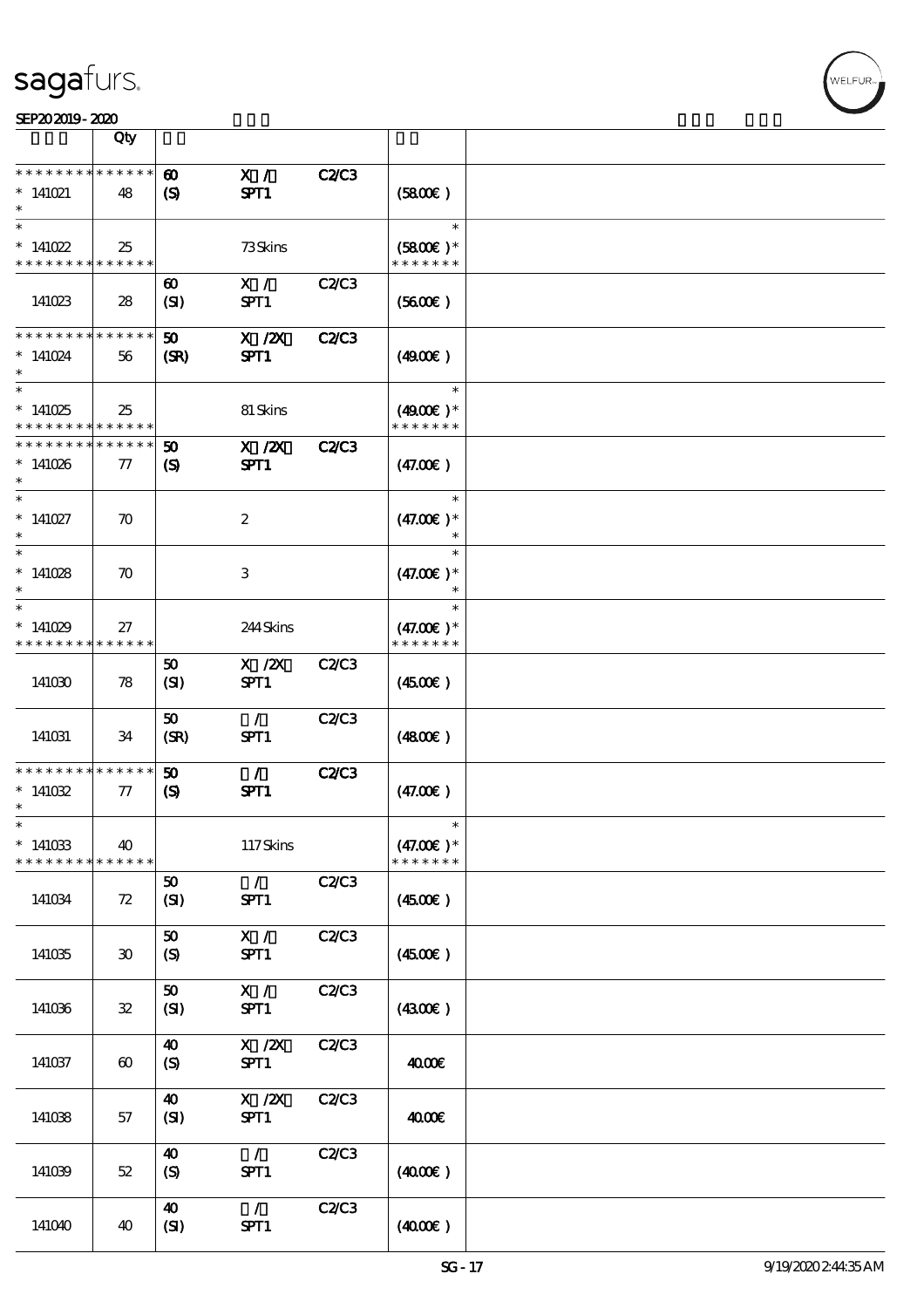

|                                                                      | Qty                                  |                                                     |                  |              |                                              |  |
|----------------------------------------------------------------------|--------------------------------------|-----------------------------------------------------|------------------|--------------|----------------------------------------------|--|
| * * * * * * * *<br>$*141041$<br>$\ast$                               | * * * * * *<br>$\boldsymbol{\omega}$ | $\boldsymbol{\omega}$<br>$\boldsymbol{\mathcal{S}}$ | SPT <sub>2</sub> | <b>C2C3</b>  | 4600E                                        |  |
| $\overline{\ast}$<br>$*141042$<br>$\ast$                             | 63                                   |                                                     | $\boldsymbol{2}$ |              | $\ast$<br>4600 £*<br>$\ast$                  |  |
| $\ast$<br>$*141043$<br>$\ast$                                        | 63                                   |                                                     | 3                |              | $\ast$<br>4600 £*<br>$\ast$                  |  |
| $\ast$<br>$*141044$<br>$\ast$                                        | 63                                   |                                                     | $\overline{4}$   |              | $\ast$<br>4600€ *<br>$\ast$                  |  |
| $\overline{\phantom{0}}$<br>$*141045$<br>* * * * * * * *             | 26<br>* * * * * *                    |                                                     | 284Skins         |              | $\ast$<br>4600 £*<br>* * * * * * *           |  |
| __<br>* * * * * * * *<br>$*141046$<br>$\ast$                         | * * * * * *<br>$68$                  | $\boldsymbol{\omega}$<br>$\mathbf{C}$               | SPT <sub>2</sub> | <b>C2/C3</b> | 3300                                         |  |
| $\ast$<br>$*141047$<br>* * * * * * * * <mark>* * * * * *</mark>      | 21                                   |                                                     | 89Skins          |              | $\ast$<br>3200E *<br>* * * * * * *           |  |
| * * * * * * * *<br>$*141048$<br>$\ast$                               | * * * * * *<br>${\bf \pi}$           | $\boldsymbol{\omega}$<br>$\mathbf{S}$               | SPT <sub>2</sub> | C2C3         | 3500E                                        |  |
| $\overline{\ast}$<br>$*141049$<br>$\ast$                             | 61                                   |                                                     | $\boldsymbol{2}$ |              | $\ast$<br>3500€ *<br>$\ast$                  |  |
| $\ast$<br>$*141050$<br>* * * * * * * * <mark>* * * * * *</mark>      | 21                                   |                                                     | 159Skins         |              | $\ast$<br>3500€ *<br>* * * * * * *           |  |
| 141051                                                               | 50                                   | 50<br>(SI)                                          | SPT <sub>2</sub> | C2/C3        | 27.00E                                       |  |
| 141052                                                               | $37\,$                               | $\boldsymbol{\omega}$<br>(S)                        | SPT <sub>2</sub> | C2C3         | 27.00E                                       |  |
| 141053                                                               | 28                                   | 40<br>(SI)                                          | SPT <sub>2</sub> | C2C3         | 2200                                         |  |
| 141054                                                               | 33                                   | $\boldsymbol{\mathfrak{D}}$<br>(S)                  | SPT <sub>2</sub> | C2C3         | 2300E                                        |  |
| 141055                                                               | 42                                   | $\boldsymbol{\mathfrak{D}}$<br>(SI)                 | SPT <sub>2</sub> | C2/C3        | æœ                                           |  |
| * * * * * * * *<br>$*141056$<br>$\ast$                               | * * * * * *<br>$\boldsymbol{\omega}$ | $\boldsymbol{\omega}$<br>$\boldsymbol{S}$           | SPT3             | <b>C2/C3</b> | 39000                                        |  |
| $\overline{\phantom{0}}$<br>$*141057$<br>* * * * * * * * * * * * * * | 65                                   |                                                     | 134Skins         |              | $\ast$<br>$3900$ $^{\circ}$<br>* * * * * * * |  |
| 141058                                                               | 49                                   | $\boldsymbol{\omega}$<br>(SI)                       | SPT3             | C2C3         | 2800€                                        |  |
| 141059                                                               | 51                                   | 50<br>(S)                                           | SPT3             | C2C3         | 2800E                                        |  |
| 141060                                                               | $35\,$                               | 50<br>(SI)                                          | SPT3             | C2/C3        | 2600E                                        |  |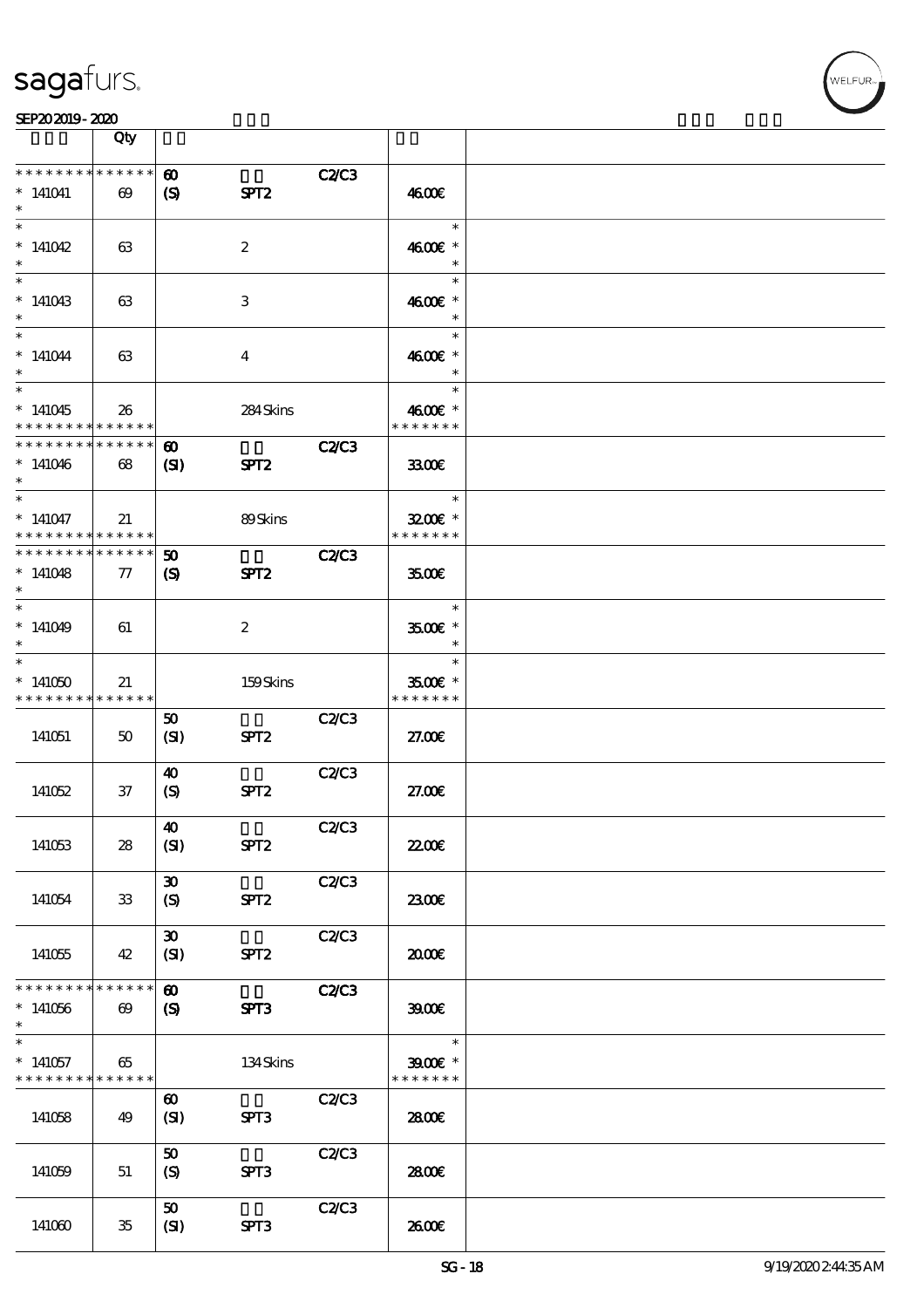#### SEP202019-2020

|                                          | Qty                   |                             |                                  |              |               |  |
|------------------------------------------|-----------------------|-----------------------------|----------------------------------|--------------|---------------|--|
|                                          |                       |                             |                                  |              |               |  |
|                                          |                       | $\boldsymbol{\omega}$       |                                  | <b>C2/C3</b> |               |  |
| 141061                                   | ${\bf 33}$            | (SI)                        | SPT3                             |              | <b>22006</b>  |  |
|                                          |                       |                             |                                  |              |               |  |
|                                          |                       | $\boldsymbol{\omega}$       |                                  | C2/C3        |               |  |
|                                          |                       |                             |                                  |              |               |  |
| 141062                                   | ${\bf 3\!2}$          | $\boldsymbol{S}$            | SPT4                             |              | 3200E         |  |
|                                          |                       |                             |                                  |              |               |  |
|                                          |                       | ${\bf 50}$                  |                                  | C2/C3        |               |  |
|                                          |                       |                             |                                  |              |               |  |
| 141063                                   | 23                    | (SI)                        | SPT4                             |              | 2500€         |  |
|                                          |                       |                             |                                  |              |               |  |
|                                          |                       | $\boldsymbol{\mathfrak{D}}$ | $X$ / $ZX$                       | C1/C2        |               |  |
| 141064                                   | 91                    | $\boldsymbol{S}$            | TOR <sub>2</sub>                 |              | 1800E         |  |
|                                          |                       |                             |                                  |              |               |  |
|                                          |                       |                             |                                  |              |               |  |
|                                          |                       | $\boldsymbol{\mathfrak{D}}$ | X /                              | C1/C2        |               |  |
| 141065                                   | 67                    | $\boldsymbol{S}$            | TOR <sub>2</sub>                 |              | <b>1600€</b>  |  |
|                                          |                       |                             |                                  |              |               |  |
| * * * * * * * * * * * * * *              |                       |                             | $\overline{X}$ / $\overline{Z}X$ |              |               |  |
|                                          |                       | $\boldsymbol{\mathbf{z}}$   |                                  | C1/C2        |               |  |
| $*141066$                                | 91                    | $\boldsymbol{\mathcal{S}}$  | TOR <sub>2</sub>                 |              | 1400E         |  |
|                                          |                       |                             |                                  |              |               |  |
| $\overline{\ast}$                        |                       |                             |                                  |              | $\ast$        |  |
|                                          |                       |                             |                                  |              |               |  |
| $*141067$                                | 27                    |                             | 118Skins                         |              | $1300E$ *     |  |
| * * * * * * * *                          | * * * * * *           |                             |                                  |              | * * * * * * * |  |
|                                          |                       | $\boldsymbol{\mathfrak{D}}$ | $\mathcal{T}$                    | C1/C2        |               |  |
| 141068                                   | 84                    | $\boldsymbol{S}$            | TOR <sub>2</sub>                 |              | 1300          |  |
|                                          |                       |                             |                                  |              |               |  |
|                                          |                       |                             |                                  |              |               |  |
|                                          |                       | $\mathbf{O}$                |                                  | C2C3         |               |  |
| 141069                                   | ${\bf 38}$            | $\boldsymbol{S}$            | TOR <sub>2</sub>                 |              | 800           |  |
|                                          |                       |                             |                                  |              |               |  |
|                                          |                       |                             |                                  |              |               |  |
|                                          |                       | 1/2                         |                                  | C2/C3        |               |  |
| 141070                                   | 17                    | (SI)                        | TOR <sub>2</sub>                 |              | 600           |  |
|                                          |                       |                             |                                  |              |               |  |
|                                          |                       | $\boldsymbol{\omega}$       |                                  | C2/C3        |               |  |
| 141071                                   | $50\,$                |                             | TOR <sub>3</sub>                 |              | 2500€         |  |
|                                          |                       | $\boldsymbol{\mathrm{(S)}}$ |                                  |              |               |  |
|                                          |                       |                             |                                  |              |               |  |
|                                          |                       | $\boldsymbol{\omega}$       | $\boldsymbol{X}$                 | C2C3         |               |  |
| 141072                                   | 47                    | $\boldsymbol{S}$            | TOR3                             |              | 3600          |  |
|                                          |                       |                             |                                  |              |               |  |
|                                          |                       |                             |                                  |              |               |  |
|                                          |                       | $\boldsymbol{\omega}$       | $\mathcal{L}$                    | C2C3         |               |  |
| 141073                                   | 30                    | (S)                         | TOR <sub>3</sub>                 |              | 3400          |  |
|                                          |                       |                             |                                  |              |               |  |
|                                          |                       | 50                          |                                  | C2/C3        |               |  |
| 141074                                   | $\boldsymbol{\omega}$ | $\boldsymbol{\mathrm{(S)}}$ | TOR <sub>3</sub>                 |              | 2800€         |  |
|                                          |                       |                             |                                  |              |               |  |
|                                          |                       |                             |                                  |              |               |  |
|                                          |                       | 50                          |                                  | C2/C3        |               |  |
| 141075                                   | 45                    | $\boldsymbol{S}$            | TOR <sub>3</sub>                 |              | 2600E         |  |
|                                          |                       |                             |                                  |              |               |  |
|                                          |                       | 50                          |                                  | C2/C3        |               |  |
|                                          |                       |                             |                                  |              |               |  |
| 141076                                   | 31                    | (SI)                        | TOR3                             |              | 2000          |  |
|                                          |                       |                             |                                  |              |               |  |
| * * * * * * * *                          | * * * * * *           | $\boldsymbol{\omega}$       |                                  | <b>C2/C3</b> |               |  |
| $*141077$                                | 84                    | $\boldsymbol{\mathcal{S}}$  | TOR <sub>3</sub>                 |              | 1900E         |  |
| $\ast$                                   |                       |                             |                                  |              |               |  |
| $\ast$                                   |                       |                             |                                  |              |               |  |
|                                          |                       |                             |                                  |              | $\ast$        |  |
| $*141078$                                | 68                    |                             | 152Skins                         |              | 22.00€ *      |  |
| * * * * * * * * <mark>* * * * * *</mark> |                       |                             |                                  |              | * * * * * * * |  |
|                                          |                       | 40                          |                                  | C2/C3        |               |  |
|                                          |                       |                             |                                  |              |               |  |
| 141079                                   | 29                    | (SI)                        | TOR <sub>3</sub>                 |              | 17.00E        |  |
|                                          |                       |                             |                                  |              |               |  |
|                                          |                       | $\mathbf{o}$                |                                  | C2C3         |               |  |
| 141080                                   | $36\,$                | $\boldsymbol{S}$            | TOR <sub>3</sub>                 |              | 800E          |  |
|                                          |                       |                             |                                  |              |               |  |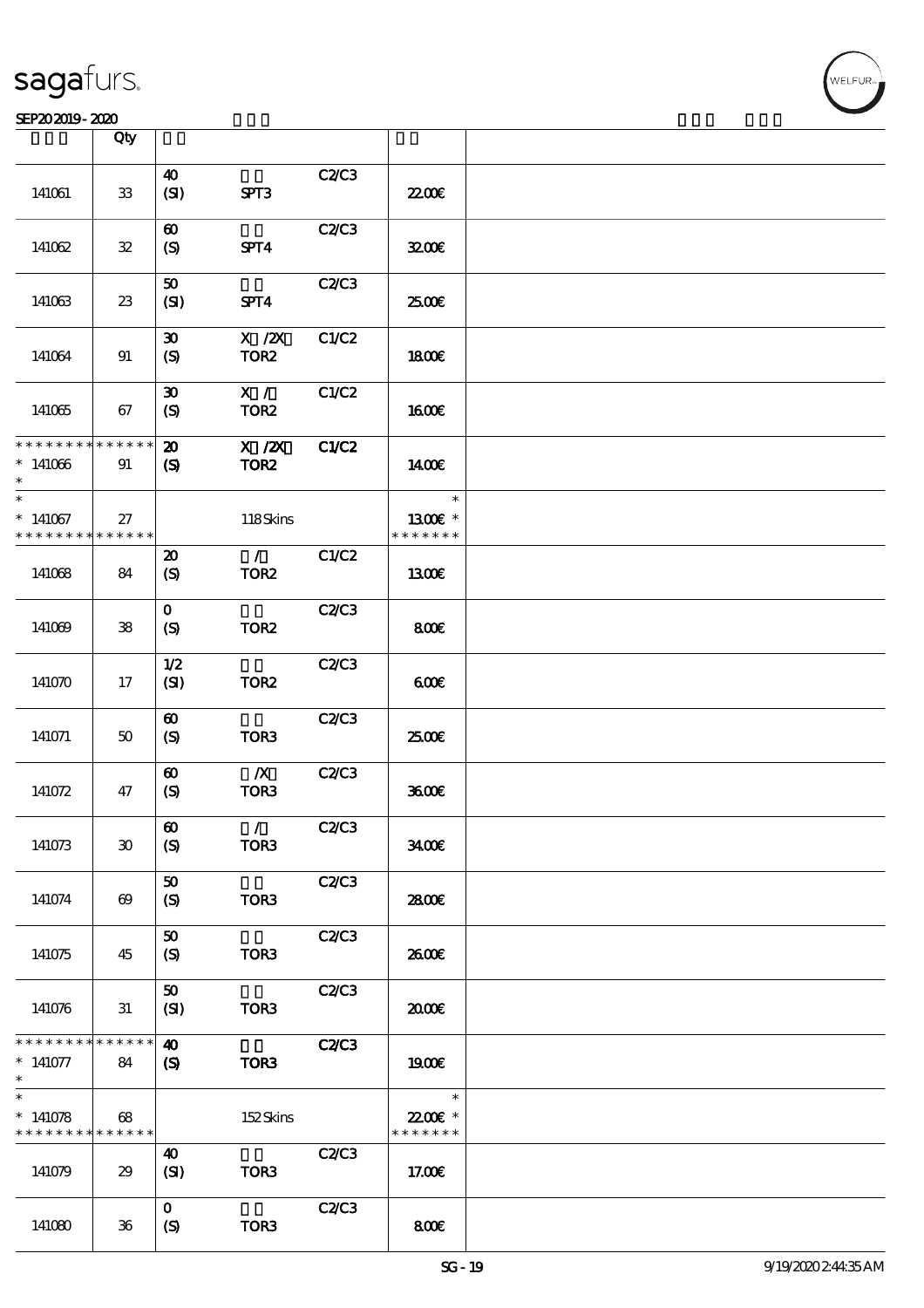#### SEP202019-2020

|                                                 | Qty                                 |                                                 |                            |              |                                                                        |  |
|-------------------------------------------------|-------------------------------------|-------------------------------------------------|----------------------------|--------------|------------------------------------------------------------------------|--|
|                                                 |                                     |                                                 |                            |              |                                                                        |  |
| 141081                                          | ${\bf 38}$                          | $\mathbf{o}$<br>$\boldsymbol{S}$                | TOR3                       | C2C3         | 7.00E                                                                  |  |
| 141082                                          | $\boldsymbol{\boldsymbol{\lambda}}$ | 1/2<br>(SI)                                     | TOR3                       | C2/C3        | 600                                                                    |  |
| 141083                                          | $21\,$                              | $1/2$<br>(SI)                                   | TOR3                       | C2/C3        | 600                                                                    |  |
| 141084                                          | 21                                  | ${\bf 50}$<br>$\boldsymbol{S}$                  | TOR4                       | C2/C3        | 21.00E                                                                 |  |
| 141085                                          | ${\bf 3\!}$                         | $\boldsymbol{\omega}$<br>(S)                    | TOR4                       | C2/C3        | æœ                                                                     |  |
| 141086                                          | 45                                  | $\boldsymbol{\mathfrak{D}}$<br>(SR)             | $X$ / $ZX$<br>TOR4         | C1/C2        | 21.006                                                                 |  |
| 141087                                          | 39                                  | $\boldsymbol{\mathfrak{D}}$<br>$\boldsymbol{S}$ | $X$ / $ZX$<br>TOR4         | C1/C2        | 17.00E                                                                 |  |
| 141088                                          | 59                                  | $\boldsymbol{\mathfrak{D}}$<br>$\boldsymbol{S}$ | X /<br>TOR4                | C1/C2        | <b>160€</b>                                                            |  |
| 141089                                          | 67                                  | $\boldsymbol{\mathsf{20}}$<br>$\boldsymbol{S}$  | TOR4                       | C1/C2        | <b>1500€</b>                                                           |  |
| 141090                                          | 29                                  | 50<br>$\boldsymbol{S}$                          | TOR5                       | C2C3         | æœ                                                                     |  |
| 141091                                          | 51                                  | $\boldsymbol{\omega}$<br>(SR)                   | $X$ / $ZX$<br>CHIP1        | C2C3         | $\omega$                                                               |  |
| * * * * * * * *<br>$*$ 141092<br>$\ast$         | * * * * * *<br>62                   | $\boldsymbol{\omega}$<br>(SR)                   | $X$ / $ZX$<br><b>CHIP1</b> | <b>C2/C3</b> | 5800€                                                                  |  |
| $\ast$<br>$*14100B$<br>$*$                      | 56                                  |                                                 | $\boldsymbol{2}$           |              | $\ast$<br>5800€ *<br>$\ast$                                            |  |
| $\ast$<br>$*141094$<br>$*$                      | 56                                  |                                                 | 3                          |              | $\ast$<br>5800€ *<br>$\ast$                                            |  |
| $\overline{\phantom{0}}$<br>$*141005$<br>$\ast$ | 56                                  |                                                 | $\bf{4}$                   |              | $\ast$<br>5800 £*<br>$\ast$                                            |  |
| $\ast$<br>$*141096$<br>* * * * * * * *          | 39<br>* * * * * *                   |                                                 | 269Skins                   |              | $\ast$<br>5800€ *<br>* * * * * * *                                     |  |
| * * * * * * * *<br>$*141097$<br>$\ast$          | $******$<br>$\boldsymbol{\omega}$   | $\boldsymbol{\omega}$<br>$\mathbf{S}$           | X / ZX C2/C3<br>CHIP1      |              | <b>5600€</b>                                                           |  |
| $\ast$<br>$*141008$<br>$\ast$                   | 63                                  |                                                 | 2                          |              | $\overline{\phantom{0}}$<br>5600€ *<br>$\ast$                          |  |
| $*$<br>$*141099$<br>$*$                         | 63                                  |                                                 | 3                          |              | $\ast$<br>5600€ *<br>$\overline{\phantom{a}}$ $\overline{\phantom{a}}$ |  |
| $\ast$<br>$*141100$<br>$\ast$                   | 63                                  |                                                 | $\bf{4}$                   |              | $\ast$<br>$5600E$ $^{\ast}$                                            |  |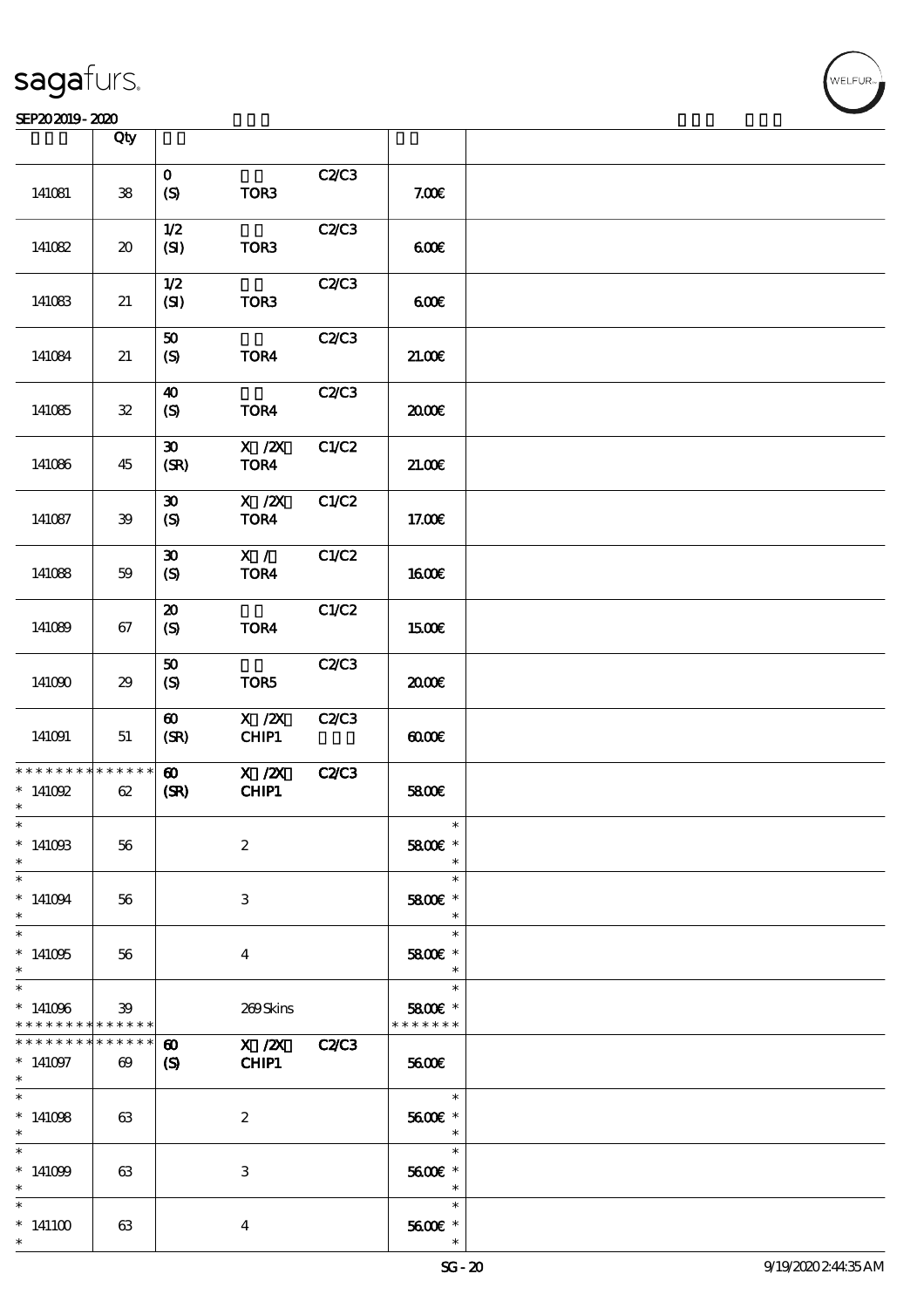

|                                                                  | Qty                                  |                                           |                           |              |                                                 |  |
|------------------------------------------------------------------|--------------------------------------|-------------------------------------------|---------------------------|--------------|-------------------------------------------------|--|
| $\ast$<br>$*141101$<br>$\ast$                                    | 63                                   | $\boldsymbol{\omega}$<br>$\boldsymbol{S}$ | $X$ / $ZX$<br>CHIP1       | C2/C3        | $\ast$<br>5600€ *<br>$\ast$                     |  |
| $\ast$<br>$* 141102$<br>$\ast$                                   | 63                                   |                                           | 6                         |              | $\ast$<br>5600€ *<br>$\ast$                     |  |
| $\ast$<br>$*14110B$<br>$\ast$                                    | 63                                   |                                           | $\boldsymbol{\tau}$       |              | $\ast$<br>5600€ *                               |  |
| $\ast$<br>$*141104$<br>$\ast$                                    | 63                                   |                                           | 8                         |              | $\ast$<br>5600€ *<br>$\ast$                     |  |
| $\overline{\ast}$<br>$*141105$<br>$\ast$                         | 63                                   |                                           | $\boldsymbol{9}$          |              | $\ast$<br>5600€ *<br>$\ast$                     |  |
| $\ast$<br>$*141106$<br>$\ast$                                    | 63                                   |                                           | 10                        |              | $\ast$<br>5600€ *<br>$\ast$                     |  |
| $\ast$<br>$*141107$<br>* * * * * * * *                           | 57<br>* * * * * *                    |                                           | 693Skins                  |              | $\ast$<br>5600€ *<br>* * * * * * *              |  |
| * * * * * * * *<br>$*141108$<br>$\ast$                           | * * * * * *<br>76                    | $\boldsymbol{\omega}$<br>$\mathbf{S}$     | $X$ / $ZX$<br>CHIP1       | <b>C2/C3</b> | (5600)                                          |  |
| $\ast$<br>$*141109$<br>$\ast$                                    | $\boldsymbol{\pi}$                   |                                           | $\boldsymbol{2}$          |              | $\ast$<br>$(5600)$ *                            |  |
| $\ast$<br>$*$ 141110                                             | $\boldsymbol{\pi}$                   |                                           | $\ensuremath{\mathsf{3}}$ |              | $\ast$<br>$(5600)$ *                            |  |
| $\ast$<br>$*$ 141111<br>$\ast$                                   | $\boldsymbol{\pi}$                   |                                           | $\bf{4}$                  |              | $\ast$<br>$(5600)$ *                            |  |
| $\ast$<br>$*$ 141112<br>* * * * * * * * * * * * * *              | 47                                   |                                           | 333Skins                  |              | $\ast$<br>$(5600)$ *<br>* * * * * * *           |  |
| *************** 8<br>$*$ 141113<br>$\ast$                        | 61                                   | (SR)                                      | $\sqrt{C2C3}$<br>CHIP1    |              | (6000)                                          |  |
| $\ast$<br>$*$ 141114<br>* * * * * * * * * * * * * *              | 21                                   |                                           | 82Skins                   |              | $\ast$<br>$(6000\varepsilon)*$<br>* * * * * * * |  |
| * * * * * * *<br>$*$ 141115<br>$\ast$                            | * * * * * *<br>$\boldsymbol{\omega}$ | $\boldsymbol{\omega}$<br>(S)              | $\mathcal{L}$<br>CHIP1    | <b>C2/C3</b> | (5800)                                          |  |
| $\ast$<br>$*$ 141116<br>$\ast$                                   | 63                                   |                                           | $\boldsymbol{z}$          |              | $\ast$<br>$(5800)$ *                            |  |
| $\ast$<br>$*$ 141117<br>$\ast$                                   | 63                                   |                                           | 3                         |              | $\ast$<br>$(5800)$ *                            |  |
| $\overline{\ast}$<br>$*$ 141118<br>$\ast$                        | 42                                   |                                           | $\overline{\mathbf{4}}$   |              | $\ast$<br>$(5800)$ *<br>$\ast$                  |  |
| $\ast$<br>$*$ 141119<br>* * * * * * * * <mark>* * * * * *</mark> | 26                                   |                                           | 263Skins                  |              | $\ast$<br>$(5800)$ *<br>* * * * * * *           |  |
| * * * * * * * *<br>$*141120$<br>$\ast$                           | * * * * * *<br>76                    | $\boldsymbol{\omega}$<br>$\mathbf{C}$     | $\mathcal{L}$<br>CHIP1    | <b>C2/C3</b> | (5600)                                          |  |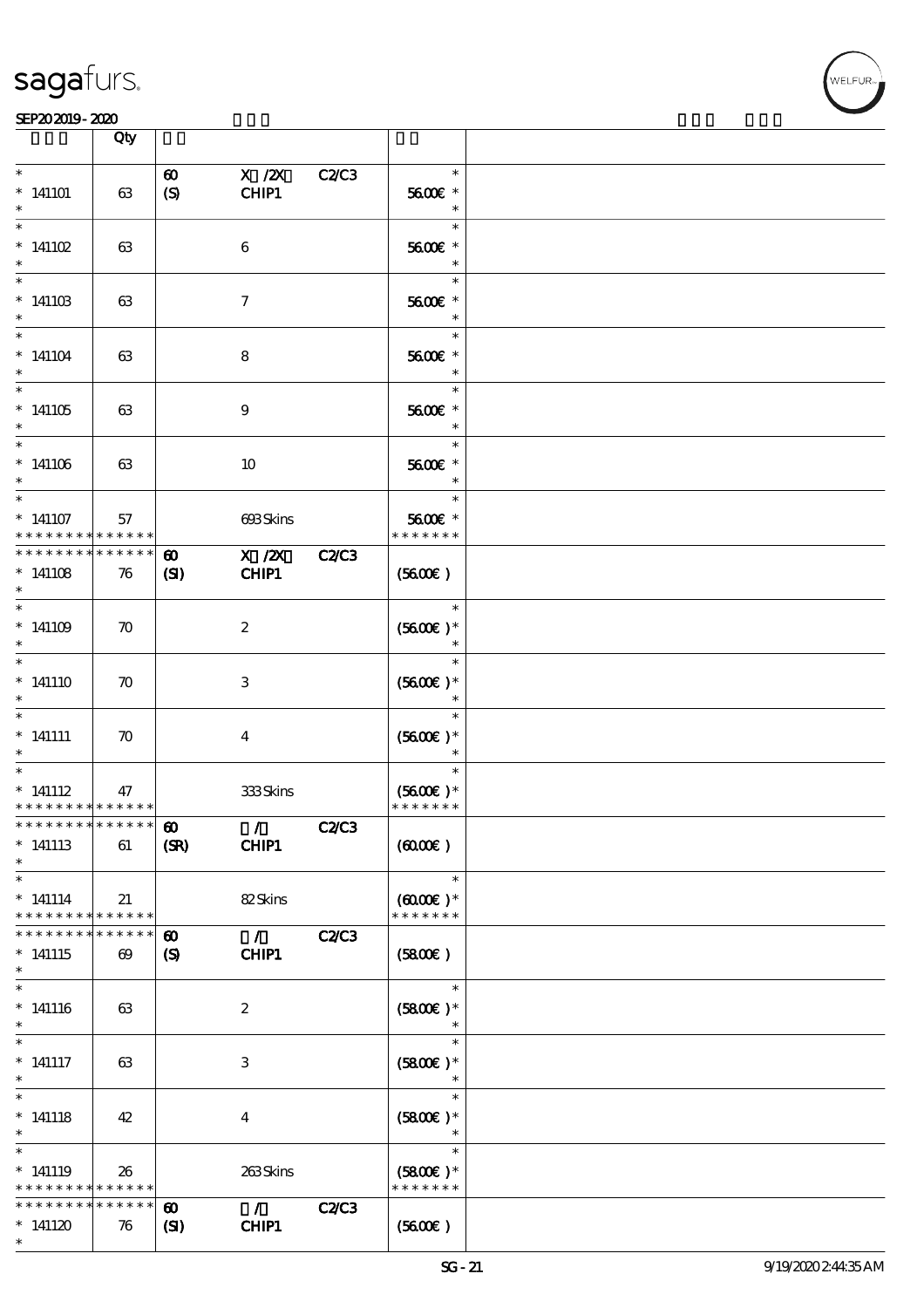\* \* \* \* \* \* \* \* \* \* \* \* \*

|                                                                         | Qty                   |                                                      |                        |              |                             |  |
|-------------------------------------------------------------------------|-----------------------|------------------------------------------------------|------------------------|--------------|-----------------------------|--|
| $\ast$                                                                  |                       |                                                      |                        |              | $\ast$                      |  |
| $*$ 141121                                                              | 62                    | $\boldsymbol{\omega}$<br>(SI)                        | $\mathcal{L}$<br>CHIP1 | C2C3         | $(5600\epsilon)*$           |  |
| * * * * * * * * <mark>* * * * * *</mark>                                |                       |                                                      |                        |              | * * * * * * *               |  |
| * * * * * * * * * * * * * *                                             |                       | $\boldsymbol{\omega}$                                | X /                    | <b>C2/C3</b> |                             |  |
| $*141122$                                                               | 62                    | (SR)                                                 | CHIP1                  |              | (5800)                      |  |
| $\ast$                                                                  |                       |                                                      |                        |              |                             |  |
| $\ast$                                                                  |                       |                                                      |                        |              | $\ast$                      |  |
| $*141123$                                                               | 27                    |                                                      | 89Skins                |              | $(5800)$ *                  |  |
| * * * * * * * * <mark>* * * * * *</mark><br>* * * * * * * * * * * * * * |                       |                                                      | X /                    | <b>C2/C3</b> | * * * * * * *               |  |
| $*141124$                                                               | $\boldsymbol{\omega}$ | $\boldsymbol{\omega}$<br>$\boldsymbol{\mathrm{(S)}}$ | CHIP1                  |              | (5600)                      |  |
| $\ast$                                                                  |                       |                                                      |                        |              |                             |  |
| $\overline{\ast}$                                                       |                       |                                                      |                        |              | $\ast$                      |  |
| $*141125$                                                               | 63                    |                                                      | $\boldsymbol{2}$       |              | $(5600E)*$                  |  |
| $\ast$                                                                  |                       |                                                      |                        |              |                             |  |
| $\ast$                                                                  |                       |                                                      |                        |              | $\ast$                      |  |
| $*141126$<br>$\ast$                                                     | 63                    |                                                      | 3                      |              | $(5600)$ *<br>$\ast$        |  |
| $\ast$                                                                  |                       |                                                      |                        |              | $\ast$                      |  |
| $*$ 141127                                                              | 43                    |                                                      | 238Skins               |              | $(5600)$ *                  |  |
| * * * * * * * * * * * * * *                                             |                       |                                                      |                        |              | * * * * * * *               |  |
| * * * * * * * * * * * * * *                                             |                       | $\boldsymbol{\omega}$                                | X /                    | <b>C2/C3</b> |                             |  |
| $*141128$                                                               | 76                    | $\mathbf{S}$                                         | CHIP1                  |              | (5400)                      |  |
| $\ast$                                                                  |                       |                                                      |                        |              |                             |  |
| $\ast$                                                                  |                       |                                                      |                        |              | $\ast$                      |  |
| $*141129$<br>* * * * * * * * * * * * * *                                | 36                    |                                                      | 112Skins               |              | $(5400)$ *<br>* * * * * * * |  |
|                                                                         |                       | 50                                                   | $X$ / $ZX$             | <b>C2/C3</b> |                             |  |
| 141130                                                                  | 42                    | (SR)                                                 | CHIP1                  |              | 4900€                       |  |
|                                                                         |                       |                                                      |                        |              |                             |  |
| * * * * * * * * * * * * * *                                             |                       | $\boldsymbol{\omega}$                                | $X$ / $ZX$             | <b>C2/C3</b> |                             |  |
| $*$ 141131                                                              | $\boldsymbol{\pi}$    | (SR)                                                 | CHIP1                  |              | 4800€                       |  |
| $\ast$<br>$\ast$                                                        |                       |                                                      |                        |              | $\ast$                      |  |
| $*141132$                                                               |                       |                                                      | 113Skins               |              |                             |  |
| * * * * * * * * * * * * * *                                             | 43                    |                                                      |                        |              | 4800€ *<br>* * * * * * *    |  |
| $x***************$                                                      |                       |                                                      | X / ZX C2/C3           |              |                             |  |
| $^\ast$ 141133                                                          | $77\,$                | $\boldsymbol{S}$                                     | <b>CHIP1</b>           |              | (47.00)                     |  |
| $\ast$                                                                  |                       |                                                      |                        |              |                             |  |
| $\ast$                                                                  |                       |                                                      |                        |              | $\ast$                      |  |
| $*141134$                                                               | $\boldsymbol{\pi}$    |                                                      | $\boldsymbol{2}$       |              | $(47.00)$ *                 |  |
| $\ast$<br>$\ast$                                                        |                       |                                                      |                        |              | $\ast$                      |  |
| $*141135$                                                               | $\boldsymbol{\pi}$    |                                                      | 3                      |              | $(47.00)$ *                 |  |
| $\ast$                                                                  |                       |                                                      |                        |              |                             |  |
| $\ast$                                                                  |                       |                                                      |                        |              | $\ast$                      |  |
| $*141136$                                                               | $\boldsymbol{\pi}$    |                                                      | $\boldsymbol{4}$       |              | $(47.00)$ *                 |  |
| $\ast$                                                                  |                       |                                                      |                        |              |                             |  |
|                                                                         |                       |                                                      |                        |              | $\ast$                      |  |
| $*$ 141137                                                              | $\boldsymbol{\pi}$    |                                                      | $\mathbf{5}$           |              | $(47.00)$ *                 |  |
| $\ast$<br>$\overline{\ast}$                                             |                       |                                                      |                        |              | $\ast$                      |  |
| $*141138$                                                               | $\boldsymbol{\pi}$    |                                                      | $\boldsymbol{6}$       |              | $(47.00)$ *                 |  |
| $\ast$                                                                  |                       |                                                      |                        |              | $\ast$                      |  |
| $\ast$                                                                  |                       |                                                      |                        |              | $\ast$                      |  |
| $*141139$                                                               | 61                    |                                                      | $\boldsymbol{7}$       |              | $(47.00)$ *                 |  |
| $\ast$                                                                  |                       |                                                      |                        |              | $\ast$                      |  |
|                                                                         |                       |                                                      |                        |              | $\ast$                      |  |
| $*141140$                                                               | 21                    |                                                      | 509Skins               |              | $(47.00)$ *                 |  |

\* \* \* \* \* \* \*  $(47.00)$ 

WELFUR<sub>T</sub>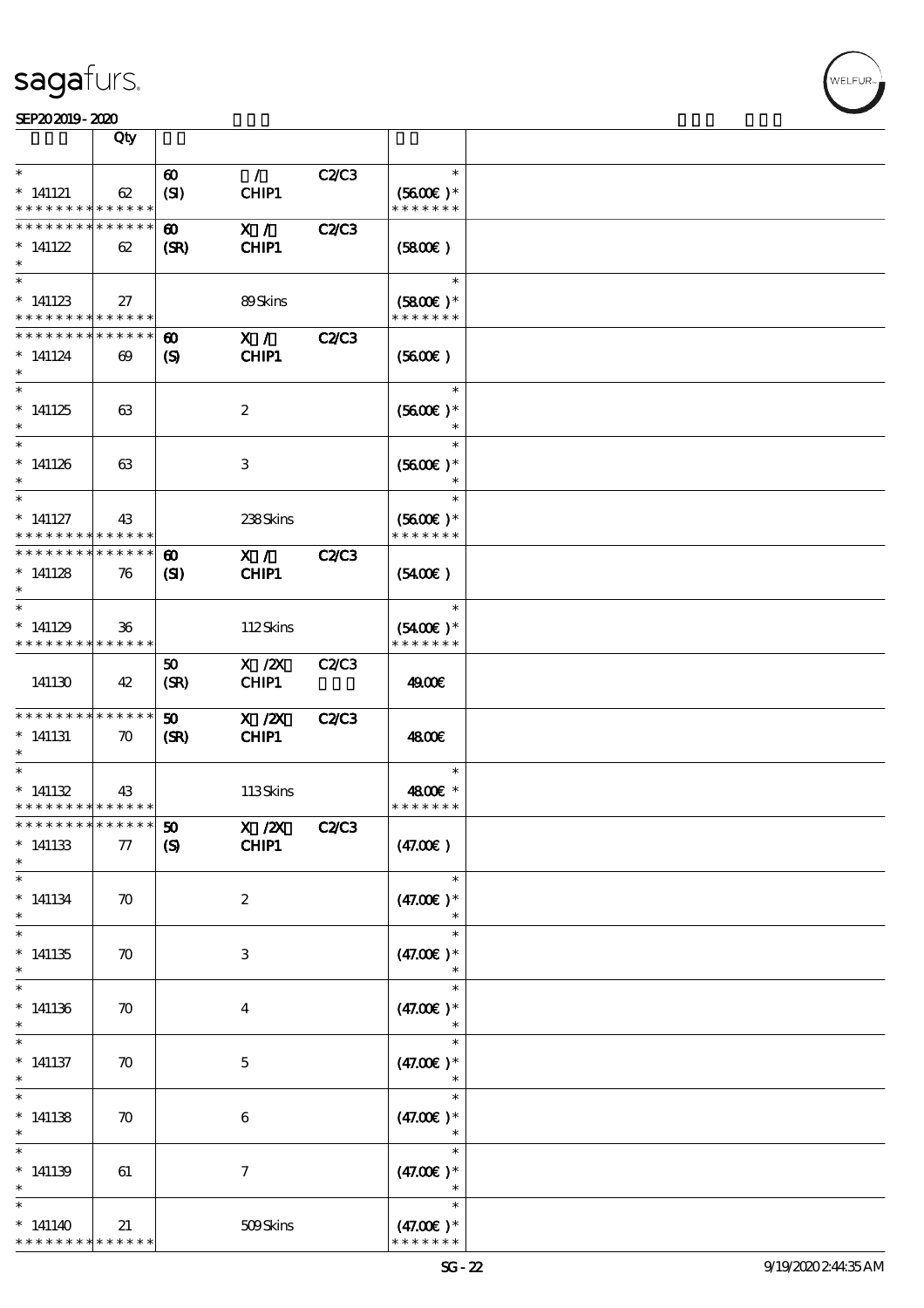#### $\frac{\text{SEPA} \cdot \text{0.0019}}{\text{Qty}}$

| SEP202019-2020                                                    |                             |                                             |                        |              |                                        |  |
|-------------------------------------------------------------------|-----------------------------|---------------------------------------------|------------------------|--------------|----------------------------------------|--|
|                                                                   | Qty                         |                                             |                        |              |                                        |  |
| * * * * * * * *<br>$*$ 141141                                     | * * * * * *<br>84           | 50<br>$\mathbf{S}$                          | $X$ / $ZX$<br>CHIP1    | C2C3         | (450E)                                 |  |
| $\ast$<br>$*$ 141142                                              | 77                          |                                             | $\boldsymbol{2}$       |              | $\ast$<br>$(4500)$ *<br>$\ast$         |  |
| $\ast$<br>$*141143$                                               | 77                          |                                             | 3                      |              | $\ast$<br>$(4500)$ *                   |  |
| $\ast$<br>$* 141144$<br>$\ast$                                    | 77                          |                                             | $\bf{4}$               |              | $\ast$<br>$(4500)$ *                   |  |
| $\ast$<br>$*141145$<br>* * * * * * * *                            | 71<br>* * * * * *           |                                             | 386Skins               |              | $\ast$<br>$(4500)$ *<br>* * * * * * *  |  |
| 141146                                                            | 50                          | 50<br>(SR)                                  | $\mathcal{L}$<br>CHIP1 | C2C3         | (4900)                                 |  |
| * * * * * * * *<br>$*$ 141147<br>$\ast$                           | * * * * * *<br>77           | 50<br>$\boldsymbol{S}$                      | $\mathcal{L}$<br>CHIP1 | <b>C2/C3</b> | (47.00)                                |  |
| $\ast$<br>$*141148$<br>$\ast$                                     | $\boldsymbol{\pi}$          |                                             | $\boldsymbol{2}$       |              | $\ast$<br>$(47.00)$ *<br>$\ast$        |  |
| $\ast$<br>$*141149$<br>* * * * * * * *                            | $30^{\circ}$<br>* * * * * * |                                             | 177Skins               |              | $\ast$<br>$(47.00)$ *<br>* * * * * * * |  |
| * * * * * * * *<br>$*141150$<br>$\ast$                            | * * * * * *<br>84           | 50<br>$\mathbf{S}$                          | $\mathcal{F}$<br>CHIP1 | <b>C2/C3</b> | (450)                                  |  |
| $\ast$<br>$*141151$<br>* * * * * * * *                            | $23\,$<br>* * * * * *       |                                             | 107Skins               |              | $\ast$<br>$(4500E)*$<br>* * * * * * *  |  |
| 141152                                                            | 52                          | 50<br>(SR)                                  | X /<br>CHIP1           | C2C3         | (47.00)                                |  |
| * * * * * * * * * * * * * *<br>$*141153$<br>$\ast$                | $\tau$                      | $\boldsymbol{\mathfrak{D}}$<br>$\mathbf{S}$ | X /<br>CHIP1           | <b>C2/C3</b> | (4500)                                 |  |
| $\ast$<br>$*141154$                                               | 63                          |                                             | $\boldsymbol{2}$       |              | $\ast$<br>$(4500)$ *<br>$\ast$         |  |
| $\ast$<br>$*141155$<br>* * * * * * * * <mark>* * * * * * *</mark> | 25                          |                                             | 165Skins               |              | $\ast$<br>$(4500)$ *<br>* * * * * * *  |  |
| 141156                                                            | 83                          | 50<br>(SI)                                  | X /<br>CHIP1           | C2C3         | (4300)                                 |  |
| * * * * * * * *<br>$*$ 141157<br>$\ast$                           | * * * * * *<br>$\pi$        | 40<br>(SR)                                  | $X$ / $ZX$<br>CHIP1    | C2/C3        | (430)                                  |  |
| $\ast$<br>$*141158$<br>* * * * * * * * <mark>* * * * * *</mark>   | 44                          |                                             | 121 Skins              |              | $\ast$<br>$(4300)$ *<br>* * * * * * *  |  |
| * * * * * * * *<br>$*141159$                                      | * * * * * *<br>84           | 40<br>(S)                                   | X / ZX<br>CHIP1        | <b>C2/C3</b> | (41.00)                                |  |
| $\ast$<br>$*141160$<br>* * * * * * * * <mark>* * * * * *</mark>   | 67                          |                                             | 151 Skins              |              | $\ast$<br>41.00€ *<br>* * * * * * *    |  |

,<br>WELFUR: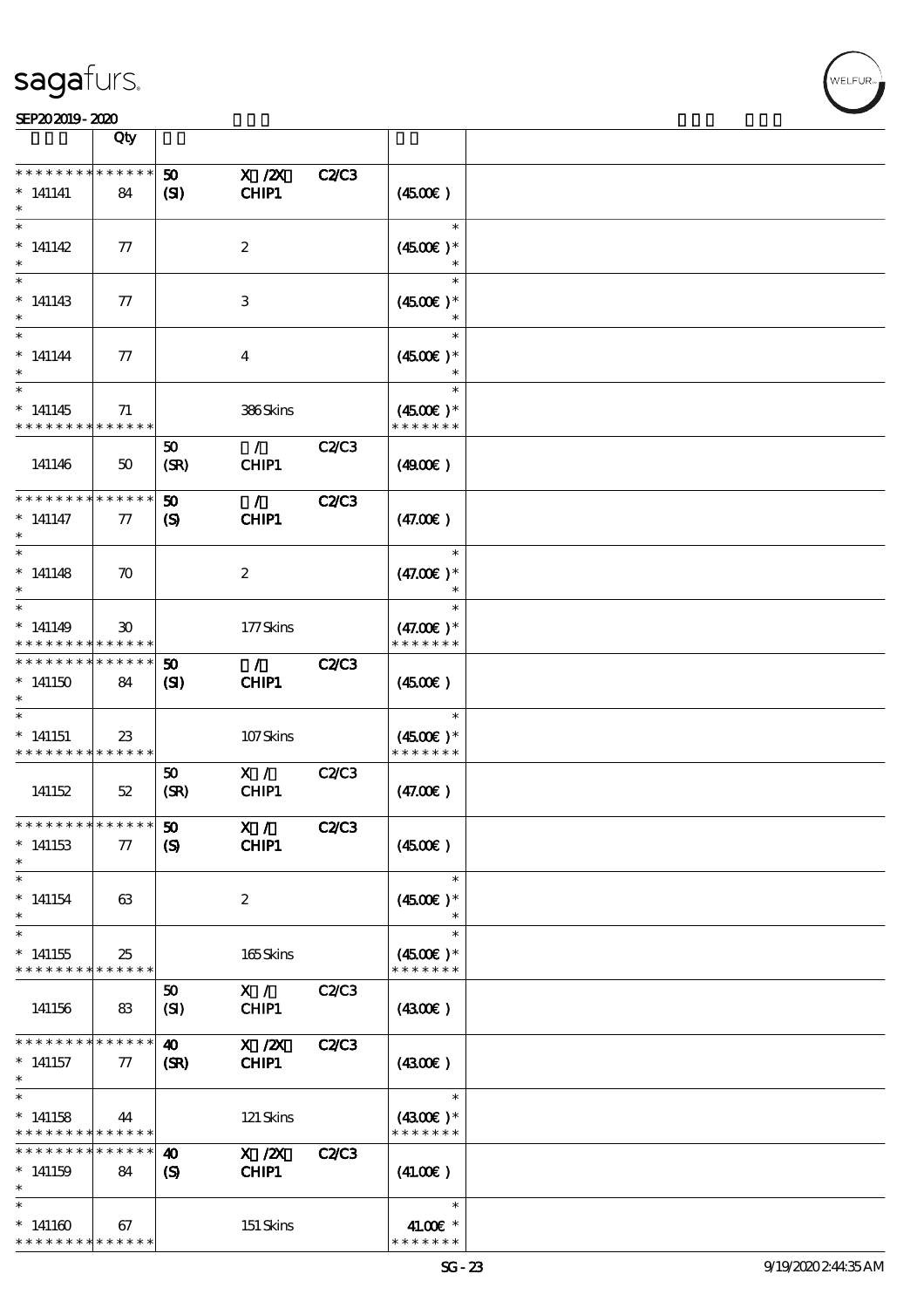|                                                                   | Qty                                  |                                                     |                            |              |                                        |  |
|-------------------------------------------------------------------|--------------------------------------|-----------------------------------------------------|----------------------------|--------------|----------------------------------------|--|
| * * * * * * * *                                                   | * * * * * *                          | $\boldsymbol{\omega}$                               |                            | <b>C2/C3</b> |                                        |  |
| $*141161$                                                         | 91                                   | $\mathbf{C}$                                        | $X$ / $ZX$<br><b>CHIP1</b> |              | (400E)                                 |  |
| $*141162$<br>* * * * * * * *                                      | 33<br>* * * * * *                    |                                                     | 124Skins                   |              | $\ast$<br>$(4000)$ *<br>* * * * * * *  |  |
| 141163                                                            | $\boldsymbol{\omega}$                | 40<br>(SR)                                          | $\mathcal{L}$<br>CHIP1     | C2C3         | (4300)                                 |  |
| * * * * * * * *<br>$*141164$                                      | * * * * * *<br>84                    | 40<br>$\boldsymbol{\mathrm{(S)}}$                   | $\mathcal{L}$<br>CHIP1     | <b>C2/C3</b> | (41.00)                                |  |
| $\ast$<br>$*141165$<br>* * * * * * * *                            | 21<br>******                         |                                                     | 105Skins                   |              | $\ast$<br>$(41.00)$ *<br>* * * * * * * |  |
| 141166                                                            | 61                                   | 40<br>(SI)                                          | $\mathcal{L}$<br>CHIP1     | C2C3         | (400E)                                 |  |
| * * * * * * * *<br>$*141167$<br>$\ast$                            | * * * * * *<br>$\boldsymbol{\pi}$    | $\boldsymbol{\omega}$<br>(SR)                       | X /<br>CHIP1               | <b>C2/C3</b> | (41.00)                                |  |
| $\ast$<br>$*141168$<br>* * * * * * * *                            | 24<br>* * * * * *                    |                                                     | 94Skins                    |              | $\ast$<br>$(41.00)$ *<br>* * * * * * * |  |
| * * * * * * * *<br>$*141169$                                      | * * * * * *<br>84                    | $\boldsymbol{\omega}$<br>$\boldsymbol{\mathcal{S}}$ | $X / \sqrt{2}$<br>CHIP1    | <b>C2/C3</b> | (400E)                                 |  |
| $\ast$<br>* $141170$<br>* * * * * * * *                           | $\boldsymbol{\omega}$<br>* * * * * * |                                                     | 144Skins                   |              | $\ast$<br>$(4000)$ *<br>* * * * * * *  |  |
| 141171                                                            | 59                                   | 40<br>(SI)                                          | X /<br>CHIP1               | C2C3         | (380)                                  |  |
| 141172                                                            | 40                                   | $\mathbf{O}$<br>(S)                                 | CHIP1                      | C2/C3        | 1200E                                  |  |
| 141173                                                            | ${\bf 3\!}$                          | $\mathbf{O}$<br>(SI)                                | CHIP1                      | <b>C2/C3</b> | 1200E                                  |  |
| * * * * * * * * <mark>* * * * * *</mark><br>$*$ 141174<br>$\ast$  | 62                                   | $\boldsymbol{\omega}$<br>(SR)                       | X / ZX<br>CHIP2            | <b>C2/C3</b> | 44.00€                                 |  |
| $\ast$<br>$*141175$<br>* * * * * * * * <mark>* * * * * *</mark>   | 33                                   |                                                     | 95Skins                    |              | $\ast$<br>4300€ *<br>* * * * * * *     |  |
| * * * * * * * *<br>$*141176$<br>$\ast$                            | * * * * * *<br>$\boldsymbol{\omega}$ | $\boldsymbol{\omega}$<br>$\boldsymbol{\mathcal{S}}$ | $X$ / $ZX$<br>CHIP2        | <b>C2/C3</b> | 3800€                                  |  |
| $\ast$<br>$* 141177$<br>$\ast$                                    | 63                                   |                                                     | $\boldsymbol{2}$           |              | $\ast$<br>3800€ *<br>$\ast$            |  |
| $\ast$<br>$*141178$<br>* * * * * * * *                            | 41<br>* * * * * *                    |                                                     | 173Skins                   |              | $\ast$<br>3800€ *<br>* * * * * * *     |  |
| * * * * * * * *<br>$*141179$<br>$\ast$                            | * * * * * *<br>76                    | $\boldsymbol{\omega}$<br>$\mathbf{C}$               | X / ZX<br>CHIP2            | <b>C2/C3</b> | 31.00                                  |  |
| $\ast$<br>$*141180$<br>* * * * * * * * <mark>* * * * * * *</mark> | 40                                   |                                                     | 116Skins                   |              | $\ast$<br>$3000$ $*$<br>* * * * * * *  |  |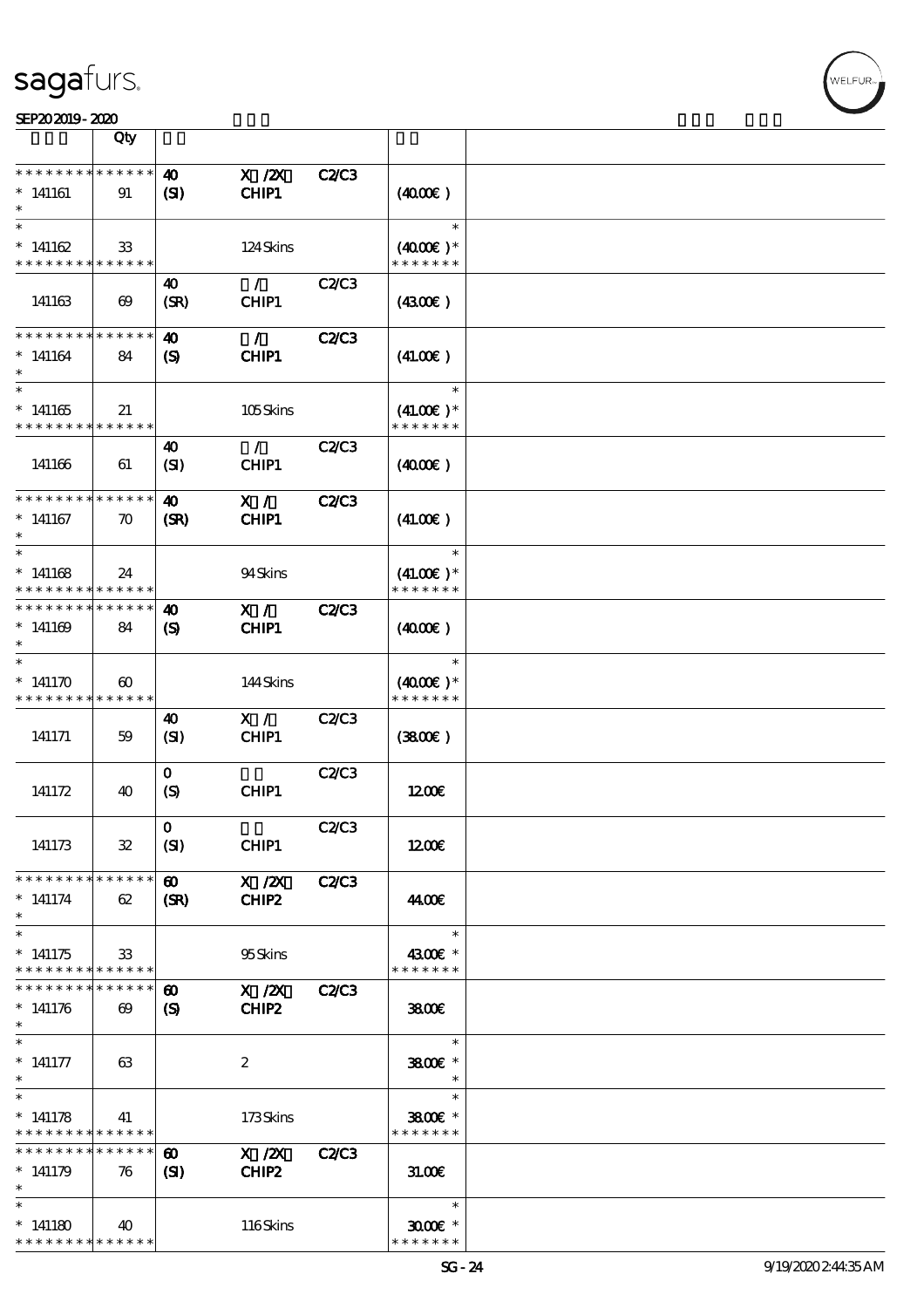|                                         | Qty                                      |                                                     |                                 |              |                                       |  |
|-----------------------------------------|------------------------------------------|-----------------------------------------------------|---------------------------------|--------------|---------------------------------------|--|
| 141181                                  | 29                                       | $\boldsymbol{\omega}$<br>(SR)                       | $\mathcal{L}$<br>CHIP2          | C2/C3        | 4000€                                 |  |
| * * * * * * * *<br>$* 141182$           | $* * * * * * *$<br>$\boldsymbol{\omega}$ | $\boldsymbol{\omega}$<br>(S)                        | $\mathcal{F}$<br>CHIP2          | <b>C2/C3</b> | 3600                                  |  |
| $\ast$<br>$*141183$<br>* * * * * * * *  | 23<br>* * * * * *                        |                                                     | 92Skins                         |              | $\ast$<br>3600€ *<br>* * * * * * *    |  |
| 141184                                  | 44                                       | $\boldsymbol{\omega}$<br>(SI)                       | $\mathcal{L}$<br>CHIP2          | <b>C2/C3</b> | (320)                                 |  |
| 141185                                  | 44                                       | $\boldsymbol{\omega}$<br>(SR)                       | X /<br>CHIP2                    | C2/C3        | 41.00E                                |  |
| * * * * * * * *<br>$*141186$<br>$\ast$  | * * * * * *<br>55                        | $\boldsymbol{\omega}$<br>$\boldsymbol{\mathcal{S}}$ | X /<br>CHIP2                    | <b>C2/C3</b> | 3500                                  |  |
| $\ast$<br>$*$ 141187<br>* * * * * * * * | $23\,$<br>* * * * * *                    |                                                     | 78Skins                         |              | $\ast$<br>3400€ *<br>* * * * * * *    |  |
| 141188                                  | 41                                       | $\boldsymbol{\omega}$<br>(SI)                       | X /<br>CHIP2                    | <b>C2/C3</b> | 3000                                  |  |
| 141189                                  | 53                                       | 50<br>(SR)                                          | $X$ / $ZX$<br>CHIP <sub>2</sub> | C2C3         | 3200E                                 |  |
| * * * * * * * *<br>$*141190$<br>$\ast$  | * * * * * *<br>$\pi$                     | $\boldsymbol{\mathfrak{D}}$<br>$\boldsymbol{S}$     | $X$ / $ZX$<br>CHIP2             | <b>C2/C3</b> | 3000                                  |  |
| $\ast$<br>$*141191$<br>* * * * * * * *  | 39<br>* * * * * *                        |                                                     | 116Skins                        |              | $\ast$<br>$3000$ $*$<br>* * * * * * * |  |
| * * * * * * * *<br>$*141192$<br>$\ast$  | * * * * * *<br>$\pi$                     | 50<br>$\mathbf{S}$                                  | $X$ / $ZX$<br>CHIP2             | <b>C2/C3</b> | (260)                                 |  |
| $*$<br>$*141193$<br>* * * * * * * *     | 23<br>* * * * * *                        |                                                     | 100Skins                        |              | $\ast$<br>$(2600E)*$<br>* * * * * * * |  |
| 141194                                  | 40                                       | 50<br>(SR)                                          | $\mathcal{F}$<br>CHIP2          | C2C3         | 31.006                                |  |
| 141195                                  | 42                                       | 50<br>(SI)                                          | $\mathcal{L}$<br>CHIP2          | C2C3         | (2600)                                |  |
| * * * * * * * *<br>$*141196$<br>$\ast$  | * * * * * *<br>$\boldsymbol{\pi}$        | $\boldsymbol{\mathfrak{D}}$<br>$\boldsymbol{S}$     | X /<br>CHIP2                    | C2/C3        | 2600E                                 |  |
| $\ast$<br>$*141197$<br>* * * * * * * *  | 24<br>* * * * * *                        |                                                     | 94Skins                         |              | $\ast$<br>2500€ *<br>* * * * * * *    |  |
| 141198                                  | 47                                       | 50<br>(SI)                                          | X /<br>CHIP2                    | C2C3         | (220E)                                |  |
| 141199                                  | $\boldsymbol{\pi}$                       | 40<br>(SR)                                          | $X$ / $ZX$<br>CHIP2             | C2/C3        | 2800€                                 |  |
| 141200                                  | 73                                       | $\boldsymbol{\omega}$<br>$\boldsymbol{S}$           | $X$ / $ZX$<br>CHIP2             | C2C3         | (2600)                                |  |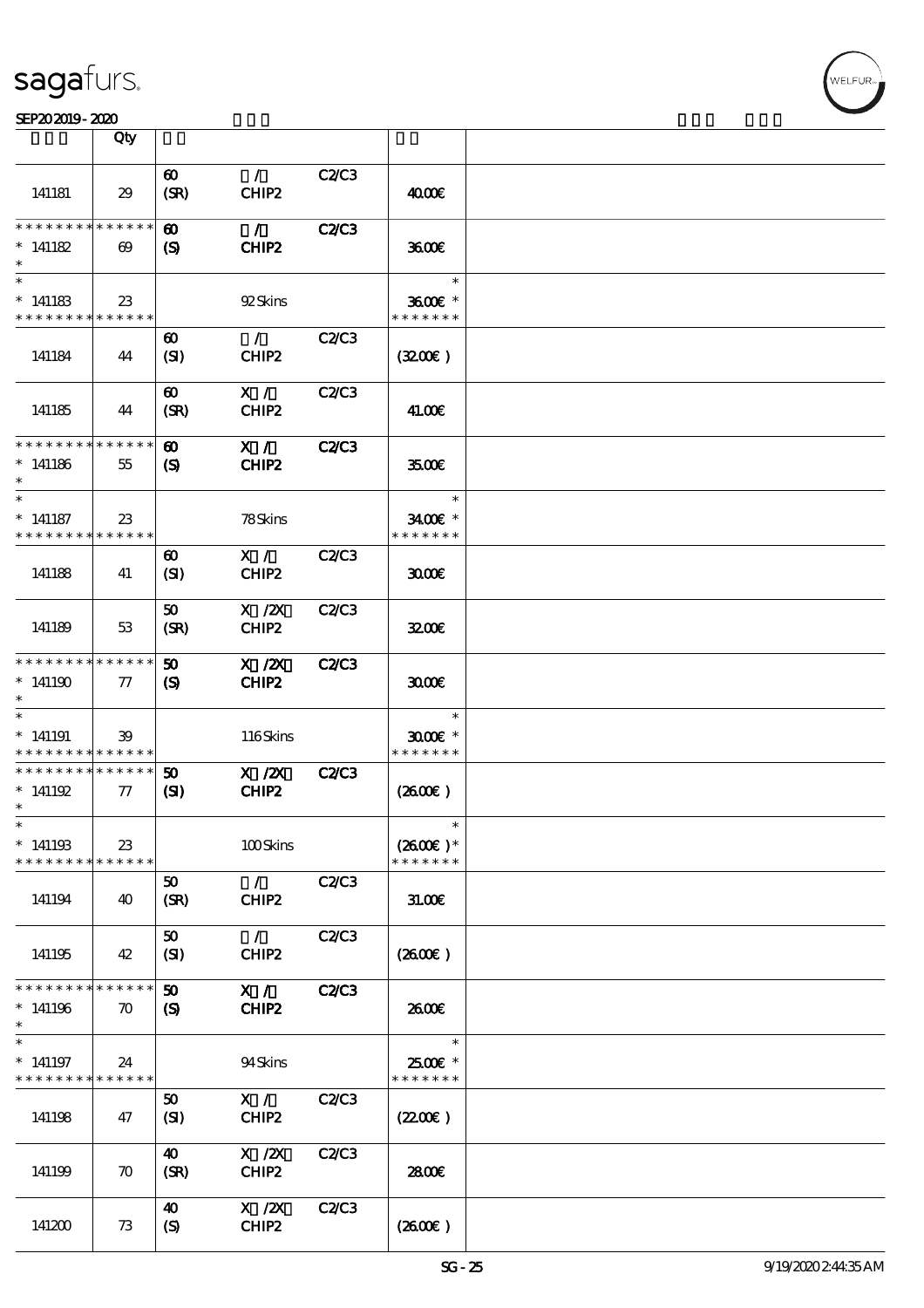#### SEP202019-2020 **DEEP202019-2020**

|                                            | Qty                   |                             |                   |              |                     |  |
|--------------------------------------------|-----------------------|-----------------------------|-------------------|--------------|---------------------|--|
|                                            |                       |                             |                   |              |                     |  |
|                                            |                       | 40                          | $X$ / $ZX$        | C2/C3        |                     |  |
| 141201                                     | 74                    | (SI)                        | CHIP2             |              | (220E)              |  |
|                                            |                       |                             |                   |              |                     |  |
|                                            |                       |                             | $\mathcal{L}$     |              |                     |  |
|                                            |                       | 40                          |                   | C2C3         |                     |  |
| 141202                                     | 46                    | (S)                         | CHIP <sub>2</sub> |              | (260E)              |  |
|                                            |                       |                             |                   |              |                     |  |
|                                            |                       | 40                          | X /               | C2C3         |                     |  |
|                                            |                       |                             |                   |              |                     |  |
| 141203                                     | $50\,$                | (S)                         | CHIP2             |              | (220E)              |  |
|                                            |                       |                             |                   |              |                     |  |
|                                            |                       | $\boldsymbol{\mathfrak{D}}$ | $X$ / $ZX$        | C1/C2        |                     |  |
|                                            |                       |                             |                   |              |                     |  |
| 141204                                     | $37\,$                | (SI)                        | CHIP2             |              | (17.00)             |  |
|                                            |                       |                             |                   |              |                     |  |
|                                            |                       | $\boldsymbol{\mathfrak{D}}$ | X /               | C1/C2        |                     |  |
| 141205                                     | ${\bf 38}$            | (S)                         | CHIP2             |              | (200)               |  |
|                                            |                       |                             |                   |              |                     |  |
|                                            |                       |                             |                   |              |                     |  |
|                                            |                       | $\boldsymbol{\mathfrak{D}}$ | $\mathbf{X}$ /    | C1/C2        |                     |  |
| 141206                                     | 43                    | (SI)                        | CHIP2             |              | $(1600\varepsilon)$ |  |
|                                            |                       |                             |                   |              |                     |  |
|                                            |                       |                             |                   |              |                     |  |
|                                            |                       | $\boldsymbol{\mathfrak{D}}$ |                   | C1/C2        |                     |  |
| 141207                                     | 71                    | (S)                         | CHIP2             |              | 1200                |  |
|                                            |                       |                             |                   |              |                     |  |
|                                            |                       | $\boldsymbol{\mathfrak{D}}$ |                   | C1/C2        |                     |  |
|                                            |                       |                             |                   |              |                     |  |
| 141208                                     | 86                    | (SI)                        | CHIP2             |              | (1000E)             |  |
|                                            |                       |                             |                   |              |                     |  |
|                                            |                       | 1/2                         |                   | C2C3         |                     |  |
|                                            |                       |                             |                   |              |                     |  |
| 141209                                     | 26                    | (SI)                        | CHIP2             |              | (60E)               |  |
|                                            |                       |                             |                   |              |                     |  |
| * * * * * * * *                            | * * * * * *           | $\boldsymbol{\omega}$       |                   | <b>C2C3</b>  |                     |  |
| $*141210$                                  | 76                    | (S)                         | CHIP3             |              | 2200                |  |
|                                            |                       |                             |                   |              |                     |  |
|                                            |                       |                             |                   |              |                     |  |
| $\ast$                                     |                       |                             |                   |              | $\ast$              |  |
| $*$ 141211                                 | $\boldsymbol{\pi}$    |                             | $\boldsymbol{2}$  |              | 22.00€ *            |  |
|                                            |                       |                             |                   |              | $\ast$              |  |
| $\ast$                                     |                       |                             |                   |              | $\ast$              |  |
|                                            |                       |                             |                   |              |                     |  |
| $*$ 141212                                 | 36                    |                             | 182Skins          |              | 22.00 *             |  |
| * * * * * * * * <mark>* * * * * * *</mark> |                       |                             |                   |              | * * * * * * *       |  |
| * * * * * * * * <mark>* * * * * *</mark>   |                       | $\boldsymbol{\omega}$       | $\boldsymbol{X}$  | C2C3         |                     |  |
| $*141213$                                  | $\boldsymbol{\omega}$ | $\boldsymbol{S}$            | CHIP3             |              | 2600E               |  |
|                                            |                       |                             |                   |              |                     |  |
| $\ast$                                     |                       |                             |                   |              |                     |  |
| $\ast$                                     |                       |                             |                   |              | $\ast$              |  |
| $*$ 141214                                 | 63                    |                             | $\boldsymbol{2}$  |              | 2600E *             |  |
| $\ast$                                     |                       |                             |                   |              | $\ast$              |  |
| $\ast$                                     |                       |                             |                   |              | $\ast$              |  |
|                                            |                       |                             |                   |              |                     |  |
| $*141215$                                  | 44                    |                             | 176Skins          |              | 2600E *             |  |
| * * * * * * * *                            | ******                |                             |                   |              | * * * * * * *       |  |
| * * * * * * * *                            | * * * * * *           | $\boldsymbol{\omega}$       | $\mathcal{L}$     | <b>C2/C3</b> |                     |  |
|                                            |                       |                             |                   |              |                     |  |
| $*141216$                                  | $\boldsymbol{\omega}$ | $\boldsymbol{\mathrm{(S)}}$ | CHIP3             |              | 2300                |  |
| $\ast$                                     |                       |                             |                   |              |                     |  |
| $\ast$                                     |                       |                             |                   |              | $\ast$              |  |
| $*$ 141217                                 | 28                    |                             | 97 Skins          |              | 2300€ *             |  |
| * * * * * * * *                            | ******                |                             |                   |              | * * * * * * *       |  |
|                                            |                       |                             |                   |              |                     |  |
|                                            |                       | 50                          |                   | C2C3         |                     |  |
| 141218                                     | 67                    | (S)                         | CHIP3             |              | 1800                |  |
|                                            |                       |                             |                   |              |                     |  |
|                                            |                       | 50                          |                   | C2C3         |                     |  |
|                                            |                       |                             |                   |              |                     |  |
| 141219                                     | 57                    | (SI)                        | CHIP3             |              | <b>1500€</b>        |  |
|                                            |                       |                             |                   |              |                     |  |
|                                            |                       | 40                          |                   | C2C3         |                     |  |
| 141220                                     | 59                    | $\boldsymbol{S}$            | CHIP3             |              | 1400E               |  |
|                                            |                       |                             |                   |              |                     |  |

-<br>ELFUR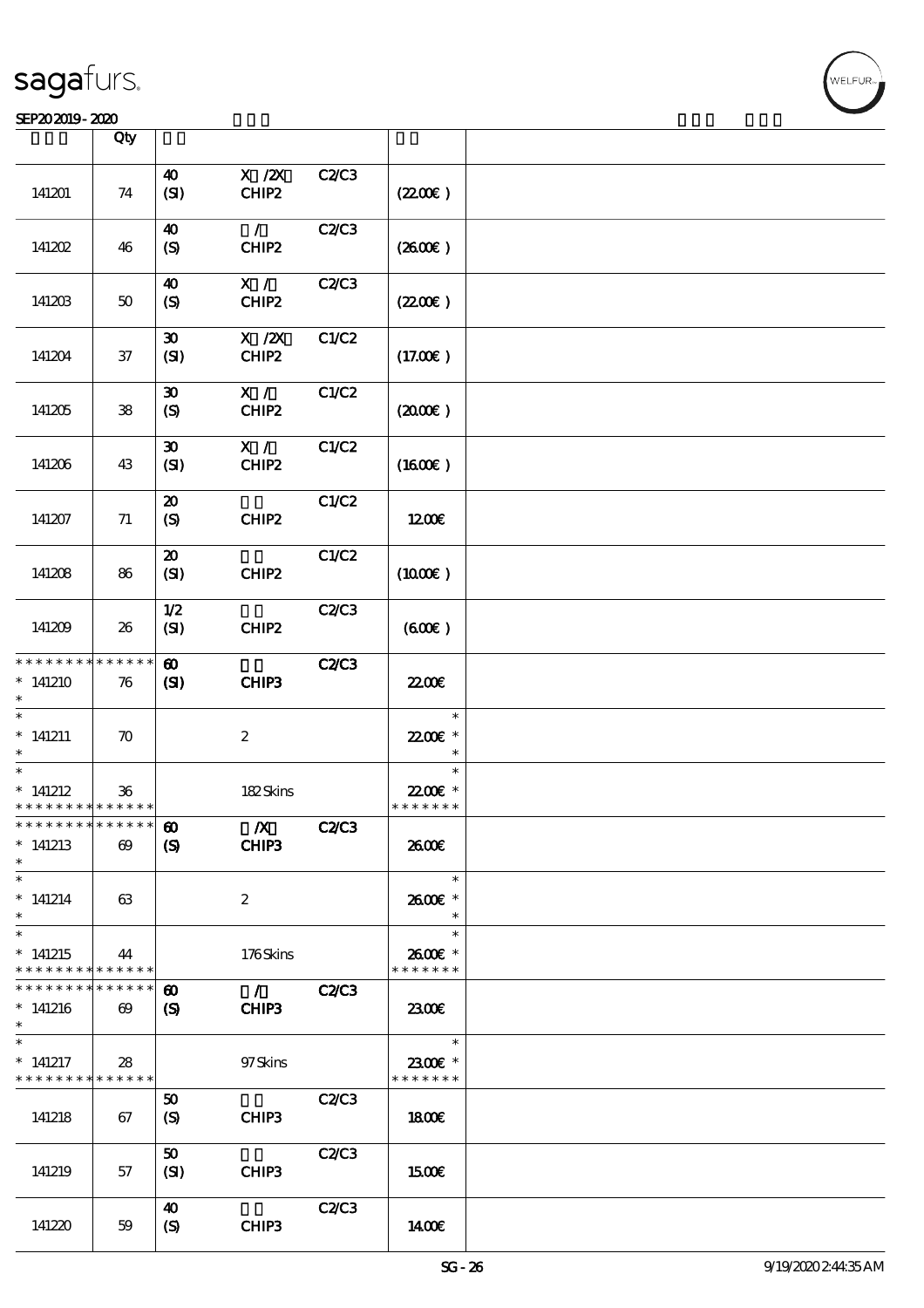#### SEP202019-2020

|        | Qty        |                                           |       |              |        |  |
|--------|------------|-------------------------------------------|-------|--------------|--------|--|
| 141221 | 23         | $\mathbf{o}$<br>(SI)                      | CHIP3 | <b>C2/C3</b> | (600)  |  |
| 141222 | ${\bf 39}$ | $\boldsymbol{\omega}$<br>$\boldsymbol{S}$ | CHIP4 | C2C3         | 11.00E |  |
| 141223 | $52\,$     | 50<br>(SI)                                | CHIP4 | C2C3         | 1000E  |  |
| 141224 | 34         | $\boldsymbol{\omega}$<br>$\boldsymbol{S}$ | CHIP4 | <b>C2/C3</b> | 850€   |  |
| 141225 | 46         | $\boldsymbol{\mathfrak{D}}$<br>(SI)       | CHIP4 | C1/C2        | (60E)  |  |
| 141226 | 28         | $\boldsymbol{\mathbf{z}}$<br>(SI)         | CHIP4 | C1/C2        | (60E)  |  |
| 141227 | ${\bf 28}$ | $\mathbf{o}$<br>(SI)                      | CHIP5 | <b>C2/C3</b> | (600)  |  |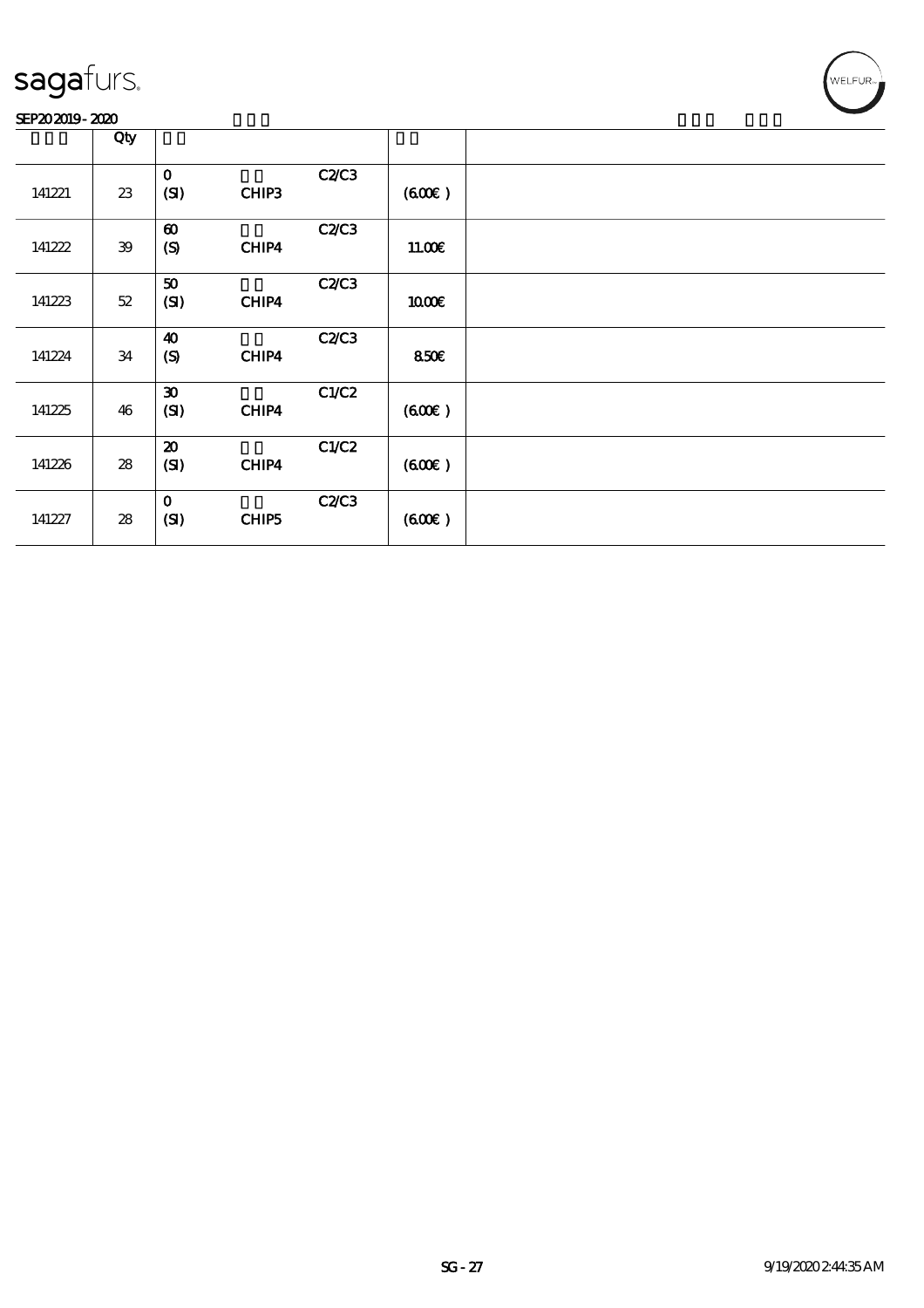

#### SEP202019-2020

|                                                                            | Qty                   |                                                           |                   |              |                                    |  |
|----------------------------------------------------------------------------|-----------------------|-----------------------------------------------------------|-------------------|--------------|------------------------------------|--|
| * * * * * * * * * * * * * *<br>$*141261$<br>$\ast$<br>$\overline{\ast}$    | 62                    | $\boldsymbol{\omega}$<br>(SR)                             | $X$ / $ZX$        | <b>C2C3</b>  | 5800E                              |  |
| $*141262$<br>$\ast$                                                        | 56                    |                                                           | $\boldsymbol{2}$  |              | $\ast$<br>5800€ *<br>$\ast$        |  |
| $\overline{\phantom{0}}$<br>$*141263$<br>$\ast$                            | 56                    |                                                           | $\,3$             |              | $\ast$<br>5800€ *<br>$\ast$        |  |
| $\overline{\ast}$<br>$*141264$<br>$\ast$                                   | 56                    |                                                           | $\boldsymbol{4}$  |              | $\ast$<br>5600€ *<br>$\ast$        |  |
| $\overline{\phantom{1}}$<br>$*141265$<br>* * * * * * * *                   | $22\,$<br>* * * * * * |                                                           | 252Skins          |              | $\ast$<br>5600€ *<br>* * * * * * * |  |
| 141266                                                                     | $\boldsymbol{\pi}$    | $\boldsymbol{\omega}$<br>$\boldsymbol{S}$                 | $X$ / $ZX$        | <b>C2/C3</b> | 50000                              |  |
| 141267                                                                     | $\boldsymbol{\omega}$ | $\boldsymbol{\omega}$<br>(SR)                             | $\mathcal{L}$     | <b>C2/C3</b> | 5200E                              |  |
| 141268                                                                     | 34                    | $\boldsymbol{\omega}$<br>$\boldsymbol{S}$                 | $\mathcal{L}$     | <b>C2/C3</b> | 4600€                              |  |
| 141269                                                                     | $\boldsymbol{\omega}$ | $\boldsymbol{\omega}$<br>(SR)                             | X /               | C2C3         | 50000                              |  |
| 141270                                                                     | $37\,$                | $\boldsymbol{\omega}$<br>$\boldsymbol{S}$                 | X /               | <b>C2/C3</b> | 4500€                              |  |
| 141271                                                                     | 24                    | $\boldsymbol{\omega}$<br>(SI)                             |                   | C2/C3        | 4000€                              |  |
| * * * * * * * * * * * * * *<br>$*$ 141272<br>$\ast$                        | 63                    | 50<br>(SR)                                                | $X$ / $ZX$        | <b>C2/C3</b> | 4000€                              |  |
| $\ast$<br>$*$ 141273<br>* * * * * * * * * * * * * *                        | 23                    |                                                           | 86Skins           |              | $\ast$<br>4000€ *<br>* * * * * * * |  |
| * * * * * * * *<br>$* 141274$<br>$\ast$                                    | * * * * * *<br>77     | $\boldsymbol{\mathfrak{D}}$<br>$\boldsymbol{\mathcal{S}}$ | X / ZX            | <b>C2/C3</b> | 4200E                              |  |
| $\overline{\ast}$<br>$*141275$<br>* * * * * * * * <mark>* * * * * *</mark> | 37                    |                                                           | 114Skins          |              | $\ast$<br>4200€ *<br>* * * * * * * |  |
| 141276                                                                     | 42                    | 50<br>(SR)                                                | $\mathcal{L}$     | C2/C3        | 4200E                              |  |
| 141277                                                                     | 56                    | 50<br>$\boldsymbol{\mathrm{(S)}}$                         | $\mathcal{L}$     | C2C3         | 41.00€                             |  |
| 141278                                                                     | 43                    | 50<br>(SR)                                                | X /               | <b>C2/C3</b> | 4000€                              |  |
| 141279                                                                     | 44                    | 50<br>$\boldsymbol{S}$                                    | $\mathbf{X} \neq$ | C2C3         | 3800€                              |  |
| * * * * * * * * * * * * * *<br>$*141280$<br>$\ast$                         | 77                    | 50<br>$\mathbf{C}$                                        |                   | <b>C2/C3</b> | 3000                               |  |

т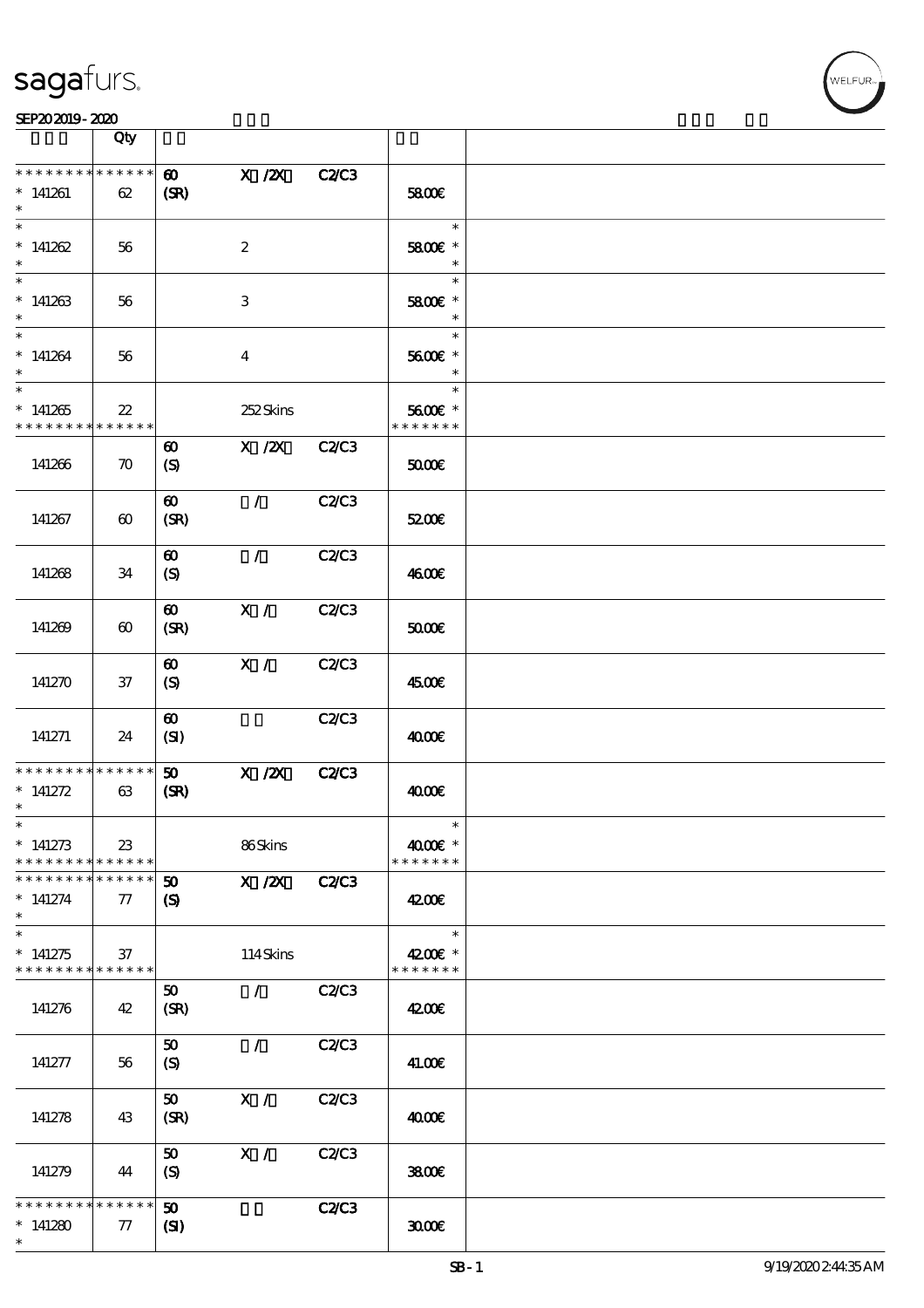#### $SEP202019 - 2020$

|                                            | Qty                |                             |                                       |              |               |  |
|--------------------------------------------|--------------------|-----------------------------|---------------------------------------|--------------|---------------|--|
|                                            |                    |                             |                                       |              |               |  |
| $\ast$                                     |                    | 50                          |                                       | C2/C3        | $\ast$        |  |
| $*141281$                                  | 31                 | (SI)                        |                                       |              | 2900€ *       |  |
|                                            |                    |                             |                                       |              |               |  |
| * * * * * * * *                            | * * * * * *        |                             |                                       |              | * * * * * * * |  |
|                                            |                    | 40                          | $X$ / $ZX$                            | C2/C3        |               |  |
|                                            |                    |                             |                                       |              |               |  |
| 141282                                     | 49                 | (SR)                        |                                       |              | 3400          |  |
|                                            |                    |                             |                                       |              |               |  |
|                                            |                    |                             |                                       |              |               |  |
|                                            |                    | 40                          | $X$ / $ZX$                            | C2C3         |               |  |
| 141283                                     | 67                 | $\boldsymbol{S}$            |                                       |              | 3300E         |  |
|                                            |                    |                             |                                       |              |               |  |
|                                            |                    |                             |                                       |              |               |  |
|                                            |                    | $\boldsymbol{\omega}$       | $\mathcal{L}$                         | <b>C2/C3</b> |               |  |
| 141284                                     | 62                 | (S)                         |                                       |              | 31.006        |  |
|                                            |                    |                             |                                       |              |               |  |
|                                            |                    |                             |                                       |              |               |  |
|                                            |                    | $\boldsymbol{\omega}$       | X /                                   | C2C3         |               |  |
| 141285                                     | $35\,$             | (S)                         |                                       |              | 31.00E        |  |
|                                            |                    |                             |                                       |              |               |  |
|                                            |                    |                             |                                       |              |               |  |
| * * * * * * * * * * * * * *                |                    | $\boldsymbol{\omega}$       |                                       | <b>C2/C3</b> |               |  |
| $*141286$                                  |                    |                             |                                       |              | 27.00E        |  |
|                                            | 91                 | $\mathbf{S}$                |                                       |              |               |  |
|                                            |                    |                             |                                       |              |               |  |
| $\overline{\phantom{0}}$                   |                    |                             |                                       |              | $\ast$        |  |
|                                            |                    |                             |                                       |              |               |  |
| $*141287$                                  | 27                 |                             | 118Skins                              |              | 2600€ *       |  |
| * * * * * * * *                            | * * * * * *        |                             |                                       |              | * * * * * * * |  |
|                                            |                    | $\boldsymbol{\mathfrak{D}}$ | $X$ / $ZX$                            | C2C3         |               |  |
|                                            |                    |                             |                                       |              |               |  |
| 141288                                     | ${\bf 38}$         | (SR)                        |                                       |              | 2600E         |  |
|                                            |                    |                             |                                       |              |               |  |
| * * * * * * * * * * * * * *                |                    | 30 <sub>o</sub>             | X / ZX                                | <b>C2/C3</b> |               |  |
|                                            |                    |                             |                                       |              |               |  |
| $*141289$                                  | 88                 | $\boldsymbol{\mathcal{S}}$  |                                       |              | 2600E         |  |
|                                            |                    |                             |                                       |              |               |  |
| $\ast$                                     |                    |                             |                                       |              | $\ast$        |  |
|                                            |                    |                             |                                       |              |               |  |
| $*141290$                                  | 21                 |                             | 109Skins                              |              | 2500€ *       |  |
| * * * * * * * *                            | ******             |                             |                                       |              | * * * * * * * |  |
|                                            |                    |                             |                                       |              |               |  |
|                                            |                    | $\boldsymbol{\mathfrak{D}}$ | $\mathcal{L}$                         | C2/C3        |               |  |
| 141291                                     | 86                 | $\boldsymbol{\mathrm{(S)}}$ |                                       |              | 2300E         |  |
|                                            |                    |                             |                                       |              |               |  |
|                                            |                    |                             |                                       |              |               |  |
|                                            |                    | $\boldsymbol{\mathfrak{D}}$ | X /                                   | C2/C3        |               |  |
| 141292                                     | 58                 | (S)                         |                                       |              | <b>22006</b>  |  |
|                                            |                    |                             |                                       |              |               |  |
|                                            |                    |                             |                                       |              |               |  |
| * * * * * * * * <mark>* * * * * *</mark> * |                    | $\boldsymbol{\mathfrak{D}}$ |                                       | C2C3         |               |  |
| $*141293$                                  | 98                 | (S)                         |                                       |              | æœ            |  |
| $\ast$                                     |                    |                             |                                       |              |               |  |
|                                            |                    |                             |                                       |              |               |  |
| $\ast$                                     |                    |                             |                                       |              | $\ast$        |  |
| $*141294$                                  | 55                 |                             | 153Skins                              |              | $2000$ $*$    |  |
|                                            |                    |                             |                                       |              |               |  |
| * * * * * * * *                            | * * * * * *        |                             |                                       |              | * * * * * * * |  |
|                                            |                    | $\boldsymbol{\mathfrak{D}}$ | $\boldsymbol{\mathrm{X}}$ / <b>2X</b> | <b>C2/C3</b> |               |  |
| 141295                                     |                    |                             |                                       |              |               |  |
|                                            | 41                 | (SR)                        |                                       |              | 1900E         |  |
|                                            |                    |                             |                                       |              |               |  |
|                                            |                    | $\boldsymbol{\mathsf{20}}$  | $X \, /ZX$                            | <b>C2/C3</b> |               |  |
|                                            |                    |                             |                                       |              |               |  |
| 141296                                     | 86                 | (S)                         |                                       |              | 17.00€        |  |
|                                            |                    |                             |                                       |              |               |  |
|                                            |                    | $\boldsymbol{\mathfrak{D}}$ | $\mathcal{L}$                         | C2C3         |               |  |
|                                            |                    |                             |                                       |              |               |  |
| 141297                                     | 72                 | $\boldsymbol{\mathrm{(S)}}$ |                                       |              | 1900E         |  |
|                                            |                    |                             |                                       |              |               |  |
|                                            |                    | $\boldsymbol{\mathfrak{D}}$ | X /                                   | C2/C3        |               |  |
|                                            |                    |                             |                                       |              |               |  |
| 141298                                     | $\boldsymbol{\pi}$ | (S)                         |                                       |              | 17.00€        |  |
|                                            |                    |                             |                                       |              |               |  |
| * * * * * * *                              | * * * * * *        | $\boldsymbol{\mathbf{z}}$   |                                       |              |               |  |
|                                            |                    |                             |                                       | <b>C2/C3</b> |               |  |
| $*141299$                                  | 105                | (S)                         |                                       |              | 1400E         |  |
| $\ast$                                     |                    |                             |                                       |              |               |  |
| $\ast$                                     |                    |                             |                                       |              | $\ast$        |  |
|                                            |                    |                             |                                       |              |               |  |
| $*141300$                                  | 91                 |                             | $\boldsymbol{z}$                      |              | 1400 £*       |  |
| $\ast$                                     |                    |                             |                                       |              |               |  |
|                                            |                    |                             |                                       |              |               |  |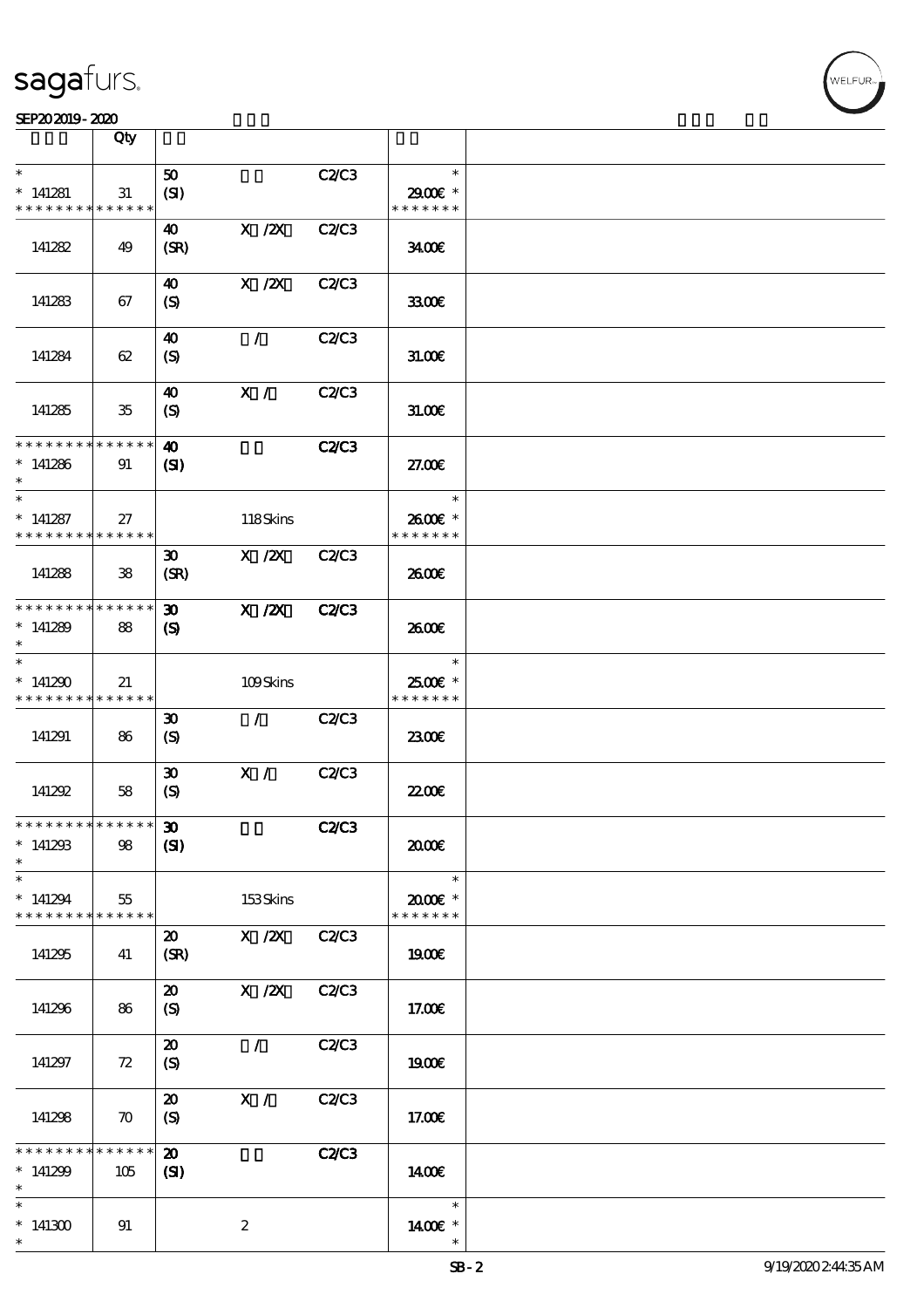

|                                            | Qty                |                                 |            |              |                          |  |
|--------------------------------------------|--------------------|---------------------------------|------------|--------------|--------------------------|--|
| $\ast$                                     |                    | $\boldsymbol{\mathfrak{D}}$     |            | C2C3         | $\ast$                   |  |
| $*141301$<br>* * * * * * * * * * * * * * * | 23                 | (SI)                            |            |              | 1400€ *<br>* * * * * * * |  |
| 141302                                     | $\boldsymbol{\pi}$ | $\mathbf 0$<br>$\boldsymbol{S}$ | $X$ / $ZX$ | <b>C2/C3</b> | 1200E                    |  |
| 141303                                     | 54                 | $\mathbf 0$<br>$\boldsymbol{S}$ | X /        | <b>C2/C3</b> | 1000E                    |  |
| 141304                                     | 104                | $\mathbf 0$<br>(SI)             |            | <b>C2/C3</b> | 800€                     |  |

'<br>WELFUR∍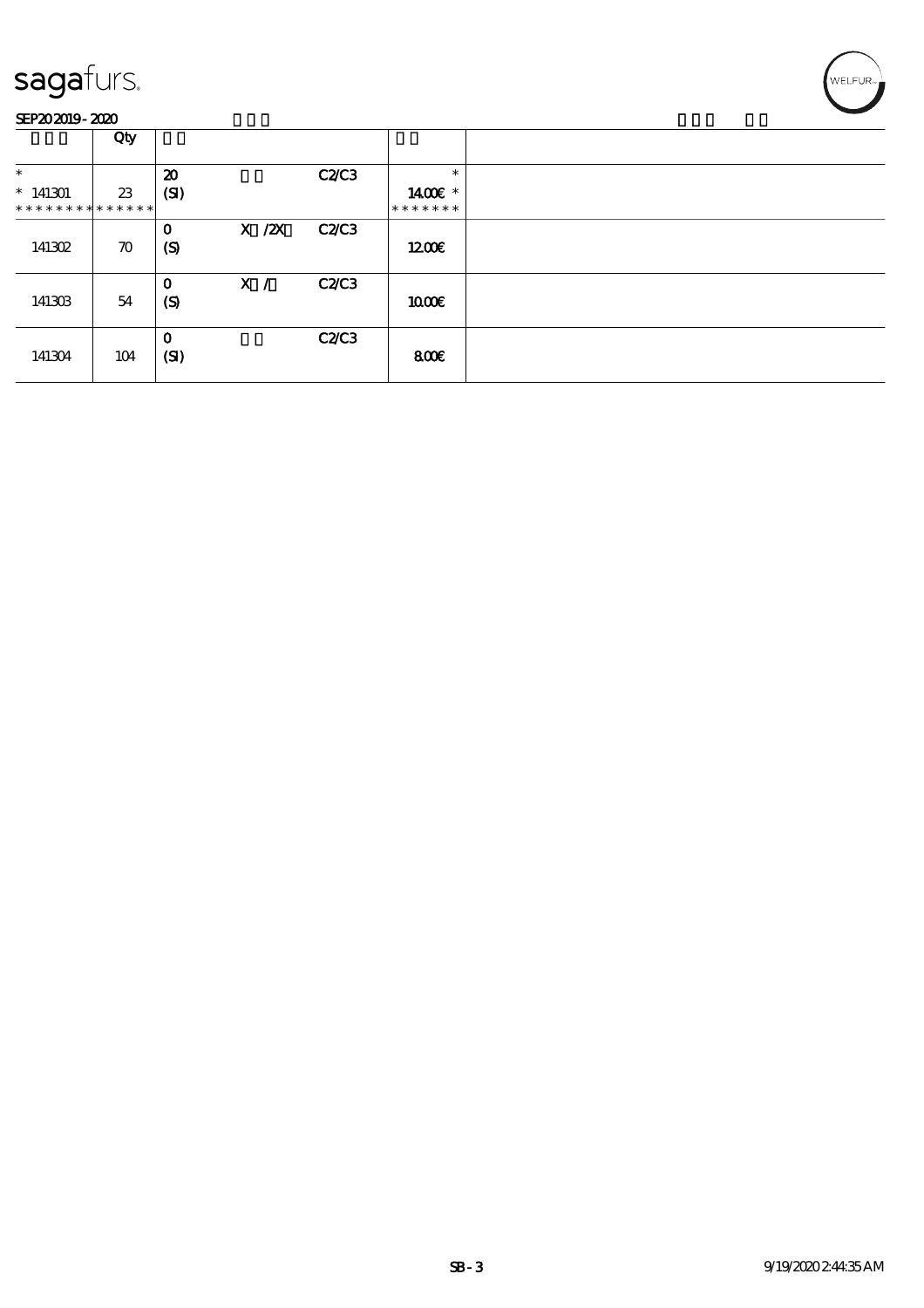

|                                                        | Qty                |                                                     |                   |              |                          |  |
|--------------------------------------------------------|--------------------|-----------------------------------------------------|-------------------|--------------|--------------------------|--|
| * * * * * * * * * * * * * *                            |                    | $\boldsymbol{\omega}$                               | $\boldsymbol{X}$  | <b>C2/C3</b> |                          |  |
| $*$ 141321                                             | $\boldsymbol{\pi}$ | $\boldsymbol{\mathcal{S}}$                          | MAT <sub>2</sub>  |              | 3400                     |  |
| $\ast$                                                 |                    |                                                     |                   |              |                          |  |
| $\ast$                                                 |                    |                                                     |                   |              | $\ast$                   |  |
| $*$ 141322<br>* * * * * * * * <mark>* * * * * *</mark> | 64                 |                                                     | 134Skins          |              | 3400€ *<br>* * * * * * * |  |
| * * * * * * * *                                        | * * * * * *        | $\boldsymbol{\omega}$                               | $\mathcal{L}$     | <b>C2/C3</b> |                          |  |
| $*141323$                                              | 48                 | $\boldsymbol{\mathsf{(S)}}$                         | MAT <sub>2</sub>  |              | 3400                     |  |
| $\ast$<br>$\ast$                                       |                    |                                                     |                   |              |                          |  |
| $*141324$                                              | $22\,$             |                                                     | <b>70Skins</b>    |              | $\ast$<br>3400E *        |  |
| * * * * * * * * * * * * * *                            |                    |                                                     |                   |              | * * * * * * *            |  |
| * * * * * * * * * * * * * *                            |                    | $\boldsymbol{\omega}$                               |                   | <b>C2/C3</b> |                          |  |
| $*141325$                                              | $\boldsymbol{\pi}$ | $\boldsymbol{S}$                                    | MAT <sub>2</sub>  |              | 2800E                    |  |
| $\ast$<br>$\ast$                                       |                    |                                                     |                   |              |                          |  |
| $*141326$                                              | 24                 |                                                     | 94Skins           |              | $\ast$<br>27.00 £*       |  |
| * * * * * * * * * * * * * *                            |                    |                                                     |                   |              | * * * * * * *            |  |
|                                                        |                    | 40'30                                               |                   | C2/C3        |                          |  |
| 141327                                                 | 87                 | $\boldsymbol{\mathrm{(S)}}$                         | MAT <sub>2</sub>  |              | 2200                     |  |
| * * * * * * * * * * * * * *                            |                    |                                                     |                   |              |                          |  |
| $*141328$                                              | 61                 | $\boldsymbol{\omega}$<br>$\boldsymbol{\mathcal{S}}$ | MAT <sub>3</sub>  | <b>C2/C3</b> | 27.00E                   |  |
| $\ast$                                                 |                    |                                                     |                   |              |                          |  |
| $\ast$                                                 |                    |                                                     |                   |              | $\ast$                   |  |
| $*141329$                                              | 21                 |                                                     | 82Skins           |              | 2600E *                  |  |
| * * * * * * * * * * * * * *                            |                    |                                                     |                   |              | * * * * * * *            |  |
| 141330                                                 | 33                 | ⊕<br>$\boldsymbol{\mathrm{(S)}}$                    | MAT4              | C2/C3        | 2200                     |  |
|                                                        |                    |                                                     |                   |              |                          |  |
|                                                        |                    | 50                                                  |                   | C2C3         |                          |  |
| 141331                                                 | 67                 | (S)                                                 | CHIP <sub>2</sub> |              | 2000E                    |  |
|                                                        |                    |                                                     |                   |              |                          |  |
| 141332                                                 | 43                 | 40'30<br>(S)                                        | CHIP2             | C2C3         | 1200E                    |  |
|                                                        |                    |                                                     |                   |              |                          |  |
|                                                        |                    | 200                                                 |                   | C2C3         |                          |  |
| 141333                                                 | 100                | (S)                                                 | CHIP2             |              | 600                      |  |
|                                                        |                    | 40'30                                               |                   | C2C3         |                          |  |
| 141334                                                 | 43                 | (SI)                                                | CHIP5             |              | (600)                    |  |
|                                                        |                    |                                                     |                   |              |                          |  |
|                                                        |                    | $\boldsymbol{\omega}$                               |                   | C2C3         |                          |  |
| 141335                                                 | 40                 | (S)                                                 | SHE <sub>2</sub>  |              | 21.00                    |  |
|                                                        |                    | $\boldsymbol{\mathfrak{D}}$                         |                   | C2C3         |                          |  |
| 141336                                                 | 37                 | (S)                                                 | SHE <sub>2</sub>  |              | <b>160€</b>              |  |
|                                                        |                    |                                                     |                   |              |                          |  |
|                                                        |                    | 200                                                 |                   | C2C3         |                          |  |
| 141337                                                 | 74                 | (S)                                                 | SHE <sub>2</sub>  |              | 11.00E                   |  |
|                                                        |                    | $\omega\omega$                                      |                   | C2C3         |                          |  |
| 141338                                                 | 40                 | (S)                                                 | SHE3              |              | 2500E                    |  |
|                                                        |                    |                                                     |                   |              |                          |  |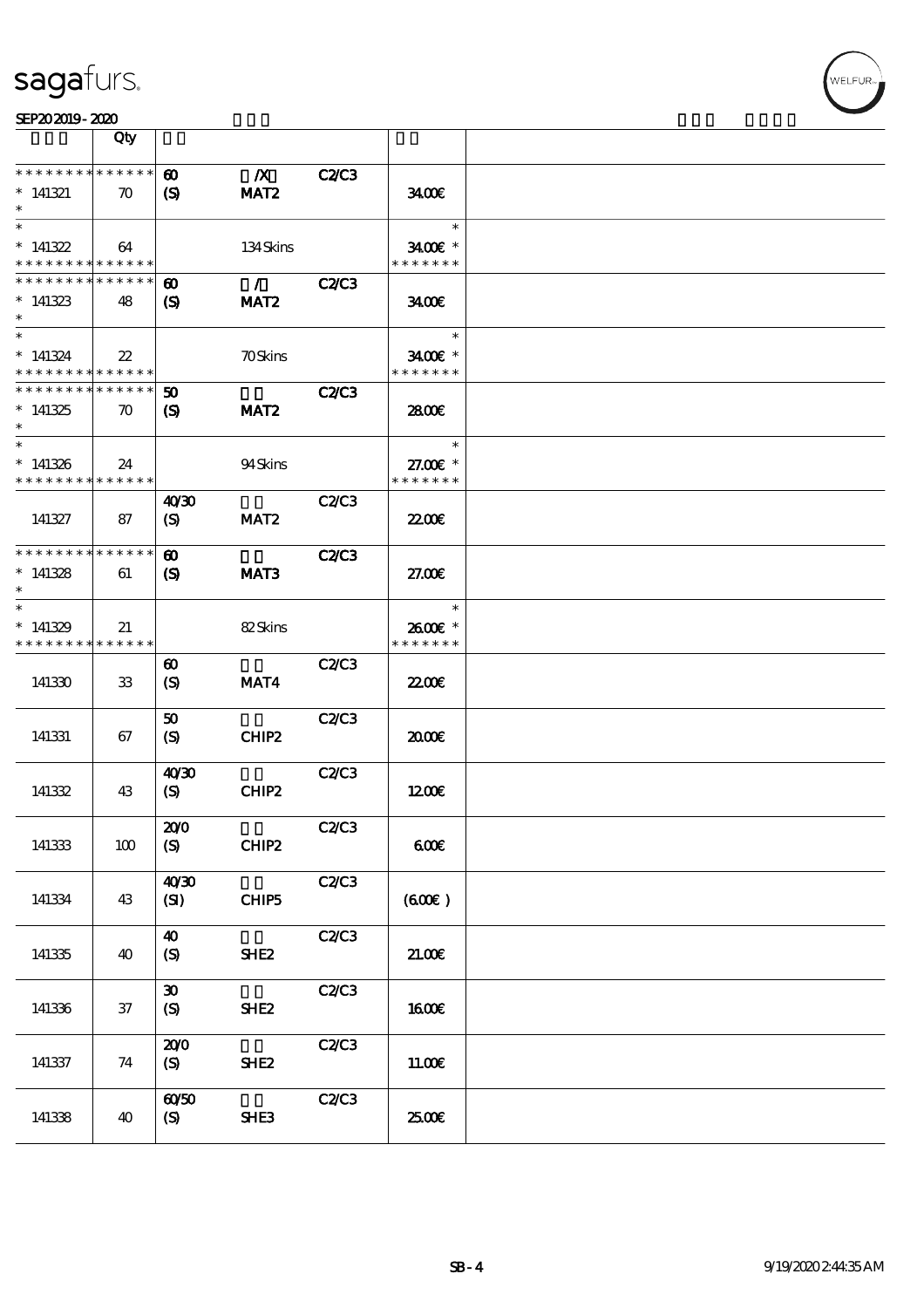

|        | Qty |                   |               |       |  |
|--------|-----|-------------------|---------------|-------|--|
| 141341 | 40  | 50 <sup>/40</sup> | C2C3<br>CHIP4 | (60E) |  |
| 141342 | 55  | 30 <sup>20</sup>  | C2C3<br>CHIP4 | (60E) |  |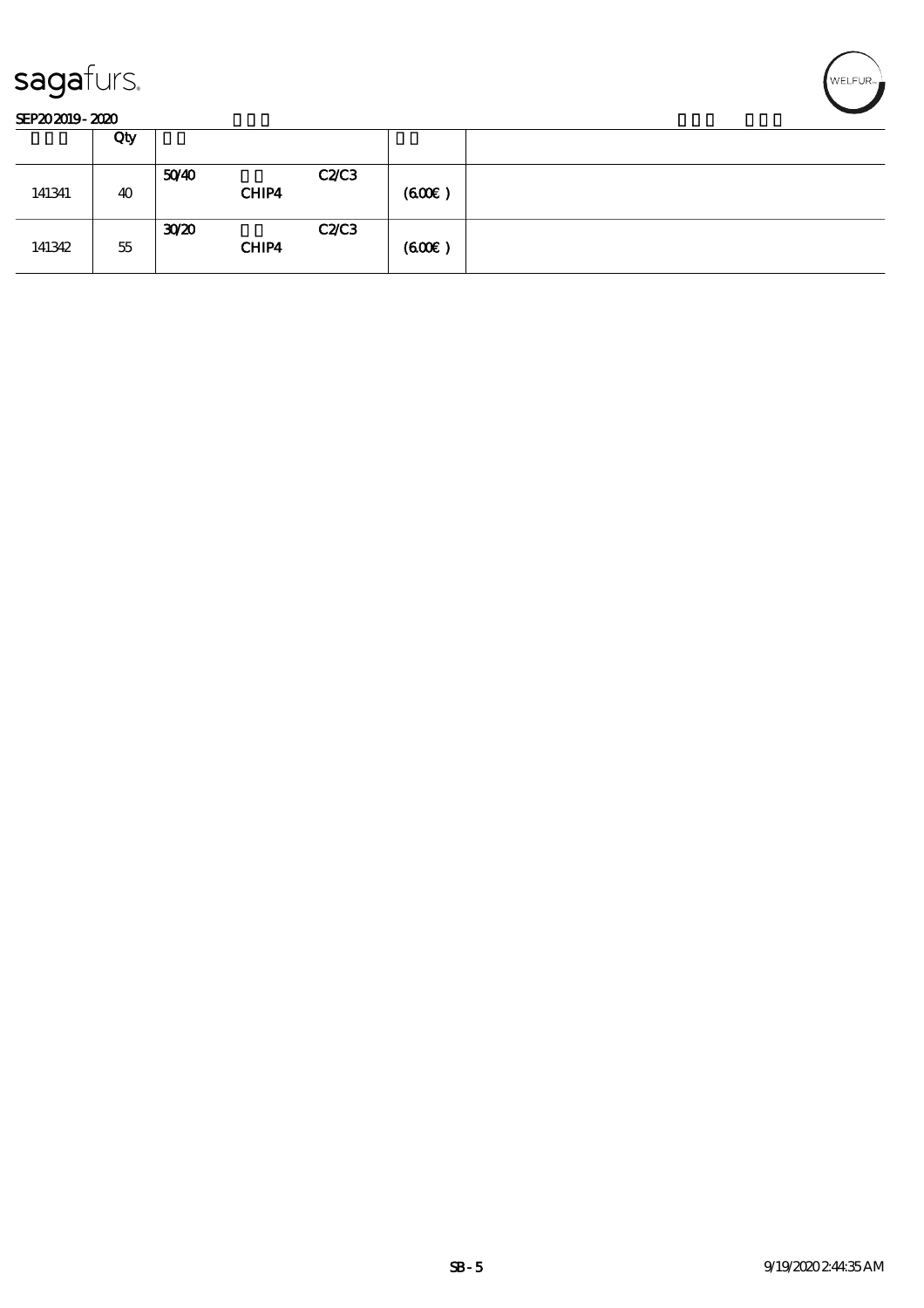|                                            | Qty                |                             |                                 |              |                     |  |
|--------------------------------------------|--------------------|-----------------------------|---------------------------------|--------------|---------------------|--|
|                                            |                    | $\boldsymbol{\omega}$       |                                 | C2C3         |                     |  |
| 141401                                     | 28                 | <b>SAGA</b>                 |                                 |              | 3600E               |  |
| * * * * * * * *                            | * * * * * *        | <b>60</b>                   |                                 | <b>C2/C3</b> |                     |  |
|                                            |                    |                             |                                 |              |                     |  |
| * $141402$                                 | 76                 | $\mathbf{S}$                |                                 |              | 3400                |  |
| $*$                                        |                    |                             |                                 |              | $\ast$              |  |
| $*14140B$                                  | 21                 |                             | 97Skins                         |              | $3500$ $\epsilon$ * |  |
| * * * * * * * * <mark>* * * * * *</mark>   |                    |                             |                                 |              | * * * * * * *       |  |
| * * * * * * * *                            | ******             | $50^{\circ}$                |                                 | <b>C2/C3</b> |                     |  |
| $*141404$                                  | $\boldsymbol{\pi}$ | <b>SAGA</b>                 |                                 |              | 3000                |  |
| $\ast$                                     |                    |                             |                                 |              |                     |  |
| $\overline{\ast}$                          |                    |                             |                                 |              | $\ast$              |  |
| $*141405$                                  | 49                 |                             | 119Skins                        |              | $3000$ $*$          |  |
| * * * * * * * * <mark>* * * * * *</mark>   |                    |                             |                                 |              | * * * * * * *       |  |
| * * * * * * * *                            | ******             | $\boldsymbol{\mathfrak{D}}$ | $X$ / $ZX$                      | <b>C2/C3</b> |                     |  |
|                                            |                    |                             |                                 |              |                     |  |
| $*141406$                                  | $\tau$             | ${\bf s}$                   |                                 |              | 3000                |  |
| $\ast$                                     |                    |                             |                                 |              |                     |  |
| $\ast$                                     |                    |                             |                                 |              | $\ast$              |  |
| $*141407$                                  | $\boldsymbol{\pi}$ |                             | $\boldsymbol{2}$                |              | $3000$ $*$          |  |
| $\ast$                                     |                    |                             |                                 |              | $\ast$              |  |
|                                            |                    |                             |                                 |              | $\ast$              |  |
| $*141408$                                  | 68                 |                             | 215Skins                        |              | $3000$ $*$          |  |
| * * * * * * * *                            | ******             |                             |                                 |              | * * * * * * *       |  |
| * * * * * * * *                            | * * * * * *        | $\boldsymbol{\mathfrak{D}}$ | $\mathcal{L}$ and $\mathcal{L}$ | <b>C2/C3</b> |                     |  |
| $*141409$                                  | $\tau$             | ${\bf s}$                   |                                 |              | 3000                |  |
| $\ast$                                     |                    |                             |                                 |              |                     |  |
| $\ast$                                     |                    |                             |                                 |              | $\ast$              |  |
| $*141410$                                  | 56                 |                             | $\boldsymbol{2}$                |              | $3000$ $*$          |  |
| $\ast$                                     |                    |                             |                                 |              | $\ast$              |  |
| $\ast$                                     |                    |                             |                                 |              | $\ast$              |  |
|                                            |                    |                             |                                 |              |                     |  |
| $*$ 141411                                 | 27                 |                             | 160Skins                        |              | $3000$ $*$          |  |
| * * * * * * * *                            | * * * * * *        |                             |                                 |              | * * * * * * *       |  |
| * * * * * * * *                            | * * * * * *        | $\boldsymbol{\omega}$       | $X$ / $ZX$                      | <b>C2/C3</b> |                     |  |
| $*$ 141412                                 | 84                 | <b>SAGA</b>                 |                                 |              | 2800E               |  |
| $\ast$                                     |                    |                             |                                 |              |                     |  |
| $\ast$                                     |                    |                             |                                 |              | $\ast$              |  |
| $*141413$                                  | 23                 |                             | 107Skins                        |              | 2800€ *             |  |
| * * * * * * * * <mark>* * * * * * *</mark> |                    |                             |                                 |              | * * * * * * *       |  |
| * * * * * * * * * * * * * * *              |                    | 40                          | $\overline{X}$ X $\overline{Z}$ | C1/C2        |                     |  |
| $* 141414$                                 | 91                 | ${\bf s}$                   |                                 |              | 2800E               |  |
| $\ast$                                     |                    |                             |                                 |              |                     |  |
|                                            |                    |                             |                                 |              | $\ast$              |  |
| $*141415$                                  | 84                 |                             | $\boldsymbol{2}$                |              | 2800€ *             |  |
| $\ast$                                     |                    |                             |                                 |              | $*$                 |  |
| $\ast$                                     |                    |                             |                                 |              | $\ast$              |  |
| $*141416$                                  | $90^{\circ}$       |                             | 265Skins                        |              | 2800€ *             |  |
| * * * * * * * * <mark>* * * * * * *</mark> |                    |                             |                                 |              | * * * * * * *       |  |
| * * * * * * * *                            | * * * * * *        | 40                          | X / ZX C3C4                     |              |                     |  |
| $*$ 141417                                 | 91                 | ${\bf s}$                   |                                 |              | <b>2800€</b>        |  |
| $\ast$                                     |                    |                             |                                 |              |                     |  |
| $\overline{\phantom{0}}$                   |                    |                             |                                 |              | $\ast$              |  |
|                                            |                    |                             |                                 |              |                     |  |
| $*141418$                                  | 84                 |                             | $\boldsymbol{2}$                |              | 2800€ *             |  |
| $\ast$                                     |                    |                             |                                 |              | $\ast$              |  |
| $\ast$                                     |                    |                             |                                 |              | $\ast$              |  |
| $*141419$                                  | 62                 |                             | 237 Skins                       |              | 2800€ *             |  |
| * * * * * * * * <mark>* * * * * *</mark>   |                    |                             |                                 |              | * * * * * * *       |  |
| * * * * * * * *                            | ******             | $\bullet$                   | $\mathcal{F}$ and $\mathcal{F}$ | <b>C2/C3</b> |                     |  |
| $*141420$                                  | 84                 | <b>SAGA</b>                 |                                 |              | 2500E               |  |
| $\ast$                                     |                    |                             |                                 |              |                     |  |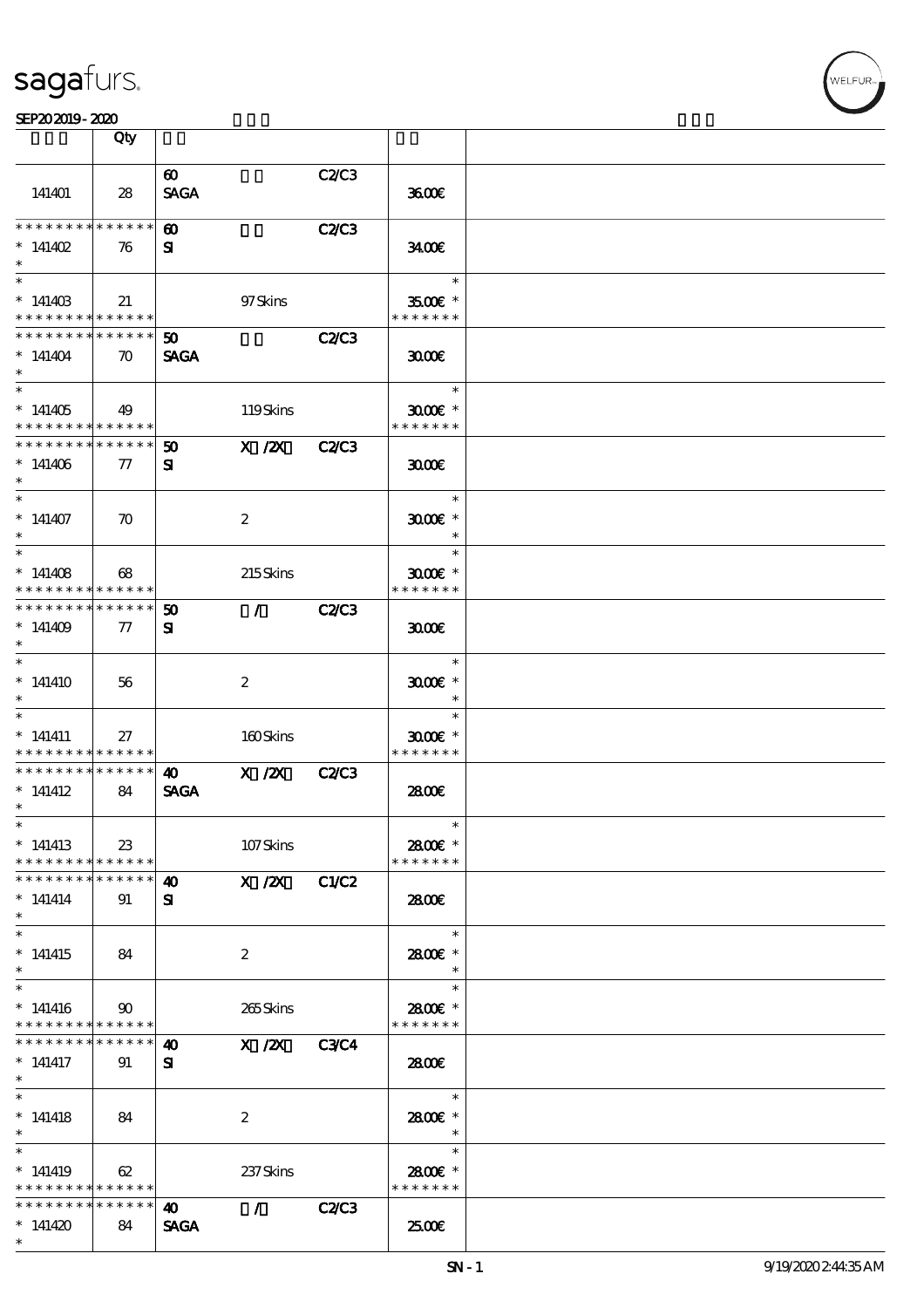

|                     |                 | Qty                                                                       |                             |                                 |              |                           |  |
|---------------------|-----------------|---------------------------------------------------------------------------|-----------------------------|---------------------------------|--------------|---------------------------|--|
| $\ast$              |                 |                                                                           | 40                          | $\mathcal{L}$                   | C2C3         | $\ast$                    |  |
| $*$ 141421          |                 | 31<br>* * * * * * * * * * * * * *                                         | <b>SAGA</b>                 |                                 |              | 27.00 £*<br>* * * * * * * |  |
|                     |                 | * * * * * * * * * * * * * *                                               | 40                          | $\mathcal{L}$                   | C1/C2        |                           |  |
| $*141422$<br>$\ast$ |                 | 91                                                                        | $\mathbf{S}$                |                                 |              | 27.00E                    |  |
| $\overline{\ast}$   |                 |                                                                           |                             |                                 |              | $\ast$                    |  |
| $*141423$<br>$\ast$ |                 | 84                                                                        |                             | $\boldsymbol{2}$                |              | 27.00 £*                  |  |
| $\overline{\ast}$   |                 |                                                                           |                             |                                 |              | $\ast$                    |  |
| $* 141424$          | * * * * * * * * | 63<br>* * * * * *                                                         |                             | 238Skins                        |              | 27.00 £*<br>* * * * * * * |  |
|                     |                 | * * * * * * * * * * * * * *                                               | $\boldsymbol{\Lambda}$      | $\mathcal{F}$ and $\mathcal{F}$ | <b>C3C4</b>  |                           |  |
| $*141425$<br>$\ast$ |                 | 91                                                                        | ${\bf s}$                   |                                 |              | 27.00E                    |  |
| $\ast$              |                 |                                                                           |                             |                                 |              | $\ast$                    |  |
| $*141426$<br>$\ast$ |                 | 84                                                                        |                             | $\boldsymbol{2}$                |              | 27.00 £*<br>$\ast$        |  |
| $\ast$              |                 |                                                                           |                             |                                 |              | $\ast$                    |  |
| $*$ 141427          | * * * * * * * * | 95<br>* * * * * *                                                         |                             | 270Skins                        |              | 27.00€ *<br>* * * * * * * |  |
|                     |                 |                                                                           | $\boldsymbol{\mathfrak{D}}$ | $X$ / $ZX$                      | C2C3         |                           |  |
| 141428              |                 | $\mathfrak{B}$                                                            | <b>SAGA</b>                 |                                 |              | 2600E                     |  |
|                     |                 | * * * * * * * * * * * * * *                                               | $\boldsymbol{\mathfrak{D}}$ | $X$ / $ZX$                      | C1/C2        |                           |  |
| $*141429$<br>$\ast$ |                 | 98                                                                        | ${\bf s}$                   |                                 |              | 2600E                     |  |
| $\ast$              |                 |                                                                           |                             |                                 |              | $\ast$                    |  |
| $*141430$           |                 | 91                                                                        |                             | $\boldsymbol{2}$                |              | 2600E *<br>$\ast$         |  |
|                     |                 |                                                                           |                             |                                 |              | $\ast$                    |  |
| $*$ 141431          |                 | $\mathfrak{B}$                                                            |                             | 282Skins                        |              | 2500€ *                   |  |
|                     |                 | * * * * * * * * <mark>* * * * * *</mark><br>******** <mark>******</mark>  | $\boldsymbol{\mathfrak{D}}$ | $X$ / $ZX$                      | C3C4         | * * * * * * *             |  |
| $*141432$           |                 | 98                                                                        | ${\bf s}$                   |                                 |              | 2600E                     |  |
| $*$                 |                 |                                                                           |                             |                                 |              |                           |  |
| $*$                 |                 |                                                                           |                             |                                 |              | $\ast$                    |  |
| $*141433$<br>$\ast$ |                 | 91                                                                        |                             | $\boldsymbol{2}$                |              | 2600€ *                   |  |
| $\ast$              |                 |                                                                           |                             |                                 |              | $\ast$                    |  |
| $*141434$           | * * * * * * * * | 75<br>$\ast\ast\ast\ast\ast\ast$                                          |                             | 264Skins                        |              | 2500€ *<br>* * * * * * *  |  |
|                     | * * * * * * *   | * * * * * *                                                               | $\boldsymbol{\mathfrak{D}}$ | $\mathcal{L}$                   | <b>C2/C3</b> |                           |  |
| $*141435$<br>$\ast$ |                 | 91                                                                        | <b>SAGA</b>                 |                                 |              | 2600E                     |  |
| $\ast$              |                 |                                                                           |                             |                                 |              | $\ast$                    |  |
| $*141436$           |                 | $\boldsymbol{\mathfrak{D}}$<br>* * * * * * * * <mark>* * * * * * *</mark> |                             | 121 Skins                       |              | 2500€ *<br>* * * * * * *  |  |
|                     | * * * * * * *   | * * * * * *                                                               | $\boldsymbol{\mathfrak{D}}$ | $\mathcal{L}$                   | C1/C2        |                           |  |
| $*141437$<br>$*$    |                 | 98                                                                        | ${\bf s}$                   |                                 |              | 2400E                     |  |
| $\overline{\ast}$   |                 |                                                                           |                             |                                 |              | $\ast$                    |  |
| $*141438$<br>$\ast$ |                 | 91                                                                        |                             | $\boldsymbol{2}$                |              | 2400€ *<br>$\ast$         |  |
| $\ast$              |                 |                                                                           |                             |                                 |              | $\ast$                    |  |
| $*141439$           |                 | $\tau$                                                                    |                             | 3                               |              | 2400€ *                   |  |
| $\ast$              |                 |                                                                           |                             |                                 |              | $\ast$                    |  |
| $\ast$              |                 |                                                                           |                             |                                 |              | $\ast$                    |  |
| $*141440$           |                 | $23\,$<br>* * * * * * * * * * * * * *                                     |                             | 289Skins                        |              | 2400€ *<br>* * * * * * *  |  |